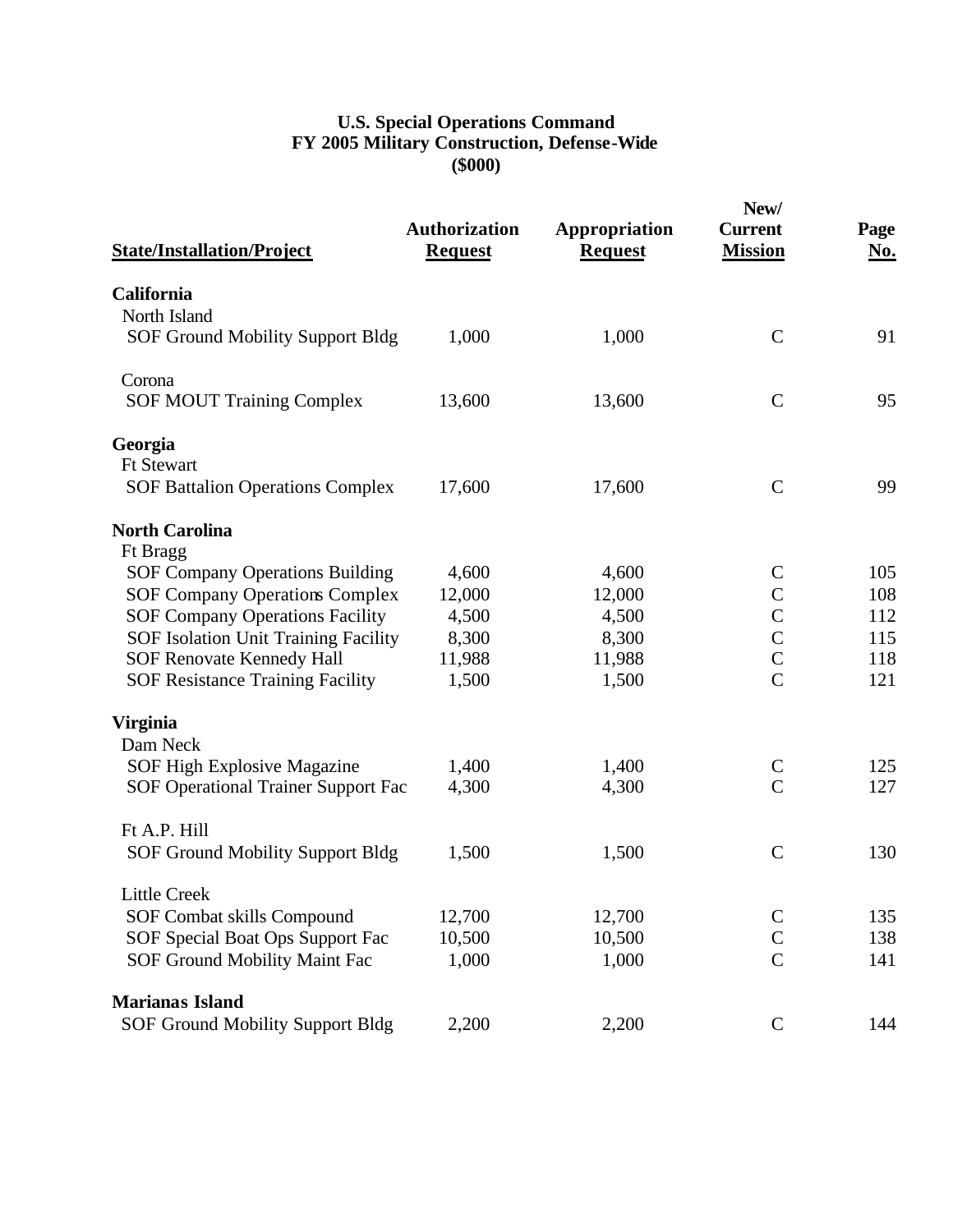| <b>State/Installation/Project</b>                            | <b>Authorization</b><br><b>Request</b> | Appropriation<br><b>Request</b> | New/<br><b>Current</b><br><b>Mission</b> | Page<br>No. |
|--------------------------------------------------------------|----------------------------------------|---------------------------------|------------------------------------------|-------------|
| <b>Worldwide Unspecified</b><br><b>SOF Training Facility</b> | 2,900                                  | 2,900                           | $\mathsf{C}$                             | 148         |
| <b>United Kingdom</b>                                        |                                        |                                 |                                          |             |
| <b>RAF Mildenhall</b>                                        |                                        |                                 |                                          |             |
| <b>SOF Operations/Intel Facility</b>                         | 10,200                                 | 10,200                          | C                                        | 150         |
| <b>Classified</b>                                            |                                        |                                 |                                          |             |
| <b>Building Addition</b>                                     | 2,600                                  | 2,600                           | $\mathcal{C}$                            | 154         |
| <b>SOF Information Operations Facility</b>                   | 4,800                                  | 4,800                           | C                                        | 157         |
| <b>Total</b>                                                 | 129,188                                | 129,188                         |                                          |             |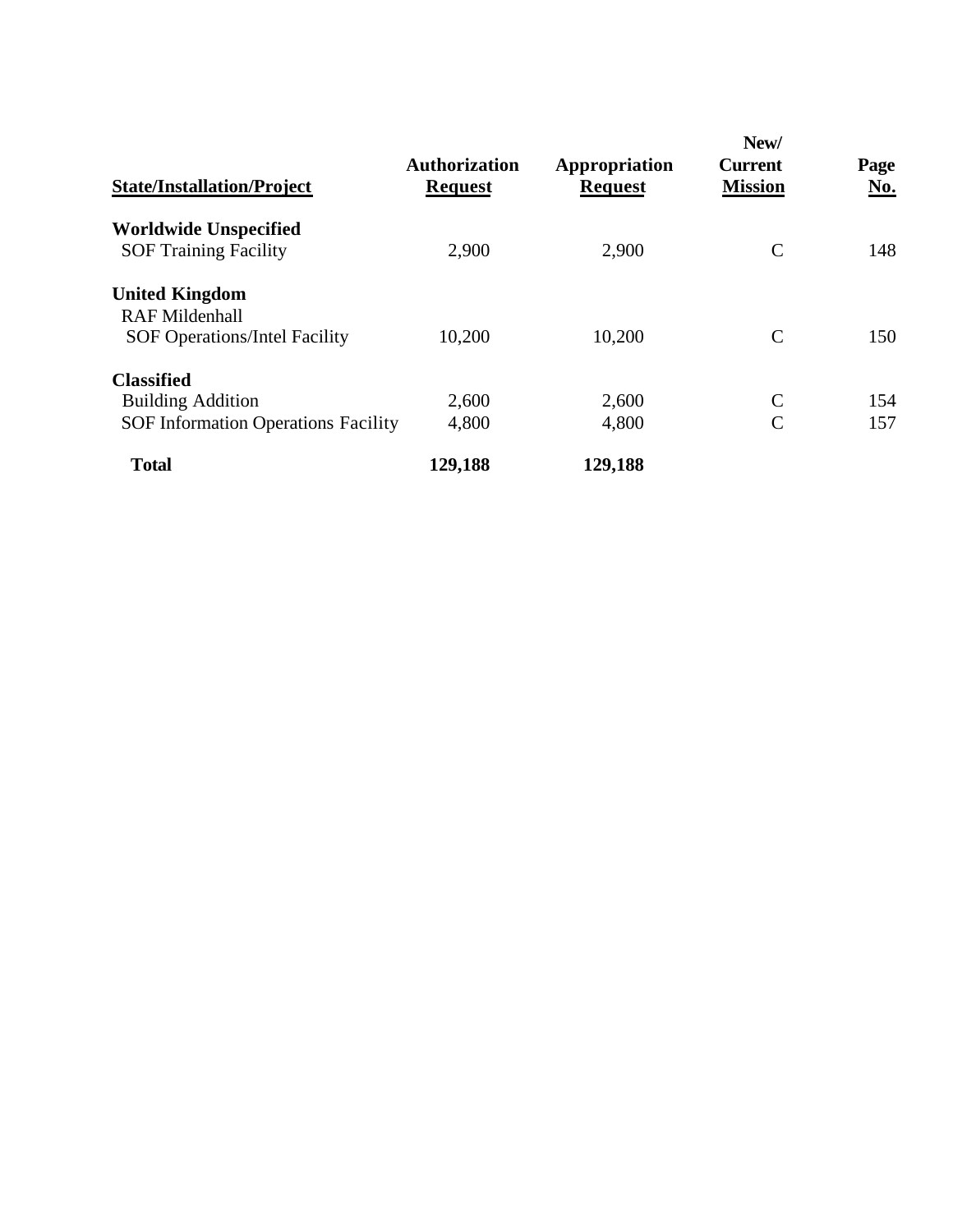| 1. COMPONENT                                                                                                                                                    |                                                        |                  |                | FY 2005 MILITARY CONSTRUCTION PROGRAM |                 |                  |                  |                  | 2. DATE           |                      |
|-----------------------------------------------------------------------------------------------------------------------------------------------------------------|--------------------------------------------------------|------------------|----------------|---------------------------------------|-----------------|------------------|------------------|------------------|-------------------|----------------------|
| <b>USSOCOM</b>                                                                                                                                                  |                                                        |                  |                |                                       |                 |                  |                  |                  |                   | <b>FEB 2004</b>      |
| 3. INSTALLATION AND LOCATION                                                                                                                                    |                                                        | 4.               | <b>COMMAND</b> |                                       |                 |                  |                  |                  | <b>COST INDEX</b> | 5. AREA CONSTRUCTION |
| NORTH ISLAND,<br><b>CALIFORNIA</b>                                                                                                                              |                                                        |                  |                | NAVAL SPECIAL WARFARE COMMAND         |                 |                  |                  |                  |                   |                      |
|                                                                                                                                                                 |                                                        |                  |                |                                       |                 |                  |                  |                  |                   | 1.24                 |
| 6. PERSONNEL STRENGTH                                                                                                                                           |                                                        | <b>PERMANENT</b> |                |                                       | <b>STUDENTS</b> |                  |                  | <b>SUPPORTED</b> |                   |                      |
|                                                                                                                                                                 | <b>OFFICER</b>                                         | <b>ENLIST</b>    | <b>CIVIL</b>   | <b>OFFICER</b>                        | <b>ENLIST</b>   | <b>CIVIL</b>     | <b>OFFICER</b>   | <b>ENLIST</b>    | <b>CIVIL</b>      | <b>TOTAL</b>         |
| A. AS OF SEP 03                                                                                                                                                 | $\boldsymbol{0}$                                       | 4                | $\mathbf{0}$   | 4,680                                 | 14,040          | $\boldsymbol{0}$ | $\boldsymbol{0}$ | 1,440            | $\mathbf{0}$      | 20,164               |
| B. END FY 09                                                                                                                                                    | $\overline{0}$                                         | $\overline{4}$   | $\theta$       | 4,680                                 | 14,040          | $\overline{0}$   | $\boldsymbol{0}$ | 1,440            | $\boldsymbol{0}$  | 20,164               |
|                                                                                                                                                                 |                                                        |                  |                | 7. INVENTORY DATA (\$000)             |                 |                  |                  |                  |                   |                      |
| A. TOTAL AREA (ACRES)                                                                                                                                           |                                                        |                  |                |                                       |                 |                  |                  |                  |                   | 30                   |
| <b>B. INVENTORY TOTAL AS OF SEP 03</b>                                                                                                                          |                                                        |                  |                |                                       |                 |                  |                  |                  |                   |                      |
|                                                                                                                                                                 |                                                        |                  |                |                                       |                 |                  |                  |                  |                   | 11,000               |
| C. AUTHORIZATION NOT YET IN INVENTORY (FY 03-04)                                                                                                                |                                                        |                  |                |                                       |                 |                  |                  |                  |                   | $\boldsymbol{0}$     |
| D. AUTHORIZATION REQUESTED IN THIS PROGRAM (FY 05)                                                                                                              |                                                        |                  |                |                                       |                 |                  |                  |                  |                   | 1,000                |
| E. AUTHORIZATION INCLUDED IN FOLLOWING PROGRAM (FY06)                                                                                                           |                                                        |                  |                |                                       |                 |                  |                  |                  |                   | $\boldsymbol{0}$     |
| F. PLANNED IN NEXT THREE YEARS (FY 07-09)                                                                                                                       |                                                        |                  |                |                                       |                 |                  |                  |                  |                   | 5,069                |
| G. REMAINING DEFICIENCY (FY 10)                                                                                                                                 |                                                        |                  |                |                                       |                 |                  |                  |                  |                   | $\boldsymbol{0}$     |
| H. GRAND TOTAL                                                                                                                                                  |                                                        |                  |                |                                       |                 |                  |                  |                  |                   | 17,069               |
| 8. PROJECTS REQUESTED IN THIS PROGRAM:                                                                                                                          |                                                        |                  |                |                                       |                 |                  |                  |                  |                   |                      |
| <b>CATEGORY</b>                                                                                                                                                 |                                                        | PROJECT TITLE    |                |                                       |                 | <b>SCOPE</b>     |                  | <b>COST</b>      |                   | <b>DESIGN STATUS</b> |
| <b>CODE</b>                                                                                                                                                     |                                                        |                  |                |                                       |                 |                  |                  | $(\$000)$        | <b>START</b>      | <b>COMPLETE</b>      |
| 214                                                                                                                                                             | SOF GROUND MOBILITY SUPPORT BUILDING 418 m2 (4,500 sf) |                  |                |                                       |                 |                  |                  | 1,000            | 09/03             | 08/04                |
|                                                                                                                                                                 |                                                        |                  |                |                                       |                 |                  |                  |                  |                   |                      |
| 9. FUTURE PROJECTS                                                                                                                                              |                                                        |                  |                |                                       |                 |                  |                  |                  |                   |                      |
| <b>CATEGORY</b>                                                                                                                                                 |                                                        |                  |                |                                       |                 |                  |                  |                  |                   | <b>COST</b>          |
| <b>CODE</b><br>a. Included in Following Program (FY06)                                                                                                          |                                                        |                  |                | PROJECT TITLE                         |                 |                  |                  | <b>SCOPE</b>     |                   | $(\$000)$            |
| <b>NONE</b>                                                                                                                                                     |                                                        |                  |                |                                       |                 |                  |                  |                  |                   |                      |
| b. Planned Next Three Years (FY07-09):                                                                                                                          |                                                        |                  |                |                                       |                 |                  |                  |                  |                   |                      |
| 155<br>c. RPM Backlog: N/A                                                                                                                                      |                                                        |                  |                | <b>BOAT LAUNCH FACILITY</b>           |                 |                  |                  | <b>TBD</b>       |                   | 5,069                |
|                                                                                                                                                                 |                                                        |                  |                |                                       |                 |                  |                  |                  |                   |                      |
| 10. MISSION OR MAJOR FUNCTION                                                                                                                                   |                                                        |                  |                |                                       |                 |                  |                  |                  |                   |                      |
| Provide training in the operations, maintenance and employment of special tactical combat direction and control systems typical to<br>Naval Special Operations. |                                                        |                  |                |                                       |                 |                  |                  |                  |                   |                      |
|                                                                                                                                                                 |                                                        |                  |                |                                       |                 |                  |                  |                  |                   |                      |
|                                                                                                                                                                 |                                                        |                  |                |                                       |                 |                  |                  |                  |                   |                      |
|                                                                                                                                                                 |                                                        |                  |                |                                       |                 |                  |                  |                  |                   |                      |
|                                                                                                                                                                 |                                                        |                  |                |                                       |                 |                  |                  |                  |                   |                      |
| 11. OUTSTANDING POLLUTION AND SAFETY DEFICIENCIES<br>N/A                                                                                                        |                                                        |                  |                |                                       |                 |                  |                  |                  |                   |                      |
|                                                                                                                                                                 |                                                        |                  |                |                                       |                 |                  |                  |                  |                   |                      |
|                                                                                                                                                                 |                                                        |                  |                |                                       |                 |                  |                  |                  |                   |                      |
|                                                                                                                                                                 |                                                        |                  |                |                                       |                 |                  |                  |                  |                   |                      |
|                                                                                                                                                                 |                                                        |                  |                |                                       |                 |                  |                  |                  |                   |                      |
|                                                                                                                                                                 |                                                        |                  |                |                                       |                 |                  |                  |                  |                   |                      |
|                                                                                                                                                                 |                                                        |                  |                |                                       |                 |                  |                  |                  |                   |                      |
|                                                                                                                                                                 |                                                        |                  |                |                                       |                 |                  |                  |                  |                   |                      |
|                                                                                                                                                                 |                                                        |                  |                |                                       |                 |                  |                  |                  |                   |                      |
|                                                                                                                                                                 |                                                        |                  |                |                                       |                 |                  |                  |                  |                   |                      |
| $\Gamma$                                                                                                                                                        |                                                        |                  |                |                                       |                 |                  |                  |                  |                   |                      |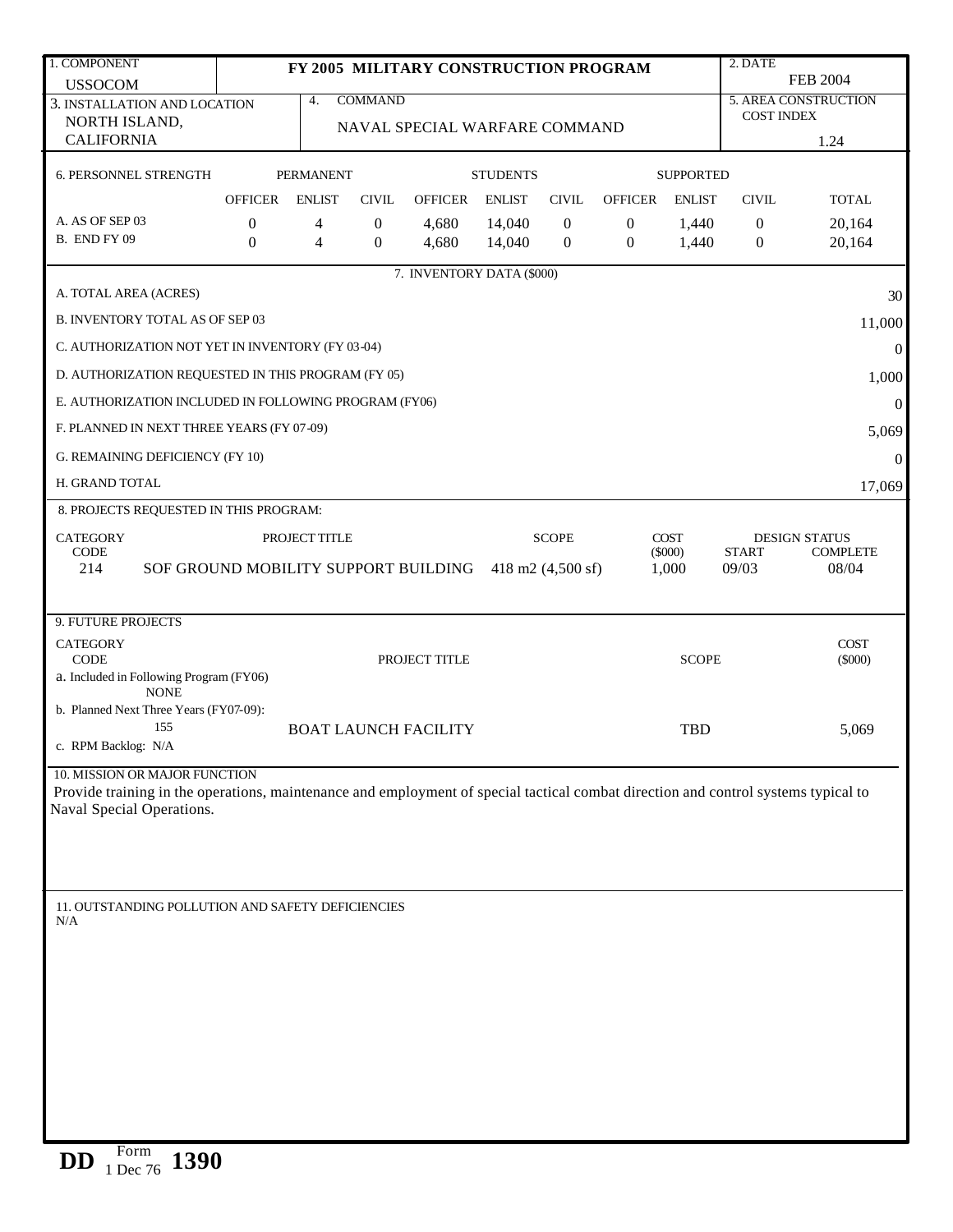| 1. Component                                                                                 |                                                                                                                                                                          | FY 2005 MILITARY CONSTRUCTION PROJECT DATA                                                              |  |                   |                  |  |                             | 2. Date<br><b>FEB 2004</b> |  |
|----------------------------------------------------------------------------------------------|--------------------------------------------------------------------------------------------------------------------------------------------------------------------------|---------------------------------------------------------------------------------------------------------|--|-------------------|------------------|--|-----------------------------|----------------------------|--|
| <b>USSOCOM</b><br>3. Installation and Location/UIC:                                          |                                                                                                                                                                          |                                                                                                         |  |                   | 4. Project Title |  |                             |                            |  |
| NORTH ISLAND, CALIFORNIA                                                                     |                                                                                                                                                                          | SOF GROUND MOBILITY SUPPORT<br><b>BUILDING</b>                                                          |  |                   |                  |  |                             |                            |  |
| 5. Program Element                                                                           |                                                                                                                                                                          | 6. Category Code                                                                                        |  | 7. Project Number |                  |  | 8. Project Cost (\$000)     |                            |  |
| 1140494BB                                                                                    |                                                                                                                                                                          | 214                                                                                                     |  | P-859             |                  |  | 1,000                       |                            |  |
|                                                                                              |                                                                                                                                                                          | 9. COST ESTIMATES                                                                                       |  |                   |                  |  |                             |                            |  |
|                                                                                              |                                                                                                                                                                          | Item                                                                                                    |  | U/M               | Quantity         |  | Unit Cost                   | Cost (\$000)               |  |
| <b>GROUND MOBILITY SUPPORT BUILDING</b>                                                      |                                                                                                                                                                          |                                                                                                         |  |                   |                  |  |                             | 550                        |  |
|                                                                                              |                                                                                                                                                                          | GROUND MOBILITY SUPPORT BUILDING (4,500 sf)                                                             |  | m <sub>2</sub>    | 418              |  | 1,209                       | (505)                      |  |
|                                                                                              |                                                                                                                                                                          | ANTI-TERRORISM FORCE PROTECTION @ 5% OF                                                                 |  | LS                |                  |  |                             | (25)                       |  |
| <b>STRUCTURE</b>                                                                             |                                                                                                                                                                          |                                                                                                         |  |                   |                  |  |                             |                            |  |
| <b>BUILT-IN EQUIPMENT</b>                                                                    |                                                                                                                                                                          |                                                                                                         |  | LS                |                  |  |                             | (20)                       |  |
| <b>SUPPORTING FACILITY</b>                                                                   |                                                                                                                                                                          |                                                                                                         |  |                   |                  |  |                             | 340                        |  |
| ELECTRICAL UTILITIES                                                                         |                                                                                                                                                                          |                                                                                                         |  | LS                |                  |  |                             | (155)                      |  |
| MECHANICAL SYSTEMS                                                                           |                                                                                                                                                                          |                                                                                                         |  | LS                |                  |  |                             | (50)                       |  |
| SITE IMPROVEMENTS                                                                            |                                                                                                                                                                          |                                                                                                         |  | LS                |                  |  |                             | (125)                      |  |
| <b>DEMOLITION</b>                                                                            |                                                                                                                                                                          |                                                                                                         |  | LS                |                  |  |                             | (10)                       |  |
|                                                                                              |                                                                                                                                                                          |                                                                                                         |  |                   |                  |  |                             | $-----$                    |  |
| <b>SUBTOTAL</b>                                                                              |                                                                                                                                                                          |                                                                                                         |  |                   |                  |  |                             | 890                        |  |
| CONTINGENCY (5.0%)                                                                           |                                                                                                                                                                          |                                                                                                         |  |                   |                  |  |                             | 45                         |  |
| TOTAL CONTRACT COST                                                                          |                                                                                                                                                                          |                                                                                                         |  |                   |                  |  |                             | -----<br>935               |  |
|                                                                                              |                                                                                                                                                                          | SUPERVISION, INSPECTION, AND OVERHEAD (6.0%)                                                            |  |                   |                  |  |                             | 56                         |  |
| TOTAL REQUEST                                                                                |                                                                                                                                                                          |                                                                                                         |  |                   |                  |  |                             | 991                        |  |
| TOTAL REQUEST (ROUNDED)                                                                      |                                                                                                                                                                          |                                                                                                         |  |                   |                  |  |                             | 1,000                      |  |
|                                                                                              |                                                                                                                                                                          | EQUIPMENT PROVIDED FROM OTHER APPROPRIATIONS                                                            |  |                   |                  |  |                             | (150)                      |  |
| 10. Description of Proposed Construction                                                     |                                                                                                                                                                          |                                                                                                         |  |                   |                  |  |                             |                            |  |
|                                                                                              |                                                                                                                                                                          | Construct a single-story Ground Mobility Support Building with high-bay, reinforced concrete            |  |                   |                  |  |                             |                            |  |
|                                                                                              |                                                                                                                                                                          | slabs, built-up roof, interior stud walls, seismic/typhoon construction features, utilities, paving and |  |                   |                  |  |                             |                            |  |
|                                                                                              |                                                                                                                                                                          | walks and asphalt parking area. The proposed facilities will include force protection                   |  |                   |                  |  |                             |                            |  |
|                                                                                              |                                                                                                                                                                          | design/materials; fire protection; heating, ventilation and air conditioning (HVAC); and information    |  |                   |                  |  |                             |                            |  |
|                                                                                              |                                                                                                                                                                          | systems. Specialized features include oil/water separators, engine exhaust systems, compressed air      |  |                   |                  |  |                             |                            |  |
|                                                                                              |                                                                                                                                                                          | (high pressure/low pressure), high volume water/drainage, and a wash rack. Supporting facilities        |  |                   |                  |  |                             |                            |  |
|                                                                                              |                                                                                                                                                                          | include electrical utilities, mechanical utilities including sewer and water, storm water drainage,     |  |                   |                  |  |                             |                            |  |
|                                                                                              |                                                                                                                                                                          | earthwork and landscaping, sidewalks, access drives/driveways and other associated site                 |  |                   |                  |  |                             |                            |  |
|                                                                                              |                                                                                                                                                                          | improvements. Functional areas of the facilities include vehicle maintenance areas; vehicle, tool       |  |                   |                  |  |                             |                            |  |
|                                                                                              |                                                                                                                                                                          | and parts storage; and administrative spaces (offices and conference/break room areas). Anti-           |  |                   |                  |  |                             |                            |  |
|                                                                                              |                                                                                                                                                                          | terrorism/force protection (AT/FP) features include area lighting. Air conditioning: 20kW.              |  |                   |                  |  |                             |                            |  |
| 11. Requirement: $418 \text{ m}$ 2 (4,500 sf)                                                |                                                                                                                                                                          | Adequate: $0 \text{ m2}$                                                                                |  |                   |                  |  | Substandard: $0 \text{ m2}$ |                            |  |
|                                                                                              |                                                                                                                                                                          | <b>PROJECT:</b> Construct a Ground Mobility Training Facility for Commander, Naval Special Warfare      |  |                   |                  |  |                             |                            |  |
|                                                                                              |                                                                                                                                                                          |                                                                                                         |  |                   |                  |  |                             |                            |  |
|                                                                                              | Command (CNSWC) to support the Tactical Ground Mobility Program for Naval Special<br>Operations' West Coast Fleet of vehicles, which are under the cognizance of NSWG-3. |                                                                                                         |  |                   |                  |  |                             |                            |  |
| REQUIREMENT: Provide adequate and efficiently configured facilities for minor maintenance,   |                                                                                                                                                                          |                                                                                                         |  |                   |                  |  |                             |                            |  |
| storage and associated support of twenty-five (25) CNSWC West Coast Tactical Ground Mobility |                                                                                                                                                                          |                                                                                                         |  |                   |                  |  |                             |                            |  |
|                                                                                              | vehicles under NSWG-3 cognizance. The primary mission of NSWG-3 Transportation is to                                                                                     |                                                                                                         |  |                   |                  |  |                             |                            |  |
|                                                                                              |                                                                                                                                                                          | provide proper utilization and maintenance of all Civil Engineer Support Equipment (CESE) and           |  |                   |                  |  |                             |                            |  |
| Form<br>DD<br>1 Dec 76                                                                       | 1391                                                                                                                                                                     |                                                                                                         |  |                   |                  |  |                             |                            |  |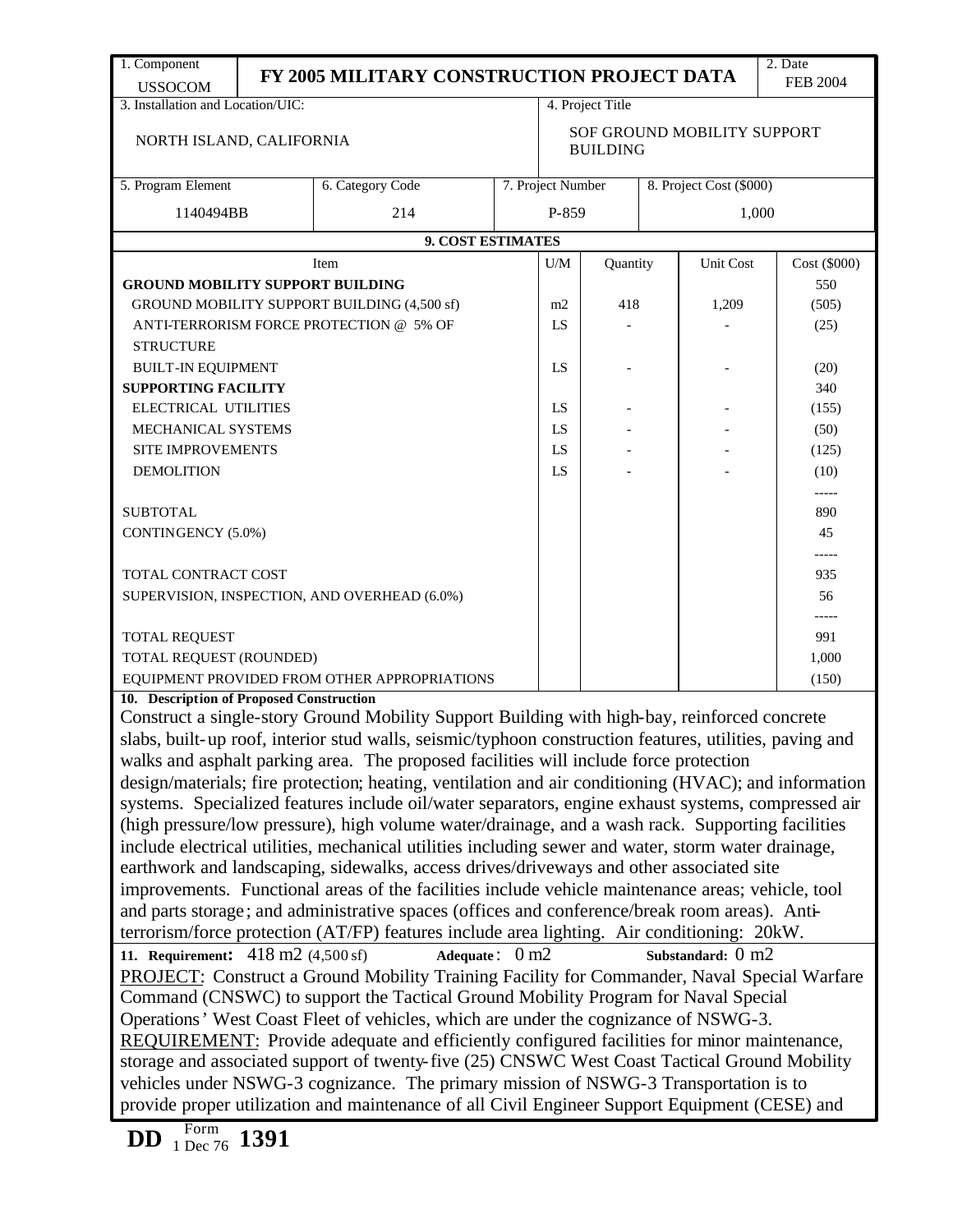| 1. Component                                                                                                                                                                                                                                                                                                                                                                                                                                                                                                                                                                                                                                                                                                                                                                                                                                                                                                                                                                                                                                                                                                                                                                                                                                                                                                                                                                                                                                                                                                                                                                                                                                                                                                                                                                                                                                                                                                                                                                                                                                                                             |                         |                                                                                                  |  |                   |                             | 2. Date         |  |  |  |  |
|------------------------------------------------------------------------------------------------------------------------------------------------------------------------------------------------------------------------------------------------------------------------------------------------------------------------------------------------------------------------------------------------------------------------------------------------------------------------------------------------------------------------------------------------------------------------------------------------------------------------------------------------------------------------------------------------------------------------------------------------------------------------------------------------------------------------------------------------------------------------------------------------------------------------------------------------------------------------------------------------------------------------------------------------------------------------------------------------------------------------------------------------------------------------------------------------------------------------------------------------------------------------------------------------------------------------------------------------------------------------------------------------------------------------------------------------------------------------------------------------------------------------------------------------------------------------------------------------------------------------------------------------------------------------------------------------------------------------------------------------------------------------------------------------------------------------------------------------------------------------------------------------------------------------------------------------------------------------------------------------------------------------------------------------------------------------------------------|-------------------------|--------------------------------------------------------------------------------------------------|--|-------------------|-----------------------------|-----------------|--|--|--|--|
| <b>USSOCOM</b>                                                                                                                                                                                                                                                                                                                                                                                                                                                                                                                                                                                                                                                                                                                                                                                                                                                                                                                                                                                                                                                                                                                                                                                                                                                                                                                                                                                                                                                                                                                                                                                                                                                                                                                                                                                                                                                                                                                                                                                                                                                                           |                         | FY 2005 MILITARY CONSTRUCTION PROJECT DATA                                                       |  |                   |                             | <b>FEB 2004</b> |  |  |  |  |
| 3. Installation and Location/UIC:                                                                                                                                                                                                                                                                                                                                                                                                                                                                                                                                                                                                                                                                                                                                                                                                                                                                                                                                                                                                                                                                                                                                                                                                                                                                                                                                                                                                                                                                                                                                                                                                                                                                                                                                                                                                                                                                                                                                                                                                                                                        |                         |                                                                                                  |  | 4. Project Title  |                             |                 |  |  |  |  |
| NORTH ISLAND, CALIFORNIA                                                                                                                                                                                                                                                                                                                                                                                                                                                                                                                                                                                                                                                                                                                                                                                                                                                                                                                                                                                                                                                                                                                                                                                                                                                                                                                                                                                                                                                                                                                                                                                                                                                                                                                                                                                                                                                                                                                                                                                                                                                                 |                         |                                                                                                  |  | <b>BUILDING</b>   | SOF GROUND MOBILITY SUPPORT |                 |  |  |  |  |
| 5. Program Element                                                                                                                                                                                                                                                                                                                                                                                                                                                                                                                                                                                                                                                                                                                                                                                                                                                                                                                                                                                                                                                                                                                                                                                                                                                                                                                                                                                                                                                                                                                                                                                                                                                                                                                                                                                                                                                                                                                                                                                                                                                                       |                         | 6. Category Code                                                                                 |  | 7. Project Number | 8. Project Cost (\$000)     |                 |  |  |  |  |
| 1140494BB                                                                                                                                                                                                                                                                                                                                                                                                                                                                                                                                                                                                                                                                                                                                                                                                                                                                                                                                                                                                                                                                                                                                                                                                                                                                                                                                                                                                                                                                                                                                                                                                                                                                                                                                                                                                                                                                                                                                                                                                                                                                                |                         | 214                                                                                              |  | P-859             |                             | 1,000           |  |  |  |  |
| REQUIREMENT (Cont'd): ground mobility vehicles assigned to NSWG-3 in support of<br>CNSWC's ground mobility in the Western Hemisphere of the World. This proposed project would<br>also provide facilities for hands-on training at a remote training installation.<br>CURRENT SITUATION: NSWG-3 currently uses only one facility at Naval Amphibious Base<br>Coronado, California to support, store, maintain, and dispatch over 800 vehicles. With the addition<br>of over 100 vehicles, which will be divided between various locations, a forward-based facility is<br>required for long-term storage and minor maintenance to support the new ground mobility mission<br>requirements. The existing facilities are incapable of adequately supporting the additional vehicles<br>from a distant location.<br>IMPACT IF NOT PROVIDED: The current situation does not accommodate the existing, long-<br>term vehicle loading and space requirements. Without forward-based facilities for maintaining and<br>storing vehicles, upkeep of vehicles will suffer significantly. This would negatively affect mission<br>readiness conditions. NSWG-3 will need to use temporary, non-covered, minimum-security<br>facilities for storage at outlying sites. Due to the corrosive environment, uncovered, non-protected<br>vehicles will experience a decreased service life and availability. Additionally, maintenance<br>operations will continue to degrade due to the ever increasing man hours and time involved in<br>transporting vehicles to existing off-site maintenance facilities.<br>ADDITIONAL: Alternatives to new construction were considered to satisfy this requirement, and<br>no other options were determined to meet mission needs. Therefore, a formal economic analysis is<br>not required. Construction for AT/FP measures will comply with Unified Facilities Criteria (UFC)<br>4-010-01, DoD Minimum Anti-Terrorism Standards for Buildings, dated 31 July 2002.<br>JOINT USE CERTIFICATION: N/A. USSOCOM budgets only for those facilities specifically for |                         |                                                                                                  |  |                   |                             |                 |  |  |  |  |
|                                                                                                                                                                                                                                                                                                                                                                                                                                                                                                                                                                                                                                                                                                                                                                                                                                                                                                                                                                                                                                                                                                                                                                                                                                                                                                                                                                                                                                                                                                                                                                                                                                                                                                                                                                                                                                                                                                                                                                                                                                                                                          |                         | SOF use. Common support facilities are budgeted by the military departments. Reference Title 10, |  |                   |                             |                 |  |  |  |  |
| Section 165.<br>12. Supplemental Data:                                                                                                                                                                                                                                                                                                                                                                                                                                                                                                                                                                                                                                                                                                                                                                                                                                                                                                                                                                                                                                                                                                                                                                                                                                                                                                                                                                                                                                                                                                                                                                                                                                                                                                                                                                                                                                                                                                                                                                                                                                                   |                         |                                                                                                  |  |                   |                             |                 |  |  |  |  |
| A. Design Data (Estimates)                                                                                                                                                                                                                                                                                                                                                                                                                                                                                                                                                                                                                                                                                                                                                                                                                                                                                                                                                                                                                                                                                                                                                                                                                                                                                                                                                                                                                                                                                                                                                                                                                                                                                                                                                                                                                                                                                                                                                                                                                                                               |                         |                                                                                                  |  |                   |                             |                 |  |  |  |  |
| $(1)$ Status                                                                                                                                                                                                                                                                                                                                                                                                                                                                                                                                                                                                                                                                                                                                                                                                                                                                                                                                                                                                                                                                                                                                                                                                                                                                                                                                                                                                                                                                                                                                                                                                                                                                                                                                                                                                                                                                                                                                                                                                                                                                             |                         |                                                                                                  |  |                   |                             |                 |  |  |  |  |
|                                                                                                                                                                                                                                                                                                                                                                                                                                                                                                                                                                                                                                                                                                                                                                                                                                                                                                                                                                                                                                                                                                                                                                                                                                                                                                                                                                                                                                                                                                                                                                                                                                                                                                                                                                                                                                                                                                                                                                                                                                                                                          | (a) Date Design Started |                                                                                                  |  |                   |                             | Sep 03          |  |  |  |  |
|                                                                                                                                                                                                                                                                                                                                                                                                                                                                                                                                                                                                                                                                                                                                                                                                                                                                                                                                                                                                                                                                                                                                                                                                                                                                                                                                                                                                                                                                                                                                                                                                                                                                                                                                                                                                                                                                                                                                                                                                                                                                                          |                         | (b) Percent Complete as of January 2004                                                          |  |                   |                             | 35%             |  |  |  |  |
|                                                                                                                                                                                                                                                                                                                                                                                                                                                                                                                                                                                                                                                                                                                                                                                                                                                                                                                                                                                                                                                                                                                                                                                                                                                                                                                                                                                                                                                                                                                                                                                                                                                                                                                                                                                                                                                                                                                                                                                                                                                                                          |                         | (c) Date Design 35% Complete                                                                     |  |                   |                             | Dec $03$        |  |  |  |  |
|                                                                                                                                                                                                                                                                                                                                                                                                                                                                                                                                                                                                                                                                                                                                                                                                                                                                                                                                                                                                                                                                                                                                                                                                                                                                                                                                                                                                                                                                                                                                                                                                                                                                                                                                                                                                                                                                                                                                                                                                                                                                                          |                         | (d) Date Design 100% Complete                                                                    |  |                   |                             | Aug 04          |  |  |  |  |
|                                                                                                                                                                                                                                                                                                                                                                                                                                                                                                                                                                                                                                                                                                                                                                                                                                                                                                                                                                                                                                                                                                                                                                                                                                                                                                                                                                                                                                                                                                                                                                                                                                                                                                                                                                                                                                                                                                                                                                                                                                                                                          |                         | (e) Parametric Estimates Used to Develop Costs                                                   |  |                   |                             | Yes             |  |  |  |  |
|                                                                                                                                                                                                                                                                                                                                                                                                                                                                                                                                                                                                                                                                                                                                                                                                                                                                                                                                                                                                                                                                                                                                                                                                                                                                                                                                                                                                                                                                                                                                                                                                                                                                                                                                                                                                                                                                                                                                                                                                                                                                                          |                         | (f) Type of Design Contract                                                                      |  |                   | Design-Bid-Build            |                 |  |  |  |  |
|                                                                                                                                                                                                                                                                                                                                                                                                                                                                                                                                                                                                                                                                                                                                                                                                                                                                                                                                                                                                                                                                                                                                                                                                                                                                                                                                                                                                                                                                                                                                                                                                                                                                                                                                                                                                                                                                                                                                                                                                                                                                                          |                         | (g) Energy Study and Life Cycle Analysis Performed                                               |  |                   |                             | No              |  |  |  |  |
| $(2)$ Basis                                                                                                                                                                                                                                                                                                                                                                                                                                                                                                                                                                                                                                                                                                                                                                                                                                                                                                                                                                                                                                                                                                                                                                                                                                                                                                                                                                                                                                                                                                                                                                                                                                                                                                                                                                                                                                                                                                                                                                                                                                                                              |                         |                                                                                                  |  |                   |                             |                 |  |  |  |  |
|                                                                                                                                                                                                                                                                                                                                                                                                                                                                                                                                                                                                                                                                                                                                                                                                                                                                                                                                                                                                                                                                                                                                                                                                                                                                                                                                                                                                                                                                                                                                                                                                                                                                                                                                                                                                                                                                                                                                                                                                                                                                                          |                         | (a) Standard or Definitive Design Used                                                           |  |                   |                             | Yes             |  |  |  |  |
|                                                                                                                                                                                                                                                                                                                                                                                                                                                                                                                                                                                                                                                                                                                                                                                                                                                                                                                                                                                                                                                                                                                                                                                                                                                                                                                                                                                                                                                                                                                                                                                                                                                                                                                                                                                                                                                                                                                                                                                                                                                                                          |                         | (b) Where Design Was Previously Used                                                             |  |                   | Stennis, MS                 |                 |  |  |  |  |
|                                                                                                                                                                                                                                                                                                                                                                                                                                                                                                                                                                                                                                                                                                                                                                                                                                                                                                                                                                                                                                                                                                                                                                                                                                                                                                                                                                                                                                                                                                                                                                                                                                                                                                                                                                                                                                                                                                                                                                                                                                                                                          | (3) Total Design Cost   |                                                                                                  |  |                   |                             | $(\$000)$       |  |  |  |  |
|                                                                                                                                                                                                                                                                                                                                                                                                                                                                                                                                                                                                                                                                                                                                                                                                                                                                                                                                                                                                                                                                                                                                                                                                                                                                                                                                                                                                                                                                                                                                                                                                                                                                                                                                                                                                                                                                                                                                                                                                                                                                                          |                         | (a) Production of Plans and Specifications                                                       |  |                   |                             | 125             |  |  |  |  |
|                                                                                                                                                                                                                                                                                                                                                                                                                                                                                                                                                                                                                                                                                                                                                                                                                                                                                                                                                                                                                                                                                                                                                                                                                                                                                                                                                                                                                                                                                                                                                                                                                                                                                                                                                                                                                                                                                                                                                                                                                                                                                          |                         | (b) All Other Design Costs                                                                       |  |                   |                             | 79              |  |  |  |  |
|                                                                                                                                                                                                                                                                                                                                                                                                                                                                                                                                                                                                                                                                                                                                                                                                                                                                                                                                                                                                                                                                                                                                                                                                                                                                                                                                                                                                                                                                                                                                                                                                                                                                                                                                                                                                                                                                                                                                                                                                                                                                                          |                         | (c) Total Cost $(a + b \text{ or } d + e)$                                                       |  |                   |                             | 204             |  |  |  |  |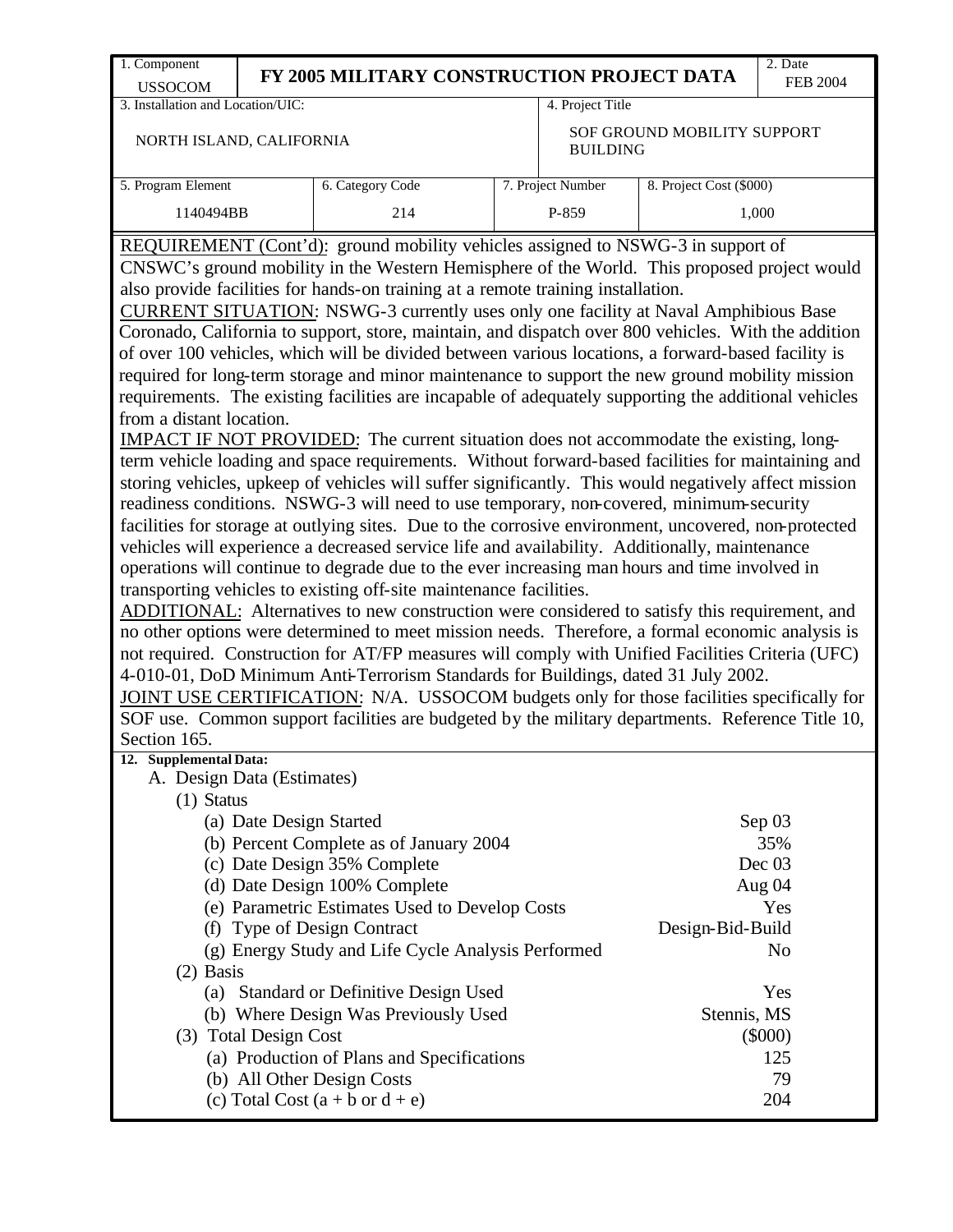| 1. Component                                                                |                                            |                   |                             | 2. Date           |  |  |  |
|-----------------------------------------------------------------------------|--------------------------------------------|-------------------|-----------------------------|-------------------|--|--|--|
| <b>USSOCOM</b>                                                              | FY 2005 MILITARY CONSTRUCTION PROJECT DATA |                   |                             | <b>FEB 2004</b>   |  |  |  |
| 3. Installation and Location/UIC:                                           |                                            | 4. Project Title  |                             |                   |  |  |  |
| NORTH ISLAND, CALIFORNIA                                                    |                                            | <b>BUILDING</b>   | SOF GROUND MOBILITY SUPPORT |                   |  |  |  |
| 5. Program Element                                                          | 6. Category Code                           | 7. Project Number | 8. Project Cost (\$000)     |                   |  |  |  |
| 1140494BB                                                                   | 214                                        | P-859             |                             | 1,000             |  |  |  |
| (d) Contract Cost                                                           |                                            |                   |                             | 150               |  |  |  |
| (e) In-House Cost                                                           |                                            |                   |                             | 54                |  |  |  |
| (4) Construction Contract Award Date                                        |                                            |                   |                             | Oct 04            |  |  |  |
| (5) Construction Start Date                                                 |                                            |                   |                             | Nov <sub>04</sub> |  |  |  |
| (6) Construction Completion Date                                            |                                            |                   |                             | Dec $05$          |  |  |  |
| B. Equipment Associated With This Project Which Will be Provided From Other |                                            |                   |                             |                   |  |  |  |
| Appropriations:                                                             |                                            |                   |                             |                   |  |  |  |
| Equipment                                                                   | Procuring                                  | FY Appropriated   |                             | Cost              |  |  |  |
| Nomenclature                                                                | Appropriation                              | or Requested      |                             | $(\$000)$         |  |  |  |
| $C4-ITI$                                                                    | O & M                                      |                   | 2006                        |                   |  |  |  |
| Furniture                                                                   | O & M                                      | 2006              |                             | 80<br>40          |  |  |  |
| Vehicle Servicing Equip                                                     | O & M                                      | 2006              |                             | 30                |  |  |  |
|                                                                             |                                            |                   |                             |                   |  |  |  |
|                                                                             |                                            |                   |                             |                   |  |  |  |
|                                                                             |                                            |                   |                             |                   |  |  |  |
|                                                                             |                                            |                   |                             |                   |  |  |  |
|                                                                             |                                            |                   |                             |                   |  |  |  |
|                                                                             |                                            |                   |                             |                   |  |  |  |
|                                                                             |                                            |                   |                             |                   |  |  |  |
|                                                                             |                                            |                   |                             |                   |  |  |  |
|                                                                             |                                            |                   |                             |                   |  |  |  |
|                                                                             |                                            |                   |                             |                   |  |  |  |
|                                                                             |                                            |                   |                             |                   |  |  |  |

Telephone (619) 437-0880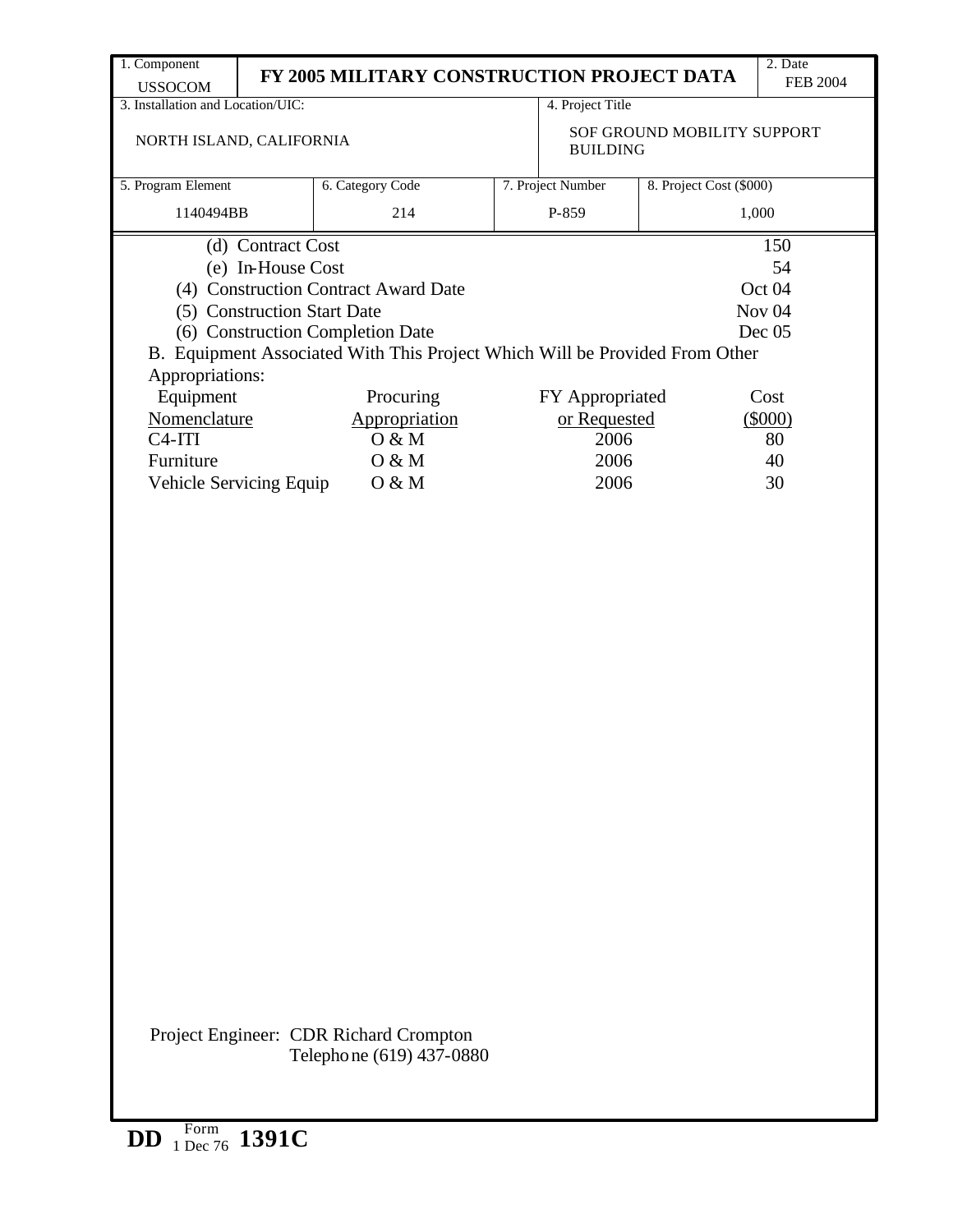| 1. COMPONENT                                                                                                                                                       |                                                                                            |                  |                  | FY 2005 MILITARY CONSTRUCTION PROGRAM |                        |                  |                  |                          | 2. DATE           |                                         |
|--------------------------------------------------------------------------------------------------------------------------------------------------------------------|--------------------------------------------------------------------------------------------|------------------|------------------|---------------------------------------|------------------------|------------------|------------------|--------------------------|-------------------|-----------------------------------------|
| <b>USSOCOM</b>                                                                                                                                                     |                                                                                            |                  |                  |                                       |                        |                  |                  |                          |                   | <b>FEB 2004</b>                         |
| 3. INSTALLATION AND LOCATION                                                                                                                                       |                                                                                            | 6.               | <b>COMMAND</b>   |                                       |                        |                  |                  |                          | <b>COST INDEX</b> | <b>5. AREA CONSTRUCTION</b>             |
| <b>SAN CLEMENTE ISLAND</b>                                                                                                                                         |                                                                                            |                  |                  | NAVAL SPECIAL WARFARE COMMAND         |                        |                  |                  |                          |                   |                                         |
| ANNEX, CALIFORNIA<br>(NAVAL AMPHIBIOUS BASE,                                                                                                                       |                                                                                            |                  |                  |                                       |                        |                  |                  |                          |                   | 1.88                                    |
| CORONADO)                                                                                                                                                          |                                                                                            |                  |                  |                                       |                        |                  |                  |                          |                   |                                         |
| 6. PERSONNEL STRENGTH                                                                                                                                              |                                                                                            | <b>PERMANENT</b> |                  |                                       | <b>STUDENTS</b>        |                  |                  | <b>SUPPORTED</b>         |                   |                                         |
|                                                                                                                                                                    | <b>OFFICER</b>                                                                             | <b>ENLIST</b>    | <b>CIVIL</b>     | <b>OFFICER</b>                        | <b>ENLIST</b>          | <b>CIVIL</b>     | <b>OFFICER</b>   | <b>ENLIST</b>            | <b>CIVIL</b>      | <b>TOTAL</b>                            |
| A. AS OF SEP 03                                                                                                                                                    | 3                                                                                          | 76               | 0                | 2,340                                 | 7,020                  | $\boldsymbol{0}$ | $\boldsymbol{0}$ | 1,440                    | $\boldsymbol{0}$  | 10,879                                  |
| B. END FY 09                                                                                                                                                       | 3                                                                                          | 76               | $\boldsymbol{0}$ | 2,340                                 | 7,020                  | $\overline{0}$   | $\boldsymbol{0}$ | 1,440                    | $\boldsymbol{0}$  | 10,879                                  |
|                                                                                                                                                                    |                                                                                            |                  |                  | 7. INVENTORY DATA (\$000)             |                        |                  |                  |                          |                   |                                         |
| A. TOTAL AREA (ACRES)                                                                                                                                              |                                                                                            |                  |                  |                                       |                        |                  |                  |                          |                   | 26                                      |
| <b>B. INVENTORY TOTAL AS OF SEP 03</b>                                                                                                                             |                                                                                            |                  |                  |                                       |                        |                  |                  |                          |                   | 25,000                                  |
| C. AUTHORIZATION NOT YET IN INVENTORY (FY 03-04)                                                                                                                   |                                                                                            |                  |                  |                                       |                        |                  |                  |                          |                   | 2,800                                   |
| D. AUTHORIZATION REQUESTED IN THIS PROGRAM (FY 05)                                                                                                                 |                                                                                            |                  |                  |                                       |                        |                  |                  |                          |                   | 13,600                                  |
| E. AUTHORIZATION INCLUDED IN FOLLOWING PROGRAM (FY06)                                                                                                              |                                                                                            |                  |                  |                                       |                        |                  |                  |                          |                   | 9,766                                   |
| F. PLANNED IN NEXT THREE YEARS (FY 07-09)                                                                                                                          |                                                                                            |                  |                  |                                       |                        |                  |                  |                          |                   | $\overline{0}$                          |
| G. REMAINING DEFICIENCY (FY 10)                                                                                                                                    |                                                                                            |                  |                  |                                       |                        |                  |                  |                          |                   | 15,800                                  |
| H. GRAND TOTAL                                                                                                                                                     |                                                                                            |                  |                  |                                       |                        |                  |                  |                          |                   | 66,966                                  |
| 8. PROJECTS REQUESTED IN THIS PROGRAM:                                                                                                                             |                                                                                            |                  |                  |                                       |                        |                  |                  |                          |                   |                                         |
| <b>CATEGORY</b><br><b>CODE</b>                                                                                                                                     | PROJECT TITLE                                                                              |                  |                  |                                       |                        | <b>SCOPE</b>     |                  | <b>COST</b><br>$(\$000)$ | <b>START</b>      | <b>DESIGN STATUS</b><br><b>COMPLETE</b> |
| 179                                                                                                                                                                | SOF MARITIME MILITARY OPERATIONS<br>ON URBANIZED TERRAIN (MOUT)<br><b>TRAINING COMPLEX</b> |                  |                  |                                       | 10,169 m2 (109,458 sf) |                  |                  | 13,600                   | 01/02             | 08/04                                   |
| 9. FUTURE PROJECTS                                                                                                                                                 |                                                                                            |                  |                  |                                       |                        |                  |                  |                          |                   |                                         |
| <b>CATEGORY</b><br><b>CODE</b>                                                                                                                                     |                                                                                            |                  |                  | PROJECT TITLE                         |                        |                  |                  | <b>SCOPE</b>             |                   | <b>COST</b><br>$(\$000)$                |
| a. Included in Following Program (FY06)                                                                                                                            |                                                                                            |                  |                  |                                       |                        |                  |                  |                          |                   |                                         |
| 143<br>b. Planned Next Three Years (FY07-09):                                                                                                                      |                                                                                            |                  |                  | <b>SEAL TEAM NINE</b>                 |                        |                  |                  | <b>TBD</b>               |                   | 9,766                                   |
| <b>NONE</b>                                                                                                                                                        |                                                                                            |                  |                  |                                       |                        |                  |                  |                          |                   |                                         |
| c. RPM Backlog: N/A                                                                                                                                                |                                                                                            |                  |                  |                                       |                        |                  |                  |                          |                   |                                         |
| 10. MISSION OR MAJOR FUNCTION<br>Provide training in the operations, maintenance and employment of special tactical combat direction and control systems unique to |                                                                                            |                  |                  |                                       |                        |                  |                  |                          |                   |                                         |
| Naval Special Operations.                                                                                                                                          |                                                                                            |                  |                  |                                       |                        |                  |                  |                          |                   |                                         |
|                                                                                                                                                                    |                                                                                            |                  |                  |                                       |                        |                  |                  |                          |                   |                                         |
| 11. OUTSTANDING POLLUTION AND SAFETY DEFICIENCIES<br>N/A                                                                                                           |                                                                                            |                  |                  |                                       |                        |                  |                  |                          |                   |                                         |
|                                                                                                                                                                    |                                                                                            |                  |                  |                                       |                        |                  |                  |                          |                   |                                         |
|                                                                                                                                                                    |                                                                                            |                  |                  |                                       |                        |                  |                  |                          |                   |                                         |
|                                                                                                                                                                    |                                                                                            |                  |                  |                                       |                        |                  |                  |                          |                   |                                         |
|                                                                                                                                                                    |                                                                                            |                  |                  |                                       |                        |                  |                  |                          |                   |                                         |
|                                                                                                                                                                    |                                                                                            |                  |                  |                                       |                        |                  |                  |                          |                   |                                         |
|                                                                                                                                                                    |                                                                                            |                  |                  |                                       |                        |                  |                  |                          |                   |                                         |
|                                                                                                                                                                    |                                                                                            |                  |                  |                                       |                        |                  |                  |                          |                   |                                         |
|                                                                                                                                                                    |                                                                                            |                  |                  |                                       |                        |                  |                  |                          |                   |                                         |
|                                                                                                                                                                    |                                                                                            |                  |                  |                                       |                        |                  |                  |                          |                   |                                         |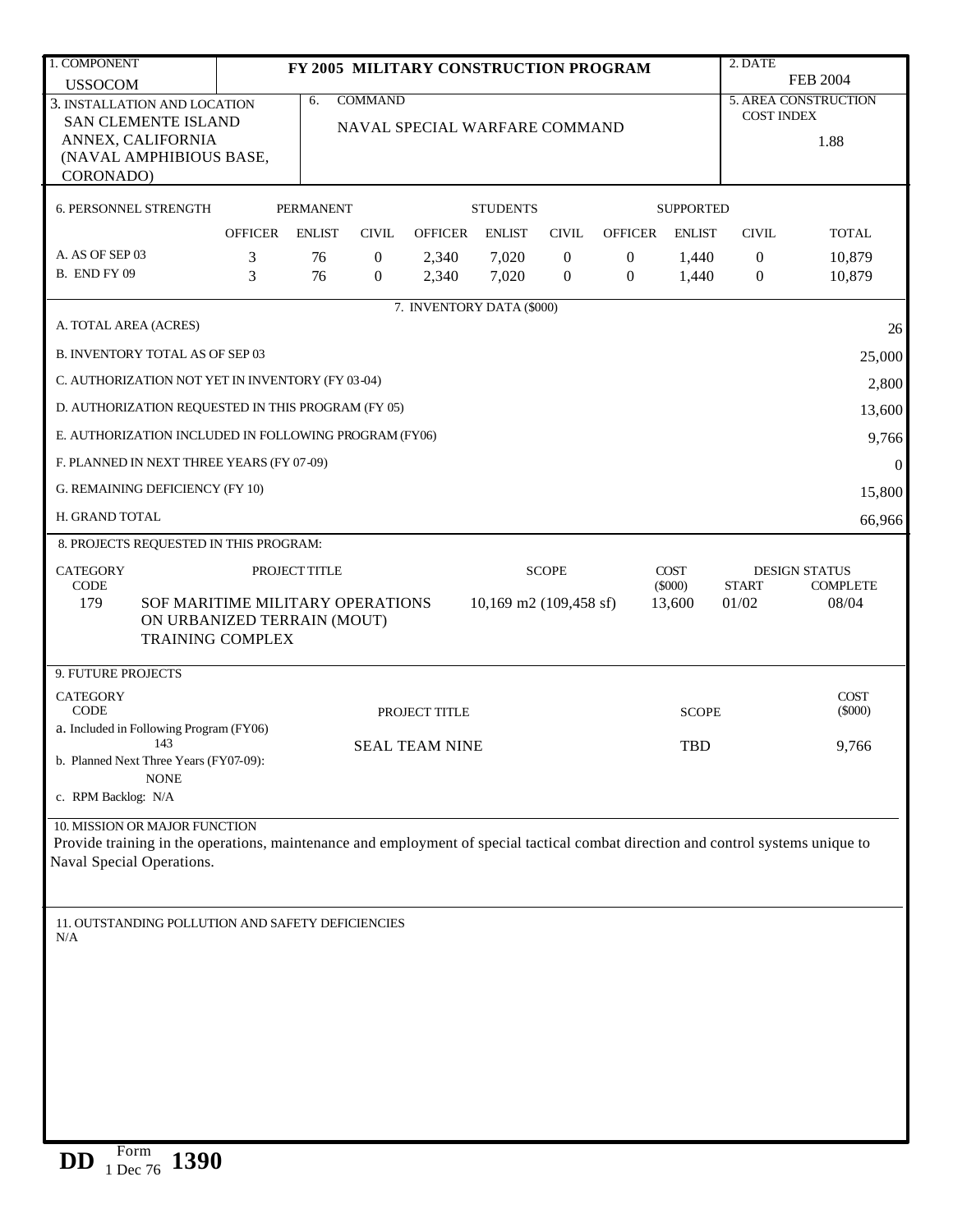| 1. Component                                                                                   |                                                                                                                                                                                                              |                                                                                                           |  |                                                             |                  |  |                             | 2. Date      |  |  |
|------------------------------------------------------------------------------------------------|--------------------------------------------------------------------------------------------------------------------------------------------------------------------------------------------------------------|-----------------------------------------------------------------------------------------------------------|--|-------------------------------------------------------------|------------------|--|-----------------------------|--------------|--|--|
| <b>USSOCOM</b>                                                                                 | FY 2005 MILITARY CONSTRUCTION PROJECT DATA<br><b>FEB 2004</b>                                                                                                                                                |                                                                                                           |  |                                                             |                  |  |                             |              |  |  |
| 3. Installation and Location/UIC:                                                              |                                                                                                                                                                                                              |                                                                                                           |  |                                                             | 4. Project Title |  |                             |              |  |  |
|                                                                                                |                                                                                                                                                                                                              | NAVAL SPECIAL WARFARE GROUP ONE                                                                           |  |                                                             |                  |  |                             |              |  |  |
|                                                                                                |                                                                                                                                                                                                              | SAN CLEMENTE ISLAND ANNEX, CALIFORNIA<br>(NAVAL AMPHIBIOUS BASE, CORONADO)                                |  | SOF MILITARY OPERATIONS ON<br>URBAN TERRAIN (MOUT) TRAINING |                  |  |                             |              |  |  |
|                                                                                                |                                                                                                                                                                                                              |                                                                                                           |  |                                                             | <b>COMPLEX</b>   |  |                             |              |  |  |
| 8. Project Cost (\$000)<br>5. Program Element<br>6. Category Code<br>7. Project Number         |                                                                                                                                                                                                              |                                                                                                           |  |                                                             |                  |  |                             |              |  |  |
| 1140494BB                                                                                      |                                                                                                                                                                                                              | 179                                                                                                       |  | P-763                                                       |                  |  | 13,600                      |              |  |  |
|                                                                                                |                                                                                                                                                                                                              | 9. COST ESTIMATES                                                                                         |  |                                                             |                  |  |                             |              |  |  |
|                                                                                                |                                                                                                                                                                                                              | Item                                                                                                      |  | U/M                                                         | Quantity         |  | Unit Cost                   | Cost (\$000) |  |  |
| <b>MOUT TRAINING COMPLEX</b>                                                                   |                                                                                                                                                                                                              |                                                                                                           |  |                                                             |                  |  |                             | 8,847        |  |  |
| MOUT FACILITIES (109,458 sf)                                                                   |                                                                                                                                                                                                              |                                                                                                           |  | m2                                                          | 10,169           |  | 870                         | (8, 847)     |  |  |
| <b>SUPPORTING FACILITIES</b>                                                                   |                                                                                                                                                                                                              |                                                                                                           |  |                                                             |                  |  |                             | 3,401        |  |  |
| <b>ELECTRICAL UTILITIES</b>                                                                    |                                                                                                                                                                                                              |                                                                                                           |  | LS                                                          |                  |  |                             | (286)        |  |  |
| MECHANICAL UTILITIES                                                                           |                                                                                                                                                                                                              |                                                                                                           |  | LS                                                          |                  |  |                             | (67)         |  |  |
| SITEWORK AND PAVING                                                                            |                                                                                                                                                                                                              |                                                                                                           |  | LS                                                          |                  |  |                             | (3,023)      |  |  |
| ENVIRONMENTAL MITIGATION                                                                       |                                                                                                                                                                                                              |                                                                                                           |  |                                                             |                  |  |                             | (25)         |  |  |
|                                                                                                |                                                                                                                                                                                                              |                                                                                                           |  |                                                             |                  |  |                             | -----        |  |  |
| <b>SUBTOTAL</b>                                                                                |                                                                                                                                                                                                              |                                                                                                           |  |                                                             |                  |  |                             | 12,248       |  |  |
| CONTINGENCY (5.0%)                                                                             |                                                                                                                                                                                                              |                                                                                                           |  |                                                             |                  |  |                             | 612          |  |  |
| TOTAL CONTRACT COST                                                                            |                                                                                                                                                                                                              |                                                                                                           |  |                                                             |                  |  |                             | 12,860       |  |  |
|                                                                                                |                                                                                                                                                                                                              | SUPERVISION, INSPECTION, AND OVERHEAD (6.0%)                                                              |  |                                                             |                  |  |                             | 772          |  |  |
|                                                                                                |                                                                                                                                                                                                              |                                                                                                           |  |                                                             |                  |  |                             | -----        |  |  |
| TOTAL REQUEST                                                                                  |                                                                                                                                                                                                              |                                                                                                           |  |                                                             |                  |  |                             | 13,632       |  |  |
| TOTAL REQUEST (ROUNDED)                                                                        |                                                                                                                                                                                                              |                                                                                                           |  |                                                             |                  |  |                             | 13,600       |  |  |
|                                                                                                |                                                                                                                                                                                                              | EQUIPMENT PROVIDED FROM OTHER APPROPRIATIONS                                                              |  |                                                             |                  |  |                             | (1,649)      |  |  |
| 10. Description of Proposed Construction                                                       |                                                                                                                                                                                                              |                                                                                                           |  |                                                             |                  |  |                             |              |  |  |
|                                                                                                |                                                                                                                                                                                                              | Construct building shells (formed concrete and concrete masonry construction) for urban special           |  |                                                             |                  |  |                             |              |  |  |
|                                                                                                |                                                                                                                                                                                                              | operations training. Electrical systems will be installed in the training buildings. Includes electrical  |  |                                                             |                  |  |                             |              |  |  |
|                                                                                                |                                                                                                                                                                                                              | and mechanical utilities, site work and paving, and supporting facilities. Environmental mitigation       |  |                                                             |                  |  |                             |              |  |  |
|                                                                                                |                                                                                                                                                                                                              | includes monitoring of protected species (San Clemente Sage Sparrow) in the project vicinity.             |  |                                                             |                  |  |                             |              |  |  |
| Air conditioning: None.                                                                        |                                                                                                                                                                                                              |                                                                                                           |  |                                                             |                  |  |                             |              |  |  |
| 11. Requirement: $10,169$ m2 (109,458 sf)                                                      |                                                                                                                                                                                                              | Adequate: $0 \text{ m2}$                                                                                  |  |                                                             |                  |  | Substandard: $0 \text{ m2}$ |              |  |  |
|                                                                                                |                                                                                                                                                                                                              | PROJECT: This project constructs a maritime military operations on urbanized terrain (MOUT)               |  |                                                             |                  |  |                             |              |  |  |
|                                                                                                |                                                                                                                                                                                                              | training complex at San Clemente Island for Commander, Naval Special Warfare Command                      |  |                                                             |                  |  |                             |              |  |  |
|                                                                                                |                                                                                                                                                                                                              | (CNSWC) for Naval Special Warfare Group ONE (NSWG-1) to support training of Sea, Air and                  |  |                                                             |                  |  |                             |              |  |  |
| Land (SEAL) forces.                                                                            |                                                                                                                                                                                                              |                                                                                                           |  |                                                             |                  |  |                             |              |  |  |
|                                                                                                |                                                                                                                                                                                                              | REQUIREMENT: Provide a unique training compound with capabilities to mock scenario based                  |  |                                                             |                  |  |                             |              |  |  |
|                                                                                                |                                                                                                                                                                                                              | on European and Third World urban patterns. This facility will differ from other MOUT facilities          |  |                                                             |                  |  |                             |              |  |  |
|                                                                                                |                                                                                                                                                                                                              | that are based on North American urban terrain layouts. In addition, the proposed project will offer      |  |                                                             |                  |  |                             |              |  |  |
|                                                                                                |                                                                                                                                                                                                              | approach from the water for SEAL maritime operations and provide tactical vehicle assault training.       |  |                                                             |                  |  |                             |              |  |  |
|                                                                                                |                                                                                                                                                                                                              | Training facilities include a variety of building types, from residential to business to industrial, with |  |                                                             |                  |  |                             |              |  |  |
|                                                                                                |                                                                                                                                                                                                              | partial demolition and rubble areas, and will provide door breaching and other specialized training.      |  |                                                             |                  |  |                             |              |  |  |
| (Current Mission).                                                                             |                                                                                                                                                                                                              |                                                                                                           |  |                                                             |                  |  |                             |              |  |  |
|                                                                                                |                                                                                                                                                                                                              | <b>CURRENT SITUATION:</b> No MOUT range facilities are readily available to NSWG-1 SEAL                   |  |                                                             |                  |  |                             |              |  |  |
| Teams for training. The nearest MOUT range facility is at Marine Corps Base, Camp Pendleton,   |                                                                                                                                                                                                              |                                                                                                           |  |                                                             |                  |  |                             |              |  |  |
| CA. The marines occupy this range for training purposes at least 95% of the year. Other ranges |                                                                                                                                                                                                              |                                                                                                           |  |                                                             |                  |  |                             |              |  |  |
|                                                                                                | require travel by air, with the incumbent expenses, as well as coordination with other commands for<br>use of the facilities, and do not offer sea approach for maritime operations, which form the basis of |                                                                                                           |  |                                                             |                  |  |                             |              |  |  |
|                                                                                                |                                                                                                                                                                                                              |                                                                                                           |  |                                                             |                  |  |                             |              |  |  |
| $\frac{\text{Form}}{1 \text{ Dec } 76}$ 1391<br><b>DD</b>                                      |                                                                                                                                                                                                              |                                                                                                           |  |                                                             |                  |  |                             |              |  |  |
|                                                                                                |                                                                                                                                                                                                              |                                                                                                           |  |                                                             |                  |  |                             |              |  |  |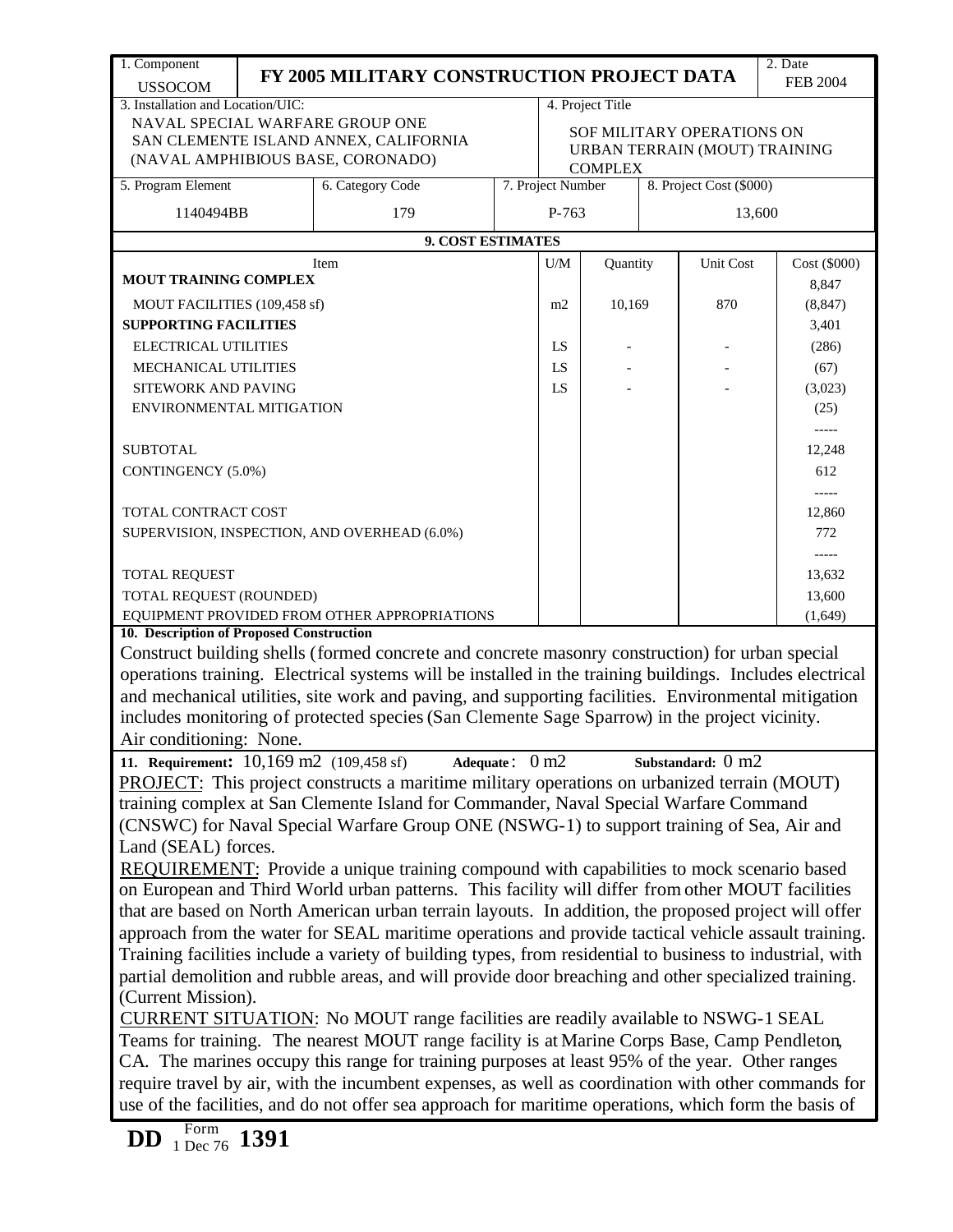| 1. Component                                                                                                                                      |                                |                                                                             |  |                   |                                                             | $\overline{2}$ . Date |  |  |  |
|---------------------------------------------------------------------------------------------------------------------------------------------------|--------------------------------|-----------------------------------------------------------------------------|--|-------------------|-------------------------------------------------------------|-----------------------|--|--|--|
| <b>USSOCOM</b>                                                                                                                                    |                                | FY 2005 MILITARY CONSTRUCTION PROJECT DATA                                  |  |                   |                                                             | <b>FEB 2004</b>       |  |  |  |
| 3. Installation and Location/UIC:                                                                                                                 |                                |                                                                             |  | 4. Project Title  |                                                             |                       |  |  |  |
| NAVAL SPECIAL WARFARE GROUP ONE                                                                                                                   |                                |                                                                             |  |                   |                                                             |                       |  |  |  |
| SAN CLEMENTE ISLAND ANNEX, CALIFORNIA                                                                                                             |                                |                                                                             |  |                   | SOF MILITARY OPERATIONS ON<br>URBAN TERRAIN (MOUT) TRAINING |                       |  |  |  |
| (NAVAL AMPHIBIOUS BASE, CORONADO)                                                                                                                 |                                |                                                                             |  | <b>COMPLEX</b>    |                                                             |                       |  |  |  |
| 5. Program Element                                                                                                                                |                                | 6. Category Code                                                            |  | 7. Project Number | 8. Project Cost (\$000)                                     |                       |  |  |  |
| 1140494BB                                                                                                                                         |                                | 179                                                                         |  | P-763             |                                                             | 13,600                |  |  |  |
|                                                                                                                                                   |                                |                                                                             |  |                   |                                                             |                       |  |  |  |
| CURRENT SITUATION (Cont'd): the SEAL mission.<br><b>IMPACT IF NOT PROVIDED:</b> Failure to provide this project will continue to prevent the SEAL |                                |                                                                             |  |                   |                                                             |                       |  |  |  |
| Teams from effectively training for urban environment operations. Existing Close Quarters                                                         |                                |                                                                             |  |                   |                                                             |                       |  |  |  |
| Combat facilities in the region consist of only single structures, which do not effectively integrate                                             |                                |                                                                             |  |                   |                                                             |                       |  |  |  |
| with insertion, extraction and other exercises relating to the SEAL on-shore mission.                                                             |                                |                                                                             |  |                   |                                                             |                       |  |  |  |
| ADDITIONAL: Alternatives to new construction were considered to satisfy this requirement and                                                      |                                |                                                                             |  |                   |                                                             |                       |  |  |  |
| no other options were determined to meet mission needs. Therefore, a formal economic analysis is                                                  |                                |                                                                             |  |                   |                                                             |                       |  |  |  |
| not required. Construction for anti-terrorism/force protection measures will comply with Unified                                                  |                                |                                                                             |  |                   |                                                             |                       |  |  |  |
| Facilities Criteria (UFC) 4-010-01, DoD Minimum Anti-Terrorism Standards for Buildings, dated                                                     |                                |                                                                             |  |                   |                                                             |                       |  |  |  |
| 31 July 2002.                                                                                                                                     |                                |                                                                             |  |                   |                                                             |                       |  |  |  |
| JOINT USE CERTIFICATION: N/A. USSOCOM budgets only for those facilities specifically for                                                          |                                |                                                                             |  |                   |                                                             |                       |  |  |  |
| SOF use. Common support facilities are budgeted by the military departments. Reference Title 10,                                                  |                                |                                                                             |  |                   |                                                             |                       |  |  |  |
| Section 165.                                                                                                                                      |                                |                                                                             |  |                   |                                                             |                       |  |  |  |
| 12. Supplemental Data:                                                                                                                            |                                |                                                                             |  |                   |                                                             |                       |  |  |  |
| A. Design Data (Estimates)                                                                                                                        |                                |                                                                             |  |                   |                                                             |                       |  |  |  |
| $(1)$ Status                                                                                                                                      |                                |                                                                             |  |                   |                                                             |                       |  |  |  |
| (a) Date Design Started                                                                                                                           |                                |                                                                             |  |                   |                                                             | Jan $02$              |  |  |  |
|                                                                                                                                                   |                                | (b) Percent Complete as of January 2004                                     |  |                   |                                                             | 35%                   |  |  |  |
|                                                                                                                                                   |                                | (c) Date Design 35% Complete                                                |  |                   |                                                             | Mar <sub>03</sub>     |  |  |  |
|                                                                                                                                                   |                                | (d) Date Design 100% Complete                                               |  |                   |                                                             | Aug 04                |  |  |  |
|                                                                                                                                                   |                                | (e) Parametric Cost Estimates Used to Develop Costs                         |  |                   |                                                             | Yes                   |  |  |  |
| (f)                                                                                                                                               | <b>Type of Design Contract</b> |                                                                             |  |                   | Design-Bid-Build                                            |                       |  |  |  |
|                                                                                                                                                   |                                | (g) Energy Study and Life Cycle Analysis Performed                          |  |                   |                                                             | N <sub>o</sub>        |  |  |  |
| (2) Basis                                                                                                                                         |                                |                                                                             |  |                   |                                                             |                       |  |  |  |
|                                                                                                                                                   |                                | (a) Standard or Definitive Design Used                                      |  |                   |                                                             | N <sub>o</sub>        |  |  |  |
|                                                                                                                                                   |                                | (b) Where Design Was Previously Used                                        |  |                   |                                                             | <b>NA</b>             |  |  |  |
| (3) Total Design Cost                                                                                                                             |                                |                                                                             |  |                   |                                                             | $(\$000)$             |  |  |  |
|                                                                                                                                                   |                                | (a) Production of Plans and Specifications                                  |  |                   |                                                             | 950                   |  |  |  |
| (b) All Other Design Costs                                                                                                                        |                                |                                                                             |  |                   |                                                             | 500                   |  |  |  |
| (c) Total Cost $(a + b \text{ or } d + e)$                                                                                                        |                                |                                                                             |  |                   |                                                             | 1,450                 |  |  |  |
| (d) Contract Cost                                                                                                                                 |                                |                                                                             |  |                   |                                                             | 1,250                 |  |  |  |
| (e) In-House Cost                                                                                                                                 |                                |                                                                             |  |                   |                                                             | 200                   |  |  |  |
|                                                                                                                                                   |                                | (4) Construction Contract Award Date                                        |  |                   |                                                             | Oct 04                |  |  |  |
| (5) Construction Start Date<br>Nov <sub>04</sub>                                                                                                  |                                |                                                                             |  |                   |                                                             |                       |  |  |  |
| (6) Construction Complete Date<br>Mar <sub>06</sub>                                                                                               |                                |                                                                             |  |                   |                                                             |                       |  |  |  |
|                                                                                                                                                   |                                | B. Equipment Associated With This Project Which Will Be Provided From Other |  |                   |                                                             |                       |  |  |  |
| Appropriations:                                                                                                                                   |                                |                                                                             |  |                   |                                                             |                       |  |  |  |
| Equipment                                                                                                                                         |                                | Procuring                                                                   |  | FY Appropriated   |                                                             | Cost                  |  |  |  |
| Nomenclature                                                                                                                                      |                                | Appropriation                                                               |  | or Requested      |                                                             | $(\$000)$             |  |  |  |
| <b>Intrusion Detection System</b>                                                                                                                 |                                | O&M                                                                         |  | 2006              |                                                             | 264                   |  |  |  |
| C <sub>4</sub> -ITI                                                                                                                               |                                | O&M                                                                         |  | 2006              |                                                             | 127                   |  |  |  |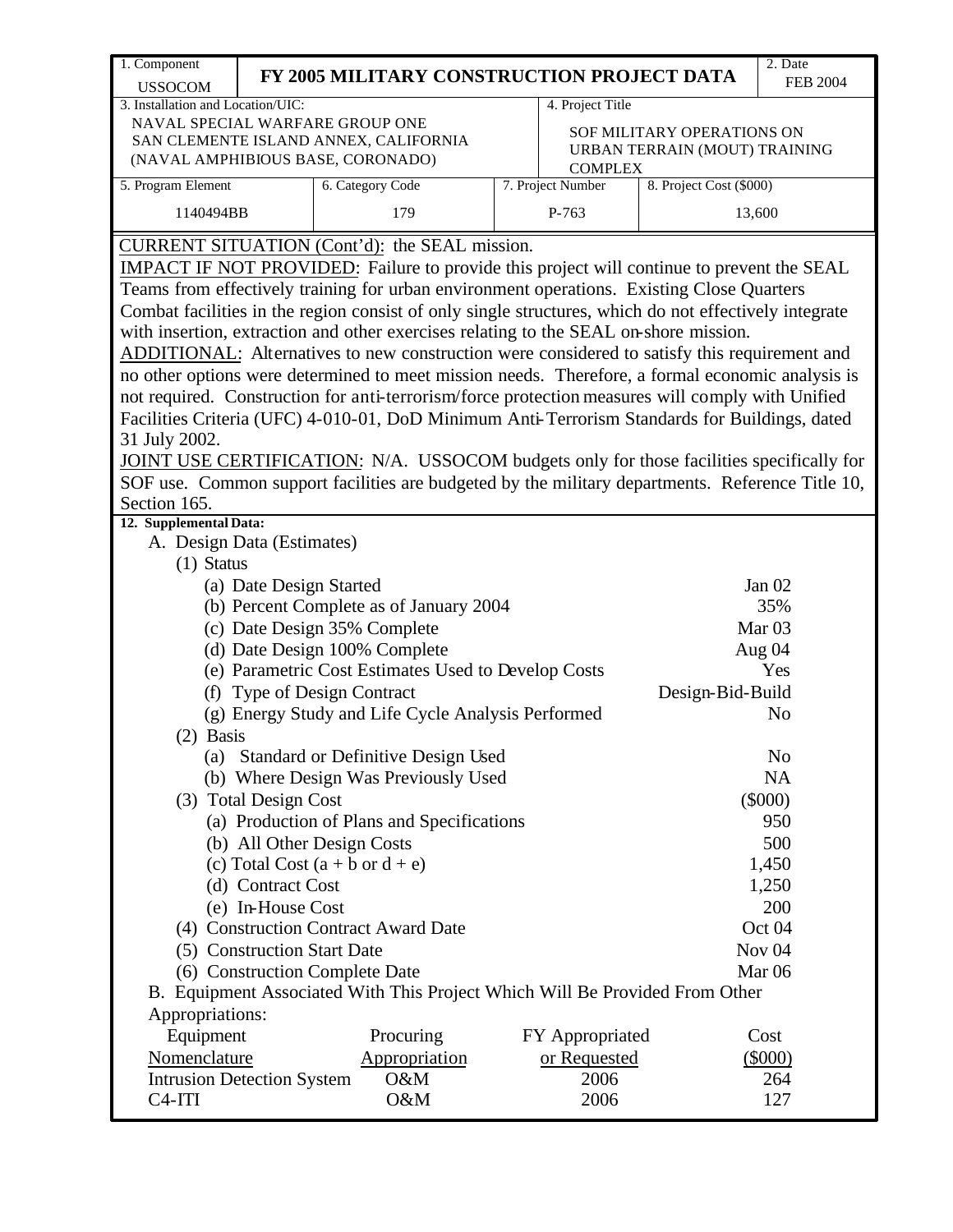| 1. Component                      | FY 2005 MILITARY CONSTRUCTION PROJECT DATA                       |                  |                               | 2. Date         |  |  |  |  |  |  |  |
|-----------------------------------|------------------------------------------------------------------|------------------|-------------------------------|-----------------|--|--|--|--|--|--|--|
| <b>USSOCOM</b>                    |                                                                  |                  |                               | <b>FEB 2004</b> |  |  |  |  |  |  |  |
| 3. Installation and Location/UIC: | NAVAL SPECIAL WARFARE GROUP ONE                                  | 4. Project Title |                               |                 |  |  |  |  |  |  |  |
|                                   | SAN CLEMENTE ISLAND ANNEX, CALIFORNIA                            |                  | SOF MILITARY OPERATIONS ON    |                 |  |  |  |  |  |  |  |
|                                   | (NAVAL AMPHIBIOUS BASE, CORONADO)                                | <b>COMPLEX</b>   | URBAN TERRAIN (MOUT) TRAINING |                 |  |  |  |  |  |  |  |
| 5. Program Element                | 8. Project Cost (\$000)<br>6. Category Code<br>7. Project Number |                  |                               |                 |  |  |  |  |  |  |  |
| 1140494BB                         | 179                                                              | P-763<br>13,600  |                               |                 |  |  |  |  |  |  |  |
| Targeting System                  | O&M                                                              | 2006             |                               | 550             |  |  |  |  |  |  |  |
| <b>Target Equipment</b>           | O&M                                                              | 2006             |                               | 708             |  |  |  |  |  |  |  |
|                                   |                                                                  |                  |                               |                 |  |  |  |  |  |  |  |
|                                   |                                                                  |                  |                               |                 |  |  |  |  |  |  |  |
|                                   |                                                                  |                  |                               |                 |  |  |  |  |  |  |  |
|                                   |                                                                  |                  |                               |                 |  |  |  |  |  |  |  |
|                                   |                                                                  |                  |                               |                 |  |  |  |  |  |  |  |
|                                   |                                                                  |                  |                               |                 |  |  |  |  |  |  |  |
|                                   |                                                                  |                  |                               |                 |  |  |  |  |  |  |  |
|                                   |                                                                  |                  |                               |                 |  |  |  |  |  |  |  |
|                                   |                                                                  |                  |                               |                 |  |  |  |  |  |  |  |
|                                   |                                                                  |                  |                               |                 |  |  |  |  |  |  |  |
|                                   |                                                                  |                  |                               |                 |  |  |  |  |  |  |  |
|                                   |                                                                  |                  |                               |                 |  |  |  |  |  |  |  |
|                                   |                                                                  |                  |                               |                 |  |  |  |  |  |  |  |
|                                   |                                                                  |                  |                               |                 |  |  |  |  |  |  |  |
|                                   |                                                                  |                  |                               |                 |  |  |  |  |  |  |  |
|                                   |                                                                  |                  |                               |                 |  |  |  |  |  |  |  |
|                                   |                                                                  |                  |                               |                 |  |  |  |  |  |  |  |
|                                   |                                                                  |                  |                               |                 |  |  |  |  |  |  |  |
|                                   |                                                                  |                  |                               |                 |  |  |  |  |  |  |  |
|                                   |                                                                  |                  |                               |                 |  |  |  |  |  |  |  |
|                                   |                                                                  |                  |                               |                 |  |  |  |  |  |  |  |
|                                   |                                                                  |                  |                               |                 |  |  |  |  |  |  |  |
|                                   |                                                                  |                  |                               |                 |  |  |  |  |  |  |  |
|                                   |                                                                  |                  |                               |                 |  |  |  |  |  |  |  |
|                                   |                                                                  |                  |                               |                 |  |  |  |  |  |  |  |
|                                   |                                                                  |                  |                               |                 |  |  |  |  |  |  |  |
|                                   |                                                                  |                  |                               |                 |  |  |  |  |  |  |  |
|                                   |                                                                  |                  |                               |                 |  |  |  |  |  |  |  |
|                                   |                                                                  |                  |                               |                 |  |  |  |  |  |  |  |
|                                   |                                                                  |                  |                               |                 |  |  |  |  |  |  |  |
|                                   |                                                                  |                  |                               |                 |  |  |  |  |  |  |  |
|                                   |                                                                  |                  |                               |                 |  |  |  |  |  |  |  |
|                                   |                                                                  |                  |                               |                 |  |  |  |  |  |  |  |
|                                   |                                                                  |                  |                               |                 |  |  |  |  |  |  |  |
|                                   |                                                                  |                  |                               |                 |  |  |  |  |  |  |  |
|                                   |                                                                  |                  |                               |                 |  |  |  |  |  |  |  |
|                                   | Project Engineer: CDR Richard Crompton                           |                  |                               |                 |  |  |  |  |  |  |  |
|                                   | Telephone: (619) 437-0880                                        |                  |                               |                 |  |  |  |  |  |  |  |
|                                   |                                                                  |                  |                               |                 |  |  |  |  |  |  |  |
|                                   |                                                                  |                  |                               |                 |  |  |  |  |  |  |  |
| $F_{\rm \alpha rm}$               |                                                                  |                  |                               |                 |  |  |  |  |  |  |  |

**DD** Form 1 Dec 76 **1391C**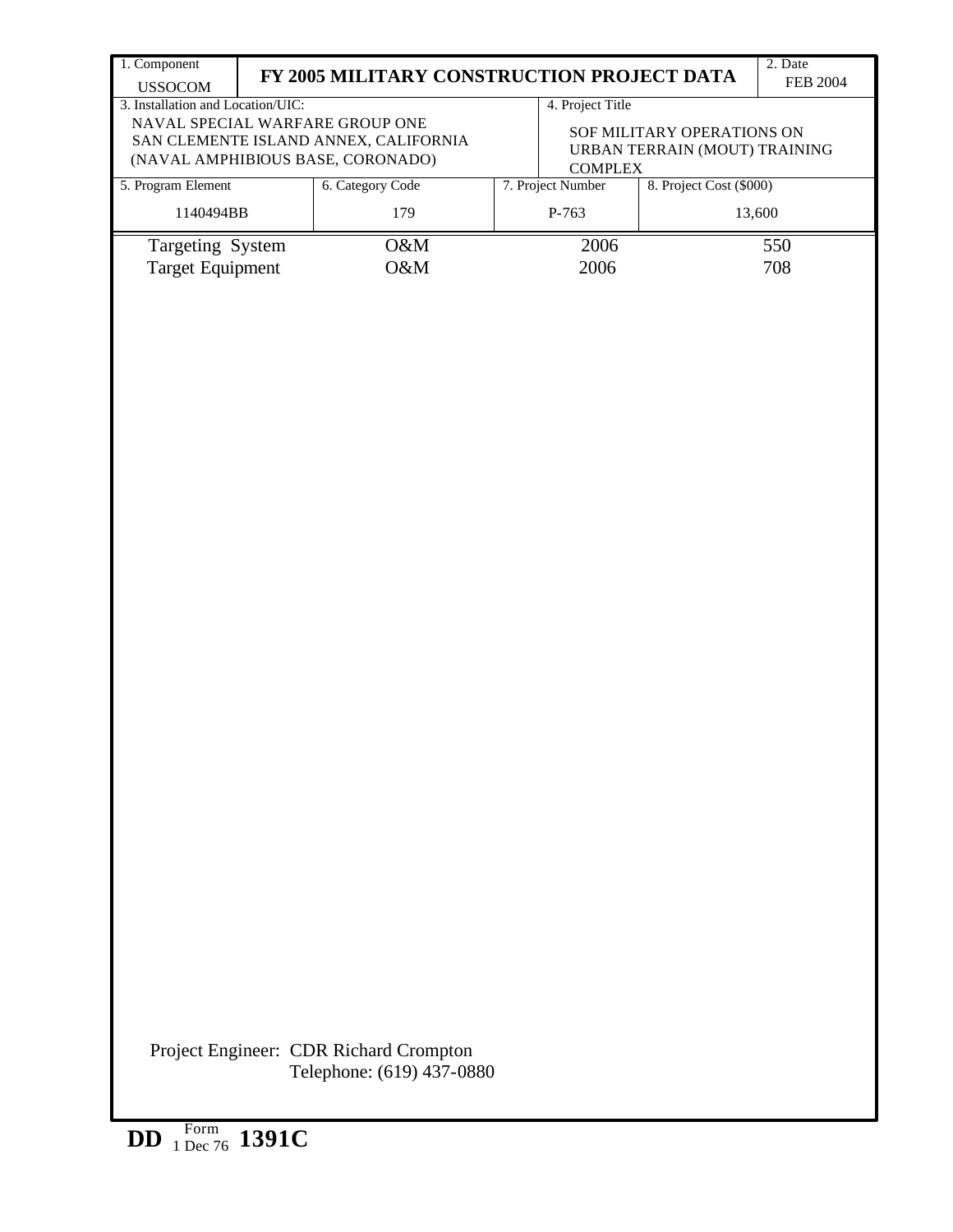| 1. COMPONENT                                                                                                                                                                                           |                |                  |                | FY 2005 MILITARY CONSTRUCTION PROGRAM |                                 |              |                                      |                                | 2. DATE               |                          |
|--------------------------------------------------------------------------------------------------------------------------------------------------------------------------------------------------------|----------------|------------------|----------------|---------------------------------------|---------------------------------|--------------|--------------------------------------|--------------------------------|-----------------------|--------------------------|
| <b>USSOCOM</b>                                                                                                                                                                                         |                |                  |                |                                       |                                 |              |                                      |                                |                       | <b>FEB 2004</b>          |
| 3. INSTALLATION AND LOCATION                                                                                                                                                                           |                | 7.               | <b>COMMAND</b> |                                       |                                 |              |                                      |                                | <b>COST INDEX</b>     | 5. AREA CONSTRUCTION     |
| FORT STEWART/HUNTER                                                                                                                                                                                    |                |                  |                |                                       |                                 |              | U.S. ARMY SPECIAL OPERATIONS COMMAND |                                |                       |                          |
| ARMY AIRFIELD, GEORGIA                                                                                                                                                                                 |                |                  |                |                                       |                                 |              |                                      |                                |                       | 0.86                     |
| 6. PERSONNEL STRENGTH                                                                                                                                                                                  |                | <b>PERMANENT</b> |                |                                       | <b>STUDENTS</b>                 |              |                                      | <b>SUPPORTED</b>               |                       |                          |
|                                                                                                                                                                                                        | <b>OFFICER</b> | <b>ENLIST</b>    | <b>CIVIL</b>   | <b>OFFICER</b>                        | <b>ENLIST</b>                   | <b>CIVIL</b> | <b>OFFICER</b>                       | <b>ENLIST</b>                  | <b>CIVIL</b>          | <b>TOTAL</b>             |
| A. AS OF SEP 03                                                                                                                                                                                        | 124            | 912              | 6              | $\theta$                              | $\boldsymbol{0}$                | $\theta$     | $\theta$                             | $\theta$                       | 0                     | 1,042                    |
| <b>B. END FY 09</b>                                                                                                                                                                                    | 135            | 987              | 6              | $\theta$                              | $\overline{0}$                  | $\theta$     | $\mathbf{0}$                         | $\overline{0}$                 | $\mathbf{0}$          | 1,128                    |
|                                                                                                                                                                                                        |                |                  |                | 7. INVENTORY DATA (\$000)             |                                 |              |                                      |                                |                       |                          |
| A. TOTAL AREA (ACRES)                                                                                                                                                                                  |                |                  |                |                                       |                                 |              |                                      |                                |                       | 279,271                  |
| <b>B. INVENTORY TOTAL AS OF SEP 03</b>                                                                                                                                                                 |                |                  |                |                                       |                                 |              |                                      |                                |                       | 16,629                   |
| C. AUTHORIZATION NOT YET IN INVENTORY (FY 03-04)                                                                                                                                                       |                |                  |                |                                       |                                 |              |                                      |                                |                       | $\overline{0}$           |
| D. AUTHORIZATION REQUESTED IN THIS PROGRAM (FY 05)                                                                                                                                                     |                |                  |                |                                       |                                 |              |                                      |                                |                       | 17,600                   |
| E. AUTHORIZATION INCLUDED IN FOLLOWING PROGRAM (FY06)                                                                                                                                                  |                |                  |                |                                       |                                 |              |                                      |                                |                       | 6,739                    |
| F. PLANNED IN NEXT THREE YEARS (FY 07-09)                                                                                                                                                              |                |                  |                |                                       |                                 |              |                                      |                                |                       | $\mathbf{0}$             |
| G. REMAINING DEFICIENCY (FY 10)                                                                                                                                                                        |                |                  |                |                                       |                                 |              |                                      |                                |                       | $\overline{0}$           |
| H. GRAND TOTAL                                                                                                                                                                                         |                |                  |                |                                       |                                 |              |                                      |                                |                       | 40,968                   |
| 8. PROJECTS REQUESTED IN THIS PROGRAM:                                                                                                                                                                 |                |                  |                |                                       |                                 |              |                                      |                                |                       |                          |
| <b>CATEGORY</b>                                                                                                                                                                                        |                | PROJECT TITLE    |                |                                       |                                 | <b>SCOPE</b> |                                      | <b>COST</b>                    |                       | <b>DESIGN STATUS</b>     |
| <b>CODE</b><br>141<br>SOF BATTALION OPERATIONS COMPLEX                                                                                                                                                 |                |                  |                |                                       | 9,939 m2 $(107,010 \text{ sf})$ |              |                                      | (5000)<br>17,600               | <b>START</b><br>05/03 | <b>COMPLETE</b><br>07/04 |
|                                                                                                                                                                                                        |                |                  |                |                                       |                                 |              |                                      |                                |                       |                          |
| 9. FUTURE PROJECTS                                                                                                                                                                                     |                |                  |                |                                       |                                 |              |                                      |                                |                       |                          |
| <b>CATEGORY</b>                                                                                                                                                                                        |                |                  |                |                                       |                                 |              |                                      |                                |                       | <b>COST</b>              |
| <b>CODE</b><br>a. Included in Following Program (FY06)                                                                                                                                                 |                |                  |                | PROJECT TITLE                         |                                 |              |                                      | <b>SCOPE</b>                   |                       | $(\$000)$                |
| 214<br>b. Planned Next Three Years (FY07-09):                                                                                                                                                          |                |                  |                | SOF VEHICLE MAINTENANCE COMPLEX       |                                 |              |                                      | 4,147 m2 $(44,600 \text{ sf})$ |                       | 6,739                    |
| <b>NONE</b>                                                                                                                                                                                            |                |                  |                |                                       |                                 |              |                                      |                                |                       |                          |
| c. RPM Backlog: N/A                                                                                                                                                                                    |                |                  |                |                                       |                                 |              |                                      |                                |                       |                          |
| 10. MISSION OR MAJOR FUNCTION                                                                                                                                                                          |                |                  |                |                                       |                                 |              |                                      |                                |                       |                          |
| Provide support and facilities for the 3 <sup>rd</sup> Infantry Division (Mechanized), major combat and combat support forces, other tenant and                                                        |                |                  |                |                                       |                                 |              |                                      |                                |                       |                          |
| units, and Reserve Component Training. Special Operations Forces: organize, train, equip, and validate readiness of special operations<br>forces for world-wide deployment in support of war fighting. |                |                  |                |                                       |                                 |              |                                      |                                |                       |                          |
|                                                                                                                                                                                                        |                |                  |                |                                       |                                 |              |                                      |                                |                       |                          |
| 11. OUTSTANDING POLLUTION AND SAFETY DEFICIENCIES                                                                                                                                                      |                |                  |                |                                       |                                 |              |                                      |                                |                       |                          |
| N/A                                                                                                                                                                                                    |                |                  |                |                                       |                                 |              |                                      |                                |                       |                          |
|                                                                                                                                                                                                        |                |                  |                |                                       |                                 |              |                                      |                                |                       |                          |
|                                                                                                                                                                                                        |                |                  |                |                                       |                                 |              |                                      |                                |                       |                          |
|                                                                                                                                                                                                        |                |                  |                |                                       |                                 |              |                                      |                                |                       |                          |
|                                                                                                                                                                                                        |                |                  |                |                                       |                                 |              |                                      |                                |                       |                          |
|                                                                                                                                                                                                        |                |                  |                |                                       |                                 |              |                                      |                                |                       |                          |
|                                                                                                                                                                                                        |                |                  |                |                                       |                                 |              |                                      |                                |                       |                          |
|                                                                                                                                                                                                        |                |                  |                |                                       |                                 |              |                                      |                                |                       |                          |
|                                                                                                                                                                                                        |                |                  |                |                                       |                                 |              |                                      |                                |                       |                          |
|                                                                                                                                                                                                        |                |                  |                |                                       |                                 |              |                                      |                                |                       |                          |
|                                                                                                                                                                                                        |                |                  |                |                                       |                                 |              |                                      |                                |                       |                          |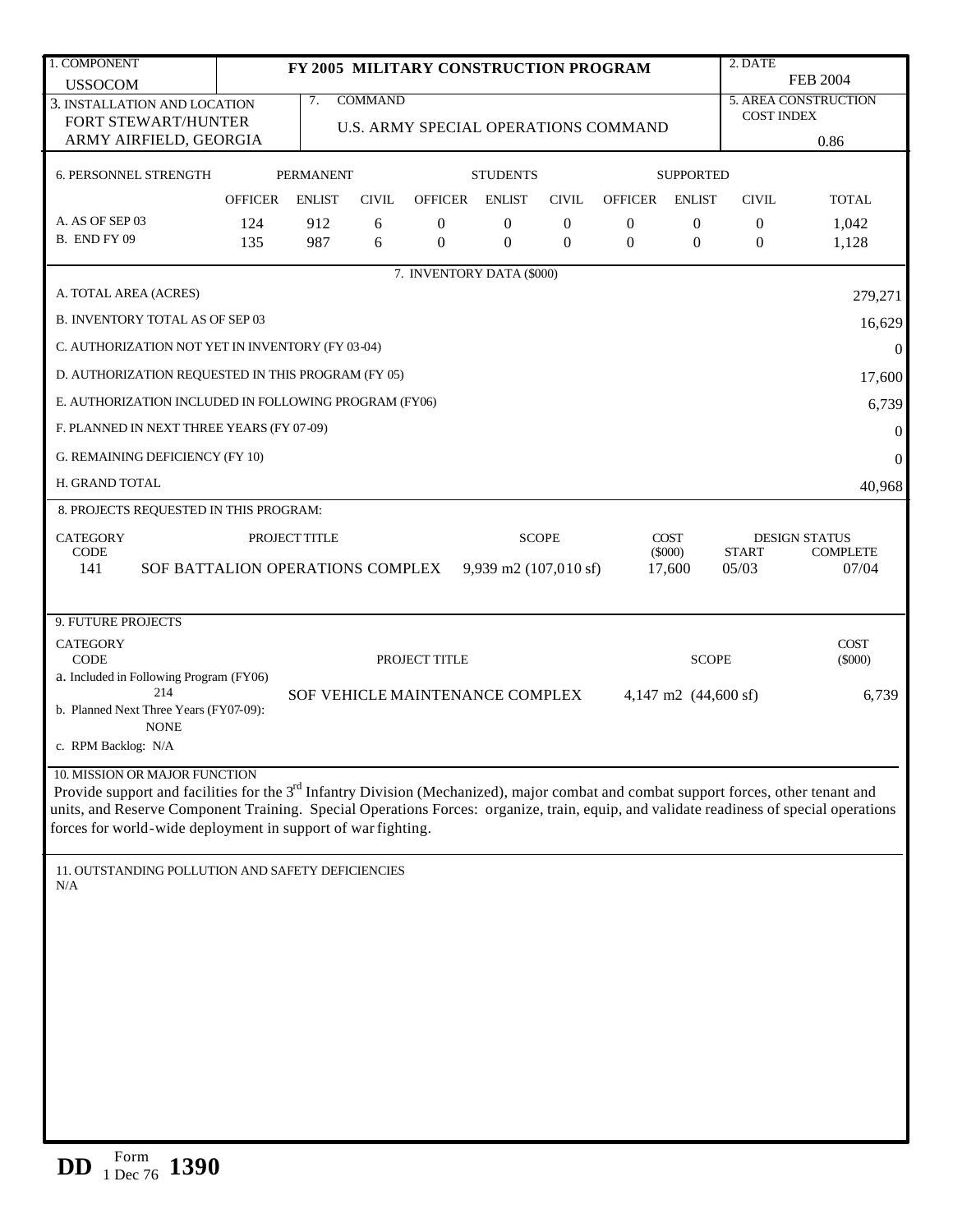| 1. Component                                                                                                                                                                                                                                                                                                                                                                                                                                                                                               |                                                                                                  |  |                                            |          |  |                         | 2. Date         |  |
|------------------------------------------------------------------------------------------------------------------------------------------------------------------------------------------------------------------------------------------------------------------------------------------------------------------------------------------------------------------------------------------------------------------------------------------------------------------------------------------------------------|--------------------------------------------------------------------------------------------------|--|--------------------------------------------|----------|--|-------------------------|-----------------|--|
| <b>USSOCOM</b>                                                                                                                                                                                                                                                                                                                                                                                                                                                                                             | FY 2005 MILITARY CONSTRUCTION PROJECT DATA                                                       |  |                                            |          |  |                         | <b>FEB 2004</b> |  |
| 3. Installation and Location/UIC:                                                                                                                                                                                                                                                                                                                                                                                                                                                                          |                                                                                                  |  | 4. Project Title                           |          |  |                         |                 |  |
|                                                                                                                                                                                                                                                                                                                                                                                                                                                                                                            | FORT STEWART/HUNTER ARMY AIRFIELD, GEORGIA                                                       |  | SOF BATTALION OPERATIONS<br><b>COMPLEX</b> |          |  |                         |                 |  |
| 5. Program Element                                                                                                                                                                                                                                                                                                                                                                                                                                                                                         | 6. Category Code                                                                                 |  | 7. Project Number                          |          |  | 8. Project Cost (\$000) |                 |  |
| 1140494BB                                                                                                                                                                                                                                                                                                                                                                                                                                                                                                  | 141                                                                                              |  | 42562                                      |          |  | 17,600                  |                 |  |
|                                                                                                                                                                                                                                                                                                                                                                                                                                                                                                            | 9. COST ESTIMATES                                                                                |  |                                            |          |  |                         |                 |  |
|                                                                                                                                                                                                                                                                                                                                                                                                                                                                                                            | Item                                                                                             |  | U/M                                        | Quantity |  | Unit Cost               | Cost (\$000)    |  |
| <b>BATTALION COMPLEX</b>                                                                                                                                                                                                                                                                                                                                                                                                                                                                                   |                                                                                                  |  |                                            |          |  |                         | 13,413          |  |
| BATTALION OPERATIONS FACILITY (25,600 sf)                                                                                                                                                                                                                                                                                                                                                                                                                                                                  |                                                                                                  |  | m <sub>2</sub>                             | 2,380    |  | 1,420                   | (3,380)         |  |
|                                                                                                                                                                                                                                                                                                                                                                                                                                                                                                            | SENSITIVE COMPARTMENTED INFO FACILITY (2,930 sf)                                                 |  | m2                                         | 272      |  | 1,592                   | (433)           |  |
| COMPANY OPERATIONS FACILITIES (68,500 sf)                                                                                                                                                                                                                                                                                                                                                                                                                                                                  |                                                                                                  |  | m2                                         | 6,360    |  | 1,276                   | (8, 115)        |  |
| MEZZANINES (9,980 sf)                                                                                                                                                                                                                                                                                                                                                                                                                                                                                      |                                                                                                  |  | m2                                         | 927      |  | 108                     | (100)           |  |
| AIRBORNE TRAINING AIDES                                                                                                                                                                                                                                                                                                                                                                                                                                                                                    |                                                                                                  |  | LS                                         |          |  |                         | (368)           |  |
| ANTI-TERRORISM /FORCE PROTECTION                                                                                                                                                                                                                                                                                                                                                                                                                                                                           |                                                                                                  |  | LS                                         |          |  |                         | (21)            |  |
| <b>BUILDING INFORMATION SYSTEMS</b>                                                                                                                                                                                                                                                                                                                                                                                                                                                                        |                                                                                                  |  | LS                                         |          |  |                         | (996)           |  |
| <b>SUPPORTING FACILITIES</b>                                                                                                                                                                                                                                                                                                                                                                                                                                                                               |                                                                                                  |  |                                            |          |  |                         | 2,393           |  |
| ELECTRICAL UTILITIES                                                                                                                                                                                                                                                                                                                                                                                                                                                                                       |                                                                                                  |  | LS                                         |          |  |                         | (226)           |  |
| MECHANICAL UTILITIES                                                                                                                                                                                                                                                                                                                                                                                                                                                                                       |                                                                                                  |  | LS                                         |          |  |                         | (112)           |  |
| PAVING AND SITE IMPROVEMENTS                                                                                                                                                                                                                                                                                                                                                                                                                                                                               |                                                                                                  |  | LS                                         |          |  |                         | (1, 461)        |  |
| <b>INFORMATION SYSTEMS</b>                                                                                                                                                                                                                                                                                                                                                                                                                                                                                 |                                                                                                  |  | LS                                         |          |  |                         | (193)           |  |
| ANTI-TERRORISM/FORCE PROTECTION                                                                                                                                                                                                                                                                                                                                                                                                                                                                            |                                                                                                  |  | LS                                         |          |  |                         | (401)           |  |
|                                                                                                                                                                                                                                                                                                                                                                                                                                                                                                            |                                                                                                  |  |                                            |          |  |                         | -----           |  |
| <b>SUBTOTAL</b>                                                                                                                                                                                                                                                                                                                                                                                                                                                                                            |                                                                                                  |  |                                            |          |  |                         | 15,806          |  |
| CONTINGENCY (5.0%)                                                                                                                                                                                                                                                                                                                                                                                                                                                                                         |                                                                                                  |  |                                            |          |  |                         | 790             |  |
|                                                                                                                                                                                                                                                                                                                                                                                                                                                                                                            |                                                                                                  |  |                                            |          |  |                         | -----           |  |
| TOTAL CONTRACT COST                                                                                                                                                                                                                                                                                                                                                                                                                                                                                        |                                                                                                  |  |                                            |          |  |                         | 16,596          |  |
| SUPERVISION, INSPECTION, AND OVERHEAD (6.0%)                                                                                                                                                                                                                                                                                                                                                                                                                                                               |                                                                                                  |  |                                            |          |  |                         | 996             |  |
|                                                                                                                                                                                                                                                                                                                                                                                                                                                                                                            |                                                                                                  |  |                                            |          |  |                         | $--- -$         |  |
| TOTAL REQUEST                                                                                                                                                                                                                                                                                                                                                                                                                                                                                              |                                                                                                  |  |                                            |          |  |                         | 17,592          |  |
| TOTAL REQUEST (ROUNDED)                                                                                                                                                                                                                                                                                                                                                                                                                                                                                    |                                                                                                  |  |                                            |          |  |                         | 17,600          |  |
| EQUIPMENT PROVIDED FROM OTHER APPROPRIATIONS                                                                                                                                                                                                                                                                                                                                                                                                                                                               |                                                                                                  |  |                                            |          |  |                         | (2,117)         |  |
| 10. Description of Proposed Construction                                                                                                                                                                                                                                                                                                                                                                                                                                                                   |                                                                                                  |  |                                            |          |  |                         |                 |  |
|                                                                                                                                                                                                                                                                                                                                                                                                                                                                                                            |                                                                                                  |  |                                            |          |  |                         |                 |  |
| single-story Company Operations Facility. The battalion command and control facility will include                                                                                                                                                                                                                                                                                                                                                                                                          |                                                                                                  |  |                                            |          |  |                         |                 |  |
| space to support battalion administrative and training functions, a sensitive compartmented                                                                                                                                                                                                                                                                                                                                                                                                                |                                                                                                  |  |                                            |          |  |                         |                 |  |
| information facility (SCIF), a planning and exercise (PLEX) area, map storage area, deployable                                                                                                                                                                                                                                                                                                                                                                                                             |                                                                                                  |  |                                            |          |  |                         |                 |  |
| medical equipment storage, latrines with showers, and space for individual storage lockers for unit                                                                                                                                                                                                                                                                                                                                                                                                        |                                                                                                  |  |                                            |          |  |                         |                 |  |
| issued equipment. The Company Operations Facility will include space to support company                                                                                                                                                                                                                                                                                                                                                                                                                    |                                                                                                  |  |                                            |          |  |                         |                 |  |
|                                                                                                                                                                                                                                                                                                                                                                                                                                                                                                            |                                                                                                  |  |                                            |          |  |                         |                 |  |
|                                                                                                                                                                                                                                                                                                                                                                                                                                                                                                            | individual equipment storage lockers for unit issued equipment, squad work bays, arms room, unit |  |                                            |          |  |                         |                 |  |
| storage, individual equipment maintenance, and latrines with showers. Facilities will include fire                                                                                                                                                                                                                                                                                                                                                                                                         |                                                                                                  |  |                                            |          |  |                         |                 |  |
| detection/suppression, intrusion detection, access control, and surveillance systems. Supporting                                                                                                                                                                                                                                                                                                                                                                                                           |                                                                                                  |  |                                            |          |  |                         |                 |  |
| facilities will include: all utilities, a protected distribution system for secure communications                                                                                                                                                                                                                                                                                                                                                                                                          |                                                                                                  |  |                                            |          |  |                         |                 |  |
|                                                                                                                                                                                                                                                                                                                                                                                                                                                                                                            |                                                                                                  |  |                                            |          |  |                         |                 |  |
|                                                                                                                                                                                                                                                                                                                                                                                                                                                                                                            |                                                                                                  |  |                                            |          |  |                         |                 |  |
|                                                                                                                                                                                                                                                                                                                                                                                                                                                                                                            |                                                                                                  |  |                                            |          |  |                         |                 |  |
| Construct a permanent two-story Battalion Command and Control Facility with classrooms and a<br>administrative functions, platoon offices, conference room/contingency planning room, space for<br>between buildings, POV parking, deployment hardstand, walks, curbs and gutters, storm drainage,<br>communications tower, and other site improvements. Airborne training aides (aircraft mockups and<br>parachute landing fall platform) will be provided. An emergency generator, uninterruptible power |                                                                                                  |  |                                            |          |  |                         |                 |  |

system, and automatic transfer switch will be included to support contingency operations during

**DD** Form 1 Dec 76 **1391**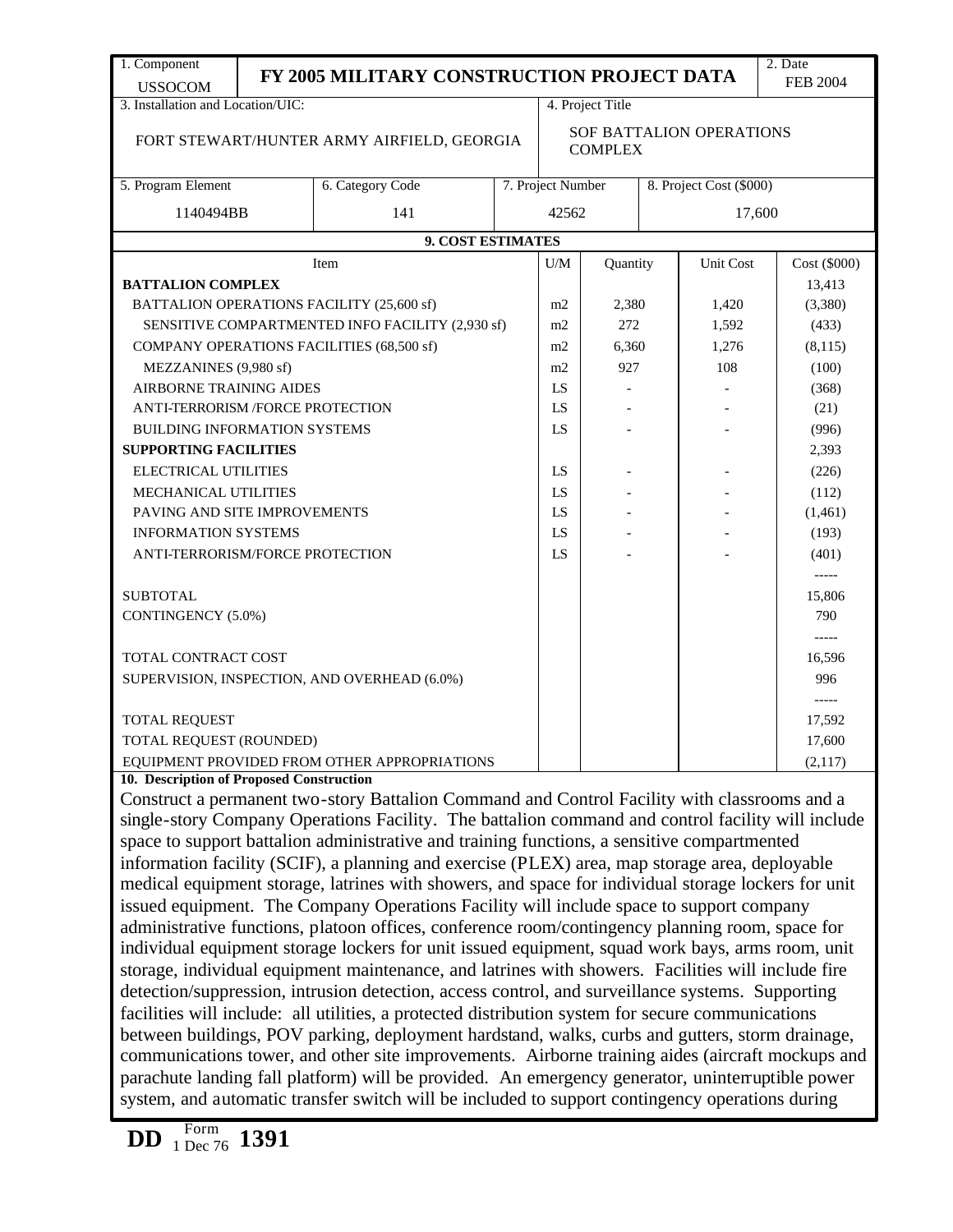| 1. Component<br><b>USSOCOM</b>                                                                                                                                                                                         |  | FY 2005 MILITARY CONSTRUCTION PROJECT DATA                                                                                                                                                             |  |                   |                          | 2. Date<br><b>FEB 2004</b> |  |
|------------------------------------------------------------------------------------------------------------------------------------------------------------------------------------------------------------------------|--|--------------------------------------------------------------------------------------------------------------------------------------------------------------------------------------------------------|--|-------------------|--------------------------|----------------------------|--|
| 3. Installation and Location/UIC:                                                                                                                                                                                      |  |                                                                                                                                                                                                        |  | 4. Project Title  |                          |                            |  |
|                                                                                                                                                                                                                        |  | FORT STEWART/HUNTER ARMY AIRFIELD, GEORGIA                                                                                                                                                             |  | <b>COMPLEX</b>    | SOF BATTALION OPERATIONS |                            |  |
| 5. Program Element                                                                                                                                                                                                     |  | 6. Category Code                                                                                                                                                                                       |  | 7. Project Number | 8. Project Cost (\$000)  |                            |  |
| 1140494BB                                                                                                                                                                                                              |  | 141                                                                                                                                                                                                    |  | 42562             |                          | 17,600                     |  |
| <b>DESCRIPTION</b> (Cont'd): power outages. Force protection and operational security measures will<br>include a perimeter fence. Air conditioning will be provided by self-contained systems: 862 kW<br>$(245$ tons). |  |                                                                                                                                                                                                        |  |                   |                          |                            |  |
| 11. Requirement: 9,939 m2 (107,010 sf) Adequate: 0 m2<br><b>Substandard:</b> $4,410 \text{ m2}$ (47,500 sf)<br>PROJECT: Construct Battalion and Company Operations Complex for the 1st Battalion, 75th                 |  |                                                                                                                                                                                                        |  |                   |                          |                            |  |
| Ranger Regiment.                                                                                                                                                                                                       |  |                                                                                                                                                                                                        |  |                   |                          |                            |  |
|                                                                                                                                                                                                                        |  | <b>REQUIREMENT:</b> This project is required to provide a Battalion Command and Control Facility                                                                                                       |  |                   |                          |                            |  |
|                                                                                                                                                                                                                        |  | and Company Operations Facility to support a ranger battalion headquarters, headquarters                                                                                                               |  |                   |                          |                            |  |
|                                                                                                                                                                                                                        |  | companies and three rifle companies within a consolidated permanent complex capable of                                                                                                                 |  |                   |                          |                            |  |
|                                                                                                                                                                                                                        |  | supporting sophisticated intelligence, communications and command and control systems. The                                                                                                             |  |                   |                          |                            |  |
|                                                                                                                                                                                                                        |  | ranger battalion headquarters includes the battalion headquarters staff, communications section,                                                                                                       |  |                   |                          |                            |  |
| medical section, support platoon, and fire support team. The Company Operations Facility is<br>required to support the three ranger rifle companies (and three rifle platoons and three weapons                        |  |                                                                                                                                                                                                        |  |                   |                          |                            |  |
| platoons) each with a company headquarters, fire support element, and a medical section. Each                                                                                                                          |  |                                                                                                                                                                                                        |  |                   |                          |                            |  |
|                                                                                                                                                                                                                        |  | platoon is comprised of a platoon headquarters, a rifle squad, and a machine gun squad). Each                                                                                                          |  |                   |                          |                            |  |
|                                                                                                                                                                                                                        |  | weapon platoon is comprised of a platoon headquarters, mortar section and an anti-tank section.                                                                                                        |  |                   |                          |                            |  |
|                                                                                                                                                                                                                        |  | The ranger battalion is the primary combat element of the 75th Ranger Regiment and is the Army                                                                                                         |  |                   |                          |                            |  |
|                                                                                                                                                                                                                        |  | Special Operations Forces airborne light infantry force. It is organized, trained and equipped to<br>provide combatant commanders with the capability to quickly deploy with creditable military       |  |                   |                          |                            |  |
|                                                                                                                                                                                                                        |  | force to any region of the world. The ranger battalions will be the first units to receive the Army's                                                                                                  |  |                   |                          |                            |  |
|                                                                                                                                                                                                                        |  | new Land Warrior System that integrates information technology into individual soldier's combat                                                                                                        |  |                   |                          |                            |  |
|                                                                                                                                                                                                                        |  | equipment. Adequate facilities are required that meet the unique mission requirements of a ranger                                                                                                      |  |                   |                          |                            |  |
|                                                                                                                                                                                                                        |  | battalion and efficiently support their rapid deployment posture.                                                                                                                                      |  |                   |                          |                            |  |
|                                                                                                                                                                                                                        |  | <b>CURRENT SITUATION:</b> The 1st Ranger Battalion Headquarters and the four companies occupy                                                                                                          |  |                   |                          |                            |  |
|                                                                                                                                                                                                                        |  | five Korean War era buildings located within the main cantonment area of Hunter Army Airfield.                                                                                                         |  |                   |                          |                            |  |
|                                                                                                                                                                                                                        |  | The existing facilities lack sufficient space to house the mission essential functions and equipment,<br>and the existing facilities severely impact efficient and organized deployments. The building |  |                   |                          |                            |  |
|                                                                                                                                                                                                                        |  | systems are beyond their economic life, and are inadequate and failing. Summer heat and humidity                                                                                                       |  |                   |                          |                            |  |
|                                                                                                                                                                                                                        |  | make air conditioning mandatory for all operational facilities; however, existing air conditioning                                                                                                     |  |                   |                          |                            |  |
|                                                                                                                                                                                                                        |  | systems can only provide sporadic service at best to critical functions. The current facilities lack                                                                                                   |  |                   |                          |                            |  |
|                                                                                                                                                                                                                        |  | adequate information technology infrastructure to support today's secure and non-secure                                                                                                                |  |                   |                          |                            |  |
|                                                                                                                                                                                                                        |  | communications and the fielding of the new Land Warrior system. Current facilities are in the                                                                                                          |  |                   |                          |                            |  |
|                                                                                                                                                                                                                        |  | footprint of future construction, and demolition will be included in these future projects.                                                                                                            |  |                   |                          |                            |  |
|                                                                                                                                                                                                                        |  | <b>IMPACT IF NOT PROVIDED:</b> If this project is not provided, the 1st Ranger Battalion will be<br>severely limited in the functions associated with day-to-day planning and coordination required to |  |                   |                          |                            |  |
|                                                                                                                                                                                                                        |  | meet its real-world, sensitive missions. Moreover, the battalion will continue to be impaired by                                                                                                       |  |                   |                          |                            |  |
|                                                                                                                                                                                                                        |  | inefficient buildings which directly affects the unit's ability for rapid deployment. The layout of                                                                                                    |  |                   |                          |                            |  |
|                                                                                                                                                                                                                        |  | the facilities, coupled with the substantive operational security challenges, make the current                                                                                                         |  |                   |                          |                            |  |
|                                                                                                                                                                                                                        |  | facilities a significant liability to national security. Workplace quality of life will continue in a                                                                                                  |  |                   |                          |                            |  |
| degraded manner.                                                                                                                                                                                                       |  |                                                                                                                                                                                                        |  |                   |                          |                            |  |
|                                                                                                                                                                                                                        |  |                                                                                                                                                                                                        |  |                   |                          |                            |  |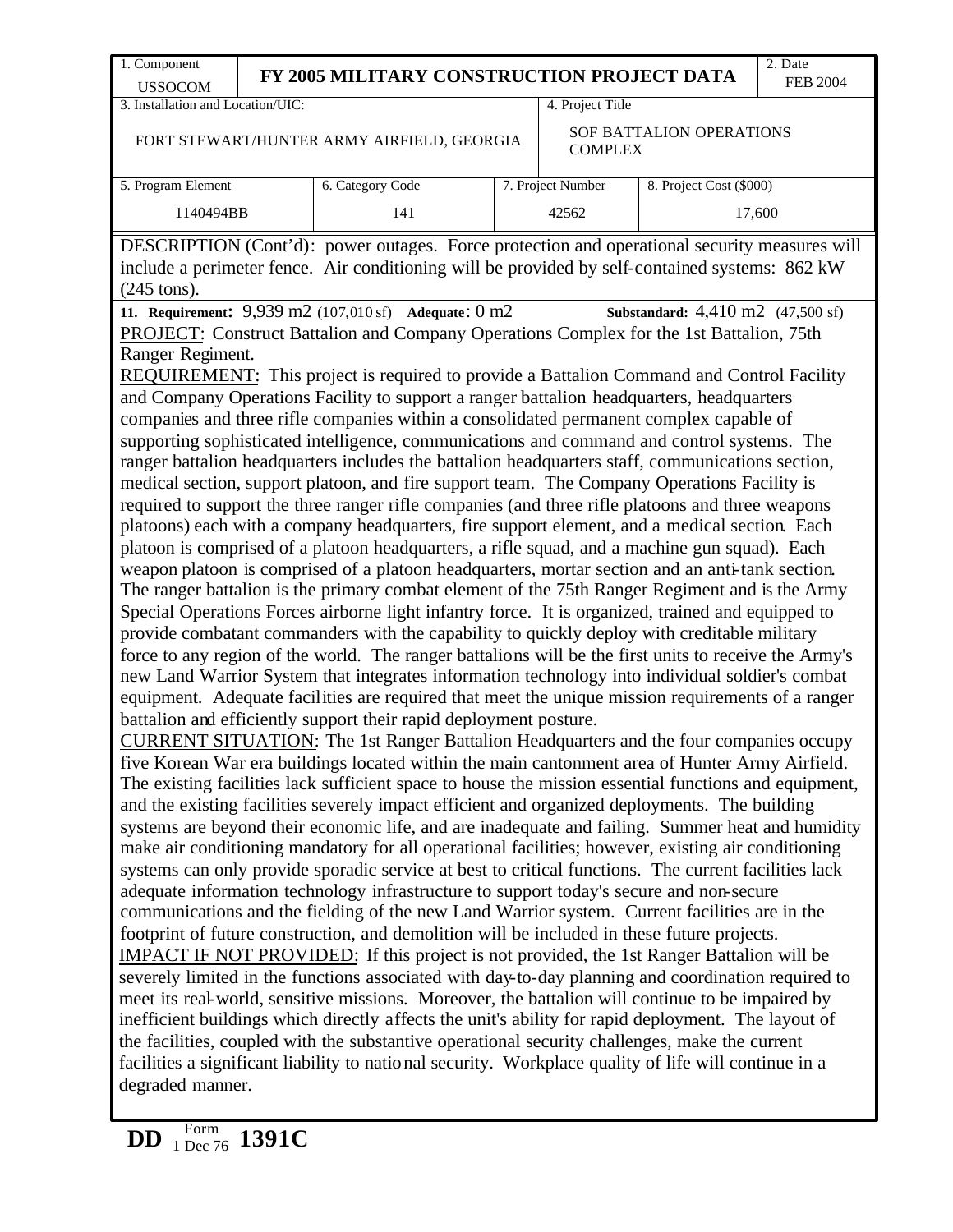| 1. Component                                                                                                                              |                                                                                                                           | FY 2005 MILITARY CONSTRUCTION PROJECT DATA                                                                                                                                                                                                                                                                                                                                                                                                                                                                                                                                                                                                                                                                                                                                                                                                                                                                                                                                                                                                                                                                                                                                                                                                                                                                                                                                                                                                                                                                                                  |                   |                                      | 2. Date                                                                                                                                                        |  |  |
|-------------------------------------------------------------------------------------------------------------------------------------------|---------------------------------------------------------------------------------------------------------------------------|---------------------------------------------------------------------------------------------------------------------------------------------------------------------------------------------------------------------------------------------------------------------------------------------------------------------------------------------------------------------------------------------------------------------------------------------------------------------------------------------------------------------------------------------------------------------------------------------------------------------------------------------------------------------------------------------------------------------------------------------------------------------------------------------------------------------------------------------------------------------------------------------------------------------------------------------------------------------------------------------------------------------------------------------------------------------------------------------------------------------------------------------------------------------------------------------------------------------------------------------------------------------------------------------------------------------------------------------------------------------------------------------------------------------------------------------------------------------------------------------------------------------------------------------|-------------------|--------------------------------------|----------------------------------------------------------------------------------------------------------------------------------------------------------------|--|--|
| <b>USSOCOM</b>                                                                                                                            |                                                                                                                           |                                                                                                                                                                                                                                                                                                                                                                                                                                                                                                                                                                                                                                                                                                                                                                                                                                                                                                                                                                                                                                                                                                                                                                                                                                                                                                                                                                                                                                                                                                                                             |                   |                                      | <b>FEB 2004</b>                                                                                                                                                |  |  |
| 3. Installation and Location/UIC:                                                                                                         |                                                                                                                           |                                                                                                                                                                                                                                                                                                                                                                                                                                                                                                                                                                                                                                                                                                                                                                                                                                                                                                                                                                                                                                                                                                                                                                                                                                                                                                                                                                                                                                                                                                                                             | 4. Project Title  |                                      |                                                                                                                                                                |  |  |
|                                                                                                                                           |                                                                                                                           | FORT STEWART/HUNTER ARMY AIRFIELD, GEORGIA                                                                                                                                                                                                                                                                                                                                                                                                                                                                                                                                                                                                                                                                                                                                                                                                                                                                                                                                                                                                                                                                                                                                                                                                                                                                                                                                                                                                                                                                                                  | <b>COMPLEX</b>    | SOF BATTALION OPERATIONS             |                                                                                                                                                                |  |  |
| 5. Program Element                                                                                                                        |                                                                                                                           | 6. Category Code                                                                                                                                                                                                                                                                                                                                                                                                                                                                                                                                                                                                                                                                                                                                                                                                                                                                                                                                                                                                                                                                                                                                                                                                                                                                                                                                                                                                                                                                                                                            | 7. Project Number | 8. Project Cost (\$000)              |                                                                                                                                                                |  |  |
| 1140494BB                                                                                                                                 |                                                                                                                           | 141                                                                                                                                                                                                                                                                                                                                                                                                                                                                                                                                                                                                                                                                                                                                                                                                                                                                                                                                                                                                                                                                                                                                                                                                                                                                                                                                                                                                                                                                                                                                         | 42562<br>17,600   |                                      |                                                                                                                                                                |  |  |
| Complex, Hunter Army Airfield, GA.<br>Section 165.<br>12. Supplemental Data:<br>A. Design Data (Estimates)<br>$(1)$ Status<br>$(2)$ Basis | (a) Date Design Started<br>(3) Total Design Cost<br>(d) Contract Cost<br>(e) In-House Cost<br>(5) Construction Start Date | ADDITIONAL: An economic analysis was conducted and new construction was determined to be<br>the only feasible course of action to meet the requirement. This project has been coordinated with<br>the Installation Physical Security plan and required security improvements are included. This<br>project will comply with U.S. Army Corps of Engineers Technical Instructions 800-01, dated 20<br>July 1998, and the Installation Design Guide. Construction for anti-terrorism/force protection<br>measures will comply with Unified Facilities Criteria (UFC) 4-010-01, DoD Minimum Anti-<br>Terrorism Standards for Buildings, dated 31 July 2002. This project is synchronized and consistent<br>with the FY 2004 Military Construction, Army (MCA), Project Number 51127, Ranger Barracks<br>JOINT USE CERTIFICATION: N/A. USSOCOM budgets only for those facilities specifically for<br>SOF use. Common support facilities are budgeted by the military departments. Reference Title 10,<br>(b) Percent Complete as of January 2004<br>(c) Date Design 35% Complete<br>(d) Date Design 100% Complete<br>(e) Parametric Estimates Used to Develop Costs<br>(f) Type of Design Contract<br>(g) Energy Study and Life Cycle Analysis Performed<br>(a) Standard or Definitive Design Used<br>(b) Where Design Was Previously Used<br>(a) Production of Plans and Specifications<br>(b) All Other Design Costs<br>(c) Total Cost $(a + b \text{ or } d + e)$<br>(4) Construction Contract Award Date<br>(6) Construction Completion Date |                   | Design-Bid-Build<br>Fort Benning, GA | May 03<br>60%<br>Aug $03$<br>Jul 04<br>N <sub>o</sub><br>Yes<br>Yes<br>$(\$000)$<br>845<br>235<br>1,080<br>650<br>430<br>Jan 05<br>Mar <sub>05</sub><br>Sep 06 |  |  |
|                                                                                                                                           |                                                                                                                           | B. Equipment Associated With This Project Which Will be Provided From Other                                                                                                                                                                                                                                                                                                                                                                                                                                                                                                                                                                                                                                                                                                                                                                                                                                                                                                                                                                                                                                                                                                                                                                                                                                                                                                                                                                                                                                                                 |                   |                                      |                                                                                                                                                                |  |  |
| Appropriations:                                                                                                                           |                                                                                                                           |                                                                                                                                                                                                                                                                                                                                                                                                                                                                                                                                                                                                                                                                                                                                                                                                                                                                                                                                                                                                                                                                                                                                                                                                                                                                                                                                                                                                                                                                                                                                             |                   |                                      |                                                                                                                                                                |  |  |
| Equipment                                                                                                                                 |                                                                                                                           | Procuring                                                                                                                                                                                                                                                                                                                                                                                                                                                                                                                                                                                                                                                                                                                                                                                                                                                                                                                                                                                                                                                                                                                                                                                                                                                                                                                                                                                                                                                                                                                                   | FY Appropriated   |                                      | Cost                                                                                                                                                           |  |  |
| Nomenclature                                                                                                                              |                                                                                                                           | Appropriation                                                                                                                                                                                                                                                                                                                                                                                                                                                                                                                                                                                                                                                                                                                                                                                                                                                                                                                                                                                                                                                                                                                                                                                                                                                                                                                                                                                                                                                                                                                               | or Requested      |                                      | $(\$000)$                                                                                                                                                      |  |  |
| Communications                                                                                                                            |                                                                                                                           | 0 & M                                                                                                                                                                                                                                                                                                                                                                                                                                                                                                                                                                                                                                                                                                                                                                                                                                                                                                                                                                                                                                                                                                                                                                                                                                                                                                                                                                                                                                                                                                                                       | 2006              |                                      | 90                                                                                                                                                             |  |  |
| Furniture                                                                                                                                 |                                                                                                                           | O & M                                                                                                                                                                                                                                                                                                                                                                                                                                                                                                                                                                                                                                                                                                                                                                                                                                                                                                                                                                                                                                                                                                                                                                                                                                                                                                                                                                                                                                                                                                                                       | 2006              |                                      | 1,876                                                                                                                                                          |  |  |
| Furniture Space Plan                                                                                                                      |                                                                                                                           | O & M                                                                                                                                                                                                                                                                                                                                                                                                                                                                                                                                                                                                                                                                                                                                                                                                                                                                                                                                                                                                                                                                                                                                                                                                                                                                                                                                                                                                                                                                                                                                       | 2005              |                                      | 45                                                                                                                                                             |  |  |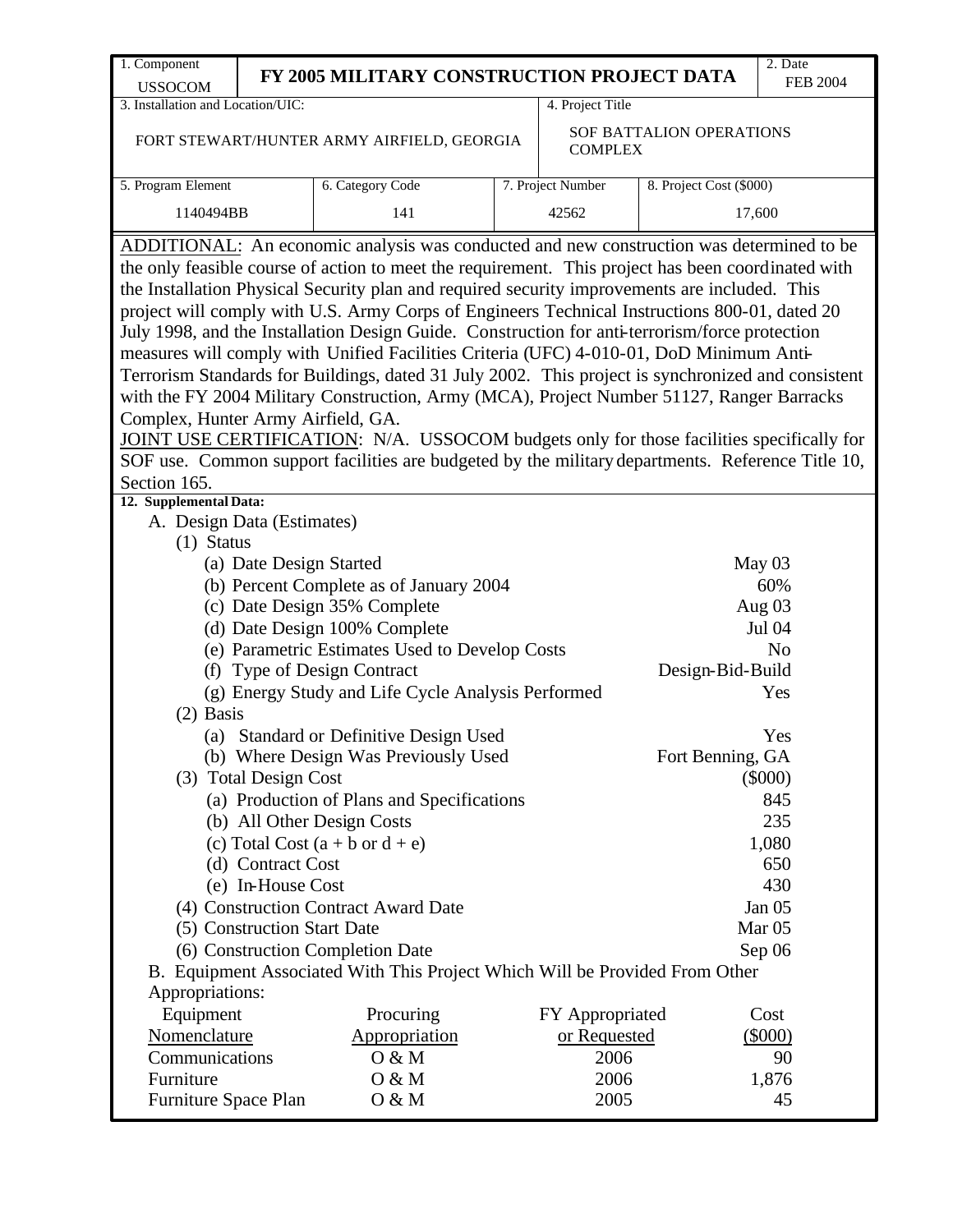| 1. Component                                        | FY 2005 MILITARY CONSTRUCTION PROJECT DATA                                               |              |                         | 2. Date<br><b>FEB 2004</b> |  |  |  |
|-----------------------------------------------------|------------------------------------------------------------------------------------------|--------------|-------------------------|----------------------------|--|--|--|
| <b>USSOCOM</b><br>3. Installation and Location/UIC: | 4. Project Title                                                                         |              |                         |                            |  |  |  |
|                                                     | SOF BATTALION OPERATIONS<br>FORT STEWART/HUNTER ARMY AIRFIELD, GEORGIA<br><b>COMPLEX</b> |              |                         |                            |  |  |  |
| 5. Program Element                                  | 8. Project Cost (\$000)<br>6. Category Code<br>7. Project Number                         |              |                         |                            |  |  |  |
| 1140494BB                                           | 141                                                                                      | 42562        |                         | 17,600                     |  |  |  |
| Equipment                                           | Procuring                                                                                |              | FY Appropriated<br>Cost |                            |  |  |  |
| Nomenclature                                        | Appropriation                                                                            | or Requested |                         | (\$000)                    |  |  |  |
| LAN/WAN                                             | $O \& M$                                                                                 | 2006         |                         | 196                        |  |  |  |
|                                                     | Project Engineer: COL Gregory P. Koenig<br>Telephone: (910) 432-1296                     |              |                         |                            |  |  |  |
| DD $_1$ Form 1391C                                  |                                                                                          |              |                         |                            |  |  |  |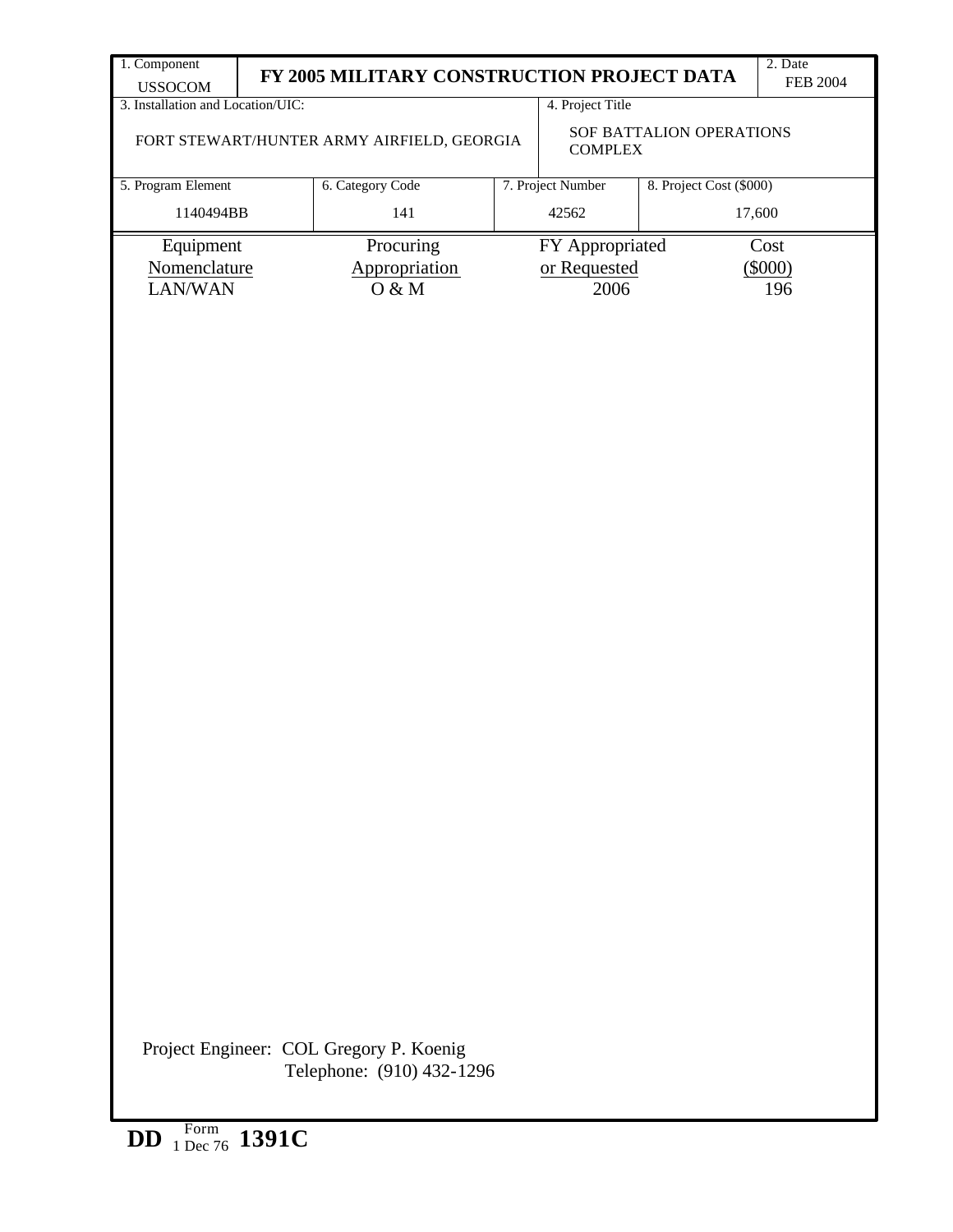| 1. COMPONENT                                                                                                                                                                                                                                                            |                |                  |                |                              | FY 2005 MILITARY CONSTRUCTION PROGRAM |                |                                      |                                | 2. DATE           |                                         |
|-------------------------------------------------------------------------------------------------------------------------------------------------------------------------------------------------------------------------------------------------------------------------|----------------|------------------|----------------|------------------------------|---------------------------------------|----------------|--------------------------------------|--------------------------------|-------------------|-----------------------------------------|
| <b>USSOCOM</b>                                                                                                                                                                                                                                                          |                |                  |                |                              |                                       |                |                                      |                                |                   | <b>FEB 2004</b>                         |
| 3. INSTALLATION AND LOCATION                                                                                                                                                                                                                                            |                | 9.               | <b>COMMAND</b> |                              |                                       |                |                                      |                                |                   | 5. AREA CONSTRUCTION                    |
| FORT BRAGG,                                                                                                                                                                                                                                                             |                |                  |                |                              |                                       |                | U.S. ARMY SPECIAL OPERATIONS COMMAND |                                | <b>COST INDEX</b> |                                         |
| NORTH CAROLINA                                                                                                                                                                                                                                                          |                |                  |                |                              |                                       |                |                                      |                                |                   | 0.88                                    |
| 6. PERSONNEL STRENGTH                                                                                                                                                                                                                                                   |                | <b>PERMANENT</b> |                |                              | <b>STUDENTS</b>                       |                |                                      | <b>SUPPORTED</b>               |                   |                                         |
|                                                                                                                                                                                                                                                                         | <b>OFFICER</b> | <b>ENLIST</b>    | <b>CIVIL</b>   | <b>OFFICER</b>               | <b>ENLIST</b>                         | <b>CIVIL</b>   | <b>OFFICER</b>                       | <b>ENLIST</b>                  | <b>CIVIL</b>      | <b>TOTAL</b>                            |
| A. AS OF SEP 03                                                                                                                                                                                                                                                         | 1301           | 5552             | 979            | 333                          | 2002                                  | 5              | $\boldsymbol{0}$                     | $\mathbf{0}$                   | 0                 | 10,172                                  |
| <b>B. END FY 09</b>                                                                                                                                                                                                                                                     | 1260           | 5782             | 964            | 438                          | 2179                                  | $\overline{0}$ | $\theta$                             | $\theta$                       | $\mathbf{0}$      | 10,623                                  |
|                                                                                                                                                                                                                                                                         |                |                  |                |                              | 7. INVENTORY DATA (\$000)             |                |                                      |                                |                   |                                         |
| A. TOTAL AREA (ACRES)                                                                                                                                                                                                                                                   |                |                  |                |                              |                                       |                |                                      |                                |                   | 160,760                                 |
| <b>B. INVENTORY TOTAL AS OF SEP 03</b>                                                                                                                                                                                                                                  |                |                  |                |                              |                                       |                |                                      |                                |                   | 181,618                                 |
| C. AUTHORIZATION NOT YET IN INVENTORY (FY 03-04)                                                                                                                                                                                                                        |                |                  |                |                              |                                       |                |                                      |                                |                   | 58,600                                  |
| D. AUTHORIZATION REQUESTED IN THIS PROGRAM (FY 05)                                                                                                                                                                                                                      |                |                  |                |                              |                                       |                |                                      |                                |                   | 42,888                                  |
| E. AUTHORIZATION INCLUDED IN FOLLOWING PROGRAM (FY06)                                                                                                                                                                                                                   |                |                  |                |                              |                                       |                |                                      |                                |                   | 10,743                                  |
| F. PLANNED IN NEXT THREE YEARS (FY 07-09)                                                                                                                                                                                                                               |                |                  |                |                              |                                       |                |                                      |                                |                   | 46,021                                  |
| G. REMAINING DEFICIENCY (FY 10)                                                                                                                                                                                                                                         |                |                  |                |                              |                                       |                |                                      |                                |                   | 8,600                                   |
| H. GRAND TOTAL                                                                                                                                                                                                                                                          |                |                  |                |                              |                                       |                |                                      |                                |                   | 348,470                                 |
| 8. PROJECTS REQUESTED IN THIS PROGRAM:                                                                                                                                                                                                                                  |                |                  |                |                              |                                       |                |                                      |                                |                   |                                         |
| <b>CATEGORY</b><br><b>CODE</b>                                                                                                                                                                                                                                          |                | PROJECT TITLE    |                |                              |                                       | <b>SCOPE</b>   |                                      | <b>COST</b><br>(5000)          | <b>START</b>      | <b>DESIGN STATUS</b><br><b>COMPLETE</b> |
| 141<br>SOF COMPANY OPERATIONS BUILDING                                                                                                                                                                                                                                  |                |                  |                |                              | $2,040$ m2 (22,000 sf)                |                |                                      | 4,600                          | 08/03             | 06/04                                   |
| 141<br>SOF COMPANY OPERATIONS COMPLEX                                                                                                                                                                                                                                   |                |                  |                |                              | 4,420 m2 (47,578 sf)                  |                |                                      | 12,000                         | 06/03             | 06/04                                   |
| 141<br>SOF COMPANY OPERATIONS FACILITY                                                                                                                                                                                                                                  |                |                  |                |                              | 1,790 m2 (19,300 sf)                  |                |                                      | 4,500                          | 04/03             | 05/04                                   |
| 141<br>SOF ISOLATION UNIT TRAINING FACILITY                                                                                                                                                                                                                             |                |                  |                |                              | 4,470 m2 (48,200 sf)                  |                |                                      | 8,300                          | 08/03             | 06/04                                   |
| 171<br>SOF RENOVATE KENNEDY HALL                                                                                                                                                                                                                                        |                |                  |                |                              | 6,710 m2 $(72,200 \text{ sf})$        |                |                                      | 11,988                         | 07/03             | 08/04                                   |
| 171<br>SOF RESISTANCE TRAINING FACILITY<br>9. FUTURE PROJECTS                                                                                                                                                                                                           |                |                  |                |                              | 815 m2 (8,770 sf)                     |                |                                      | 1,500                          | 08/03             | 06/04                                   |
| <b>CATEGORY</b>                                                                                                                                                                                                                                                         |                |                  |                |                              |                                       |                |                                      |                                |                   | <b>COST</b>                             |
| <b>CODE</b>                                                                                                                                                                                                                                                             |                |                  |                | PROJECT TITLE                |                                       |                |                                      | <b>SCOPE</b>                   |                   | $(\$000)$                               |
| a. Included in Following Program (FY06)                                                                                                                                                                                                                                 |                |                  |                |                              |                                       |                |                                      |                                |                   |                                         |
| 141<br>141                                                                                                                                                                                                                                                              |                |                  |                | <b>SOF TRAINING FACILITY</b> |                                       |                |                                      | 5,300 m2 (57,000 sf)           |                   | 8,301                                   |
| b. Planned Next Three Years (FY07-09):                                                                                                                                                                                                                                  |                |                  |                |                              | SOF COMPANY OPERATIONS FACILITY       |                |                                      | 749 m2 (8,060 sf)              |                   | 2,442                                   |
| 141                                                                                                                                                                                                                                                                     |                |                  |                |                              | SOF CONSOLIDATION ISOLATION FACILITY  |                |                                      | 4,840 m2 $(52,100 \text{ sf})$ |                   | 17,077                                  |
| 141                                                                                                                                                                                                                                                                     |                |                  |                | <b>SOF TRAINING FACILITY</b> |                                       |                |                                      | 4,470 m2 (48,100 sf)           |                   | 8,295                                   |
| 141                                                                                                                                                                                                                                                                     |                |                  |                |                              | SOF BATTALION AND COMPANY OPS         |                |                                      | 2,420 m2 (26,000 sf)           |                   | 8,084                                   |
| 171                                                                                                                                                                                                                                                                     |                |                  |                |                              | SOF EXPAND TRAINING FACILITY          |                | <b>TBD</b>                           |                                |                   | 11,201                                  |
| 550<br>c. RPM Backlog: N/A                                                                                                                                                                                                                                              |                |                  |                |                              | SOF MEDICAL AUGMENTATION FACILITY     |                | TBD                                  |                                |                   | 1,364                                   |
|                                                                                                                                                                                                                                                                         |                |                  |                |                              |                                       |                |                                      |                                |                   |                                         |
| 10. MISSION OR MAJOR FUNCTION                                                                                                                                                                                                                                           |                |                  |                |                              |                                       |                |                                      |                                |                   |                                         |
| Support training of an Airborne Division and non-divisional support units; support to U.S. Army Special Operations Command and                                                                                                                                          |                |                  |                |                              |                                       |                |                                      |                                |                   |                                         |
| U.S. Army John F. Kennedy Special Warfare Center & School, XVIII Corps Headquarters and miscellaneous other tenant activities.<br>SOF: Organize, train, equip and validate readiness of special operations forces for world-wide deployment in support of war fighting. |                |                  |                |                              |                                       |                |                                      |                                |                   |                                         |
|                                                                                                                                                                                                                                                                         |                |                  |                |                              |                                       |                |                                      |                                |                   |                                         |
| 11. OUTSTANDING POLLUTION AND SAFETY DEFICIENCIES<br>N/A                                                                                                                                                                                                                |                |                  |                |                              |                                       |                |                                      |                                |                   |                                         |
|                                                                                                                                                                                                                                                                         |                |                  |                |                              |                                       |                |                                      |                                |                   |                                         |
|                                                                                                                                                                                                                                                                         |                |                  |                |                              |                                       |                |                                      |                                |                   |                                         |
|                                                                                                                                                                                                                                                                         |                |                  |                |                              |                                       |                |                                      |                                |                   |                                         |
|                                                                                                                                                                                                                                                                         |                |                  |                |                              |                                       |                |                                      |                                |                   |                                         |
|                                                                                                                                                                                                                                                                         |                |                  |                |                              |                                       |                |                                      |                                |                   |                                         |
|                                                                                                                                                                                                                                                                         |                |                  |                |                              |                                       |                |                                      |                                |                   |                                         |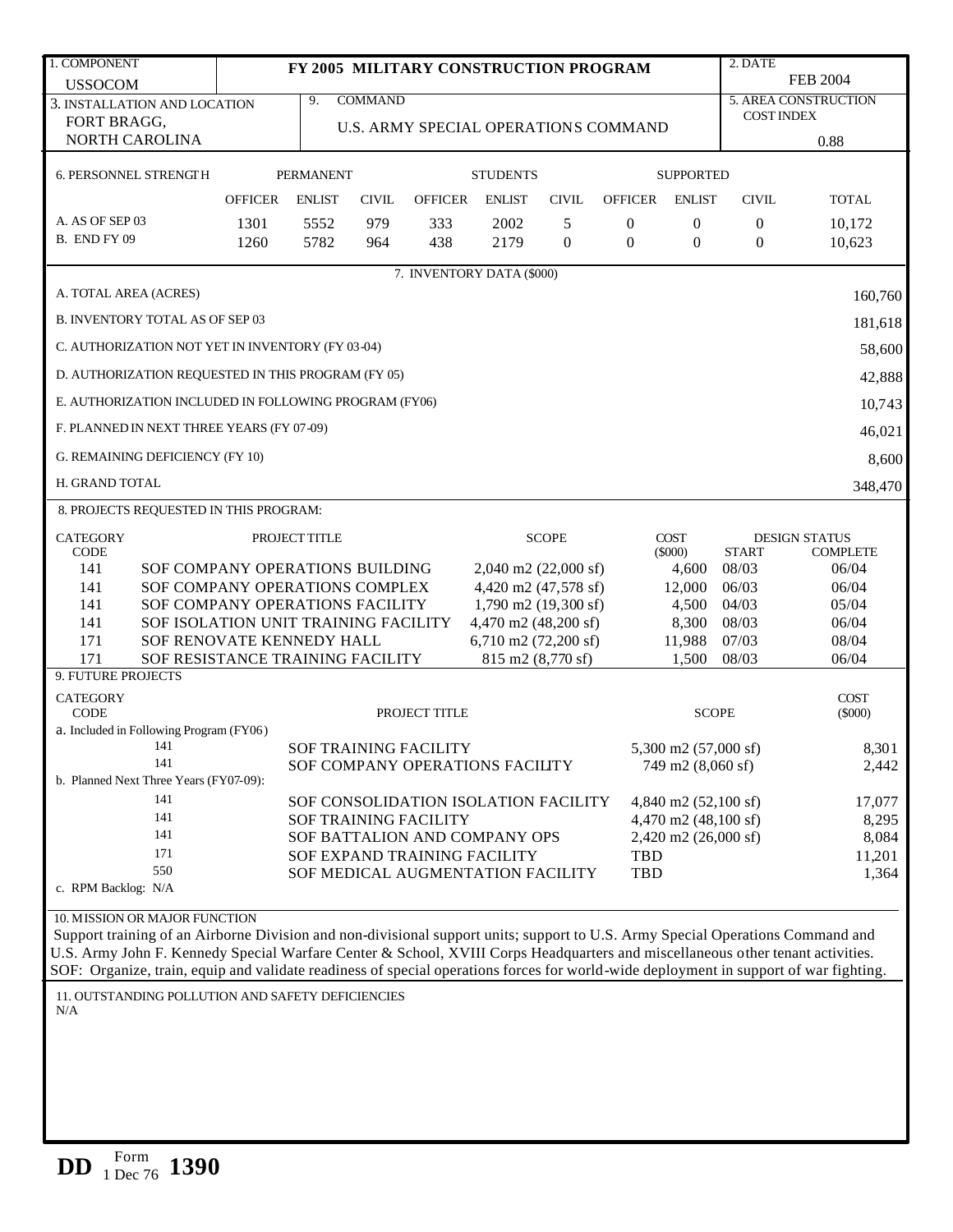| 1. Component                                                |  |                                                                                                       |  |                                           |                  |  |                         | 2. Date         |  |
|-------------------------------------------------------------|--|-------------------------------------------------------------------------------------------------------|--|-------------------------------------------|------------------|--|-------------------------|-----------------|--|
| <b>USSOCOM</b>                                              |  | FY 2005 MILITARY CONSTRUCTION PROJECT DATA                                                            |  |                                           |                  |  |                         | <b>FEB 2004</b> |  |
| 3. Installation and Location/UIC:                           |  |                                                                                                       |  |                                           | 4. Project Title |  |                         |                 |  |
| FORT BRAGG, NORTH CAROLINA                                  |  |                                                                                                       |  | SOF COMPANY OPERATIONS<br><b>BUILDING</b> |                  |  |                         |                 |  |
| 5. Program Element                                          |  | 6. Category Code                                                                                      |  | 7. Project Number                         |                  |  | 8. Project Cost (\$000) |                 |  |
| 1140494BB                                                   |  | 141                                                                                                   |  | 59353                                     |                  |  |                         | 4,600           |  |
|                                                             |  | 9. COST ESTIMATES                                                                                     |  |                                           |                  |  |                         |                 |  |
|                                                             |  | Item                                                                                                  |  | U/M                                       | Quantity         |  | Unit Cost               | Cost (\$000)    |  |
| <b>COMPANY OPERATIONS BUILDING</b>                          |  |                                                                                                       |  |                                           |                  |  |                         | 2,998           |  |
|                                                             |  | COMPANY OPERATIONS FACILITY (22,000 sf)                                                               |  | m2                                        | 2,040            |  | 1,294                   | (2,640)         |  |
| <b>BUILDING INFORMATION SYSTEMS</b>                         |  |                                                                                                       |  | LS                                        |                  |  |                         | (275)           |  |
| ANTI-TERRORISM/FORCE PROTECTION                             |  |                                                                                                       |  | LS                                        |                  |  |                         | (83)            |  |
| <b>SUPPORTING FACILITIES</b>                                |  |                                                                                                       |  |                                           |                  |  |                         | 1,172           |  |
| <b>ELECTRICAL UTILITIES</b>                                 |  |                                                                                                       |  | LS                                        |                  |  |                         | (103)           |  |
| WATER, SEWER, AND GAS                                       |  |                                                                                                       |  | LS                                        |                  |  |                         | (180)           |  |
| PAVING, WALKS, CURBS, AND GUTTERS                           |  |                                                                                                       |  | LS                                        |                  |  |                         | (180)           |  |
| STORM DRAINAGE (155)                                        |  |                                                                                                       |  | LS                                        |                  |  |                         | (155)           |  |
|                                                             |  | SITE IMPROVEMENTS (90) DEMOLITION (160)                                                               |  | LS                                        |                  |  |                         | (250)           |  |
| <b>INFORMATION SYSTEMS</b>                                  |  |                                                                                                       |  | LS                                        |                  |  |                         | (129)           |  |
| ANTI-TERRORISM/FORCE PROTECTION                             |  |                                                                                                       |  | LS                                        |                  |  |                         | (175)           |  |
|                                                             |  |                                                                                                       |  |                                           |                  |  |                         | -----           |  |
| <b>SUBTOTAL</b>                                             |  |                                                                                                       |  |                                           |                  |  |                         | 4,170           |  |
| CONTINGENCY (5.0%)                                          |  |                                                                                                       |  |                                           |                  |  |                         | 209             |  |
|                                                             |  |                                                                                                       |  |                                           |                  |  |                         |                 |  |
| TOTAL CONTRACT COST                                         |  |                                                                                                       |  |                                           |                  |  |                         | 4,379           |  |
|                                                             |  | SUPERVISION, INSPECTION, AND OVERHEAD (6.0%)                                                          |  |                                           |                  |  |                         | 263             |  |
|                                                             |  |                                                                                                       |  |                                           |                  |  |                         | -----           |  |
| <b>TOTAL REQUEST</b>                                        |  |                                                                                                       |  |                                           |                  |  |                         | 4.642           |  |
| TOTAL REQUEST (ROUNDED)                                     |  |                                                                                                       |  |                                           |                  |  |                         | 4,600           |  |
|                                                             |  | EQUIPMENT PROVIDED FROM OTHER APPROPRIATIONS                                                          |  |                                           |                  |  |                         | (516)           |  |
| 10. Description of Proposed Construction                    |  |                                                                                                       |  |                                           |                  |  |                         |                 |  |
|                                                             |  | Construct a two-story, steel-framed, brick veneer-on-concrete slab building to house two small        |  |                                           |                  |  |                         |                 |  |
|                                                             |  | companies. Project includes: intrusion detection systems for an arms room, team rooms, fire           |  |                                           |                  |  |                         |                 |  |
|                                                             |  | protection and detection systems, conference room, office space, classroom, latrines,                 |  |                                           |                  |  |                         |                 |  |
|                                                             |  | communications, computer capabilities, electrical outlets, life safety code compliance features,      |  |                                           |                  |  |                         |                 |  |
|                                                             |  | 95-space privately owned vehicle parking, landscaping and other site improvements. Air                |  |                                           |                  |  |                         |                 |  |
| conditioning: 195 kW (55 tons).                             |  |                                                                                                       |  |                                           |                  |  |                         |                 |  |
|                                                             |  | 11. Requirement: 5,580 m2 (60,100 sf) Adequate: 2,750m2 (29,600 sf) Substandard: 1,930 m2 (20,800 sf) |  |                                           |                  |  |                         |                 |  |
|                                                             |  | PROJECT: Construct a permanent two-story company operations headquarters building for the             |  |                                           |                  |  |                         |                 |  |
| 96th Civil Affairs Battalion (96th CAB).                    |  |                                                                                                       |  |                                           |                  |  |                         |                 |  |
|                                                             |  | REQUIREMENT: The 96th CAB requires an adequate permanent facility to accommodate                      |  |                                           |                  |  |                         |                 |  |
|                                                             |  | expansion of two companies as required by Total Army Analysis 2009 (TAA09). The additional            |  |                                           |                  |  |                         |                 |  |
|                                                             |  | companies will add 59 soldiers each for a total of 118 to the strength of the 96th CAB and will       |  |                                           |                  |  |                         |                 |  |
|                                                             |  | require 24 team rooms and associated administrative and storage space.                                |  |                                           |                  |  |                         |                 |  |
|                                                             |  | CURRENT SITUATION: The 96th CAB currently occupies $2,750$ m $2$ (29,600 sf) in two                   |  |                                           |                  |  |                         |                 |  |
|                                                             |  | permanent buildings plus 1,930 square meters (20,800 square feet) in old temporary structures.        |  |                                           |                  |  |                         |                 |  |
|                                                             |  | Although 790 square meters (8,500 square feet) of additional company operations space is slated       |  |                                           |                  |  |                         |                 |  |
|                                                             |  | for construction (FY 2004/\$1.5M SOF Company Operations Facility Addition, PN 55326),                 |  |                                           |                  |  |                         |                 |  |
|                                                             |  |                                                                                                       |  |                                           |                  |  |                         |                 |  |
| Form<br>$\frac{100}{{1 \text{ Dec } 76}}$ 1391<br><b>DD</b> |  |                                                                                                       |  |                                           |                  |  |                         |                 |  |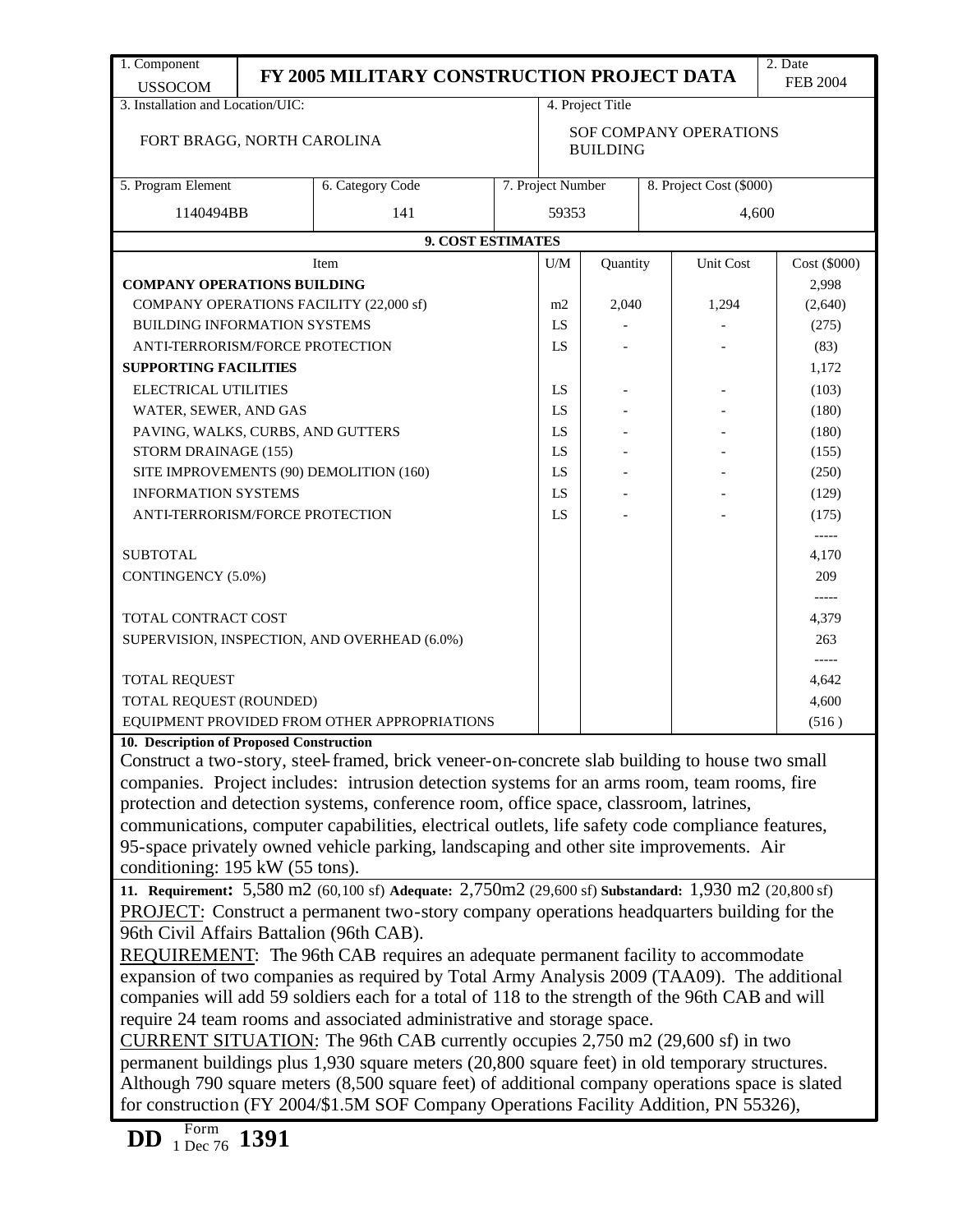| 1. Component<br><b>USSOCOM</b>                                                                                                                                                                                                                                                                                                                                                                                                                                                                                                                                                                                                                                                                                                                                                                                                                                                                                                                                                                       | FY 2005 MILITARY CONSTRUCTION PROJECT DATA |                  |  |                   |                         | 2. Date<br><b>FEB 2004</b> |
|------------------------------------------------------------------------------------------------------------------------------------------------------------------------------------------------------------------------------------------------------------------------------------------------------------------------------------------------------------------------------------------------------------------------------------------------------------------------------------------------------------------------------------------------------------------------------------------------------------------------------------------------------------------------------------------------------------------------------------------------------------------------------------------------------------------------------------------------------------------------------------------------------------------------------------------------------------------------------------------------------|--------------------------------------------|------------------|--|-------------------|-------------------------|----------------------------|
| 3. Installation and Location/UIC:<br>4. Project Title                                                                                                                                                                                                                                                                                                                                                                                                                                                                                                                                                                                                                                                                                                                                                                                                                                                                                                                                                |                                            |                  |  |                   |                         |                            |
| SOF COMPANY OPERATIONS<br>FORT BRAGG, NORTH CAROLINA<br><b>BUILDING</b>                                                                                                                                                                                                                                                                                                                                                                                                                                                                                                                                                                                                                                                                                                                                                                                                                                                                                                                              |                                            |                  |  |                   |                         |                            |
| 5. Program Element                                                                                                                                                                                                                                                                                                                                                                                                                                                                                                                                                                                                                                                                                                                                                                                                                                                                                                                                                                                   |                                            | 6. Category Code |  | 7. Project Number | 8. Project Cost (\$000) |                            |
| 1140494BB                                                                                                                                                                                                                                                                                                                                                                                                                                                                                                                                                                                                                                                                                                                                                                                                                                                                                                                                                                                            |                                            | 141              |  | 59353             |                         | 4,600                      |
| not support the 96th CAB's mission. If the requested facilities are not constructed, the 96th CAB's<br>additional companies will have to occupy inadequate WWII era temporary facilities remotely<br>located from the 96 CAB compound. The substandard conditions and arrangement of temporary<br>structures will preclude the 96 <sup>th</sup> CAB from attaining full mission capability.<br>ADDITIONAL: Physical security measures will be incorporated into the design including<br>maximum feasible standoff distance from roads, parking areas, and vehicle unloading areas.<br>Berms, heavy landscaping, or bollards will be used to prevent access when standoff distances<br>cannot be met. This project has been coordinated with the installation physical security plan, and<br>all physical security measures are included. All required anti-terrorism/force protection measures<br>are included. Economic analysis of various alternatives concluded new construction is the only one |                                            |                  |  |                   |                         |                            |
| that can effectively provide the 96 <sup>th</sup> CAB with long-term efficient facilities. This project will<br>comply with U.S. Army Corps of Engineers Technical Instructions 800-01, dated 20 July 1998 and<br>the Installation Design Guide. Construction for anti-terrorism/force protection measures will<br>comply with Unified Facilities Criteria (UFC) 4-010-01, DoD Minimum Anti-Terrorism Standards<br>for Buildings, dated 31 July 2002.                                                                                                                                                                                                                                                                                                                                                                                                                                                                                                                                                |                                            |                  |  |                   |                         |                            |

JOINT USE CERTIFICATION: N/A. USSOCOM budgets only for those facilities specifically for SOF use. Common support facilities are budgeted by the military departments. Reference Title 10, Section 165.

## **12. Supplemental Data:**

| A. Design Data (Estimates)                         |                  |  |
|----------------------------------------------------|------------------|--|
| $(1)$ Status                                       |                  |  |
| (a) Date Design Started                            | Aug $03$         |  |
| (b) Percent Complete as of January 2004            | 35%              |  |
| (c) Date Design 35% Complete                       | Jan 04           |  |
| (d) Date Design 100% Complete                      | <b>Jun 04</b>    |  |
| (e) Parametric Estimates Used to Develop Costs     | N <sub>o</sub>   |  |
| <b>Type of Design Contract</b><br>(f)              | Design-Bid-Build |  |
| (g) Energy Study and Life Cycle Analysis Performed | N <sub>0</sub>   |  |
| $(2)$ Basis                                        |                  |  |
| (a) Standard or Definitive Design Used             | N <sub>0</sub>   |  |
| (b) Where Design Was Previously Used               | N/A              |  |
| (3) Total Design Cost                              | (\$000)          |  |
| (a) Production of Plans and Specifications         | 342              |  |
| (b) All Other Design Costs                         | 65               |  |
| (c) Total Cost $(a + b \text{ or } d + e)$         | 407              |  |
| <b>Contract Cost</b>                               | 258              |  |
|                                                    |                  |  |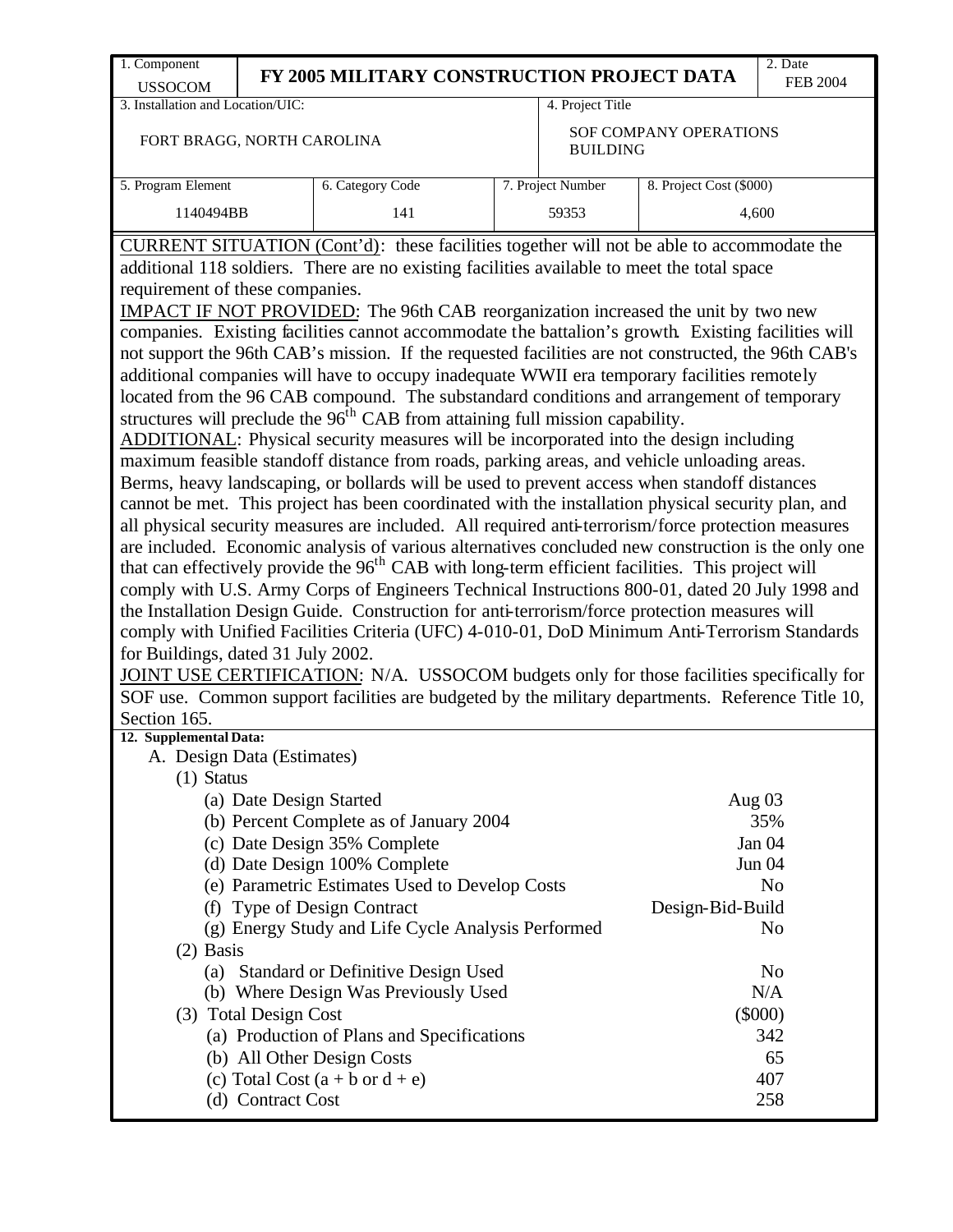| 1. Component                                        |                                                | FY 2005 MILITARY CONSTRUCTION PROJECT DATA                                                                      |  |                   |                               | 2. Date<br><b>FEB 2004</b> |  |  |
|-----------------------------------------------------|------------------------------------------------|-----------------------------------------------------------------------------------------------------------------|--|-------------------|-------------------------------|----------------------------|--|--|
| <b>USSOCOM</b><br>3. Installation and Location/UIC: |                                                |                                                                                                                 |  | 4. Project Title  |                               |                            |  |  |
| FORT BRAGG, NORTH CAROLINA                          |                                                |                                                                                                                 |  | <b>BUILDING</b>   | <b>SOF COMPANY OPERATIONS</b> |                            |  |  |
| 5. Program Element                                  |                                                | 6. Category Code                                                                                                |  | 7. Project Number | 8. Project Cost (\$000)       |                            |  |  |
| 1140494BB                                           |                                                | 141                                                                                                             |  | 59353<br>4,600    |                               |                            |  |  |
|                                                     | (e) In-House Cost                              |                                                                                                                 |  |                   |                               | 149                        |  |  |
|                                                     | (4) Construction Contract Award Date<br>Jan 05 |                                                                                                                 |  |                   |                               |                            |  |  |
| (5) Construction Start Date                         |                                                |                                                                                                                 |  |                   | Feb 05                        |                            |  |  |
| Appropriations:                                     |                                                | (6) Construction Completion Date<br>B. Equipment Associated With This Project Which Will be Provided From Other |  |                   |                               | Aug 06                     |  |  |
| Equipment                                           |                                                | Procuring                                                                                                       |  | FY Appropriated   |                               | Cost                       |  |  |
| Nomenclature                                        |                                                | Appropriation                                                                                                   |  | or Requested      |                               | $(\$000)$                  |  |  |
| Furniture                                           |                                                | 0 & M                                                                                                           |  | 2006              |                               | 391                        |  |  |
| $C4-ITI$                                            |                                                | O & M                                                                                                           |  | 2006              |                               | 125                        |  |  |
|                                                     |                                                |                                                                                                                 |  |                   |                               |                            |  |  |
|                                                     |                                                | Project Engineer: COL Gregory P. Koenig<br>Telephone: (910) 432-1296                                            |  |                   |                               |                            |  |  |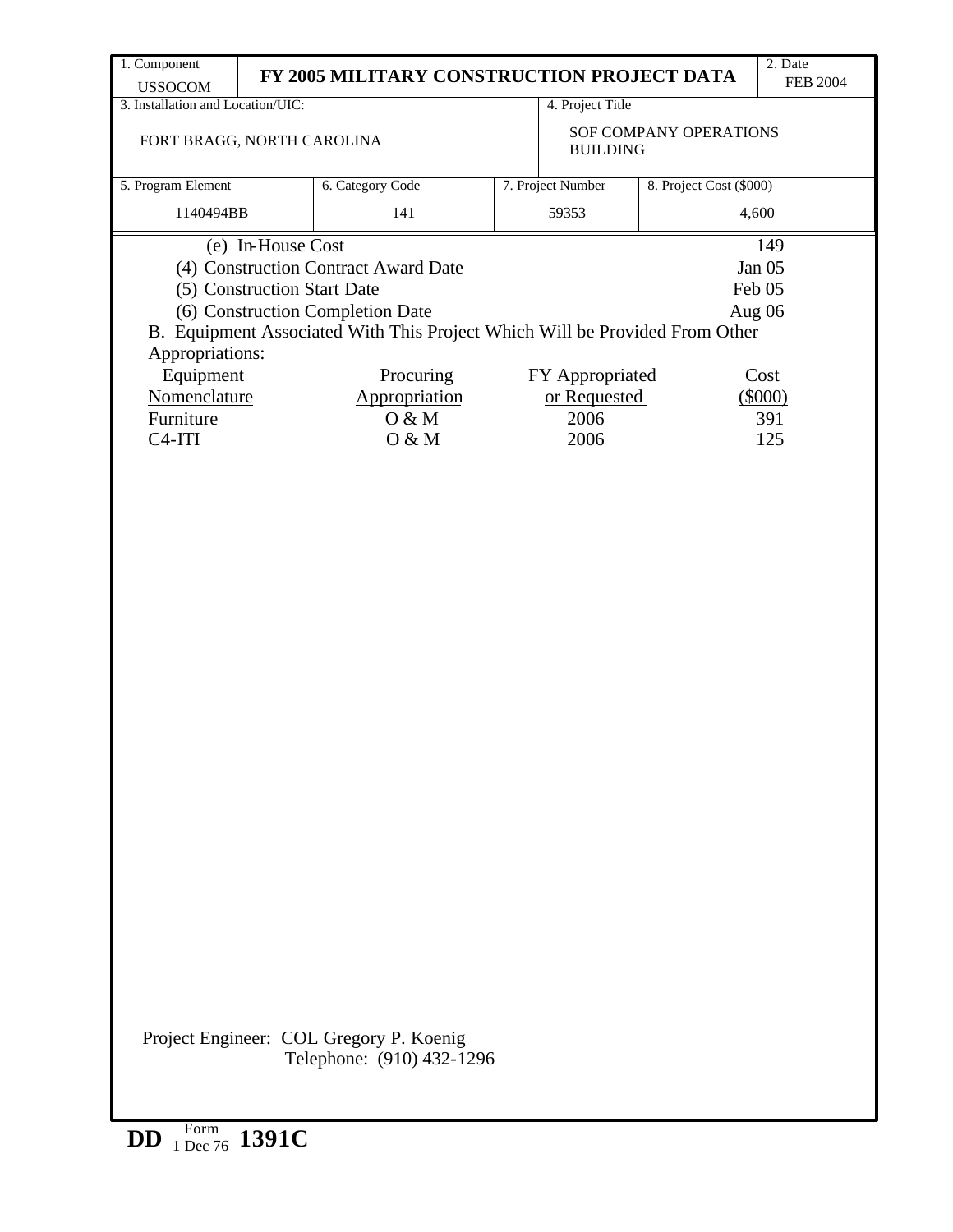| 1. Component                                                                                                                                                                                     |                                                                                                                                                                                                                                                                                                      | FY 2005 MILITARY CONSTRUCTION PROJECT DATA                                                       |  |                                          |                  |  |                         | 2. Date          |
|--------------------------------------------------------------------------------------------------------------------------------------------------------------------------------------------------|------------------------------------------------------------------------------------------------------------------------------------------------------------------------------------------------------------------------------------------------------------------------------------------------------|--------------------------------------------------------------------------------------------------|--|------------------------------------------|------------------|--|-------------------------|------------------|
| <b>USSOCOM</b>                                                                                                                                                                                   |                                                                                                                                                                                                                                                                                                      |                                                                                                  |  |                                          |                  |  |                         | <b>FEB 2004</b>  |
| 3. Installation and Location/UIC:                                                                                                                                                                |                                                                                                                                                                                                                                                                                                      |                                                                                                  |  |                                          | 4. Project Title |  |                         |                  |
| FORT BRAGG, NORTH CAROLINA                                                                                                                                                                       |                                                                                                                                                                                                                                                                                                      |                                                                                                  |  | SOF COMPANY OPERATIONS<br><b>COMPLEX</b> |                  |  |                         |                  |
| 5. Program Element                                                                                                                                                                               |                                                                                                                                                                                                                                                                                                      | 6. Category Code                                                                                 |  | 7. Project Number                        |                  |  | 8. Project Cost (\$000) |                  |
| 1140494BB                                                                                                                                                                                        |                                                                                                                                                                                                                                                                                                      | 141                                                                                              |  | 44485                                    |                  |  | 12,000                  |                  |
|                                                                                                                                                                                                  | 9. COST ESTIMATES                                                                                                                                                                                                                                                                                    |                                                                                                  |  |                                          |                  |  |                         |                  |
|                                                                                                                                                                                                  |                                                                                                                                                                                                                                                                                                      |                                                                                                  |  |                                          |                  |  |                         |                  |
|                                                                                                                                                                                                  |                                                                                                                                                                                                                                                                                                      | Item                                                                                             |  | U/M                                      | Quantity         |  | Unit Cost               | Cost (6000)      |
| <b>COMPANY OPERATIONS COMPLEX</b>                                                                                                                                                                |                                                                                                                                                                                                                                                                                                      | COMPANY OPERATIONS BUILDINGS (20,237 sf)                                                         |  |                                          | 1,880            |  |                         | 7,100<br>(2,634) |
|                                                                                                                                                                                                  |                                                                                                                                                                                                                                                                                                      |                                                                                                  |  | m <sub>2</sub>                           |                  |  | 1,401                   |                  |
| VEHICLE MAINTENANCE SHOP (12,293 sf)                                                                                                                                                             |                                                                                                                                                                                                                                                                                                      |                                                                                                  |  | m2                                       | 1,142            |  | 1,438                   | (1,642)          |
|                                                                                                                                                                                                  |                                                                                                                                                                                                                                                                                                      | AIRBORNE EQUIPMENT/PARACHUTE FACILITY (11,302 sf)                                                |  | m2                                       | 1,050            |  | 1,438                   | (1,510)          |
| TA-50 STORAGE (958 sf)                                                                                                                                                                           |                                                                                                                                                                                                                                                                                                      |                                                                                                  |  | m2                                       | 89               |  | 1,213                   | (108)            |
|                                                                                                                                                                                                  |                                                                                                                                                                                                                                                                                                      | DEPLOYMENT EQUIPMENT STORAGE (2,562 sf)                                                          |  | m2                                       | 238              |  | 727                     | (173)            |
|                                                                                                                                                                                                  |                                                                                                                                                                                                                                                                                                      | WET PIPE FIRE SUPPRESSION SYSTEM (46,400 sf)                                                     |  | m2                                       | 4,310            |  | 39                      | (168)            |
| OIL STORAGE BUILDING (226 sf)                                                                                                                                                                    |                                                                                                                                                                                                                                                                                                      |                                                                                                  |  | m2                                       | 21               |  | 1,714                   | (36)             |
|                                                                                                                                                                                                  |                                                                                                                                                                                                                                                                                                      | ORGANIZATIONAL VEHICLE PARKING (159,100 sf)                                                      |  | m2                                       | 14,781           |  | 49                      | (724)            |
| <b>BUILDING INFORMATION SYSTEMS</b>                                                                                                                                                              |                                                                                                                                                                                                                                                                                                      |                                                                                                  |  | LS                                       |                  |  |                         | (105)            |
| <b>SUPPORTING FACILITIES</b>                                                                                                                                                                     |                                                                                                                                                                                                                                                                                                      |                                                                                                  |  |                                          |                  |  |                         | 3,632            |
| <b>ELECTRICAL SERVICE</b>                                                                                                                                                                        |                                                                                                                                                                                                                                                                                                      |                                                                                                  |  | LS                                       |                  |  |                         | (346)            |
| WATER, SEWER, AND GAS                                                                                                                                                                            |                                                                                                                                                                                                                                                                                                      |                                                                                                  |  | LS                                       |                  |  |                         | (318)            |
| PAVING, WALKS, CURBS, AND GUTTERS                                                                                                                                                                |                                                                                                                                                                                                                                                                                                      |                                                                                                  |  | LS                                       |                  |  |                         | (341)            |
| <b>STORM DRAINAGE</b>                                                                                                                                                                            |                                                                                                                                                                                                                                                                                                      |                                                                                                  |  | LS                                       |                  |  |                         | (287)            |
| SITE IMPROVEMENT/DEMOLITION                                                                                                                                                                      |                                                                                                                                                                                                                                                                                                      |                                                                                                  |  | LS                                       |                  |  |                         | (1,461)          |
| <b>INFORMATION SYSTEMS</b>                                                                                                                                                                       |                                                                                                                                                                                                                                                                                                      |                                                                                                  |  | LS                                       |                  |  |                         | (355)            |
| ANTI-TERRORISM/FORCE PROTECTION                                                                                                                                                                  |                                                                                                                                                                                                                                                                                                      |                                                                                                  |  | LS                                       |                  |  |                         | (524)            |
|                                                                                                                                                                                                  |                                                                                                                                                                                                                                                                                                      |                                                                                                  |  |                                          |                  |  |                         | $-----$          |
| <b>SUBTOTAL</b>                                                                                                                                                                                  |                                                                                                                                                                                                                                                                                                      |                                                                                                  |  |                                          |                  |  |                         | 10,732           |
| CONTINGENCY (5.0%)                                                                                                                                                                               |                                                                                                                                                                                                                                                                                                      |                                                                                                  |  |                                          |                  |  |                         | 537              |
|                                                                                                                                                                                                  |                                                                                                                                                                                                                                                                                                      |                                                                                                  |  |                                          |                  |  |                         |                  |
| <b>TOTAL CONTRACT COST</b>                                                                                                                                                                       |                                                                                                                                                                                                                                                                                                      |                                                                                                  |  |                                          |                  |  |                         | 11,269           |
|                                                                                                                                                                                                  |                                                                                                                                                                                                                                                                                                      | SUPERVISION, INSPECTION, AND OVERHEAD (6.0%)                                                     |  |                                          |                  |  |                         | 676              |
|                                                                                                                                                                                                  |                                                                                                                                                                                                                                                                                                      |                                                                                                  |  |                                          |                  |  |                         | -----            |
| <b>TOTAL REQUEST</b>                                                                                                                                                                             |                                                                                                                                                                                                                                                                                                      |                                                                                                  |  |                                          |                  |  |                         | 11,945           |
| TOTAL REQUEST (ROUNDED)                                                                                                                                                                          |                                                                                                                                                                                                                                                                                                      |                                                                                                  |  |                                          |                  |  |                         | 12,000           |
|                                                                                                                                                                                                  |                                                                                                                                                                                                                                                                                                      | EQUIPMENT PROVIDED FROM OTHER APPROPRIATIONS                                                     |  |                                          |                  |  |                         | (1,216)          |
| 10. Description of Proposed Construction                                                                                                                                                         |                                                                                                                                                                                                                                                                                                      |                                                                                                  |  |                                          |                  |  |                         |                  |
|                                                                                                                                                                                                  | Construct two Company Operations Buildings as concrete slab-on-grade construction with a steel<br>structure and insulated wall and roof assemblies. The exterior façade will be brick with a shingle<br>roof. The Vehicle Maintenance Shop will be concrete slab-on-grade with a steel structure and |                                                                                                  |  |                                          |                  |  |                         |                  |
|                                                                                                                                                                                                  |                                                                                                                                                                                                                                                                                                      | insulated wall and roof assemblies. The exterior façade will be split-face concrete masonry unit |  |                                          |                  |  |                         |                  |
|                                                                                                                                                                                                  |                                                                                                                                                                                                                                                                                                      |                                                                                                  |  |                                          |                  |  |                         |                  |
| (CMU) at the first floor level and prefinished insulated metal wall panels above. The roof will be<br>constructed of insulated standing seam metal roof panels. The Airborne Equipment/Parachute |                                                                                                                                                                                                                                                                                                      |                                                                                                  |  |                                          |                  |  |                         |                  |

constructed of insulated standing-seam metal roof panels. The Airborne Equipment/Parachute Rigging and Deployment Equipment Storage facilities will be concrete slab-on-grade with steel structure and prefinished insulated metal wall panels on the exterior walls and insulated standingseam metal panel roof. A combination of CMU and metal stud framing will be used as infill construction between the steel structure and for interior partitions. A concrete Hardstand for Organizational Vehicle Parking will be constructed adjacent to the Vehicle Maintenance Shop. All

**DD** Form 1 Dec 76 **1391**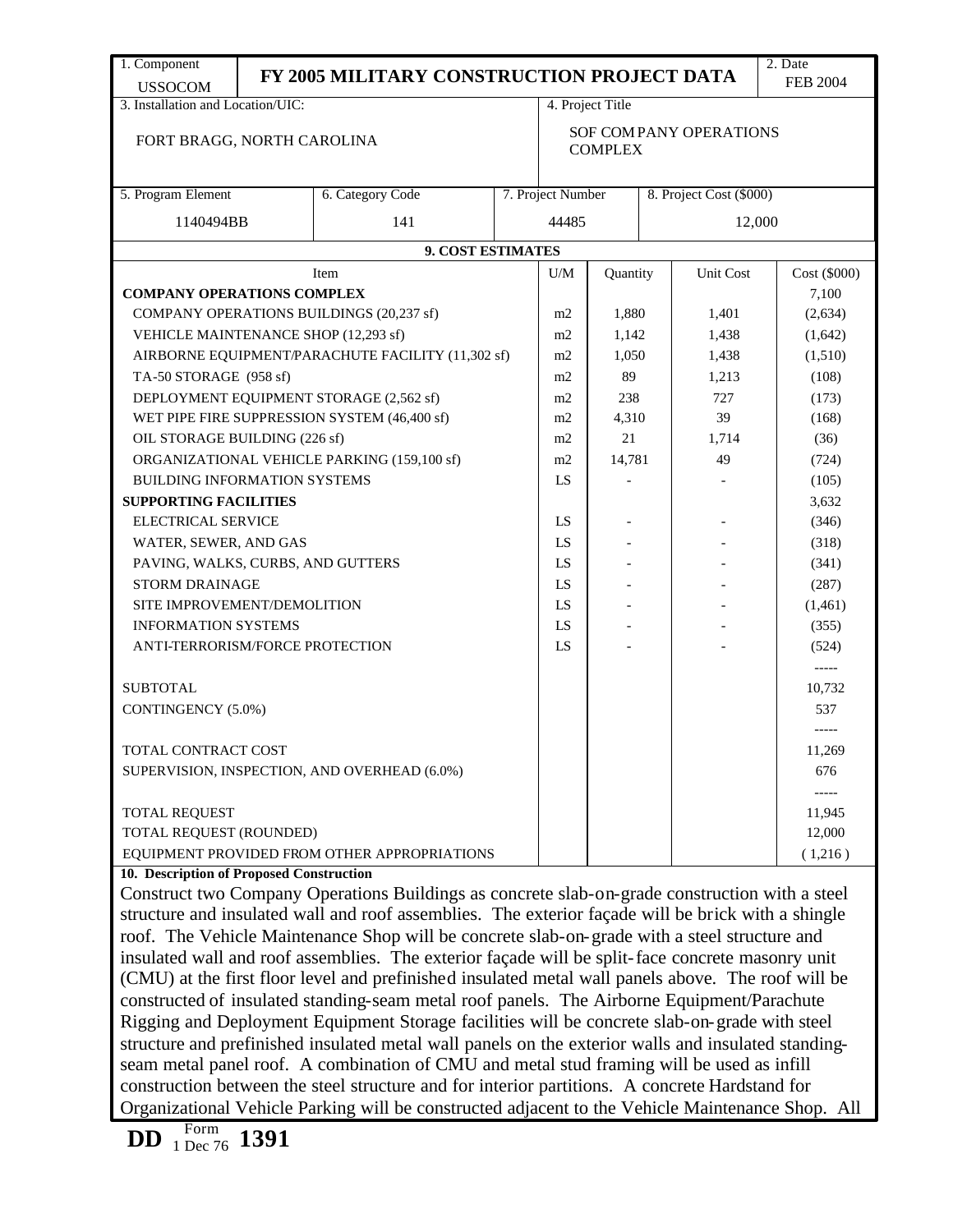will contain the Company Operations Buildings, Vehicle Maintenance Shop (including oil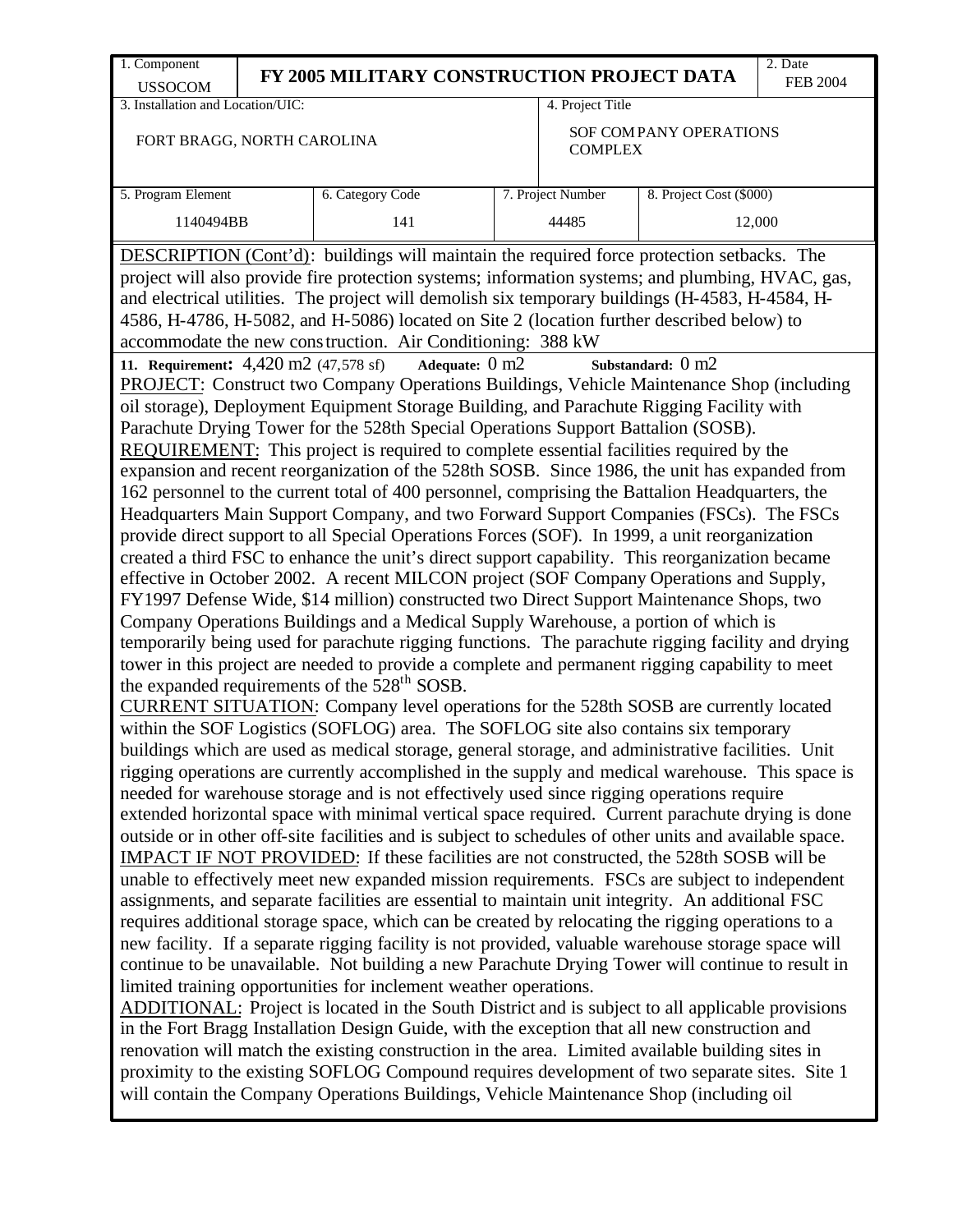| 1. Component                                                                                                                                                                                                                                                                                                                                                                                                                                                                                                                                                                                                                                                                                                                                                                                                                                                                                                                                                                                                                                                                                                                                                                                                                                                                                                                                                                                                                              |                                                    |                   |                         | 2. Date          |  |  |  |
|-------------------------------------------------------------------------------------------------------------------------------------------------------------------------------------------------------------------------------------------------------------------------------------------------------------------------------------------------------------------------------------------------------------------------------------------------------------------------------------------------------------------------------------------------------------------------------------------------------------------------------------------------------------------------------------------------------------------------------------------------------------------------------------------------------------------------------------------------------------------------------------------------------------------------------------------------------------------------------------------------------------------------------------------------------------------------------------------------------------------------------------------------------------------------------------------------------------------------------------------------------------------------------------------------------------------------------------------------------------------------------------------------------------------------------------------|----------------------------------------------------|-------------------|-------------------------|------------------|--|--|--|
| <b>USSOCOM</b>                                                                                                                                                                                                                                                                                                                                                                                                                                                                                                                                                                                                                                                                                                                                                                                                                                                                                                                                                                                                                                                                                                                                                                                                                                                                                                                                                                                                                            | FY 2005 MILITARY CONSTRUCTION PROJECT DATA         |                   |                         | <b>FEB 2004</b>  |  |  |  |
| 3. Installation and Location/UIC:                                                                                                                                                                                                                                                                                                                                                                                                                                                                                                                                                                                                                                                                                                                                                                                                                                                                                                                                                                                                                                                                                                                                                                                                                                                                                                                                                                                                         |                                                    | 4. Project Title  |                         |                  |  |  |  |
| FORT BRAGG, NORTH CAROLINA                                                                                                                                                                                                                                                                                                                                                                                                                                                                                                                                                                                                                                                                                                                                                                                                                                                                                                                                                                                                                                                                                                                                                                                                                                                                                                                                                                                                                |                                                    | <b>COMPLEX</b>    | SOF COMPANY OPERATIONS  |                  |  |  |  |
| 5. Program Element                                                                                                                                                                                                                                                                                                                                                                                                                                                                                                                                                                                                                                                                                                                                                                                                                                                                                                                                                                                                                                                                                                                                                                                                                                                                                                                                                                                                                        | 6. Category Code                                   | 7. Project Number | 8. Project Cost (\$000) |                  |  |  |  |
| 1140494BB                                                                                                                                                                                                                                                                                                                                                                                                                                                                                                                                                                                                                                                                                                                                                                                                                                                                                                                                                                                                                                                                                                                                                                                                                                                                                                                                                                                                                                 | 141                                                | 44485             |                         |                  |  |  |  |
|                                                                                                                                                                                                                                                                                                                                                                                                                                                                                                                                                                                                                                                                                                                                                                                                                                                                                                                                                                                                                                                                                                                                                                                                                                                                                                                                                                                                                                           |                                                    |                   | 12,000                  |                  |  |  |  |
| ADDITIONAL (Cont'd): storage), Deployment Equipment Storage Building, Hardstand Area,<br>and all required Privately Owned Vehicle (POV) parking for these buildings. Site 2 will contain<br>the Parachute Rigging Facility (with Drying Tower) and all required POV parking. Site planning<br>and improvements will preserve as much natural vegetation as possible. This project has been<br>coordinated with the installation physical security plan, and all required physical security and/or<br>anti-terrorism/force protection (AT/FP) measures are included. This project complies with the<br>scope and design criteria of the U.S. Army Corps of Engineers Technical Instruction 800-01,<br>Design Criteria, dated 20 July 1998. Construction for AT/FP measures will comply with Unified<br>Facilities Criteria (UFC) 4-010-01, DoD Minimum Anti-Terrorism Standards for Buildings, dated<br>31 July 2002. Alternative methods of meeting this requirement have been explored during project<br>development. The absence of any acceptable alternative precludes the preparation of an economic<br>analysis.<br>JOINT USE CERTIFICATION: N/A. USSOCOM budgets only for those facilities specifically for<br>SOF use. Common support facilities are budgeted by the military departments. Reference Title 10,<br>Section 165.<br>12. Supplemental Data:<br>A. Design Data (Estimates)<br>$(1)$ Status<br>(a) Date Design Started | (b) Percent Complete as of January 2004            |                   |                         | Jun $03$<br>60 % |  |  |  |
|                                                                                                                                                                                                                                                                                                                                                                                                                                                                                                                                                                                                                                                                                                                                                                                                                                                                                                                                                                                                                                                                                                                                                                                                                                                                                                                                                                                                                                           | (c) Date Design 35% Complete                       |                   |                         | Sep 03           |  |  |  |
|                                                                                                                                                                                                                                                                                                                                                                                                                                                                                                                                                                                                                                                                                                                                                                                                                                                                                                                                                                                                                                                                                                                                                                                                                                                                                                                                                                                                                                           | (d) Date Design 100% Complete                      |                   |                         | Jun 04           |  |  |  |
|                                                                                                                                                                                                                                                                                                                                                                                                                                                                                                                                                                                                                                                                                                                                                                                                                                                                                                                                                                                                                                                                                                                                                                                                                                                                                                                                                                                                                                           | (e) Parametric Estimates Used to Develop Costs     |                   |                         | N <sub>o</sub>   |  |  |  |
| (f) Type of Design Contract                                                                                                                                                                                                                                                                                                                                                                                                                                                                                                                                                                                                                                                                                                                                                                                                                                                                                                                                                                                                                                                                                                                                                                                                                                                                                                                                                                                                               | (g) Energy Study and Life Cycle Analysis Performed |                   | Design-Bid-Build        | No               |  |  |  |
| $(2)$ Basis                                                                                                                                                                                                                                                                                                                                                                                                                                                                                                                                                                                                                                                                                                                                                                                                                                                                                                                                                                                                                                                                                                                                                                                                                                                                                                                                                                                                                               |                                                    |                   |                         |                  |  |  |  |
|                                                                                                                                                                                                                                                                                                                                                                                                                                                                                                                                                                                                                                                                                                                                                                                                                                                                                                                                                                                                                                                                                                                                                                                                                                                                                                                                                                                                                                           | (a) Standard or Definitive Design Used             |                   |                         | N <sub>o</sub>   |  |  |  |
|                                                                                                                                                                                                                                                                                                                                                                                                                                                                                                                                                                                                                                                                                                                                                                                                                                                                                                                                                                                                                                                                                                                                                                                                                                                                                                                                                                                                                                           | (b) Where Design Was Previously Used               |                   |                         | N/A              |  |  |  |
| (3) Total Design Cost                                                                                                                                                                                                                                                                                                                                                                                                                                                                                                                                                                                                                                                                                                                                                                                                                                                                                                                                                                                                                                                                                                                                                                                                                                                                                                                                                                                                                     |                                                    |                   |                         | $(\$000)$        |  |  |  |
|                                                                                                                                                                                                                                                                                                                                                                                                                                                                                                                                                                                                                                                                                                                                                                                                                                                                                                                                                                                                                                                                                                                                                                                                                                                                                                                                                                                                                                           | (a) Production of Plans and Specifications         |                   |                         | 580              |  |  |  |
| (b) All Other Design Costs                                                                                                                                                                                                                                                                                                                                                                                                                                                                                                                                                                                                                                                                                                                                                                                                                                                                                                                                                                                                                                                                                                                                                                                                                                                                                                                                                                                                                |                                                    |                   |                         | 228              |  |  |  |
|                                                                                                                                                                                                                                                                                                                                                                                                                                                                                                                                                                                                                                                                                                                                                                                                                                                                                                                                                                                                                                                                                                                                                                                                                                                                                                                                                                                                                                           | (c) Total Cost $(a + b \text{ or } d + e)$         |                   |                         | 808              |  |  |  |
| (d) Contract Cost                                                                                                                                                                                                                                                                                                                                                                                                                                                                                                                                                                                                                                                                                                                                                                                                                                                                                                                                                                                                                                                                                                                                                                                                                                                                                                                                                                                                                         |                                                    |                   |                         | 447              |  |  |  |
| (e) In-House Cost                                                                                                                                                                                                                                                                                                                                                                                                                                                                                                                                                                                                                                                                                                                                                                                                                                                                                                                                                                                                                                                                                                                                                                                                                                                                                                                                                                                                                         |                                                    |                   |                         | 361              |  |  |  |
|                                                                                                                                                                                                                                                                                                                                                                                                                                                                                                                                                                                                                                                                                                                                                                                                                                                                                                                                                                                                                                                                                                                                                                                                                                                                                                                                                                                                                                           | (4) (4) Construction Contract Award Date           |                   |                         | Jan 05           |  |  |  |
| (5) Construction Start Date                                                                                                                                                                                                                                                                                                                                                                                                                                                                                                                                                                                                                                                                                                                                                                                                                                                                                                                                                                                                                                                                                                                                                                                                                                                                                                                                                                                                               |                                                    |                   |                         | Mar $05$         |  |  |  |
| (6) Construction Completion Date                                                                                                                                                                                                                                                                                                                                                                                                                                                                                                                                                                                                                                                                                                                                                                                                                                                                                                                                                                                                                                                                                                                                                                                                                                                                                                                                                                                                          |                                                    |                   |                         | Mar 07           |  |  |  |
|                                                                                                                                                                                                                                                                                                                                                                                                                                                                                                                                                                                                                                                                                                                                                                                                                                                                                                                                                                                                                                                                                                                                                                                                                                                                                                                                                                                                                                           |                                                    |                   |                         |                  |  |  |  |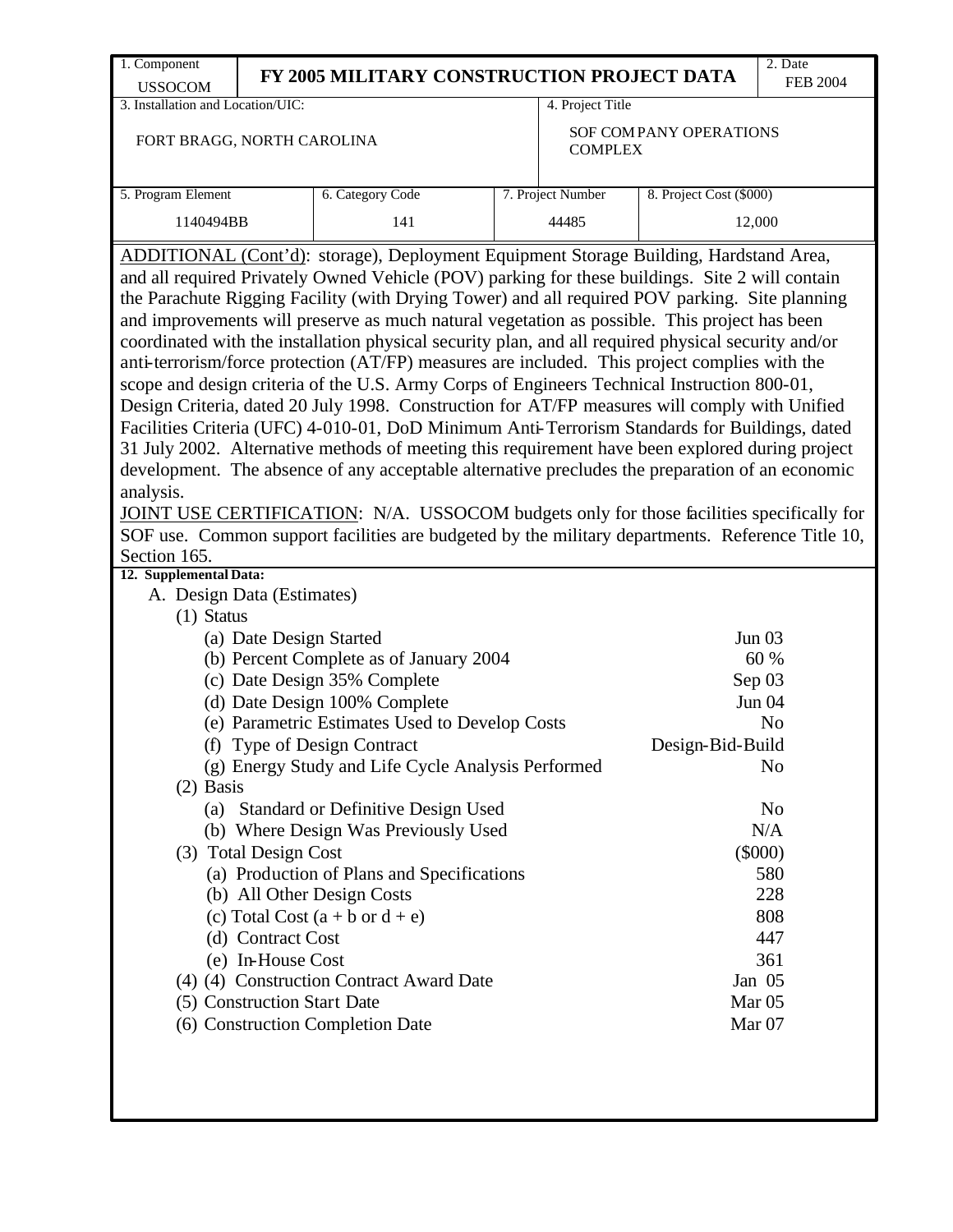| 1. Component                                                                                                                                | 2. Date                                                                |                                                               |                   |                         |           |  |  |  |
|---------------------------------------------------------------------------------------------------------------------------------------------|------------------------------------------------------------------------|---------------------------------------------------------------|-------------------|-------------------------|-----------|--|--|--|
| <b>USSOCOM</b>                                                                                                                              |                                                                        | FY 2005 MILITARY CONSTRUCTION PROJECT DATA<br><b>FEB 2004</b> |                   |                         |           |  |  |  |
| 3. Installation and Location/UIC:                                                                                                           |                                                                        |                                                               | 4. Project Title  |                         |           |  |  |  |
|                                                                                                                                             | SOF COMPANY OPERATIONS<br>FORT BRAGG, NORTH CAROLINA<br><b>COMPLEX</b> |                                                               |                   |                         |           |  |  |  |
| 5. Program Element                                                                                                                          |                                                                        | 6. Category Code                                              | 7. Project Number | 8. Project Cost (\$000) |           |  |  |  |
| 1140494BB                                                                                                                                   |                                                                        | 141                                                           | 44485             | 12,000                  |           |  |  |  |
| B. Equipment Associated With This Project Which Will be Provided From Other<br>Appropriations:<br>Equipment<br>Procuring<br>FY Appropriated |                                                                        |                                                               |                   |                         | Cost      |  |  |  |
| Nomenclature                                                                                                                                |                                                                        | Appropriation                                                 | or Requested      |                         | $(\$000)$ |  |  |  |
| Furniture                                                                                                                                   |                                                                        | O & M                                                         | 2007              |                         | 707       |  |  |  |
|                                                                                                                                             |                                                                        |                                                               |                   |                         |           |  |  |  |
| Communications                                                                                                                              |                                                                        | <b>PROC</b>                                                   | 2007              |                         | 509       |  |  |  |
|                                                                                                                                             |                                                                        | Project Engineer: COL Gregory P. Koenig                       |                   |                         |           |  |  |  |
|                                                                                                                                             |                                                                        | Telephone: (910) 432-1296                                     |                   |                         |           |  |  |  |

**DD** Form 1 Dec 76 **1391C**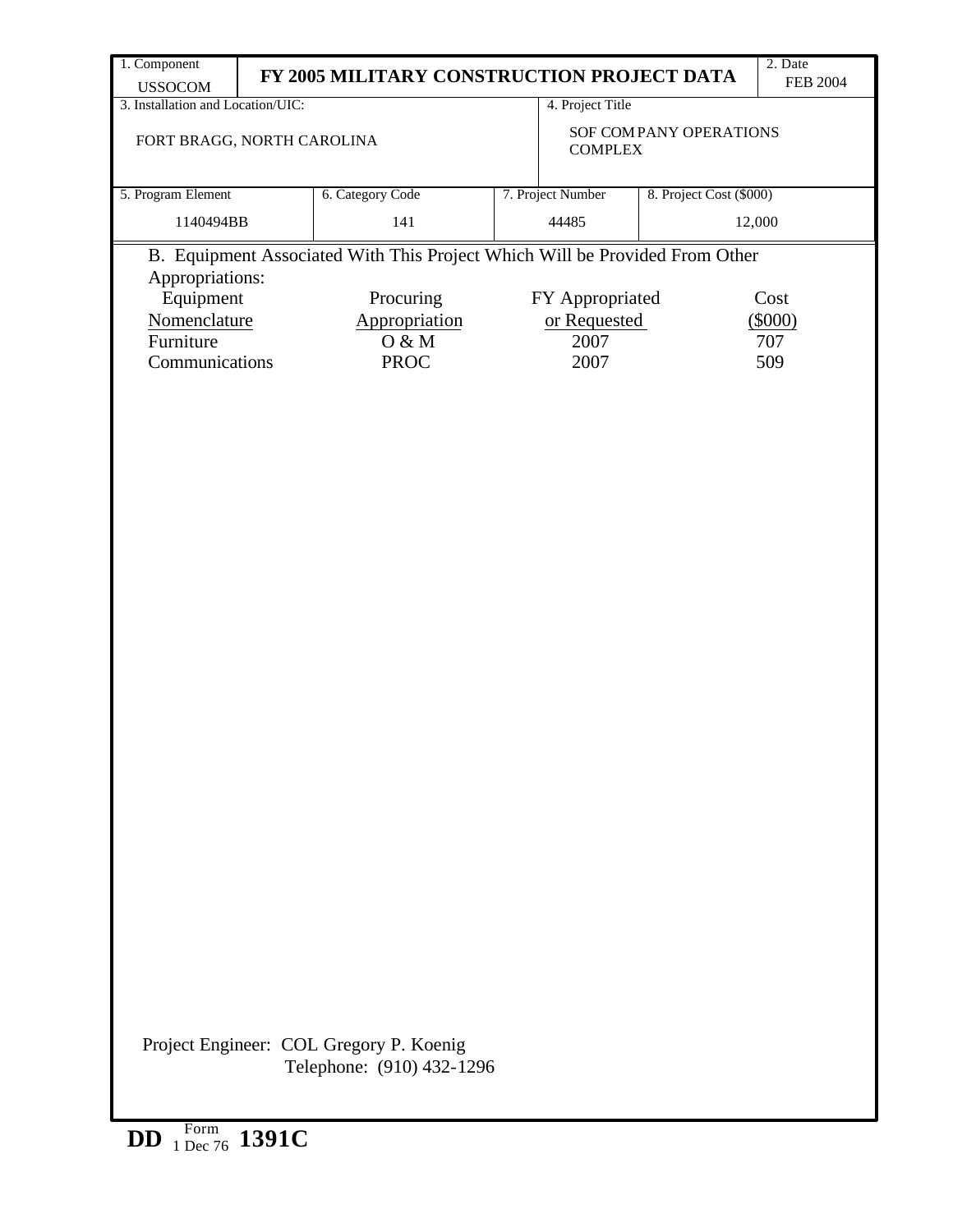| 1. Component                                                                                                                                                                                        |                                                                                                                                                                                      |                                                                                                           |  |                               |                                              |  |           | 2. Date         |  |
|-----------------------------------------------------------------------------------------------------------------------------------------------------------------------------------------------------|--------------------------------------------------------------------------------------------------------------------------------------------------------------------------------------|-----------------------------------------------------------------------------------------------------------|--|-------------------------------|----------------------------------------------|--|-----------|-----------------|--|
| <b>USSOCOM</b>                                                                                                                                                                                      |                                                                                                                                                                                      | FY 2005 MILITARY CONSTRUCTION PROJECT DATA                                                                |  |                               |                                              |  |           | <b>FEB 2004</b> |  |
| 3. Installation and Location/UIC:                                                                                                                                                                   |                                                                                                                                                                                      |                                                                                                           |  | 4. Project Title              |                                              |  |           |                 |  |
| FORT BRAGG, NORTH CAROLINA                                                                                                                                                                          |                                                                                                                                                                                      |                                                                                                           |  | <b>SOF COMPANY OPERATIONS</b> |                                              |  |           |                 |  |
|                                                                                                                                                                                                     |                                                                                                                                                                                      |                                                                                                           |  | <b>FACILITY</b>               |                                              |  |           |                 |  |
| 5. Program Element                                                                                                                                                                                  |                                                                                                                                                                                      | 6. Category Code                                                                                          |  |                               | 7. Project Number<br>8. Project Cost (\$000) |  |           |                 |  |
| 1140494BB                                                                                                                                                                                           |                                                                                                                                                                                      | 141                                                                                                       |  | 59352                         |                                              |  | 4,500     |                 |  |
|                                                                                                                                                                                                     |                                                                                                                                                                                      | 9. COST ESTIMATES                                                                                         |  |                               |                                              |  |           |                 |  |
|                                                                                                                                                                                                     |                                                                                                                                                                                      | Item                                                                                                      |  | U/M                           | Quantity                                     |  | Unit Cost | Cost (\$000)    |  |
| <b>COMPANY FACILITIES</b>                                                                                                                                                                           |                                                                                                                                                                                      |                                                                                                           |  |                               |                                              |  |           | 2,981           |  |
|                                                                                                                                                                                                     |                                                                                                                                                                                      | COMPANY OPERATIONS BUILDING (19,300 sf)                                                                   |  | m2                            | 1,790                                        |  | 1,400     | (2,506)         |  |
| <b>BUILDING INFORMATION SYSTEMS</b>                                                                                                                                                                 |                                                                                                                                                                                      |                                                                                                           |  |                               |                                              |  |           | (285)           |  |
|                                                                                                                                                                                                     |                                                                                                                                                                                      | ANTI-TERRORISM/FORCE PROTECTION @ 8% OF STRUCTURE                                                         |  | LS                            |                                              |  |           | (190)           |  |
| <b>SUPPORTING FACILITIES</b>                                                                                                                                                                        |                                                                                                                                                                                      |                                                                                                           |  |                               |                                              |  |           | 1,049           |  |
| <b>ELECTRICAL FACILITIES</b>                                                                                                                                                                        |                                                                                                                                                                                      |                                                                                                           |  | LS                            |                                              |  |           | (103)           |  |
| WATER, SEWER, AND GAS                                                                                                                                                                               |                                                                                                                                                                                      |                                                                                                           |  | LS                            |                                              |  |           | (180)           |  |
| PAVING, WALKS, CURBS, AND GUTTERS                                                                                                                                                                   |                                                                                                                                                                                      |                                                                                                           |  | LS                            |                                              |  |           | (200)           |  |
| STORM DRAINAGE                                                                                                                                                                                      |                                                                                                                                                                                      |                                                                                                           |  | LS                            |                                              |  |           | (155)           |  |
|                                                                                                                                                                                                     |                                                                                                                                                                                      | SITE IMPROVEMENTS (150) DEMOLITION (45)                                                                   |  | LS                            |                                              |  |           | (195)           |  |
| <b>INFORMATION SYSTEMS</b>                                                                                                                                                                          |                                                                                                                                                                                      |                                                                                                           |  | LS                            |                                              |  |           | (130)           |  |
| ANTI-TERRORISM/FORCE PROTECTION                                                                                                                                                                     |                                                                                                                                                                                      |                                                                                                           |  | LS                            |                                              |  |           | (86)            |  |
|                                                                                                                                                                                                     |                                                                                                                                                                                      |                                                                                                           |  |                               |                                              |  |           | $--- -$         |  |
| <b>SUBTOTAL</b>                                                                                                                                                                                     |                                                                                                                                                                                      |                                                                                                           |  |                               |                                              |  |           | 4,030           |  |
| CONTINGENCY (5.0%)                                                                                                                                                                                  |                                                                                                                                                                                      |                                                                                                           |  |                               |                                              |  |           | 202             |  |
|                                                                                                                                                                                                     |                                                                                                                                                                                      |                                                                                                           |  |                               |                                              |  |           | -----           |  |
| TOTAL CONTRACT COST                                                                                                                                                                                 |                                                                                                                                                                                      |                                                                                                           |  |                               |                                              |  |           | 4,232           |  |
|                                                                                                                                                                                                     |                                                                                                                                                                                      | SUPERVISION, INSPECTION, AND OVERHEAD (6.0%)                                                              |  |                               |                                              |  |           | 254             |  |
|                                                                                                                                                                                                     |                                                                                                                                                                                      |                                                                                                           |  |                               |                                              |  |           | -----           |  |
| <b>TOTAL REQUEST</b>                                                                                                                                                                                |                                                                                                                                                                                      |                                                                                                           |  |                               |                                              |  |           | 4,486           |  |
| TOTAL REQUEST (ROUNDED)                                                                                                                                                                             |                                                                                                                                                                                      |                                                                                                           |  |                               |                                              |  |           | 4,500           |  |
|                                                                                                                                                                                                     |                                                                                                                                                                                      | EQUIPMENT PROVIDED FROM OTHER APPROPRIATIONS                                                              |  |                               |                                              |  |           | (615)           |  |
| 10. Description of Proposed Construction                                                                                                                                                            |                                                                                                                                                                                      |                                                                                                           |  |                               |                                              |  |           |                 |  |
|                                                                                                                                                                                                     |                                                                                                                                                                                      | Construct a Company Operations Building housing two small companies. Facility will consist of a           |  |                               |                                              |  |           |                 |  |
|                                                                                                                                                                                                     |                                                                                                                                                                                      | two-story, steel-framed brick veneer on concrete slab. It will include intrusion detection systems        |  |                               |                                              |  |           |                 |  |
|                                                                                                                                                                                                     |                                                                                                                                                                                      | for arms rooms, fire protection and detection systems, conference rooms, individual offices,              |  |                               |                                              |  |           |                 |  |
|                                                                                                                                                                                                     |                                                                                                                                                                                      | classroom, latrines, communications, computer capabilities, electrical outlets, life safety code          |  |                               |                                              |  |           |                 |  |
|                                                                                                                                                                                                     |                                                                                                                                                                                      | compliance, 124 spaces for privately owned vehicle parking, landscaping and other site                    |  |                               |                                              |  |           |                 |  |
|                                                                                                                                                                                                     |                                                                                                                                                                                      | improvements. Air conditioning: 170 kW (48 tons).                                                         |  |                               |                                              |  |           |                 |  |
|                                                                                                                                                                                                     |                                                                                                                                                                                      | 11. Requirement: 17,770 m2 (191,300 sf) Adequate: 15,980 m2 (172,000 sf) Substandard: 1,750m2 (18,840 sf) |  |                               |                                              |  |           |                 |  |
|                                                                                                                                                                                                     |                                                                                                                                                                                      | <b>PROJECT:</b> Construct a permanent two-story Company Operations Building for the 4th                   |  |                               |                                              |  |           |                 |  |
|                                                                                                                                                                                                     |                                                                                                                                                                                      | Psychological Operations Group (4th POG).                                                                 |  |                               |                                              |  |           |                 |  |
|                                                                                                                                                                                                     |                                                                                                                                                                                      | REQUIREMENT: Construction is required to accommodate the 4 <sup>th</sup> POG force structure increase     |  |                               |                                              |  |           |                 |  |
|                                                                                                                                                                                                     |                                                                                                                                                                                      |                                                                                                           |  |                               |                                              |  |           |                 |  |
|                                                                                                                                                                                                     | of two companies required by Total Army Analysis 2009 (TAA09). The additional companies will<br>add 77 soldiers each for a total of 154 soldiers to the end strength of the 4th POG. |                                                                                                           |  |                               |                                              |  |           |                 |  |
|                                                                                                                                                                                                     | CURRENT SITUATION: The 4th POG occupies 15,980 m2 (172,000 sf) in five permanent                                                                                                     |                                                                                                           |  |                               |                                              |  |           |                 |  |
|                                                                                                                                                                                                     |                                                                                                                                                                                      |                                                                                                           |  |                               |                                              |  |           |                 |  |
| buildings built to house all of the 4th POG battalion and company operations functions. These<br>buildings are utilized to full capacity and cannot accommodate the 154 soldier increase. There are |                                                                                                                                                                                      |                                                                                                           |  |                               |                                              |  |           |                 |  |
|                                                                                                                                                                                                     | no existing facilities available to meet the space requirements of the two additional companies. The                                                                                 |                                                                                                           |  |                               |                                              |  |           |                 |  |
|                                                                                                                                                                                                     |                                                                                                                                                                                      | only feasible solution to the need is new construction.                                                   |  |                               |                                              |  |           |                 |  |
| Form                                                                                                                                                                                                |                                                                                                                                                                                      |                                                                                                           |  |                               |                                              |  |           |                 |  |

**DD** Form 1 Dec 76 **1391**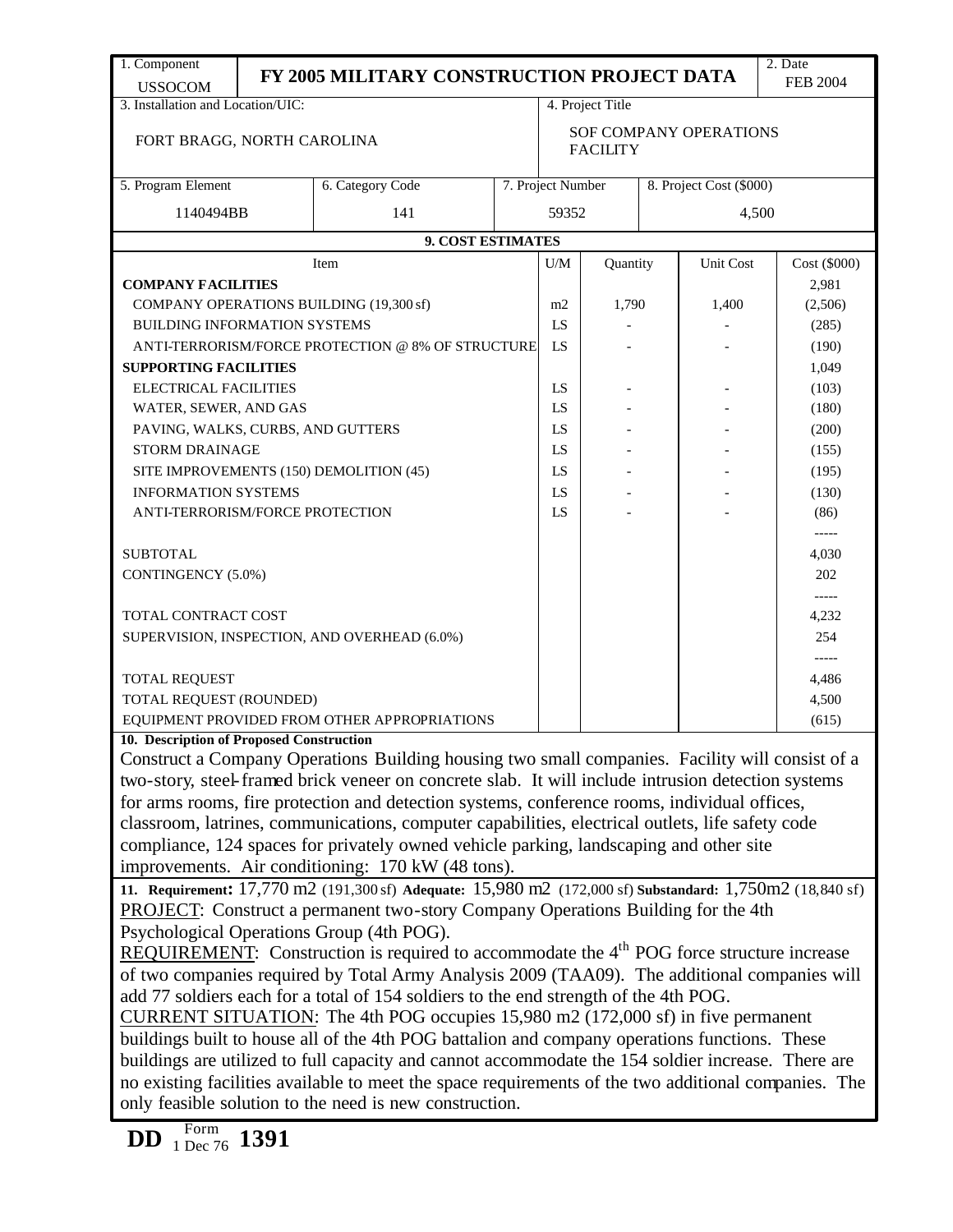| 1. Component                                                                                                                                                                                                          |                                                                                 |                                                                                                                                                                                                            |  |                   |                         | 2. Date         |  |  |  |
|-----------------------------------------------------------------------------------------------------------------------------------------------------------------------------------------------------------------------|---------------------------------------------------------------------------------|------------------------------------------------------------------------------------------------------------------------------------------------------------------------------------------------------------|--|-------------------|-------------------------|-----------------|--|--|--|
| <b>USSOCOM</b>                                                                                                                                                                                                        |                                                                                 | FY 2005 MILITARY CONSTRUCTION PROJECT DATA                                                                                                                                                                 |  |                   |                         | <b>FEB 2004</b> |  |  |  |
| 3. Installation and Location/UIC:                                                                                                                                                                                     |                                                                                 |                                                                                                                                                                                                            |  | 4. Project Title  |                         |                 |  |  |  |
| FORT BRAGG, NORTH CAROLINA                                                                                                                                                                                            |                                                                                 |                                                                                                                                                                                                            |  | <b>FACILITY</b>   | SOF COMPANY OPERATIONS  |                 |  |  |  |
| 5. Program Element                                                                                                                                                                                                    |                                                                                 | 6. Category Code                                                                                                                                                                                           |  | 7. Project Number | 8. Project Cost (\$000) |                 |  |  |  |
| 1140494BB                                                                                                                                                                                                             |                                                                                 | 141                                                                                                                                                                                                        |  | 59352             |                         | 4,500           |  |  |  |
|                                                                                                                                                                                                                       |                                                                                 | <b>IMPACT IF NOT PROVIDED:</b> The reorganization of the 4th POG with the addition of these                                                                                                                |  |                   |                         |                 |  |  |  |
|                                                                                                                                                                                                                       |                                                                                 | companies made the current 4th POG facilities inadequate to meet the 4th POG's requirements.                                                                                                               |  |                   |                         |                 |  |  |  |
|                                                                                                                                                                                                                       |                                                                                 | Existing facilities will not support the 4th POG's mission. If additional facilities are not                                                                                                               |  |                   |                         |                 |  |  |  |
| constructed, the 4 <sup>th</sup> POG's additional companies will continue to occupy WW II era temporary<br>facilities remotely located from the primary 4 <sup>th</sup> POG compound. These substandard facilities do |                                                                                 |                                                                                                                                                                                                            |  |                   |                         |                 |  |  |  |
|                                                                                                                                                                                                                       |                                                                                 |                                                                                                                                                                                                            |  |                   |                         |                 |  |  |  |
|                                                                                                                                                                                                                       |                                                                                 | not support mission requirements for environmental control, communication, information                                                                                                                     |  |                   |                         |                 |  |  |  |
|                                                                                                                                                                                                                       |                                                                                 | management, security or other company operations, precluding the 4 <sup>th</sup> POG from attaining full                                                                                                   |  |                   |                         |                 |  |  |  |
| mission capability.                                                                                                                                                                                                   |                                                                                 |                                                                                                                                                                                                            |  |                   |                         |                 |  |  |  |
|                                                                                                                                                                                                                       |                                                                                 | ADDITIONAL: Physical security measures will be incorporated into the design including                                                                                                                      |  |                   |                         |                 |  |  |  |
|                                                                                                                                                                                                                       |                                                                                 | maximum feasible standoff distance from roads, parking areas, and vehicle unloading areas.                                                                                                                 |  |                   |                         |                 |  |  |  |
|                                                                                                                                                                                                                       |                                                                                 | Required anti-terrorism/force protection (AT/FP) measures will be provided. Landscaping features,                                                                                                          |  |                   |                         |                 |  |  |  |
|                                                                                                                                                                                                                       |                                                                                 | bollards and other measures will be used to prevent access when standoff distances cannot be met.                                                                                                          |  |                   |                         |                 |  |  |  |
|                                                                                                                                                                                                                       |                                                                                 | This project has been coordinated with the installation physical security plan, and all physical                                                                                                           |  |                   |                         |                 |  |  |  |
|                                                                                                                                                                                                                       |                                                                                 | security measures are included. An economic analysis of alternatives concluded new construction<br>is the only option that can effectively provide the $4th$ POG with long-term efficient facilities. This |  |                   |                         |                 |  |  |  |
|                                                                                                                                                                                                                       |                                                                                 | project will comply with U.S. Army Corps of Engineers Technical Instruction 800-01, dated 20                                                                                                               |  |                   |                         |                 |  |  |  |
|                                                                                                                                                                                                                       |                                                                                 | July 1998 and the Installation Design Guide. Construction for AT/FP measures will comply with                                                                                                              |  |                   |                         |                 |  |  |  |
|                                                                                                                                                                                                                       |                                                                                 | Unified Facilities Criteria (UFC) 4-010-01, DoD Minimum Anti-Terrorism Standards for                                                                                                                       |  |                   |                         |                 |  |  |  |
| Buildings, dated 31 July 2002.                                                                                                                                                                                        |                                                                                 |                                                                                                                                                                                                            |  |                   |                         |                 |  |  |  |
|                                                                                                                                                                                                                       |                                                                                 | JOINT USE CERTIFICATION: N/A. USSOCOM budgets only for those facilities specifically for                                                                                                                   |  |                   |                         |                 |  |  |  |
|                                                                                                                                                                                                                       |                                                                                 | SOF use. Common support facilities are budgeted by the military departments. Reference Title 10,                                                                                                           |  |                   |                         |                 |  |  |  |
| Section 165.                                                                                                                                                                                                          |                                                                                 |                                                                                                                                                                                                            |  |                   |                         |                 |  |  |  |
| 12. Supplemental Data:                                                                                                                                                                                                |                                                                                 |                                                                                                                                                                                                            |  |                   |                         |                 |  |  |  |
| A. Design Data (Estimates)                                                                                                                                                                                            |                                                                                 |                                                                                                                                                                                                            |  |                   |                         |                 |  |  |  |
| (1) Status                                                                                                                                                                                                            |                                                                                 |                                                                                                                                                                                                            |  |                   |                         |                 |  |  |  |
|                                                                                                                                                                                                                       | (a) Date Design Started                                                         |                                                                                                                                                                                                            |  |                   |                         | Apr $03$        |  |  |  |
|                                                                                                                                                                                                                       |                                                                                 | (b) Percent Complete as of January 2004                                                                                                                                                                    |  |                   |                         | 60%             |  |  |  |
|                                                                                                                                                                                                                       |                                                                                 | (c) Date Design 35% Complete                                                                                                                                                                               |  |                   |                         | Aug $03$        |  |  |  |
|                                                                                                                                                                                                                       |                                                                                 | (d) Date Design 100% Complete                                                                                                                                                                              |  |                   |                         | May 04          |  |  |  |
|                                                                                                                                                                                                                       |                                                                                 | (e) Parametric Estimates Used to Develop Costs                                                                                                                                                             |  |                   |                         | N <sub>o</sub>  |  |  |  |
| (f)                                                                                                                                                                                                                   |                                                                                 | <b>Type of Design Contract</b>                                                                                                                                                                             |  |                   | Design-Bid-Build        |                 |  |  |  |
|                                                                                                                                                                                                                       |                                                                                 | (g) Energy Study and Life Cycle Analysis Performed                                                                                                                                                         |  |                   |                         | N <sub>o</sub>  |  |  |  |
| $(2)$ Basis                                                                                                                                                                                                           |                                                                                 |                                                                                                                                                                                                            |  |                   |                         |                 |  |  |  |
| (a) Standard or Definitive Design Used<br>N <sub>0</sub>                                                                                                                                                              |                                                                                 |                                                                                                                                                                                                            |  |                   |                         |                 |  |  |  |
| (b) Where Design Was Previously Used<br>N/A                                                                                                                                                                           |                                                                                 |                                                                                                                                                                                                            |  |                   |                         |                 |  |  |  |
| $(\$000)$<br>(3) Total Design Cost                                                                                                                                                                                    |                                                                                 |                                                                                                                                                                                                            |  |                   |                         |                 |  |  |  |
| (a) Production of Plans and Specifications<br>303                                                                                                                                                                     |                                                                                 |                                                                                                                                                                                                            |  |                   |                         |                 |  |  |  |
|                                                                                                                                                                                                                       | (b) All Other Design Costs<br>129<br>(c) Total Cost $(a + b \text{ or } d + e)$ |                                                                                                                                                                                                            |  |                   |                         |                 |  |  |  |
|                                                                                                                                                                                                                       | (d) Contract Cost                                                               |                                                                                                                                                                                                            |  |                   |                         | 432<br>253      |  |  |  |
|                                                                                                                                                                                                                       | (e) In-House Cost                                                               |                                                                                                                                                                                                            |  |                   |                         | 179             |  |  |  |
|                                                                                                                                                                                                                       |                                                                                 |                                                                                                                                                                                                            |  |                   |                         |                 |  |  |  |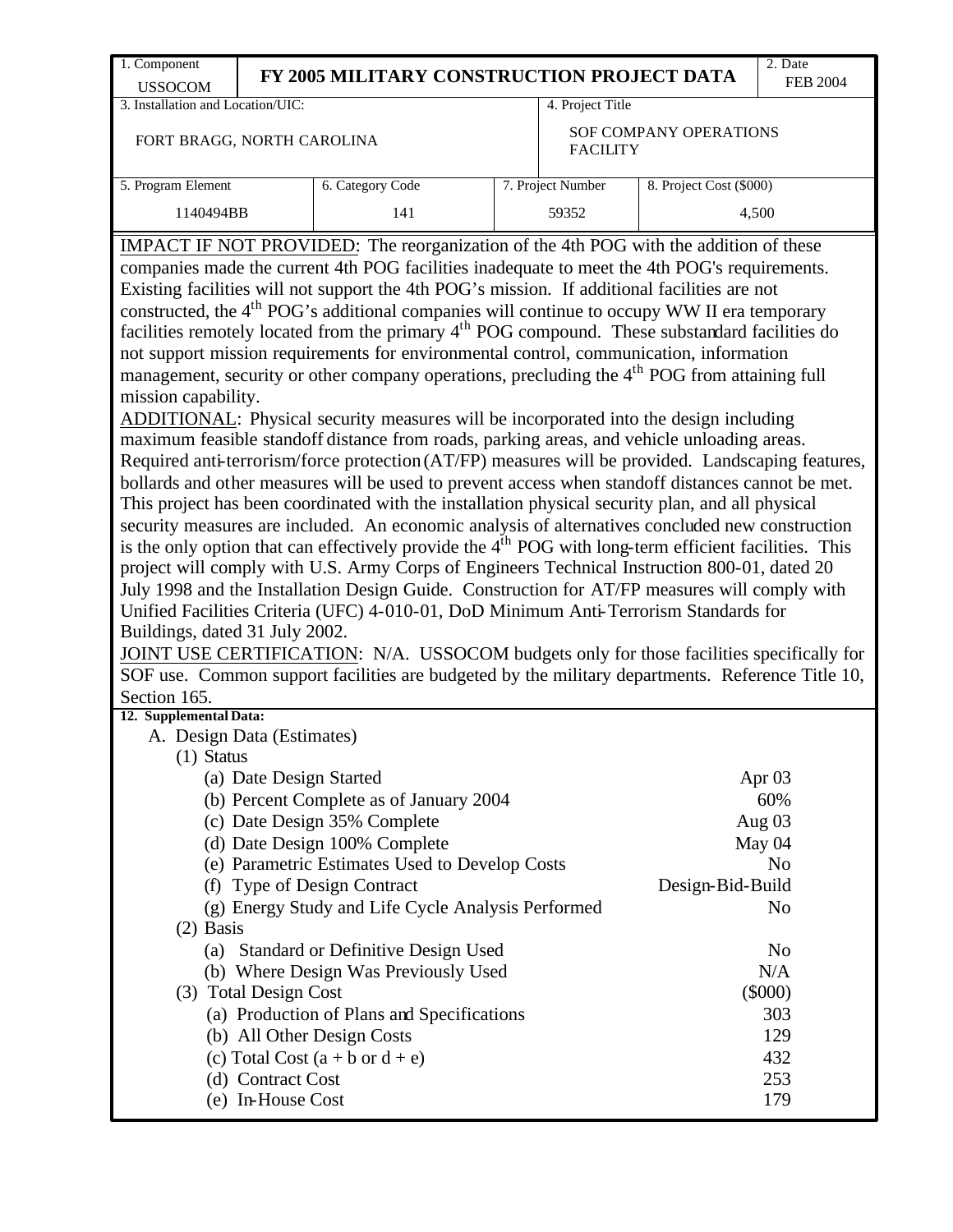| 1. Component<br><b>USSOCOM</b>                                                                 |                                               | FY 2005 MILITARY CONSTRUCTION PROJECT DATA |  |                   |                         | 2. Date<br><b>FEB 2004</b> |  |  |  |
|------------------------------------------------------------------------------------------------|-----------------------------------------------|--------------------------------------------|--|-------------------|-------------------------|----------------------------|--|--|--|
| 3. Installation and Location/UIC:                                                              |                                               |                                            |  | 4. Project Title  |                         |                            |  |  |  |
| FORT BRAGG, NORTH CAROLINA                                                                     |                                               |                                            |  | <b>FACILITY</b>   | SOF COMPANY OPERATIONS  |                            |  |  |  |
| 5. Program Element                                                                             |                                               | 6. Category Code                           |  | 7. Project Number | 8. Project Cost (\$000) |                            |  |  |  |
| 1140494BB                                                                                      |                                               | 141                                        |  | 59352             |                         | 4,500                      |  |  |  |
|                                                                                                |                                               | (4) Construction Contract Award Date       |  |                   |                         | Jan $05$                   |  |  |  |
|                                                                                                | (5) Construction Start Date                   |                                            |  |                   |                         | Feb 05                     |  |  |  |
|                                                                                                |                                               | (6) Construction Completion Date           |  |                   |                         | Sep 06                     |  |  |  |
| B. Equipment Associated With This Project Which Will be Provided From Other<br>Appropriations: |                                               |                                            |  |                   |                         |                            |  |  |  |
| Equipment                                                                                      |                                               | Procuring                                  |  | FY Appropriated   |                         | Cost                       |  |  |  |
|                                                                                                | Nomenclature<br>Appropriation<br>or Requested |                                            |  |                   |                         | $(\$000)$                  |  |  |  |
| Furniture                                                                                      |                                               | O & M                                      |  | 2006              |                         | 465                        |  |  |  |
| C4ITI                                                                                          |                                               | O & M                                      |  | 2006              |                         | 150                        |  |  |  |
|                                                                                                |                                               |                                            |  |                   |                         |                            |  |  |  |
|                                                                                                |                                               |                                            |  |                   |                         |                            |  |  |  |
|                                                                                                |                                               |                                            |  |                   |                         |                            |  |  |  |
|                                                                                                |                                               |                                            |  |                   |                         |                            |  |  |  |
|                                                                                                |                                               |                                            |  |                   |                         |                            |  |  |  |
|                                                                                                |                                               |                                            |  |                   |                         |                            |  |  |  |
|                                                                                                |                                               |                                            |  |                   |                         |                            |  |  |  |
|                                                                                                |                                               |                                            |  |                   |                         |                            |  |  |  |
|                                                                                                |                                               |                                            |  |                   |                         |                            |  |  |  |
|                                                                                                |                                               |                                            |  |                   |                         |                            |  |  |  |
|                                                                                                |                                               |                                            |  |                   |                         |                            |  |  |  |
|                                                                                                |                                               |                                            |  |                   |                         |                            |  |  |  |
|                                                                                                |                                               |                                            |  |                   |                         |                            |  |  |  |
|                                                                                                |                                               |                                            |  |                   |                         |                            |  |  |  |
|                                                                                                |                                               |                                            |  |                   |                         |                            |  |  |  |
|                                                                                                |                                               |                                            |  |                   |                         |                            |  |  |  |
|                                                                                                |                                               |                                            |  |                   |                         |                            |  |  |  |
|                                                                                                |                                               |                                            |  |                   |                         |                            |  |  |  |
|                                                                                                |                                               |                                            |  |                   |                         |                            |  |  |  |
|                                                                                                |                                               |                                            |  |                   |                         |                            |  |  |  |
|                                                                                                |                                               |                                            |  |                   |                         |                            |  |  |  |
|                                                                                                |                                               |                                            |  |                   |                         |                            |  |  |  |
|                                                                                                |                                               |                                            |  |                   |                         |                            |  |  |  |
|                                                                                                |                                               |                                            |  |                   |                         |                            |  |  |  |
|                                                                                                |                                               | Project Engineer: COL Gregory P. Koenig    |  |                   |                         |                            |  |  |  |
|                                                                                                |                                               | Telephone: (910) 432-1296                  |  |                   |                         |                            |  |  |  |
|                                                                                                |                                               |                                            |  |                   |                         |                            |  |  |  |
|                                                                                                |                                               |                                            |  |                   |                         |                            |  |  |  |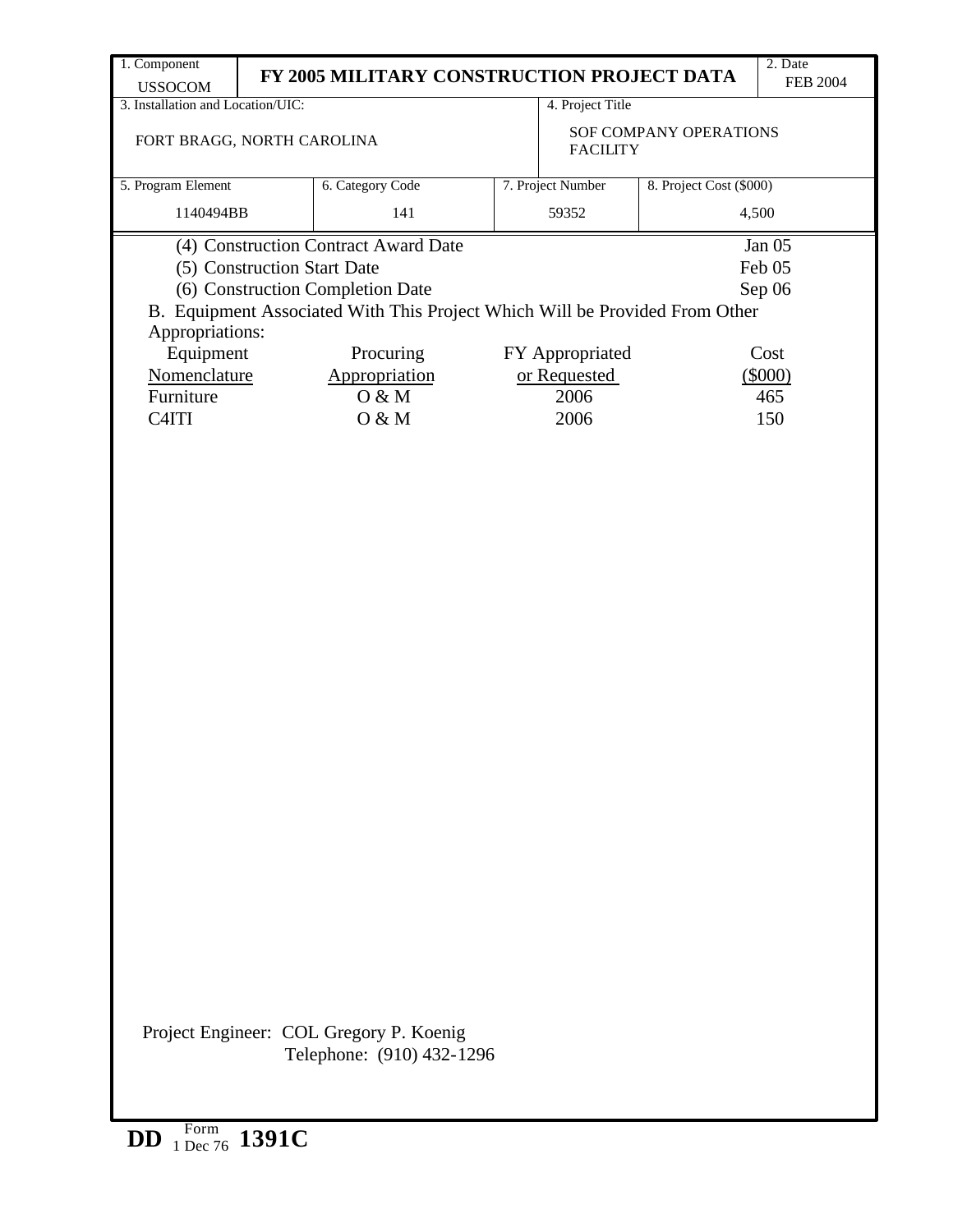| 1. Component                                                                                                                                                                                          |                                                                                                  | FY 2005 MILITARY CONSTRUCTION PROJECT DATA                                                           |  |                                              |                  |           |                             | 2. Date                                              |  |
|-------------------------------------------------------------------------------------------------------------------------------------------------------------------------------------------------------|--------------------------------------------------------------------------------------------------|------------------------------------------------------------------------------------------------------|--|----------------------------------------------|------------------|-----------|-----------------------------|------------------------------------------------------|--|
| <b>USSOCOM</b>                                                                                                                                                                                        |                                                                                                  |                                                                                                      |  |                                              |                  |           |                             | <b>FEB 2004</b>                                      |  |
| 3. Installation and Location/UIC:                                                                                                                                                                     |                                                                                                  |                                                                                                      |  |                                              | 4. Project Title |           |                             |                                                      |  |
| FORT BRAGG, NORTH CAROLINA                                                                                                                                                                            |                                                                                                  |                                                                                                      |  |                                              |                  |           | SOF ISOLATION UNIT TRAINING |                                                      |  |
|                                                                                                                                                                                                       |                                                                                                  |                                                                                                      |  | <b>FACILITY</b>                              |                  |           |                             |                                                      |  |
| 5. Program Element                                                                                                                                                                                    |                                                                                                  | 6. Category Code                                                                                     |  | 7. Project Number<br>8. Project Cost (\$000) |                  |           |                             |                                                      |  |
| 1140494BB                                                                                                                                                                                             |                                                                                                  | 141                                                                                                  |  | 59516                                        |                  |           |                             | 8,300                                                |  |
|                                                                                                                                                                                                       |                                                                                                  | 9. COST ESTIMATES                                                                                    |  |                                              |                  |           |                             |                                                      |  |
|                                                                                                                                                                                                       |                                                                                                  | Item                                                                                                 |  | Quantity<br>U/M                              |                  | Unit Cost |                             | Cost (\$000)                                         |  |
| <b>TRAINING COMPLEX</b>                                                                                                                                                                               |                                                                                                  |                                                                                                      |  |                                              |                  |           |                             | 6,467                                                |  |
| READY STATE BUILDING (48,200 sf)                                                                                                                                                                      |                                                                                                  |                                                                                                      |  | m2                                           | 4,470            |           | 1,435                       | (6, 414)                                             |  |
| <b>BUILDING INFORMATION SYSTEMS</b>                                                                                                                                                                   |                                                                                                  |                                                                                                      |  | LS                                           |                  |           |                             | (53)                                                 |  |
| <b>SUPPORTING FACILITIES</b>                                                                                                                                                                          |                                                                                                  |                                                                                                      |  |                                              |                  | 1,031     |                             |                                                      |  |
| ELECTRICAL SERVICE                                                                                                                                                                                    |                                                                                                  |                                                                                                      |  | LS                                           |                  |           |                             | (218)                                                |  |
| WATER, SEWER, AND GAS                                                                                                                                                                                 |                                                                                                  |                                                                                                      |  | LS                                           |                  |           |                             | (112)                                                |  |
| PAVING, WALKS, CURBS, AND GUTTERS                                                                                                                                                                     |                                                                                                  |                                                                                                      |  | LS                                           |                  |           |                             | (177)                                                |  |
| <b>STORM DRAINAGE</b>                                                                                                                                                                                 |                                                                                                  |                                                                                                      |  | LS                                           |                  |           |                             | (65)                                                 |  |
| SITE IMPROVEMENTS/DEMOLITION                                                                                                                                                                          |                                                                                                  |                                                                                                      |  | LS                                           |                  |           |                             | (312)                                                |  |
| <b>INFORMATION SYSTEMS</b>                                                                                                                                                                            |                                                                                                  |                                                                                                      |  | LS                                           |                  |           |                             | (91)                                                 |  |
|                                                                                                                                                                                                       |                                                                                                  |                                                                                                      |  | LS                                           |                  |           |                             |                                                      |  |
|                                                                                                                                                                                                       |                                                                                                  | ANTI-TERRORISM/FORCE PROTECTION (SITE)                                                               |  |                                              |                  |           |                             | (56)<br>-----                                        |  |
| <b>SUBTOTAL</b>                                                                                                                                                                                       |                                                                                                  |                                                                                                      |  |                                              |                  |           |                             | 7,498                                                |  |
| CONTINGENCY (5.0%)                                                                                                                                                                                    |                                                                                                  |                                                                                                      |  |                                              |                  |           |                             | 375                                                  |  |
|                                                                                                                                                                                                       |                                                                                                  |                                                                                                      |  |                                              |                  |           |                             | -----                                                |  |
| <b>TOTAL CONTRACT COST</b>                                                                                                                                                                            |                                                                                                  |                                                                                                      |  |                                              |                  |           |                             | 7,873                                                |  |
|                                                                                                                                                                                                       |                                                                                                  | SUPERVISION, INSPECTION, AND OVERHEAD (6.0%)                                                         |  |                                              |                  |           |                             | 472                                                  |  |
|                                                                                                                                                                                                       |                                                                                                  |                                                                                                      |  |                                              |                  |           |                             | -----                                                |  |
| TOTAL REQUEST                                                                                                                                                                                         |                                                                                                  |                                                                                                      |  |                                              |                  |           |                             | 8,345                                                |  |
| TOTAL REQUEST (ROUNDED)                                                                                                                                                                               |                                                                                                  |                                                                                                      |  |                                              |                  |           |                             | 8,300                                                |  |
|                                                                                                                                                                                                       |                                                                                                  | EQUIPMENT PROVIDED FROM OTHER APPROPRIATIONS                                                         |  |                                              |                  |           |                             | (296)                                                |  |
| 10. Description of Proposed Construction                                                                                                                                                              |                                                                                                  |                                                                                                      |  |                                              |                  |           |                             |                                                      |  |
|                                                                                                                                                                                                       |                                                                                                  | Construct four each five-bay, one-story ready buildings (isolation units) and access road. Buildings |  |                                              |                  |           |                             |                                                      |  |
|                                                                                                                                                                                                       |                                                                                                  | will be constructed of steel frame with insulated masonry walls, concrete foundation and structural  |  |                                              |                  |           |                             |                                                      |  |
|                                                                                                                                                                                                       |                                                                                                  | floor, and standing-seam metal roof. Project will provide fire protection system, information        |  |                                              |                  |           |                             |                                                      |  |
|                                                                                                                                                                                                       |                                                                                                  | systems, and utilities (plumbing; heating, ventilation and air conditioning; electrical; and an      |  |                                              |                  |           |                             |                                                      |  |
|                                                                                                                                                                                                       |                                                                                                  | underground electrical service loop around the compound). The project will demolish ten              |  |                                              |                  |           |                             |                                                      |  |
| buildings. Air conditioning: 423 kW.                                                                                                                                                                  |                                                                                                  |                                                                                                      |  |                                              |                  |           |                             |                                                      |  |
| 11. Requirement: $10,400 \text{ m}2$ (112,000 sf)                                                                                                                                                     |                                                                                                  | Adequate: 0 m2                                                                                       |  |                                              |                  |           |                             | <b>Substandard:</b> $2,520$ m2 $(27,100 \text{ sf})$ |  |
|                                                                                                                                                                                                       |                                                                                                  | PROJECT: This project will construct Special Operations Forces (SOF) ready state buildings           |  |                                              |                  |           |                             |                                                      |  |
|                                                                                                                                                                                                       |                                                                                                  | (isolation units) for the 1st Special Warfare Training Group (A) [1SWTG(A)], United States Army      |  |                                              |                  |           |                             |                                                      |  |
|                                                                                                                                                                                                       |                                                                                                  | John F. Kennedy Special Warfare Center and School (USAJFKSWCS).                                      |  |                                              |                  |           |                             |                                                      |  |
|                                                                                                                                                                                                       |                                                                                                  | REQUIREMENT: 1SWTG (A) requires adequate permanent facilities at the Rowe Training                   |  |                                              |                  |           |                             |                                                      |  |
|                                                                                                                                                                                                       |                                                                                                  |                                                                                                      |  |                                              |                  |           |                             |                                                      |  |
| Facility (RTF) at Camp Mackall, located 56 km (35 miles) west of Ft. Bragg, to plan and train<br>Special Forces candidates safely, effectively and efficiently. Additional new construction is needed |                                                                                                  |                                                                                                      |  |                                              |                  |           |                             |                                                      |  |
|                                                                                                                                                                                                       | at the RTF to meet increased student loads, expanded operations, and increased usage by other    |                                                                                                      |  |                                              |                  |           |                             |                                                      |  |
| United States Army Special Operations Command (USASOC) and Fort Bragg units. The training                                                                                                             |                                                                                                  |                                                                                                      |  |                                              |                  |           |                             |                                                      |  |
| load has increased from 750 in 1995 to over 2,200 in 2002, with further increases projected.                                                                                                          |                                                                                                  |                                                                                                      |  |                                              |                  |           |                             |                                                      |  |
|                                                                                                                                                                                                       | Training includes the three-week Special Forces Assessment and Selection (SFAS) course, which is |                                                                                                      |  |                                              |                  |           |                             |                                                      |  |
| conducted four times annually with 500 candidates per class. Also included is the Military                                                                                                            |                                                                                                  |                                                                                                      |  |                                              |                  |           |                             |                                                      |  |
|                                                                                                                                                                                                       |                                                                                                  |                                                                                                      |  |                                              |                  |           |                             |                                                      |  |
| Form<br>$1 \text{ m}$ 1391<br>DD                                                                                                                                                                      |                                                                                                  |                                                                                                      |  |                                              |                  |           |                             |                                                      |  |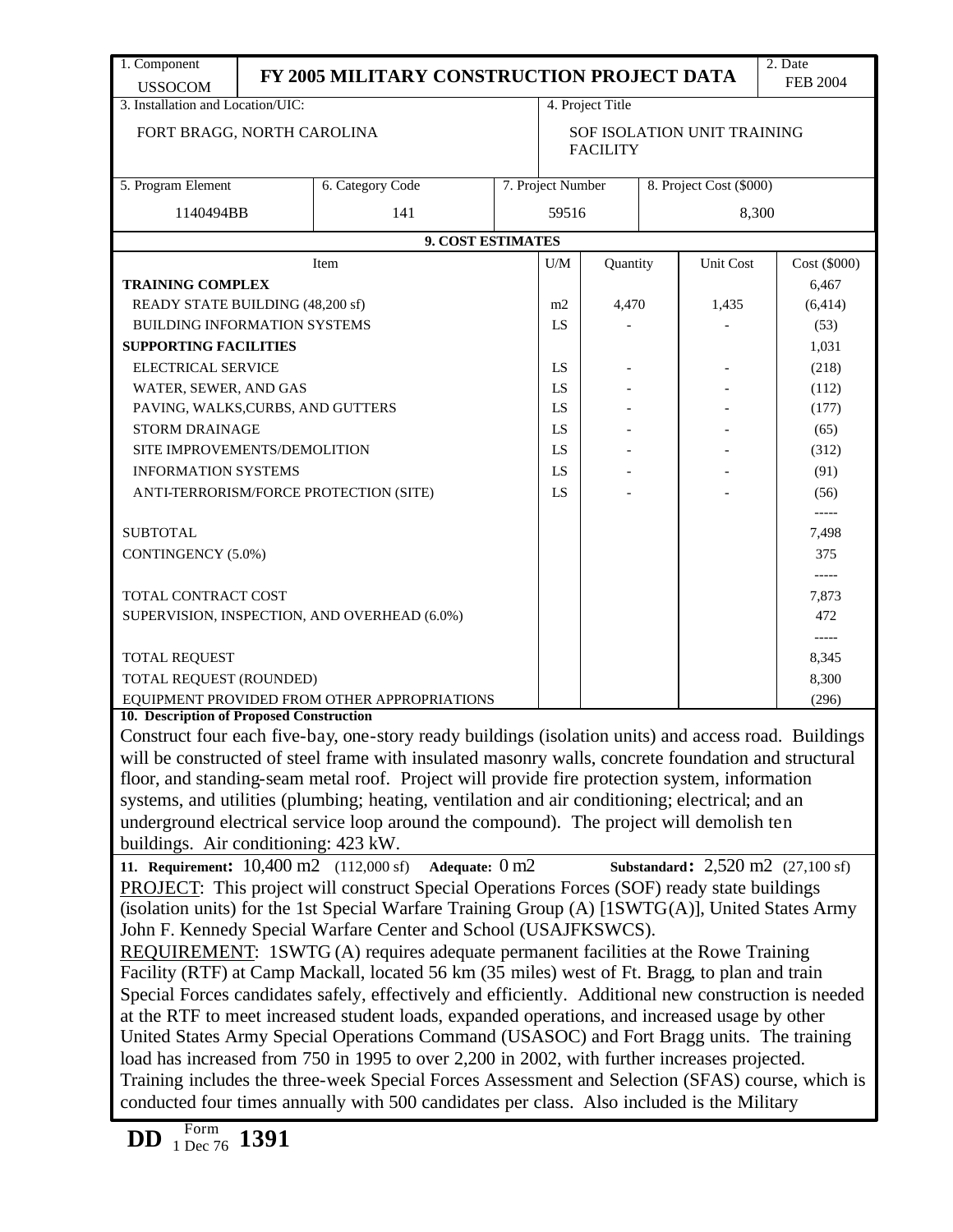| 1. Component                                                                                                                                                                                                                                                                                                                                                                                                                                                                                                                                                                                                                                                                                                                                                                                                                                                                                                                                                                                                                                                                                                                                                                                                                                                                                                                                                                                                                                                                                                                                                                                                                                                                                                                                                                                                                                                                                                                                                                    |                                                   | FY 2005 MILITARY CONSTRUCTION PROJECT DATA                                           |  |                   |                             | 2. Date<br><b>FEB 2004</b> |  |  |  |
|---------------------------------------------------------------------------------------------------------------------------------------------------------------------------------------------------------------------------------------------------------------------------------------------------------------------------------------------------------------------------------------------------------------------------------------------------------------------------------------------------------------------------------------------------------------------------------------------------------------------------------------------------------------------------------------------------------------------------------------------------------------------------------------------------------------------------------------------------------------------------------------------------------------------------------------------------------------------------------------------------------------------------------------------------------------------------------------------------------------------------------------------------------------------------------------------------------------------------------------------------------------------------------------------------------------------------------------------------------------------------------------------------------------------------------------------------------------------------------------------------------------------------------------------------------------------------------------------------------------------------------------------------------------------------------------------------------------------------------------------------------------------------------------------------------------------------------------------------------------------------------------------------------------------------------------------------------------------------------|---------------------------------------------------|--------------------------------------------------------------------------------------|--|-------------------|-----------------------------|----------------------------|--|--|--|
| <b>USSOCOM</b><br>3. Installation and Location/UIC:                                                                                                                                                                                                                                                                                                                                                                                                                                                                                                                                                                                                                                                                                                                                                                                                                                                                                                                                                                                                                                                                                                                                                                                                                                                                                                                                                                                                                                                                                                                                                                                                                                                                                                                                                                                                                                                                                                                             |                                                   |                                                                                      |  | 4. Project Title  |                             |                            |  |  |  |
| FORT BRAGG, NORTH CAROLINA                                                                                                                                                                                                                                                                                                                                                                                                                                                                                                                                                                                                                                                                                                                                                                                                                                                                                                                                                                                                                                                                                                                                                                                                                                                                                                                                                                                                                                                                                                                                                                                                                                                                                                                                                                                                                                                                                                                                                      |                                                   |                                                                                      |  | <b>FACILITY</b>   | SOF ISOLATION UNIT TRAINING |                            |  |  |  |
| 5. Program Element                                                                                                                                                                                                                                                                                                                                                                                                                                                                                                                                                                                                                                                                                                                                                                                                                                                                                                                                                                                                                                                                                                                                                                                                                                                                                                                                                                                                                                                                                                                                                                                                                                                                                                                                                                                                                                                                                                                                                              |                                                   | 6. Category Code                                                                     |  | 7. Project Number | 8. Project Cost (\$000)     |                            |  |  |  |
| 1140494BB                                                                                                                                                                                                                                                                                                                                                                                                                                                                                                                                                                                                                                                                                                                                                                                                                                                                                                                                                                                                                                                                                                                                                                                                                                                                                                                                                                                                                                                                                                                                                                                                                                                                                                                                                                                                                                                                                                                                                                       |                                                   | 141                                                                                  |  | 59516             |                             | 8,300                      |  |  |  |
| REQUIREMENT (Cont'd): Occupational Specialty (MOS) training, which includes Special Forces<br>Weapons Sergeant; Special Forces Engineer Sergeant; Special Forces Medical Sergeant; Special<br>Forces Communications Sergeant; and Survival, Evasion, Resistance and Escape (SERE) High<br>Risk training. The majority of courses overlap throughout the year causing increased utilization of<br>support facilities.<br>CURRENT SITUATION: Current RTF buildings are inadequately sized and configured to support<br>special forces training. There is not enough ready state facility capacity to accommodate recent<br>increase in student population. Currently, 20-person teams occupy ready state buildings that were<br>originally sized for 12-person teams. Configuration is inadequate for the increase in team size. The<br>current ready state buildings are 12-year old temporary structures with increasing maintenance<br>requirements. When building systems fail, training must be postponed or canceled because repair<br>crews are required to enter the facility, and thereby, interrupt the mission.<br>IMPACT IF NOT PROVIDED: Substandard facilities will continue to decrease efforts to conduct<br>quality training and increase Special Forces training costs. A continued increase in student<br>population will overburden the existing facilities and compromise training.<br>ADDITIONAL: Economic analysis was performed. New construction is the only option that can<br>effectively provide RTF with long-term facilities. Construction for anti-terrorism/force protection<br>measures will comply with Unified Facilities Criteria (UFC) 4-010-01, DoD Minimum Anti-<br>Terrorism Standards for Buildings, dated 31 July 2002.<br>JOINT USE CERTIFICATION: N/A. USSOCOM budgets only for those facilities specifically for<br>SOF use. Common support facilities are budgeted by the military departments. Reference Title 10,<br>Section 165. |                                                   |                                                                                      |  |                   |                             |                            |  |  |  |
| 12. Supplemental Data:<br>A. Design Data (Estimates)                                                                                                                                                                                                                                                                                                                                                                                                                                                                                                                                                                                                                                                                                                                                                                                                                                                                                                                                                                                                                                                                                                                                                                                                                                                                                                                                                                                                                                                                                                                                                                                                                                                                                                                                                                                                                                                                                                                            |                                                   |                                                                                      |  |                   |                             |                            |  |  |  |
| $(1)$ Status                                                                                                                                                                                                                                                                                                                                                                                                                                                                                                                                                                                                                                                                                                                                                                                                                                                                                                                                                                                                                                                                                                                                                                                                                                                                                                                                                                                                                                                                                                                                                                                                                                                                                                                                                                                                                                                                                                                                                                    |                                                   |                                                                                      |  |                   |                             |                            |  |  |  |
|                                                                                                                                                                                                                                                                                                                                                                                                                                                                                                                                                                                                                                                                                                                                                                                                                                                                                                                                                                                                                                                                                                                                                                                                                                                                                                                                                                                                                                                                                                                                                                                                                                                                                                                                                                                                                                                                                                                                                                                 | (a) Date Design Started                           |                                                                                      |  |                   | Aug 03                      |                            |  |  |  |
|                                                                                                                                                                                                                                                                                                                                                                                                                                                                                                                                                                                                                                                                                                                                                                                                                                                                                                                                                                                                                                                                                                                                                                                                                                                                                                                                                                                                                                                                                                                                                                                                                                                                                                                                                                                                                                                                                                                                                                                 |                                                   | (b) Percent Complete as of January 2004                                              |  |                   |                             | 35%                        |  |  |  |
|                                                                                                                                                                                                                                                                                                                                                                                                                                                                                                                                                                                                                                                                                                                                                                                                                                                                                                                                                                                                                                                                                                                                                                                                                                                                                                                                                                                                                                                                                                                                                                                                                                                                                                                                                                                                                                                                                                                                                                                 |                                                   | (c) Date Design 35% Complete                                                         |  |                   | Nov $03$                    |                            |  |  |  |
|                                                                                                                                                                                                                                                                                                                                                                                                                                                                                                                                                                                                                                                                                                                                                                                                                                                                                                                                                                                                                                                                                                                                                                                                                                                                                                                                                                                                                                                                                                                                                                                                                                                                                                                                                                                                                                                                                                                                                                                 |                                                   | (d) Date Design 100% Complete                                                        |  |                   | Jun 04                      |                            |  |  |  |
|                                                                                                                                                                                                                                                                                                                                                                                                                                                                                                                                                                                                                                                                                                                                                                                                                                                                                                                                                                                                                                                                                                                                                                                                                                                                                                                                                                                                                                                                                                                                                                                                                                                                                                                                                                                                                                                                                                                                                                                 |                                                   | (e) Parametric Estimates Used to Develop Costs                                       |  |                   |                             | N <sub>o</sub>             |  |  |  |
| (f)                                                                                                                                                                                                                                                                                                                                                                                                                                                                                                                                                                                                                                                                                                                                                                                                                                                                                                                                                                                                                                                                                                                                                                                                                                                                                                                                                                                                                                                                                                                                                                                                                                                                                                                                                                                                                                                                                                                                                                             |                                                   | <b>Type of Design Contract</b><br>(g) Energy Study and Life Cycle Analysis Performed |  |                   | Design-Bid-Build            | N <sub>o</sub>             |  |  |  |
| $(2)$ Basis                                                                                                                                                                                                                                                                                                                                                                                                                                                                                                                                                                                                                                                                                                                                                                                                                                                                                                                                                                                                                                                                                                                                                                                                                                                                                                                                                                                                                                                                                                                                                                                                                                                                                                                                                                                                                                                                                                                                                                     |                                                   |                                                                                      |  |                   |                             |                            |  |  |  |
|                                                                                                                                                                                                                                                                                                                                                                                                                                                                                                                                                                                                                                                                                                                                                                                                                                                                                                                                                                                                                                                                                                                                                                                                                                                                                                                                                                                                                                                                                                                                                                                                                                                                                                                                                                                                                                                                                                                                                                                 |                                                   |                                                                                      |  |                   |                             | N <sub>o</sub>             |  |  |  |
| (a) Standard or Definitive Design Used<br>N/A<br>(b) Where Design Was Previously Used                                                                                                                                                                                                                                                                                                                                                                                                                                                                                                                                                                                                                                                                                                                                                                                                                                                                                                                                                                                                                                                                                                                                                                                                                                                                                                                                                                                                                                                                                                                                                                                                                                                                                                                                                                                                                                                                                           |                                                   |                                                                                      |  |                   |                             |                            |  |  |  |
| $(\$000)$<br>(3) Total Design Cost                                                                                                                                                                                                                                                                                                                                                                                                                                                                                                                                                                                                                                                                                                                                                                                                                                                                                                                                                                                                                                                                                                                                                                                                                                                                                                                                                                                                                                                                                                                                                                                                                                                                                                                                                                                                                                                                                                                                              |                                                   |                                                                                      |  |                   |                             |                            |  |  |  |
|                                                                                                                                                                                                                                                                                                                                                                                                                                                                                                                                                                                                                                                                                                                                                                                                                                                                                                                                                                                                                                                                                                                                                                                                                                                                                                                                                                                                                                                                                                                                                                                                                                                                                                                                                                                                                                                                                                                                                                                 | (a) Production of Plans and Specifications<br>432 |                                                                                      |  |                   |                             |                            |  |  |  |
|                                                                                                                                                                                                                                                                                                                                                                                                                                                                                                                                                                                                                                                                                                                                                                                                                                                                                                                                                                                                                                                                                                                                                                                                                                                                                                                                                                                                                                                                                                                                                                                                                                                                                                                                                                                                                                                                                                                                                                                 |                                                   | (b) All Other Design Costs                                                           |  |                   |                             | 160                        |  |  |  |
|                                                                                                                                                                                                                                                                                                                                                                                                                                                                                                                                                                                                                                                                                                                                                                                                                                                                                                                                                                                                                                                                                                                                                                                                                                                                                                                                                                                                                                                                                                                                                                                                                                                                                                                                                                                                                                                                                                                                                                                 |                                                   | (c) Total Cost $(a + b \text{ or } d + e)$                                           |  |                   |                             | 592                        |  |  |  |
|                                                                                                                                                                                                                                                                                                                                                                                                                                                                                                                                                                                                                                                                                                                                                                                                                                                                                                                                                                                                                                                                                                                                                                                                                                                                                                                                                                                                                                                                                                                                                                                                                                                                                                                                                                                                                                                                                                                                                                                 | (d) Contract Cost                                 |                                                                                      |  |                   |                             | 365                        |  |  |  |
|                                                                                                                                                                                                                                                                                                                                                                                                                                                                                                                                                                                                                                                                                                                                                                                                                                                                                                                                                                                                                                                                                                                                                                                                                                                                                                                                                                                                                                                                                                                                                                                                                                                                                                                                                                                                                                                                                                                                                                                 | (e) In-House Cost                                 |                                                                                      |  |                   |                             | 227                        |  |  |  |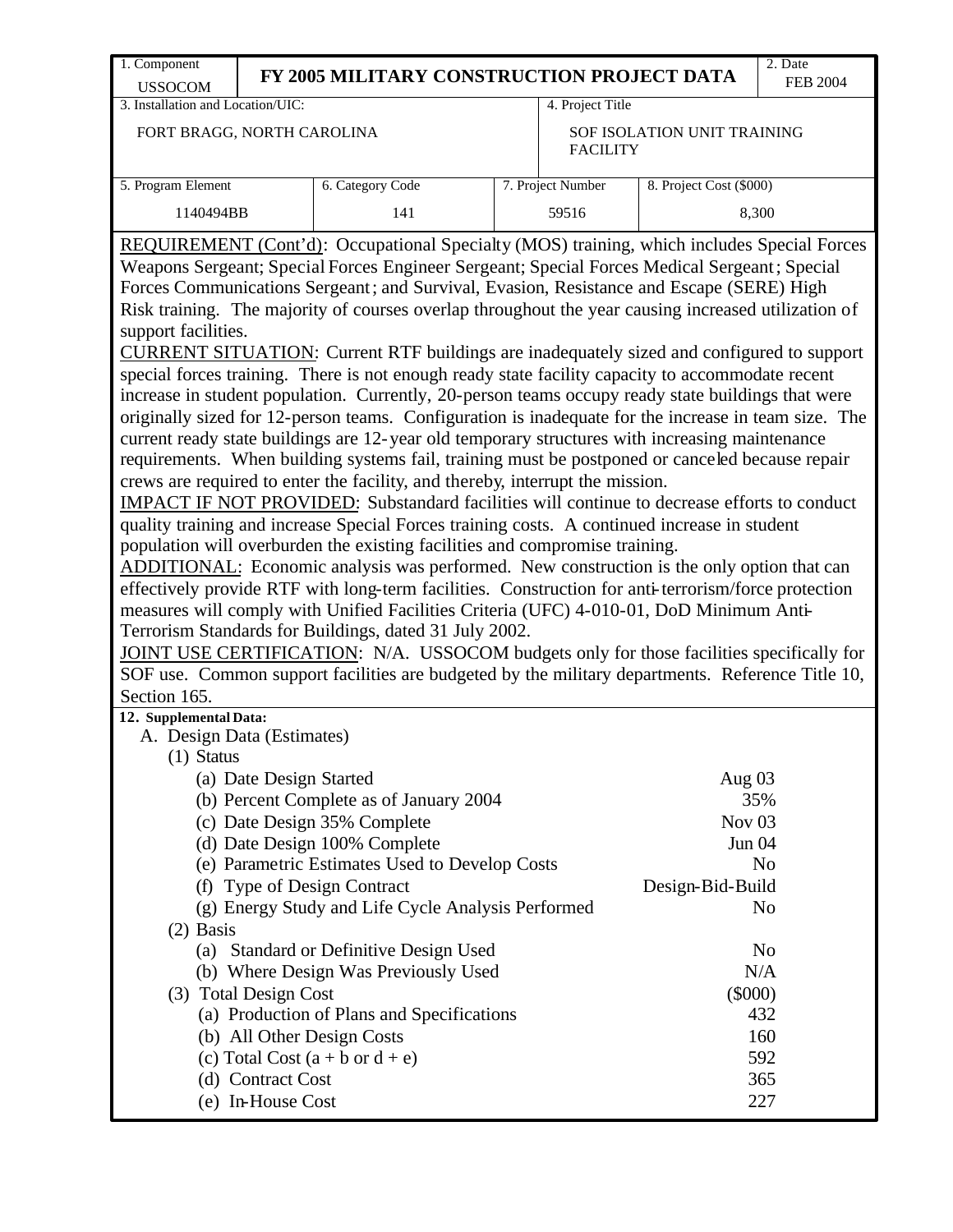| 1. Component<br><b>USSOCOM</b>                 | FY 2005 MILITARY CONSTRUCTION PROJECT DATA                                                                                                              |                   |                                                  | 2. Date<br><b>FEB 2004</b> |
|------------------------------------------------|---------------------------------------------------------------------------------------------------------------------------------------------------------|-------------------|--------------------------------------------------|----------------------------|
| 3. Installation and Location/UIC:              |                                                                                                                                                         | 4. Project Title  |                                                  |                            |
| FORT BRAGG, NORTH CAROLINA                     |                                                                                                                                                         | <b>FACILITY</b>   | SOF ISOLATION UNIT TRAINING                      |                            |
| 5. Program Element                             | 6. Category Code                                                                                                                                        | 7. Project Number | 8. Project Cost (\$000)                          |                            |
| 1140494BB                                      | 141                                                                                                                                                     | 59516             |                                                  | 8,300                      |
| (5) Construction Start Date<br>Appropriations: | (4) Construction Contract Award Date<br>(6) Construction Completion Date<br>B. Equipment Associated With This Project Which Will be Provided From Other |                   | Jan 05<br>Mar <sub>05</sub><br>Mar <sub>06</sub> |                            |
| Equipment                                      | Procuring                                                                                                                                               | FY Appropriated   | Cost                                             |                            |
| Nomenclature                                   | Appropriation                                                                                                                                           | or Requested      | $(\$000)$                                        |                            |
| $C4-ITI$                                       | O & M                                                                                                                                                   | 2006              |                                                  | 57                         |
| Furniture                                      | O & M                                                                                                                                                   | 2006              |                                                  | 239                        |
|                                                |                                                                                                                                                         |                   |                                                  |                            |
|                                                | Project Engineer: COL Gregory P. Koenig<br>Telephone: (910) 432-1296                                                                                    |                   |                                                  |                            |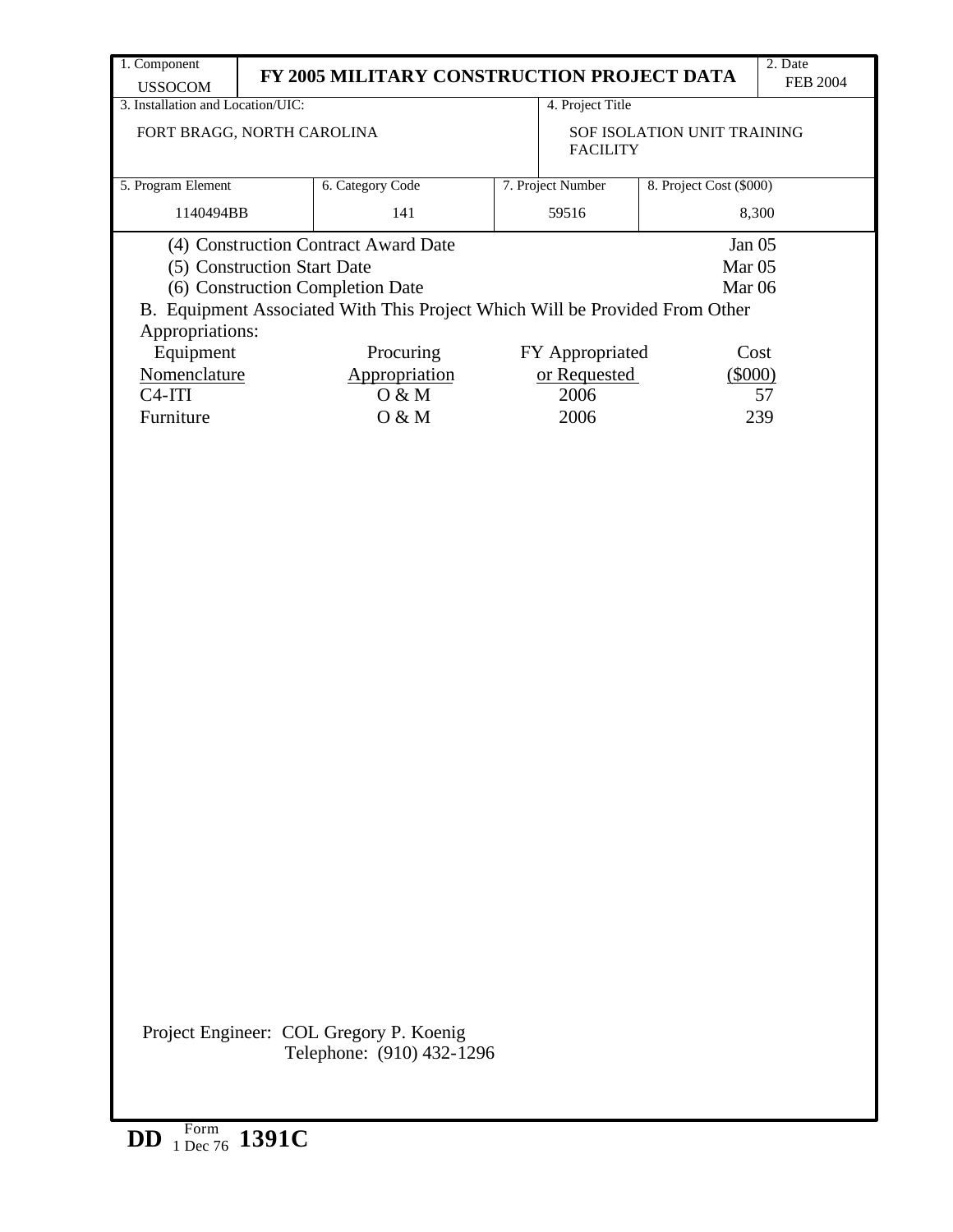| 1. Component                                                                                   |                                                                                               |                                                                                                      |  |                   |                  |  |                           | 2. Date              |  |
|------------------------------------------------------------------------------------------------|-----------------------------------------------------------------------------------------------|------------------------------------------------------------------------------------------------------|--|-------------------|------------------|--|---------------------------|----------------------|--|
| <b>USSOCOM</b>                                                                                 |                                                                                               | FY 2005 MILITARY CONSTRUCTION PROJECT DATA                                                           |  |                   |                  |  |                           | <b>FEB 2004</b>      |  |
| 3. Installation and Location/UIC:                                                              |                                                                                               |                                                                                                      |  |                   | 4. Project Title |  |                           |                      |  |
| FORT BRAGG, NORTH CAROLINA                                                                     |                                                                                               |                                                                                                      |  |                   |                  |  | SOF RENOVATE KENNEDY HALL |                      |  |
| 5. Program Element                                                                             |                                                                                               | 6. Category Code                                                                                     |  | 7. Project Number |                  |  | 8. Project Cost (\$000)   |                      |  |
| 1140494BB                                                                                      |                                                                                               | 171                                                                                                  |  | 53456<br>11,988   |                  |  |                           |                      |  |
|                                                                                                |                                                                                               | 9. COST ESTIMATES                                                                                    |  |                   |                  |  |                           |                      |  |
|                                                                                                |                                                                                               | Item                                                                                                 |  | U/M               | Quantity         |  | Unit Cost                 | Cost (\$000)         |  |
| <b>BUILDING RENOVATION</b>                                                                     |                                                                                               |                                                                                                      |  |                   |                  |  |                           | 8,256                |  |
|                                                                                                |                                                                                               | GENERAL INSTRUCTION BUILDING, D-3004 (72,200 sf)                                                     |  | m2                | 6,710            |  | 963                       | (6, 462)             |  |
| BUILDING INTERIOR DEMOLITION (72,200 sf)                                                       | m2                                                                                            | 6,710                                                                                                |  | 105               | (705)            |  |                           |                      |  |
| BUILDING INFORMATION SYSTEMS                                                                   |                                                                                               |                                                                                                      |  | LS                |                  |  |                           | (604)                |  |
|                                                                                                |                                                                                               | ANTI-TERRORISM/FORCE PROTECTION @ 7.5 % OF                                                           |  |                   |                  |  |                           | (485)                |  |
| <b>STRUCTURE</b>                                                                               |                                                                                               |                                                                                                      |  |                   |                  |  |                           |                      |  |
| <b>SUPPORTING FACILITIES</b>                                                                   |                                                                                               |                                                                                                      |  |                   |                  |  |                           | 1,923                |  |
| ELECTRICAL SERVICE                                                                             |                                                                                               |                                                                                                      |  | LS                |                  |  |                           | (186)                |  |
| WATER, SEWER, AND GAS                                                                          |                                                                                               |                                                                                                      |  | LS                |                  |  |                           | (260)                |  |
|                                                                                                |                                                                                               | STEAM AND/OR CHILLED WATER DISTRIBUTION                                                              |  | LS                |                  |  |                           | (400)                |  |
| PAVING, WALKS, CURBS, AND GUTTERS                                                              |                                                                                               |                                                                                                      |  | LS                |                  |  |                           | (159)                |  |
| <b>STORM DRAINAGE</b>                                                                          |                                                                                               |                                                                                                      |  | LS                |                  |  |                           | (48)                 |  |
| SITE IMPROVEMENTS (102)/DEMO (133)                                                             |                                                                                               |                                                                                                      |  | LS                |                  |  |                           | (233)                |  |
| <b>INFORMATION SYSTEMS</b>                                                                     |                                                                                               |                                                                                                      |  | LS                |                  |  |                           | (637)                |  |
|                                                                                                |                                                                                               |                                                                                                      |  |                   |                  |  |                           | -----                |  |
| <b>SUBTOTAL</b>                                                                                |                                                                                               |                                                                                                      |  |                   |                  |  |                           | 10,179               |  |
| CONTINGENCY (5.0%)                                                                             |                                                                                               |                                                                                                      |  |                   |                  |  |                           | 509                  |  |
|                                                                                                |                                                                                               |                                                                                                      |  |                   |                  |  |                           |                      |  |
| TOTAL CONTRACT COST                                                                            |                                                                                               |                                                                                                      |  |                   |                  |  |                           | 10,688               |  |
|                                                                                                |                                                                                               | SUPERVISION, INSPECTION, AND OVERHEAD (6.0%)                                                         |  |                   |                  |  |                           | 641                  |  |
| <b>SUBTOTAL</b>                                                                                |                                                                                               |                                                                                                      |  |                   |                  |  |                           | ----------<br>11,329 |  |
| DESIGN BUILD DESIGN COST                                                                       |                                                                                               |                                                                                                      |  |                   |                  |  |                           | 659                  |  |
|                                                                                                |                                                                                               |                                                                                                      |  |                   |                  |  |                           |                      |  |
| <b>TOTAL REQUEST</b>                                                                           |                                                                                               |                                                                                                      |  |                   |                  |  |                           | 11,988               |  |
| TOTAL REQUEST (ROUNDED)                                                                        |                                                                                               |                                                                                                      |  |                   |                  |  |                           | 11,988               |  |
|                                                                                                |                                                                                               | EQUIPMENT PROVIDED FROM OTHER APPROPRIATIONS                                                         |  |                   |                  |  |                           | (4,082)              |  |
| 10. Description of Proposed Construction                                                       |                                                                                               |                                                                                                      |  |                   |                  |  |                           |                      |  |
|                                                                                                |                                                                                               | Renovate Kennedy Hall (Building D-3004), a one story structure with basement. Demolish the           |  |                   |                  |  |                           |                      |  |
|                                                                                                |                                                                                               | interior architecture and reconfigure the interior space to provide general purpose classroom and    |  |                   |                  |  |                           |                      |  |
|                                                                                                |                                                                                               | administrative space. All building systems will be replaced to include heating, ventilation and air- |  |                   |                  |  |                           |                      |  |
|                                                                                                |                                                                                               | conditioning (HVAC); plumbing; electrical; communications; and fire protection. Backup               |  |                   |                  |  |                           |                      |  |
|                                                                                                |                                                                                               | uninterruptible power supply and emergency power are required for the communications                 |  |                   |                  |  |                           |                      |  |
|                                                                                                |                                                                                               | infrastructure. Backup electrical power generator will be provided for the HVAC system, the          |  |                   |                  |  |                           |                      |  |
| basement computer room, and the compartmented storage facilities in the basement. Construction |                                                                                               |                                                                                                      |  |                   |                  |  |                           |                      |  |
|                                                                                                | in the basement area will be phased to retain use of the computer room. Supporting facilities |                                                                                                      |  |                   |                  |  |                           |                      |  |
|                                                                                                | include replacement of water, sanitary sewer, high temperature hot water and cooling piping,  |                                                                                                      |  |                   |                  |  |                           |                      |  |
|                                                                                                |                                                                                               | landscaping, and resurfacing of parking areas. Force protection measures will be provided,           |  |                   |                  |  |                           |                      |  |
|                                                                                                |                                                                                               | including upgrade of building windows, entrances and surrounding areas. Air conditioning: 964        |  |                   |                  |  |                           |                      |  |
| kW.                                                                                            |                                                                                               |                                                                                                      |  |                   |                  |  |                           |                      |  |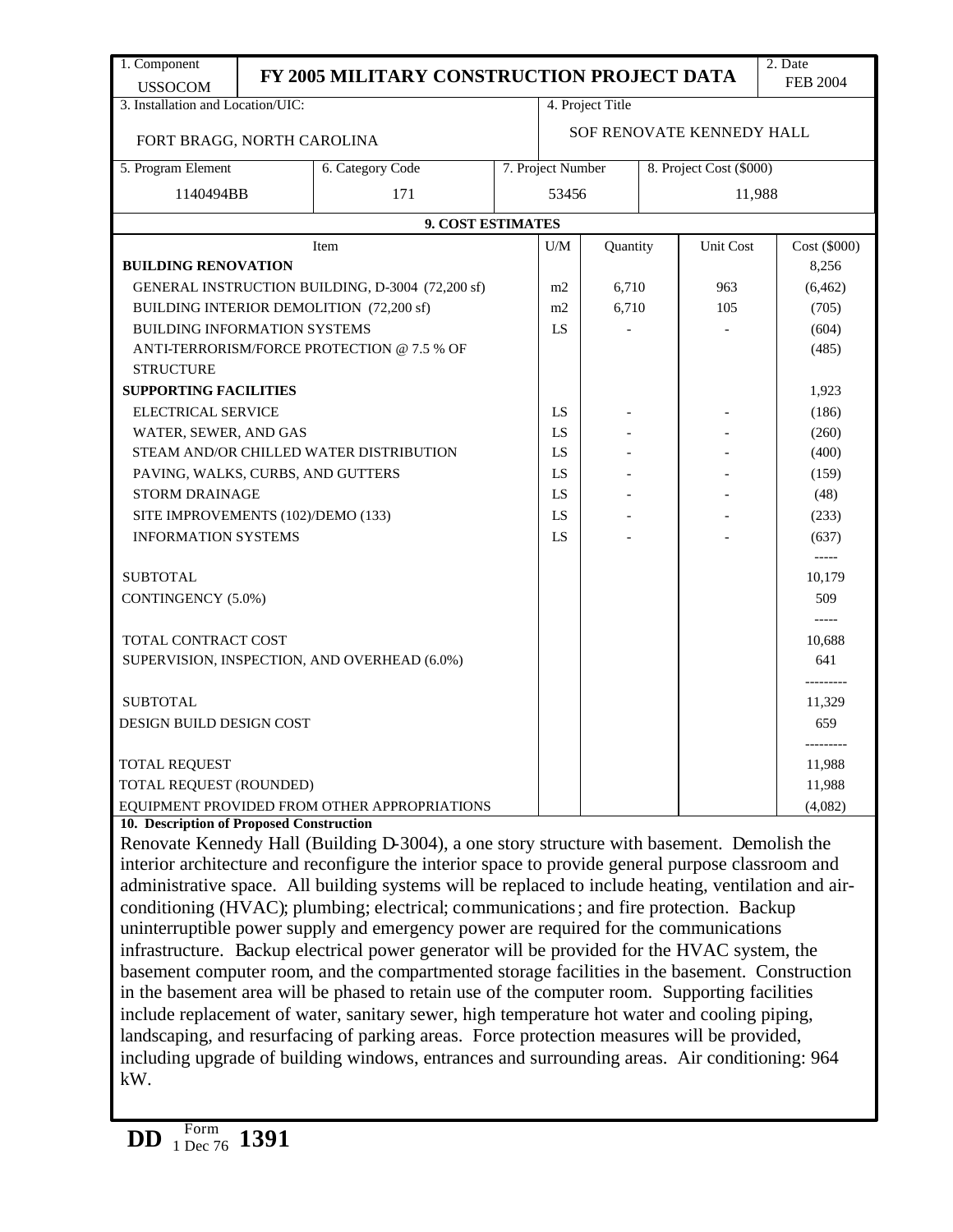| 1. Component<br><b>USSOCOM</b>                                                                                                                                                                                                                                                                          | FY 2005 MILITARY CONSTRUCTION PROJECT DATA |                  |  |  |                           |                         |  |  |
|---------------------------------------------------------------------------------------------------------------------------------------------------------------------------------------------------------------------------------------------------------------------------------------------------------|--------------------------------------------|------------------|--|--|---------------------------|-------------------------|--|--|
| 3. Installation and Location/UIC:                                                                                                                                                                                                                                                                       |                                            |                  |  |  | 4. Project Title          |                         |  |  |
| FORT BRAGG, NORTH CAROLINA                                                                                                                                                                                                                                                                              |                                            |                  |  |  | SOF RENOVATE KENNEDY HALL |                         |  |  |
| 5. Program Element                                                                                                                                                                                                                                                                                      |                                            | 6. Category Code |  |  | 7. Project Number         | 8. Project Cost (\$000) |  |  |
| 1140494BB                                                                                                                                                                                                                                                                                               |                                            | 171              |  |  | 53456                     | 11,988                  |  |  |
| 11. Requirement: $6,710 \text{ m}$ 2 (72,200 sf)<br>Adequate: $0 \text{ m2}$<br>Substandard: $6,710 \text{ m2}$ (72,200 sf)<br>PROJECT: Renovate Kennedy Hall (Building D-3004) for the U.S. Army John F. Kennedy<br>Special Warfare Center and School (USAJFKSWCS) for the USAJFKSWCS Non-Commissioned |                                            |                  |  |  |                           |                         |  |  |

Officers Academy.

REQUIREMENT: Provide a modern, efficient instructional facility to support the USAJFKSWCS mission for training non-commissioned officers. A total replacement and upgrade of the plumbing, electrical, mechanical, fire protection, and communications systems is required to provide a safe, functional, efficient work environment. As a major subordinate command of the U.S. Army Special Operations Command (USASOC), USAJFKSWCS' mission is to develop doctrine and training programs for all soldiers within USASOC. Renovation is required due to the current condition of the building and the lack of instructional space on Fort Bragg.

CURRENT SITUATION: The current facility serves as the headquarters for the John F. Kennedy Special Warfare Center and School. The facility was constructed in 1965 as a training facility with numerous classrooms and limited administrative space. In conjunction with the evolution of the mission of the USAJFKSWCS and subsequent construction of the Special Operations Academic Facility in 1992, the building ha s evolved into primarily an administrative facility. Since 1992, the facility has been modified to accommodate administrative functions with communication data lines, servers, and power upgrades for computer workstations. In spite of modifications, Kennedy Hall has outdated mechanical, plumbing, electrical, fire protection, and communications systems that do not meet current building codes and are expensive to repair and maintain. The deterioration of the old piping throughout the facility has caused significant damage to some areas due to leaks and breaks. The communication system (voice and data) is antiquated, and retrofits have been installed with unsightly exposed conduit in the corridors. Electrical systems are inadequate to support the current administrative function. Asbestos and lead-based paint are present in the building. Administrative functions have expanded into the areas originally designed as classrooms. Due to the classroom configuration, the office layout is awkward with wasted and inefficient space evident throughout the facility. The proposed renovation will reconfigure classroom and administrative space consistent with an instructional facility. The current facility can accommodate only 190 persons, versus a total of 460 persons after renovation. The USAJFKSWCS NCO Academy presently occupies Building D-2517 which was designed for use as a barracks and is therefore poorly suited for use as an instructional facility. This building will be renovated and returned to barracks space in a separate Military Construction, Army (MCA) project.

IMPACT IF NOT PROVIDED: If this project is not provided, the total quality management of USAJFKSWCS NCO Academy training and administration will continue to be degraded by inadequate facilities. Training quality will continue to be degraded by distractions to students and instructors created by continual repairs and upgrades necessary to address basic requirements. The school will continue to be hindered in attracting and retaining quality personnel.

ADDITIONAL: An economic analysis was performed. Renovation is the only option that provides a reasonable opportunity for continuous operation of the USAJFKSWCS mission while preserving the facility as the focal point of the campus master plan. The project will be coordinated with the installation physical security and force protection plans, and all required physical security and force protection measures will be incorporated. Project is subject to all applicable provisions in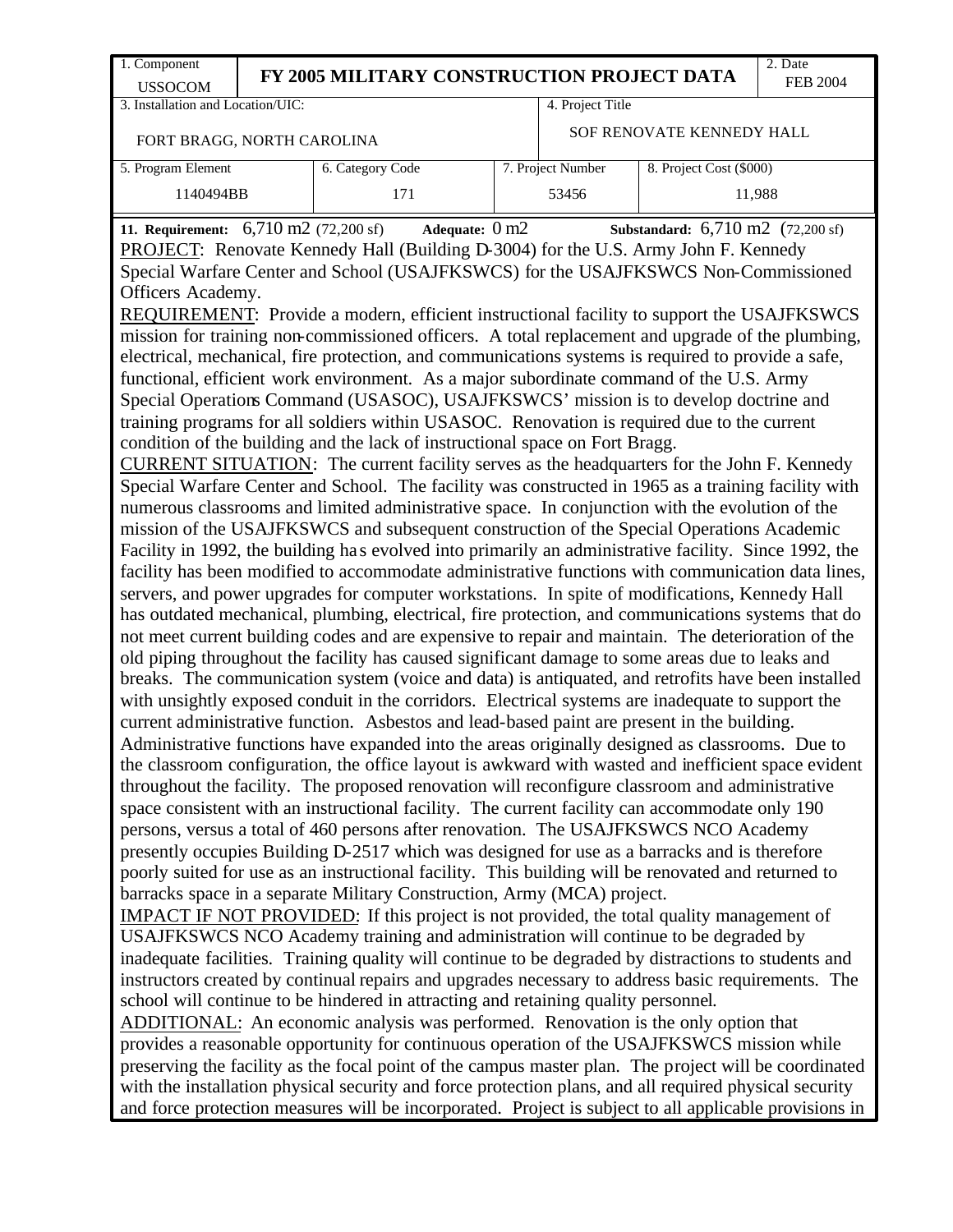| 1. Component                                                                             | 2. Date<br>FY 2005 MILITARY CONSTRUCTION PROJECT DATA                                             |  |                   |                           |                 |  |  |  |  |
|------------------------------------------------------------------------------------------|---------------------------------------------------------------------------------------------------|--|-------------------|---------------------------|-----------------|--|--|--|--|
| <b>USSOCOM</b>                                                                           |                                                                                                   |  |                   |                           | <b>FEB 2004</b> |  |  |  |  |
| 3. Installation and Location/UIC:                                                        |                                                                                                   |  | 4. Project Title  |                           |                 |  |  |  |  |
| FORT BRAGG, NORTH CAROLINA                                                               |                                                                                                   |  |                   | SOF RENOVATE KENNEDY HALL |                 |  |  |  |  |
| 5. Program Element                                                                       | 6. Category Code                                                                                  |  | 7. Project Number | 8. Project Cost (\$000)   |                 |  |  |  |  |
| 1140494BB                                                                                | 171                                                                                               |  | 53456             |                           | 11,988          |  |  |  |  |
|                                                                                          | ADDITIONAL (Cont'd): the Fort Bragg Installation Design Guide. This project will comply with      |  |                   |                           |                 |  |  |  |  |
|                                                                                          | scope and design criteria of the U.S. Army Corps of Engineers Technical Instruction 800-01, dated |  |                   |                           |                 |  |  |  |  |
|                                                                                          | 20 July 1998. The design criteria will comply with the latest DOD 4270.1-M, Construction          |  |                   |                           |                 |  |  |  |  |
|                                                                                          | Criteria, and U.S. Army Regulation 405-70, Utilization of Real Property. Construction for anti-   |  |                   |                           |                 |  |  |  |  |
|                                                                                          | terrorism/force protection measures will comply with Unified Facilities Criteria (UFC) 4-010-01,  |  |                   |                           |                 |  |  |  |  |
|                                                                                          | DoD Minimum Anti-Terrorism Standards for Buildings, dated 31 July 2002.                           |  |                   |                           |                 |  |  |  |  |
| JOINT USE CERTIFICATION: N/A. USSOCOM budgets only for those facilities specifically for |                                                                                                   |  |                   |                           |                 |  |  |  |  |
|                                                                                          | SOF use. Common support facilities are budgeted by the military departments. Reference Title 10,  |  |                   |                           |                 |  |  |  |  |
| Section 165.                                                                             |                                                                                                   |  |                   |                           |                 |  |  |  |  |
| 12. Supplemental Data:                                                                   |                                                                                                   |  |                   |                           |                 |  |  |  |  |
| A. Design Data (Estimates)                                                               |                                                                                                   |  |                   |                           |                 |  |  |  |  |
| $(1)$ Status                                                                             |                                                                                                   |  |                   |                           |                 |  |  |  |  |
| (a) Date Design Started                                                                  |                                                                                                   |  |                   |                           | Jul 03          |  |  |  |  |
|                                                                                          | (b) Percent Complete as of January 2004                                                           |  |                   |                           | 35%             |  |  |  |  |
|                                                                                          | (c) Date Design 35% Complete                                                                      |  |                   |                           | Nov $03$        |  |  |  |  |
|                                                                                          | (d) Date Design 100% Complete                                                                     |  |                   |                           | Aug 04          |  |  |  |  |
|                                                                                          | (e) Parametric Estimates Used to Develop Costs                                                    |  |                   |                           | N <sub>o</sub>  |  |  |  |  |
|                                                                                          | (f) Type of Design Contract                                                                       |  |                   | Design-Build              |                 |  |  |  |  |
| $(2)$ Basis                                                                              | (g) Energy Study and Life Cycle Analysis Performed                                                |  |                   |                           | N <sub>0</sub>  |  |  |  |  |
|                                                                                          | (a) Standard or Definitive Design Used                                                            |  |                   |                           | N <sub>o</sub>  |  |  |  |  |
|                                                                                          | (b) Where Design Was Previously Used                                                              |  |                   |                           | N/A             |  |  |  |  |
| (3) Total Design Cost                                                                    |                                                                                                   |  |                   |                           | $(\$000)$       |  |  |  |  |
|                                                                                          | (a) Production of Plans and Specifications                                                        |  |                   |                           | 433             |  |  |  |  |
|                                                                                          | (b) All Other Design Costs                                                                        |  |                   |                           | 231             |  |  |  |  |
|                                                                                          | (c) Total Cost $(a + b \text{ or } d + e)$                                                        |  |                   |                           | 664             |  |  |  |  |
| (d) Contract Cost                                                                        |                                                                                                   |  |                   |                           | $\theta$        |  |  |  |  |
| (e) In-House Cost                                                                        |                                                                                                   |  |                   |                           | 664             |  |  |  |  |
|                                                                                          | (4) Construction Contract Award Date                                                              |  |                   |                           | Feb 05          |  |  |  |  |
| (5) Construction Start Date                                                              |                                                                                                   |  |                   |                           | Apr 05          |  |  |  |  |
|                                                                                          | (6) Construction Completion Date                                                                  |  |                   |                           | Dec $06$        |  |  |  |  |
|                                                                                          | B. Equipment Associated With This Project Which Will be Provided From Other                       |  |                   |                           |                 |  |  |  |  |
| Appropriations:                                                                          |                                                                                                   |  |                   |                           |                 |  |  |  |  |
| Equipment                                                                                | Procuring                                                                                         |  | FY Appropriated   |                           | Cost            |  |  |  |  |
| Nomenclature                                                                             | Appropriation                                                                                     |  | or Requested      |                           | $(\$000)$       |  |  |  |  |
| Furniture                                                                                | 0 & M                                                                                             |  | 2006              |                           | 1,382           |  |  |  |  |
| $C4-ITI$                                                                                 | O & M                                                                                             |  | 2006              |                           | 2,700           |  |  |  |  |
|                                                                                          |                                                                                                   |  |                   |                           |                 |  |  |  |  |
|                                                                                          |                                                                                                   |  |                   |                           |                 |  |  |  |  |
|                                                                                          | Project Engineer: COL Gregory P. Koenig                                                           |  |                   |                           |                 |  |  |  |  |
|                                                                                          | Telephone: (910) 432-1296                                                                         |  |                   |                           |                 |  |  |  |  |
|                                                                                          |                                                                                                   |  |                   |                           |                 |  |  |  |  |

**DD** Form 1 Dec 76 **1391C**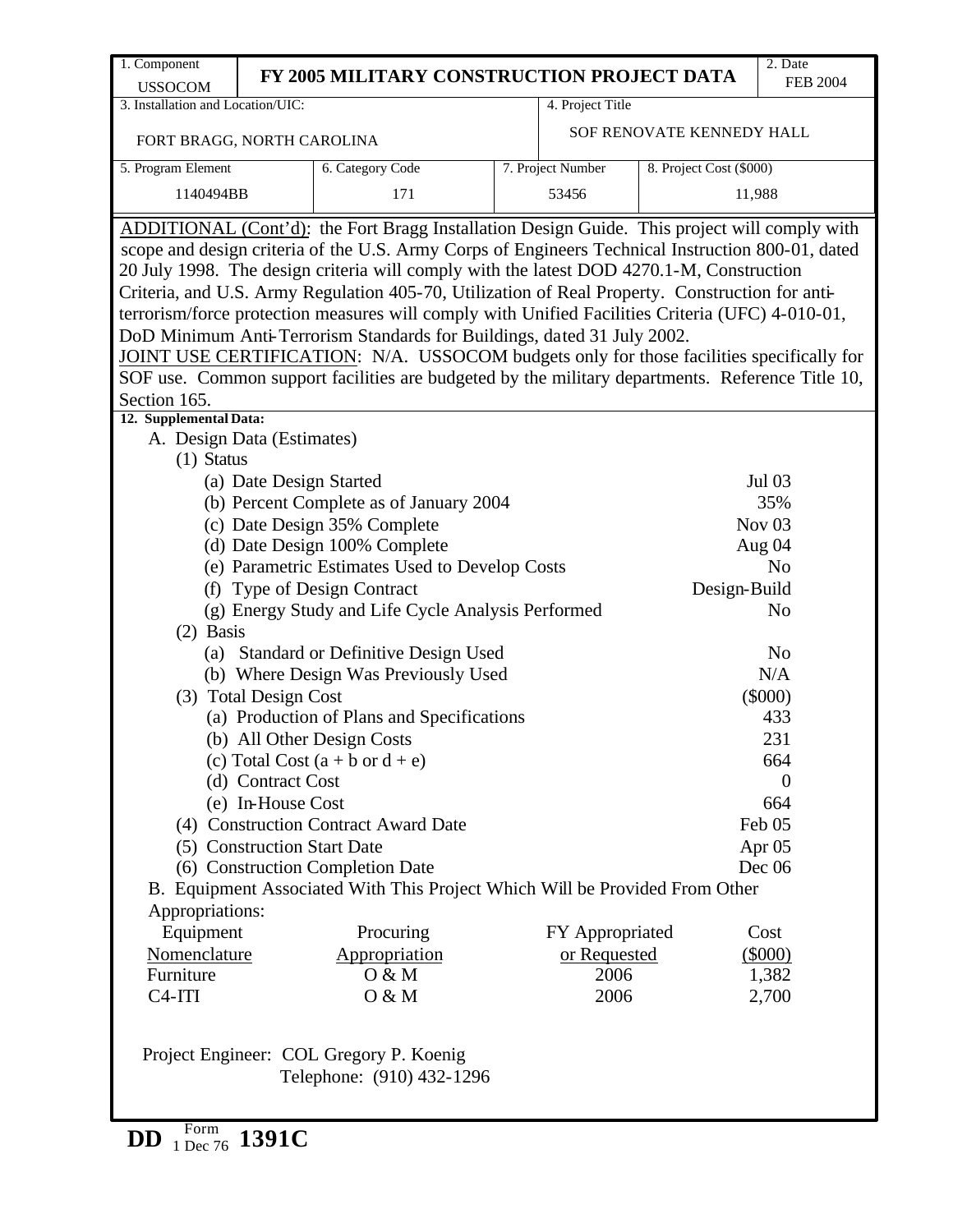| 1. Component                             |                                                                                                                                                                                                               | FY 2005 MILITARY CONSTRUCTION PROJECT DATA                                                             |                   |                                            |  |                         | 2. Date         |  |  |
|------------------------------------------|---------------------------------------------------------------------------------------------------------------------------------------------------------------------------------------------------------------|--------------------------------------------------------------------------------------------------------|-------------------|--------------------------------------------|--|-------------------------|-----------------|--|--|
| <b>USSOCOM</b>                           |                                                                                                                                                                                                               |                                                                                                        |                   |                                            |  |                         | <b>FEB 2004</b> |  |  |
| 3. Installation and Location/UIC:        |                                                                                                                                                                                                               |                                                                                                        |                   | 4. Project Title                           |  |                         |                 |  |  |
| FORT BRAGG, NORTH CAROLINA               |                                                                                                                                                                                                               |                                                                                                        |                   | SOF RESISTANCE TRAINING<br><b>FACILITY</b> |  |                         |                 |  |  |
| 5. Program Element                       |                                                                                                                                                                                                               | 6. Category Code                                                                                       | 7. Project Number |                                            |  | 8. Project Cost (\$000) |                 |  |  |
| 1140494BB                                |                                                                                                                                                                                                               | 171                                                                                                    | 59895             |                                            |  | 1,500                   |                 |  |  |
|                                          |                                                                                                                                                                                                               | 9. COST ESTIMATES                                                                                      |                   |                                            |  |                         |                 |  |  |
|                                          |                                                                                                                                                                                                               | Item                                                                                                   | U/M               | Quantity                                   |  | Unit Cost               | Cost (\$000)    |  |  |
| <b>TRAINING COMPLEX</b>                  |                                                                                                                                                                                                               |                                                                                                        |                   |                                            |  |                         | 1,207           |  |  |
| <b>INSTRUCTION BUILDING (8,770 sf)</b>   |                                                                                                                                                                                                               |                                                                                                        | m2                | 815                                        |  | 1,401                   | (1, 142)        |  |  |
|                                          | <b>BUILDING INFORMATION SYSTEMS</b>                                                                                                                                                                           |                                                                                                        |                   |                                            |  |                         | (65)            |  |  |
| <b>SUPPORTING FACILITIES</b>             |                                                                                                                                                                                                               |                                                                                                        |                   |                                            |  |                         | 174             |  |  |
| ELECTRICAL SERVICE                       |                                                                                                                                                                                                               |                                                                                                        | LS                |                                            |  |                         | (83)            |  |  |
| WATER, SEWER, AND GAS                    |                                                                                                                                                                                                               |                                                                                                        | LS                |                                            |  |                         | (9)             |  |  |
| PAVING, WALKS, CURBS, AND GUTTERS        |                                                                                                                                                                                                               |                                                                                                        | LS                |                                            |  |                         | (1)             |  |  |
| SITE IMPROVEMENTS/DEMOLITION             |                                                                                                                                                                                                               |                                                                                                        | LS                |                                            |  |                         | (18)            |  |  |
| <b>INFORMATION SYSTEMS</b>               |                                                                                                                                                                                                               |                                                                                                        | LS                |                                            |  |                         | (52)            |  |  |
|                                          |                                                                                                                                                                                                               | ANTI-TERRORISM/FORCE PROTECTION (SITE)                                                                 | LS                |                                            |  |                         | (11)            |  |  |
|                                          |                                                                                                                                                                                                               |                                                                                                        |                   |                                            |  |                         | -----           |  |  |
| <b>SUBTOTAL</b>                          |                                                                                                                                                                                                               |                                                                                                        |                   |                                            |  |                         | 1,381           |  |  |
| CONTINGENCY (5.0%)                       |                                                                                                                                                                                                               |                                                                                                        |                   |                                            |  |                         | 69              |  |  |
|                                          |                                                                                                                                                                                                               |                                                                                                        |                   |                                            |  |                         | -----           |  |  |
| TOTAL CONTRACT COST                      |                                                                                                                                                                                                               |                                                                                                        |                   |                                            |  |                         | 1,450           |  |  |
|                                          |                                                                                                                                                                                                               | SUPERVISION, INSPECTION, AND OVERHEAD (6.0%)                                                           |                   |                                            |  |                         | 87              |  |  |
|                                          |                                                                                                                                                                                                               |                                                                                                        |                   |                                            |  |                         | $-----$         |  |  |
| <b>TOTAL REQUEST</b>                     |                                                                                                                                                                                                               |                                                                                                        |                   |                                            |  |                         | 1,537           |  |  |
| TOTAL REQUEST (ROUNDED)                  |                                                                                                                                                                                                               |                                                                                                        |                   |                                            |  |                         | 1,500           |  |  |
|                                          |                                                                                                                                                                                                               | EQUIPMENT PROVIDED FROM OTHER APPROPRIATIONS                                                           |                   |                                            |  |                         | (217)           |  |  |
| 10. Description of Proposed Construction |                                                                                                                                                                                                               |                                                                                                        |                   |                                            |  |                         |                 |  |  |
|                                          |                                                                                                                                                                                                               | Construct an instructional building of steel frame with insulated masonry walls, concrete              |                   |                                            |  |                         |                 |  |  |
|                                          |                                                                                                                                                                                                               | foundation and structural floor, and standing seam metal roof. Project will provide fire protection    |                   |                                            |  |                         |                 |  |  |
|                                          |                                                                                                                                                                                                               | system, information systems, and utilities (plumbing; heating, ventilation and air conditioning; and   |                   |                                            |  |                         |                 |  |  |
|                                          |                                                                                                                                                                                                               | electrical). Anti-terrorism/force protection $(AT/FP)$ features will be included. Air conditioning: 77 |                   |                                            |  |                         |                 |  |  |
| kW.                                      |                                                                                                                                                                                                               |                                                                                                        |                   |                                            |  |                         |                 |  |  |
|                                          |                                                                                                                                                                                                               | 11. Requirement: 1,630 m2 (17,540 sf) Adequate: 815 m2 (8,770 sf)                                      |                   |                                            |  | Substandard: 0 m2       |                 |  |  |
|                                          |                                                                                                                                                                                                               | <b>PROJECT:</b> Construct a Survival, Evasion, Resistance, and Escape (SERE) instructional building    |                   |                                            |  |                         |                 |  |  |
|                                          |                                                                                                                                                                                                               | for the 1st Special Warfare Training Group (A) [1SWTG(A)], United States Army John F. Kennedy          |                   |                                            |  |                         |                 |  |  |
|                                          |                                                                                                                                                                                                               | Special Warfare Center and School (USAJFKSWCS).                                                        |                   |                                            |  |                         |                 |  |  |
|                                          |                                                                                                                                                                                                               | REQUIREMENT: 1SWTG(A) requires an instructional facility for training of additional SERE               |                   |                                            |  |                         |                 |  |  |
|                                          |                                                                                                                                                                                                               | instructors at the Rowe Training Facility (RTF), Camp Mackall, located 56 km (35 miles) west of        |                   |                                            |  |                         |                 |  |  |
|                                          |                                                                                                                                                                                                               | Ft Bragg. Training requires adequate and efficiently configured facilities to plan and train           |                   |                                            |  |                         |                 |  |  |
|                                          |                                                                                                                                                                                                               |                                                                                                        |                   |                                            |  |                         |                 |  |  |
|                                          | additional Special Forces trainees in SERE -- High Risk. Classroom training is conducted at the<br>RTF and the field portion occurs at a remote POW site within Camp Mackall. SERE training is                |                                                                                                        |                   |                                            |  |                         |                 |  |  |
|                                          |                                                                                                                                                                                                               |                                                                                                        |                   |                                            |  |                         |                 |  |  |
|                                          | three weeks duration, 20 times per year, with 48 candidates per class. The majority of the courses<br>overlap throughout the year, resulting in insufficient facilities to support additional SERE instructor |                                                                                                        |                   |                                            |  |                         |                 |  |  |
|                                          |                                                                                                                                                                                                               | training. This project is needed to provide adequate facilities and promote safe conduct of            |                   |                                            |  |                         |                 |  |  |
|                                          |                                                                                                                                                                                                               |                                                                                                        |                   |                                            |  |                         |                 |  |  |
|                                          | additional SERE instructor training currently not available at this remote location. The new facility                                                                                                         |                                                                                                        |                   |                                            |  |                         |                 |  |  |
| Form                                     |                                                                                                                                                                                                               |                                                                                                        |                   |                                            |  |                         |                 |  |  |
| <b>DD</b><br>$1\,\mathrm{Dec}\,76$ 1391  |                                                                                                                                                                                                               |                                                                                                        |                   |                                            |  |                         |                 |  |  |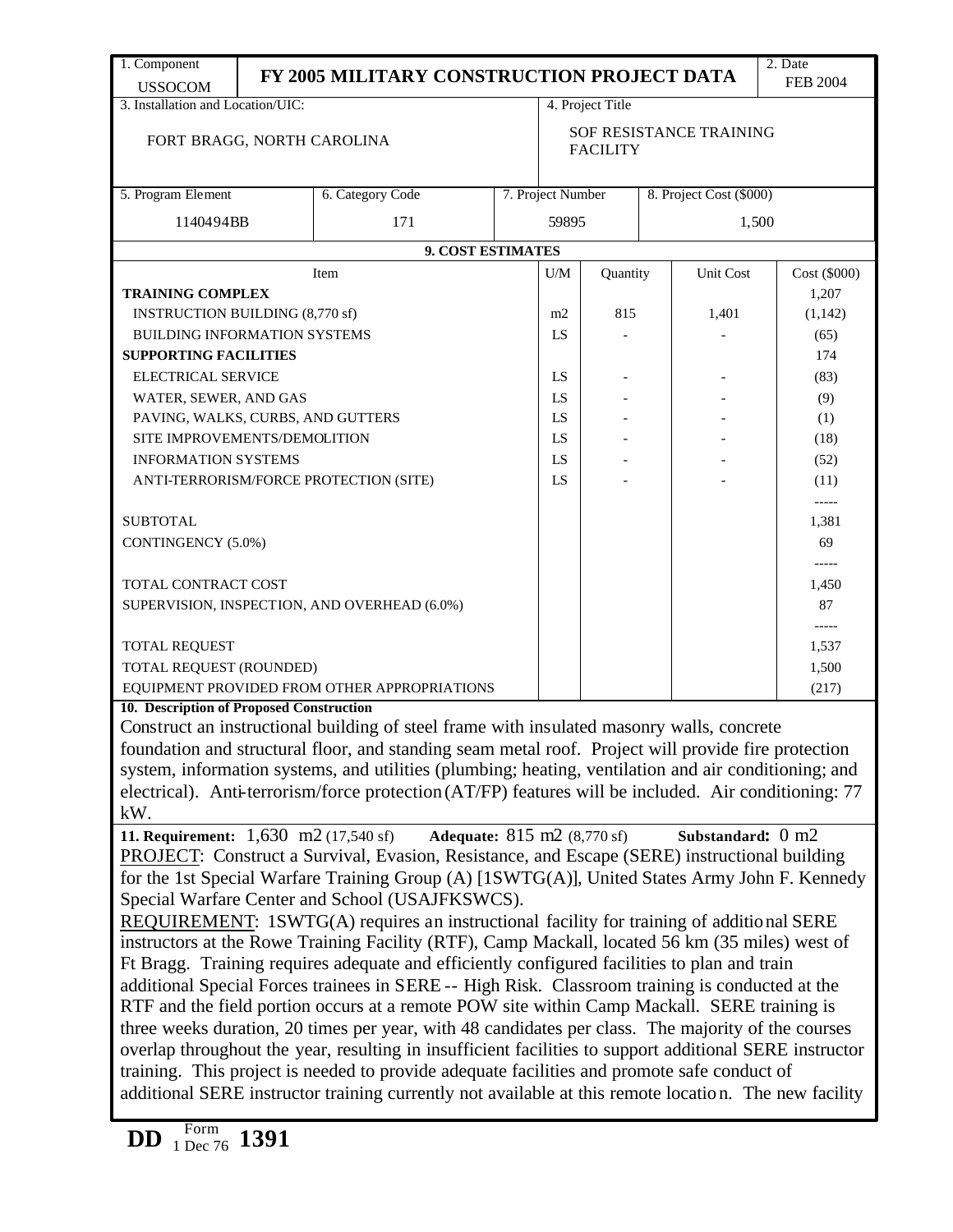| 1. Component                                                                                                                                                                                                                                                                                                                                                                                                                                                                                                                                                                                                                                                                                                                                                                                                                                                                                                                                                                                                                                                                                                                                                                                                                                                                                                                                                                                                                                                                                                                                                                                                                                                                                                                                                                                                                                                                     |                                    | FY 2005 MILITARY CONSTRUCTION PROJECT DATA         |  |                   |                         | 2. Date         |  |  |  |  |
|----------------------------------------------------------------------------------------------------------------------------------------------------------------------------------------------------------------------------------------------------------------------------------------------------------------------------------------------------------------------------------------------------------------------------------------------------------------------------------------------------------------------------------------------------------------------------------------------------------------------------------------------------------------------------------------------------------------------------------------------------------------------------------------------------------------------------------------------------------------------------------------------------------------------------------------------------------------------------------------------------------------------------------------------------------------------------------------------------------------------------------------------------------------------------------------------------------------------------------------------------------------------------------------------------------------------------------------------------------------------------------------------------------------------------------------------------------------------------------------------------------------------------------------------------------------------------------------------------------------------------------------------------------------------------------------------------------------------------------------------------------------------------------------------------------------------------------------------------------------------------------|------------------------------------|----------------------------------------------------|--|-------------------|-------------------------|-----------------|--|--|--|--|
| <b>USSOCOM</b>                                                                                                                                                                                                                                                                                                                                                                                                                                                                                                                                                                                                                                                                                                                                                                                                                                                                                                                                                                                                                                                                                                                                                                                                                                                                                                                                                                                                                                                                                                                                                                                                                                                                                                                                                                                                                                                                   |                                    |                                                    |  |                   |                         | <b>FEB 2004</b> |  |  |  |  |
| 3. Installation and Location/UIC:                                                                                                                                                                                                                                                                                                                                                                                                                                                                                                                                                                                                                                                                                                                                                                                                                                                                                                                                                                                                                                                                                                                                                                                                                                                                                                                                                                                                                                                                                                                                                                                                                                                                                                                                                                                                                                                |                                    |                                                    |  | 4. Project Title  |                         |                 |  |  |  |  |
| FORT BRAGG, NORTH CAROLINA                                                                                                                                                                                                                                                                                                                                                                                                                                                                                                                                                                                                                                                                                                                                                                                                                                                                                                                                                                                                                                                                                                                                                                                                                                                                                                                                                                                                                                                                                                                                                                                                                                                                                                                                                                                                                                                       |                                    |                                                    |  | <b>FACILITY</b>   | SOF RESISTANCE TRAINING |                 |  |  |  |  |
| 5. Program Element                                                                                                                                                                                                                                                                                                                                                                                                                                                                                                                                                                                                                                                                                                                                                                                                                                                                                                                                                                                                                                                                                                                                                                                                                                                                                                                                                                                                                                                                                                                                                                                                                                                                                                                                                                                                                                                               |                                    | 6. Category Code                                   |  | 7. Project Number | 8. Project Cost (\$000) |                 |  |  |  |  |
| 1140494BB                                                                                                                                                                                                                                                                                                                                                                                                                                                                                                                                                                                                                                                                                                                                                                                                                                                                                                                                                                                                                                                                                                                                                                                                                                                                                                                                                                                                                                                                                                                                                                                                                                                                                                                                                                                                                                                                        |                                    | 171                                                |  | 59895             |                         | 1,500           |  |  |  |  |
|                                                                                                                                                                                                                                                                                                                                                                                                                                                                                                                                                                                                                                                                                                                                                                                                                                                                                                                                                                                                                                                                                                                                                                                                                                                                                                                                                                                                                                                                                                                                                                                                                                                                                                                                                                                                                                                                                  |                                    |                                                    |  |                   |                         |                 |  |  |  |  |
| REQUIREMENT (Cont'd): will enable 1SWTG(A) to train additional SERE instructors to support<br>the increase of Army service members with high risk-of-capture or exploitation (e.g., Aircrews,<br>Special Forces, Civil Affairs, Psychological Operations, and Rangers). The SERE student load will<br>increase from 960 to 6,300 candidates annually by FY2008.<br>CURRENT SITUATION: The current facility is inadequately sized to support Special Forces<br>training by the 1SWTG(A) and additional SERE instructor training. The current RTF lacks enough<br>instructional buildings to accommodate the additional instructor training and current student load.<br>The original building cannot support simultaneous instructor and student training.<br>IMPACT IF NOT PROVIDED: The 1SWTG(A) will not have facilities to perform the additional<br>SERE instructor training. The extensive wear and tear of existing facilities, as well as their<br>capacity, cannot support this requirement. When building systems fail, isolation missions are<br>postponed or canceled because repair crews are required to enter the facility and thereby interrupt<br>the training. The current building is inadequate for the increase in team size, and maintenance costs<br>will continue to increase.<br>ADDITIONAL: Economic analysis was performed. New construction is the only option that can<br>effectively provide Rowe Training Facility with long-term efficient facilities. Construction for<br>AT/FP measures will comply with Unified Facilities Criteria (UFC) 4-010-01, DoD Minimum<br>Anti-Terrorism Standards for Buildings, dated 31 July 2002.<br>JOINT USE CERTIFICATION: N/A. USSOCOM budgets only for those facilities specifically for<br>SOF use. Common support facilities are budgeted by the military departments. Reference Title 10,<br>Section 165. |                                    |                                                    |  |                   |                         |                 |  |  |  |  |
| 12. Supplemental Data:<br>A. Design Data (Estimates)                                                                                                                                                                                                                                                                                                                                                                                                                                                                                                                                                                                                                                                                                                                                                                                                                                                                                                                                                                                                                                                                                                                                                                                                                                                                                                                                                                                                                                                                                                                                                                                                                                                                                                                                                                                                                             |                                    |                                                    |  |                   |                         |                 |  |  |  |  |
| $(1)$ Status                                                                                                                                                                                                                                                                                                                                                                                                                                                                                                                                                                                                                                                                                                                                                                                                                                                                                                                                                                                                                                                                                                                                                                                                                                                                                                                                                                                                                                                                                                                                                                                                                                                                                                                                                                                                                                                                     |                                    |                                                    |  |                   |                         |                 |  |  |  |  |
|                                                                                                                                                                                                                                                                                                                                                                                                                                                                                                                                                                                                                                                                                                                                                                                                                                                                                                                                                                                                                                                                                                                                                                                                                                                                                                                                                                                                                                                                                                                                                                                                                                                                                                                                                                                                                                                                                  | (a) Date Design Started            |                                                    |  |                   |                         | Aug $03$        |  |  |  |  |
|                                                                                                                                                                                                                                                                                                                                                                                                                                                                                                                                                                                                                                                                                                                                                                                                                                                                                                                                                                                                                                                                                                                                                                                                                                                                                                                                                                                                                                                                                                                                                                                                                                                                                                                                                                                                                                                                                  |                                    | (b) Percent Complete as of January 2004            |  |                   |                         | 35%             |  |  |  |  |
|                                                                                                                                                                                                                                                                                                                                                                                                                                                                                                                                                                                                                                                                                                                                                                                                                                                                                                                                                                                                                                                                                                                                                                                                                                                                                                                                                                                                                                                                                                                                                                                                                                                                                                                                                                                                                                                                                  |                                    | (c) Date Design 35% Complete                       |  |                   |                         | Dec $03$        |  |  |  |  |
|                                                                                                                                                                                                                                                                                                                                                                                                                                                                                                                                                                                                                                                                                                                                                                                                                                                                                                                                                                                                                                                                                                                                                                                                                                                                                                                                                                                                                                                                                                                                                                                                                                                                                                                                                                                                                                                                                  |                                    | (d) Date Design 100% Complete                      |  |                   |                         | <b>Jun 04</b>   |  |  |  |  |
|                                                                                                                                                                                                                                                                                                                                                                                                                                                                                                                                                                                                                                                                                                                                                                                                                                                                                                                                                                                                                                                                                                                                                                                                                                                                                                                                                                                                                                                                                                                                                                                                                                                                                                                                                                                                                                                                                  |                                    | (e) Parametric Estimates Used to Develop Costs     |  |                   |                         | No              |  |  |  |  |
| (f)                                                                                                                                                                                                                                                                                                                                                                                                                                                                                                                                                                                                                                                                                                                                                                                                                                                                                                                                                                                                                                                                                                                                                                                                                                                                                                                                                                                                                                                                                                                                                                                                                                                                                                                                                                                                                                                                              |                                    | <b>Type of Design Contract</b>                     |  |                   | Design-Bid-Build        |                 |  |  |  |  |
|                                                                                                                                                                                                                                                                                                                                                                                                                                                                                                                                                                                                                                                                                                                                                                                                                                                                                                                                                                                                                                                                                                                                                                                                                                                                                                                                                                                                                                                                                                                                                                                                                                                                                                                                                                                                                                                                                  |                                    | (g) Energy Study and Life Cycle Analysis Performed |  |                   |                         | No              |  |  |  |  |
| $(2)$ Basis                                                                                                                                                                                                                                                                                                                                                                                                                                                                                                                                                                                                                                                                                                                                                                                                                                                                                                                                                                                                                                                                                                                                                                                                                                                                                                                                                                                                                                                                                                                                                                                                                                                                                                                                                                                                                                                                      |                                    |                                                    |  |                   |                         |                 |  |  |  |  |
| (a)                                                                                                                                                                                                                                                                                                                                                                                                                                                                                                                                                                                                                                                                                                                                                                                                                                                                                                                                                                                                                                                                                                                                                                                                                                                                                                                                                                                                                                                                                                                                                                                                                                                                                                                                                                                                                                                                              |                                    | <b>Standard or Definitive Design Used</b>          |  |                   |                         | N <sub>o</sub>  |  |  |  |  |
| N/A<br>(b) Where Design Was Previously Used                                                                                                                                                                                                                                                                                                                                                                                                                                                                                                                                                                                                                                                                                                                                                                                                                                                                                                                                                                                                                                                                                                                                                                                                                                                                                                                                                                                                                                                                                                                                                                                                                                                                                                                                                                                                                                      |                                    |                                                    |  |                   |                         |                 |  |  |  |  |
|                                                                                                                                                                                                                                                                                                                                                                                                                                                                                                                                                                                                                                                                                                                                                                                                                                                                                                                                                                                                                                                                                                                                                                                                                                                                                                                                                                                                                                                                                                                                                                                                                                                                                                                                                                                                                                                                                  | $(\$000)$<br>(3) Total Design Cost |                                                    |  |                   |                         |                 |  |  |  |  |
| (a) Production of Plans and Specifications<br>171                                                                                                                                                                                                                                                                                                                                                                                                                                                                                                                                                                                                                                                                                                                                                                                                                                                                                                                                                                                                                                                                                                                                                                                                                                                                                                                                                                                                                                                                                                                                                                                                                                                                                                                                                                                                                                |                                    |                                                    |  |                   |                         |                 |  |  |  |  |
|                                                                                                                                                                                                                                                                                                                                                                                                                                                                                                                                                                                                                                                                                                                                                                                                                                                                                                                                                                                                                                                                                                                                                                                                                                                                                                                                                                                                                                                                                                                                                                                                                                                                                                                                                                                                                                                                                  | 53<br>(b) All Other Design Costs   |                                                    |  |                   |                         |                 |  |  |  |  |
|                                                                                                                                                                                                                                                                                                                                                                                                                                                                                                                                                                                                                                                                                                                                                                                                                                                                                                                                                                                                                                                                                                                                                                                                                                                                                                                                                                                                                                                                                                                                                                                                                                                                                                                                                                                                                                                                                  |                                    | (c) Total Cost $(a + b \text{ or } d + e)$         |  |                   |                         | 224             |  |  |  |  |
|                                                                                                                                                                                                                                                                                                                                                                                                                                                                                                                                                                                                                                                                                                                                                                                                                                                                                                                                                                                                                                                                                                                                                                                                                                                                                                                                                                                                                                                                                                                                                                                                                                                                                                                                                                                                                                                                                  | (d) Contract Cost                  |                                                    |  |                   |                         | 133             |  |  |  |  |
|                                                                                                                                                                                                                                                                                                                                                                                                                                                                                                                                                                                                                                                                                                                                                                                                                                                                                                                                                                                                                                                                                                                                                                                                                                                                                                                                                                                                                                                                                                                                                                                                                                                                                                                                                                                                                                                                                  | (e) In-House Cost                  |                                                    |  |                   |                         | 91              |  |  |  |  |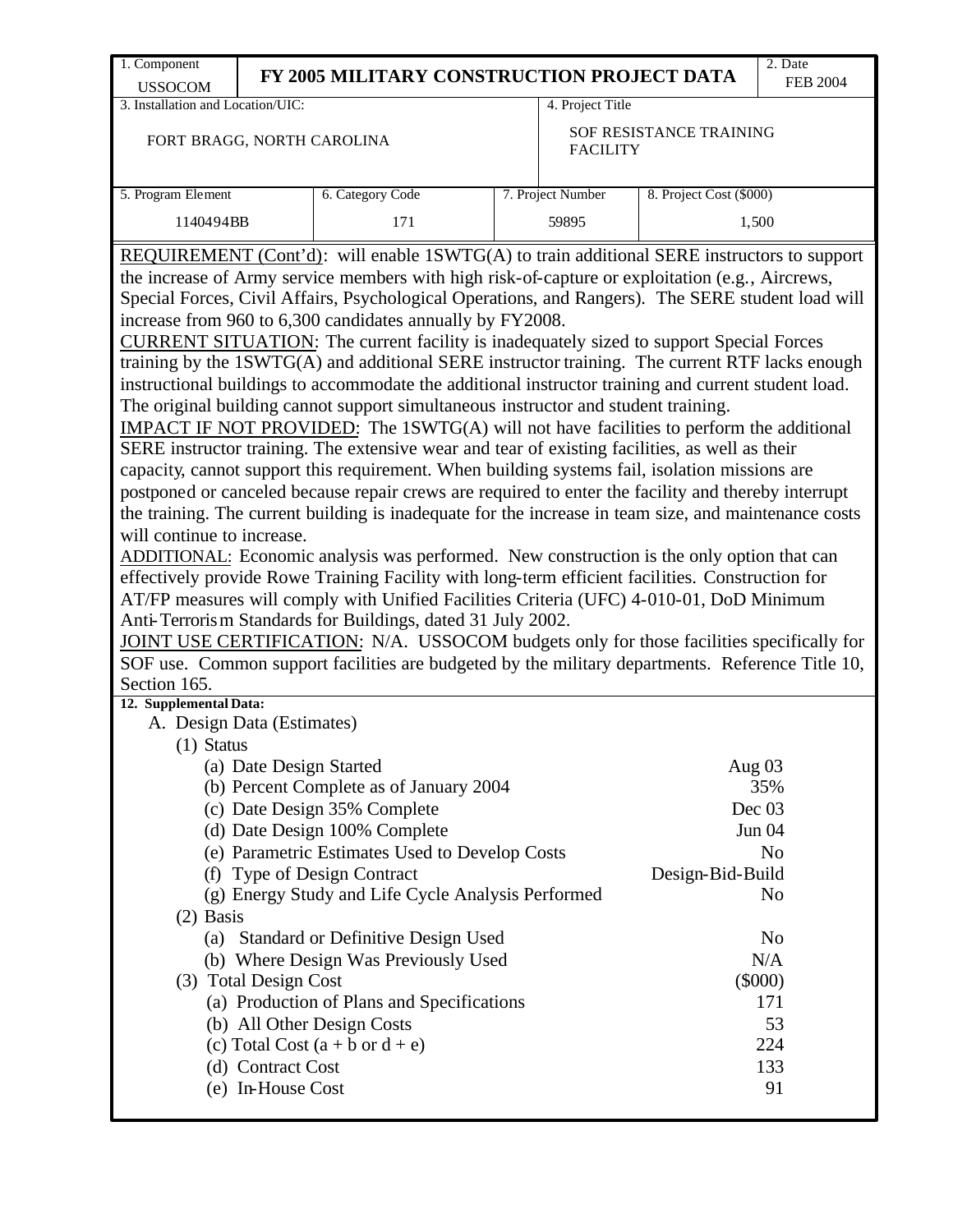| 1. Component                                                                                   |  |                                                                      |                                            |                   |                         | 2. Date           |  |  |
|------------------------------------------------------------------------------------------------|--|----------------------------------------------------------------------|--------------------------------------------|-------------------|-------------------------|-------------------|--|--|
| <b>USSOCOM</b>                                                                                 |  | FY 2005 MILITARY CONSTRUCTION PROJECT DATA                           |                                            |                   |                         | <b>FEB 2004</b>   |  |  |
| 3. Installation and Location/UIC:                                                              |  |                                                                      |                                            | 4. Project Title  |                         |                   |  |  |
| FORT BRAGG, NORTH CAROLINA                                                                     |  |                                                                      | SOF RESISTANCE TRAINING<br><b>FACILITY</b> |                   |                         |                   |  |  |
| 5. Program Element                                                                             |  | 6. Category Code                                                     |                                            | 7. Project Number | 8. Project Cost (\$000) |                   |  |  |
| 1140494BB                                                                                      |  | 171                                                                  |                                            | 59895             |                         | 1,500             |  |  |
|                                                                                                |  |                                                                      |                                            |                   |                         |                   |  |  |
|                                                                                                |  | (4) Construction Contract Award Date                                 |                                            |                   |                         | Jan 05            |  |  |
| (5) Construction Start Date                                                                    |  |                                                                      |                                            |                   |                         | Feb 05            |  |  |
|                                                                                                |  | (6) Construction Completion Date                                     |                                            |                   |                         | Mar <sub>06</sub> |  |  |
| B. Equipment Associated With This Project Which Will be Provided From Other<br>Appropriations: |  |                                                                      |                                            |                   |                         |                   |  |  |
| Equipment                                                                                      |  | Procuring                                                            |                                            | FY Appropriated   |                         | Cost              |  |  |
| Nomenclature                                                                                   |  | Appropriation                                                        |                                            | or Requested      |                         | (5000)            |  |  |
| Audio Visual Equipment                                                                         |  | O & M                                                                |                                            | 2006              |                         | 82                |  |  |
| $C4-ITI$                                                                                       |  | O & M                                                                |                                            | 2006              |                         | 52                |  |  |
| Furniture                                                                                      |  | O & M                                                                |                                            | 2006              |                         | 83                |  |  |
|                                                                                                |  |                                                                      |                                            |                   |                         |                   |  |  |
|                                                                                                |  |                                                                      |                                            |                   |                         |                   |  |  |
|                                                                                                |  | Project Engineer: COL Gregory P. Koenig<br>Telephone: (910) 431-1296 |                                            |                   |                         |                   |  |  |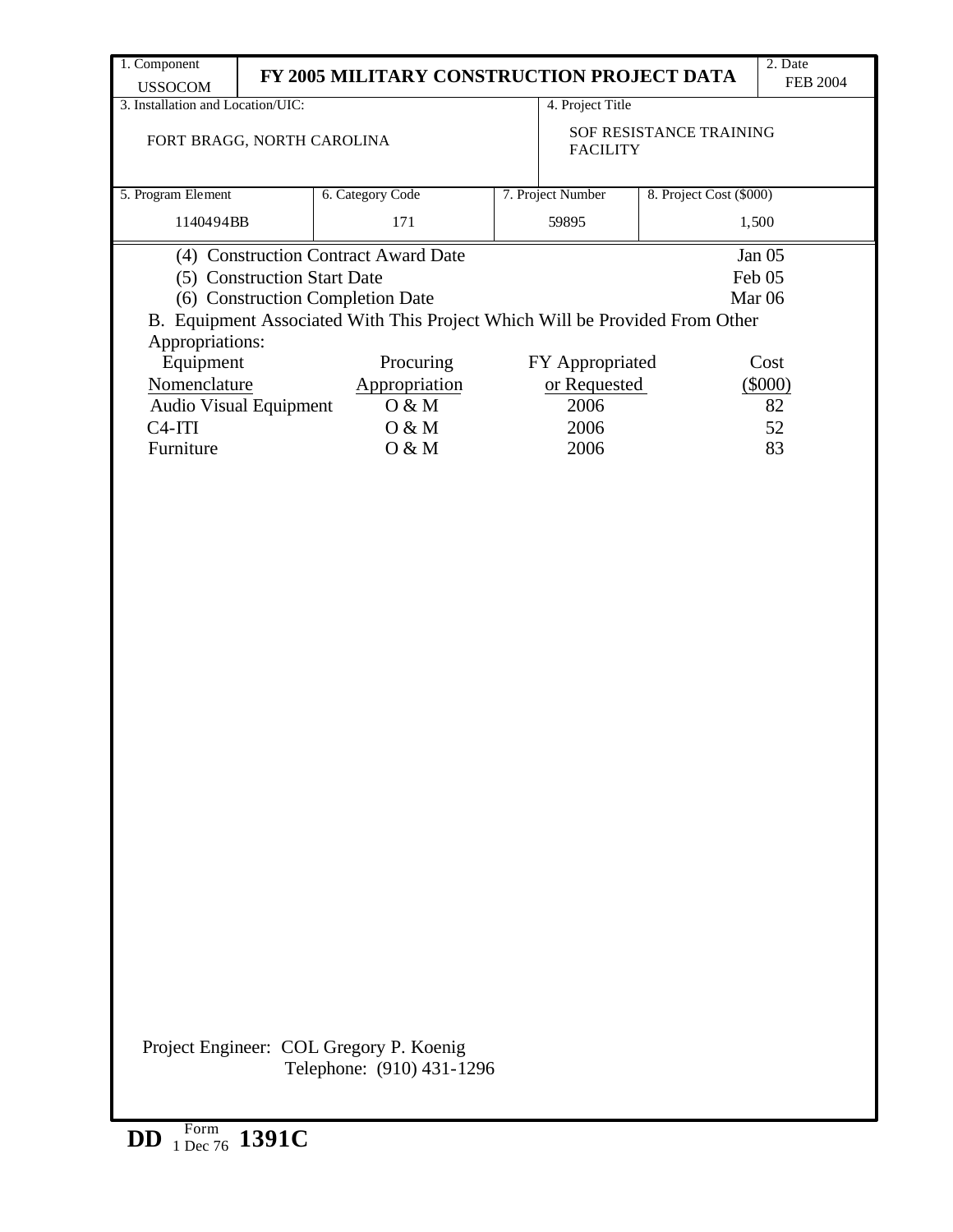| 1. COMPONENT                                                                                                                                                   | FY 2005 MILITARY CONSTRUCTION PROGRAM                  |                  |              |                  |                      |                  |                |                     | 2. DATE                                   | 36                   |
|----------------------------------------------------------------------------------------------------------------------------------------------------------------|--------------------------------------------------------|------------------|--------------|------------------|----------------------|------------------|----------------|---------------------|-------------------------------------------|----------------------|
| <b>USSOCOM</b>                                                                                                                                                 |                                                        |                  |              |                  |                      |                  |                |                     |                                           | <b>FEB 2004</b>      |
| 3. INSTALLATION AND LOCATION                                                                                                                                   | 10. COMMAND                                            |                  |              |                  |                      |                  |                |                     | 5. AREA CONSTRUCTION<br><b>COST INDEX</b> |                      |
|                                                                                                                                                                | FLEET COMBAT TRAINING<br>NAVAL SPECIAL WARFARE COMMAND |                  |              |                  |                      |                  |                |                     |                                           |                      |
| CENTER-ATLANTIC,                                                                                                                                               | DAM NECK, VIRGINIA                                     |                  |              |                  |                      |                  |                |                     |                                           | 0.92                 |
|                                                                                                                                                                |                                                        |                  |              |                  |                      |                  |                |                     |                                           |                      |
| 6. PERSONNEL STRENGTH                                                                                                                                          |                                                        | <b>PERMANENT</b> |              |                  | <b>STUDENTS</b>      |                  |                | <b>SUPPORTED</b>    |                                           |                      |
|                                                                                                                                                                | <b>OFFICER</b>                                         | <b>ENLIST</b>    | <b>CIVIL</b> | <b>OFFICER</b>   | <b>ENLIST</b>        | <b>CIVIL</b>     | <b>OFFICER</b> | <b>ENLIST</b>       | <b>CIVIL</b>                              | <b>TOTAL</b>         |
| A. AS OF SEP 03                                                                                                                                                | 81                                                     | 645              | 162          | $\boldsymbol{0}$ | $\mathbf{0}$         | $\boldsymbol{0}$ | $\mathbf{0}$   | $\boldsymbol{0}$    | $\boldsymbol{0}$                          | 888                  |
| B. END FY 09                                                                                                                                                   | 81                                                     | 645              | 162          | $\boldsymbol{0}$ | $\mathbf{0}$         | $\overline{0}$   | $\mathbf{0}$   | $\mathbf{0}$        | $\overline{0}$                            | 888                  |
| 7. INVENTORY DATA (\$000)                                                                                                                                      |                                                        |                  |              |                  |                      |                  |                |                     |                                           |                      |
| A. TOTAL AREA (ACRES)<br>1,038                                                                                                                                 |                                                        |                  |              |                  |                      |                  |                |                     |                                           |                      |
| <b>B. INVENTORY TOTAL AS OF SEP 03</b>                                                                                                                         |                                                        |                  |              |                  |                      |                  |                |                     |                                           | 60,657               |
|                                                                                                                                                                |                                                        |                  |              |                  |                      |                  |                |                     |                                           |                      |
| C. AUTHORIZATION NOT YET IN INVENTORY (FY 03-04)                                                                                                               |                                                        |                  |              |                  |                      |                  |                |                     |                                           | 19,181               |
| D. AUTHORIZATION REQUESTED IN THIS PROGRAM (FY 05)                                                                                                             |                                                        |                  |              |                  |                      |                  |                |                     |                                           | 5,700                |
| E. AUTHORIZATION INCLUDED IN FOLLOWING PROGRAM (FY06)                                                                                                          |                                                        |                  |              |                  |                      |                  |                |                     |                                           | $\overline{0}$       |
| F. PLANNED IN NEXT THREE YEARS (FY 07-09)                                                                                                                      |                                                        |                  |              |                  |                      |                  |                |                     |                                           | 1,364                |
| G. REMAINING DEFICIENCY (FY 10)                                                                                                                                |                                                        |                  |              |                  |                      |                  |                |                     |                                           | $\Omega$             |
| H. GRAND TOTAL                                                                                                                                                 |                                                        |                  |              |                  |                      |                  |                |                     |                                           | 86,902               |
| 8. PROJECTS REQUESTED IN THIS PROGRAM:                                                                                                                         |                                                        |                  |              |                  |                      |                  |                |                     |                                           |                      |
| <b>CATEGORY</b><br>PROJECT TITLE<br><b>SCOPE</b>                                                                                                               |                                                        |                  |              |                  |                      |                  |                | <b>COST</b>         |                                           | <b>DESIGN STATUS</b> |
| <b>CODE</b>                                                                                                                                                    |                                                        |                  |              |                  |                      |                  |                | $(\$000)$           | <b>START</b>                              | <b>COMPLETE</b>      |
| 421<br>SOF HIGH EXPLOSIVE MAGAZINE                                                                                                                             |                                                        |                  |              |                  | 380 m2 (4,090 sf)    |                  |                | 1,400               | 09/03                                     | 08/04                |
| 171<br>SOF OPERATIONAL TRAINER SUPPORT FAC                                                                                                                     |                                                        |                  |              |                  | 2,131 m2 (22,935 sf) |                  |                | 4,300               | 09/03                                     | 08/04                |
| 9. FUTURE PROJECTS                                                                                                                                             |                                                        |                  |              |                  |                      |                  |                |                     |                                           |                      |
| <b>CATEGORY</b>                                                                                                                                                |                                                        |                  |              |                  |                      |                  |                |                     |                                           | <b>COST</b>          |
| <b>CODE</b><br>PROJECT TITLE<br>a. Included in Following Program (FY06)                                                                                        |                                                        |                  |              |                  |                      |                  |                | <b>SCOPE</b>        | $(\$000)$                                 |                      |
| <b>NONE</b>                                                                                                                                                    |                                                        |                  |              |                  |                      |                  |                |                     |                                           |                      |
| b. Planned Next Three Years (FY07-09):                                                                                                                         |                                                        |                  |              |                  |                      |                  |                |                     |                                           |                      |
| 143<br>SOF OPERATIONS FACILITY<br>c. RPM Backlog: N/A                                                                                                          |                                                        |                  |              |                  |                      |                  |                | 1,322 LM (4,340 lf) | 1,364                                     |                      |
|                                                                                                                                                                |                                                        |                  |              |                  |                      |                  |                |                     |                                           |                      |
| 10. MISSION OR MAJOR FUNCTION                                                                                                                                  |                                                        |                  |              |                  |                      |                  |                |                     |                                           |                      |
| Provide training in the operations, maintenance and employment of special tactical combat direction and control systems unique to<br>Naval Special Operations. |                                                        |                  |              |                  |                      |                  |                |                     |                                           |                      |
|                                                                                                                                                                |                                                        |                  |              |                  |                      |                  |                |                     |                                           |                      |
|                                                                                                                                                                |                                                        |                  |              |                  |                      |                  |                |                     |                                           |                      |
|                                                                                                                                                                |                                                        |                  |              |                  |                      |                  |                |                     |                                           |                      |
|                                                                                                                                                                |                                                        |                  |              |                  |                      |                  |                |                     |                                           |                      |
| 11. OUTSTANDING POLLUTION AND SAFETY DEFICIENCIES<br>N/A                                                                                                       |                                                        |                  |              |                  |                      |                  |                |                     |                                           |                      |
|                                                                                                                                                                |                                                        |                  |              |                  |                      |                  |                |                     |                                           |                      |
|                                                                                                                                                                |                                                        |                  |              |                  |                      |                  |                |                     |                                           |                      |
|                                                                                                                                                                |                                                        |                  |              |                  |                      |                  |                |                     |                                           |                      |
|                                                                                                                                                                |                                                        |                  |              |                  |                      |                  |                |                     |                                           |                      |
|                                                                                                                                                                |                                                        |                  |              |                  |                      |                  |                |                     |                                           |                      |
|                                                                                                                                                                |                                                        |                  |              |                  |                      |                  |                |                     |                                           |                      |
|                                                                                                                                                                |                                                        |                  |              |                  |                      |                  |                |                     |                                           |                      |
|                                                                                                                                                                |                                                        |                  |              |                  |                      |                  |                |                     |                                           |                      |
|                                                                                                                                                                |                                                        |                  |              |                  |                      |                  |                |                     |                                           |                      |
| Form<br>1200                                                                                                                                                   |                                                        |                  |              |                  |                      |                  |                |                     |                                           |                      |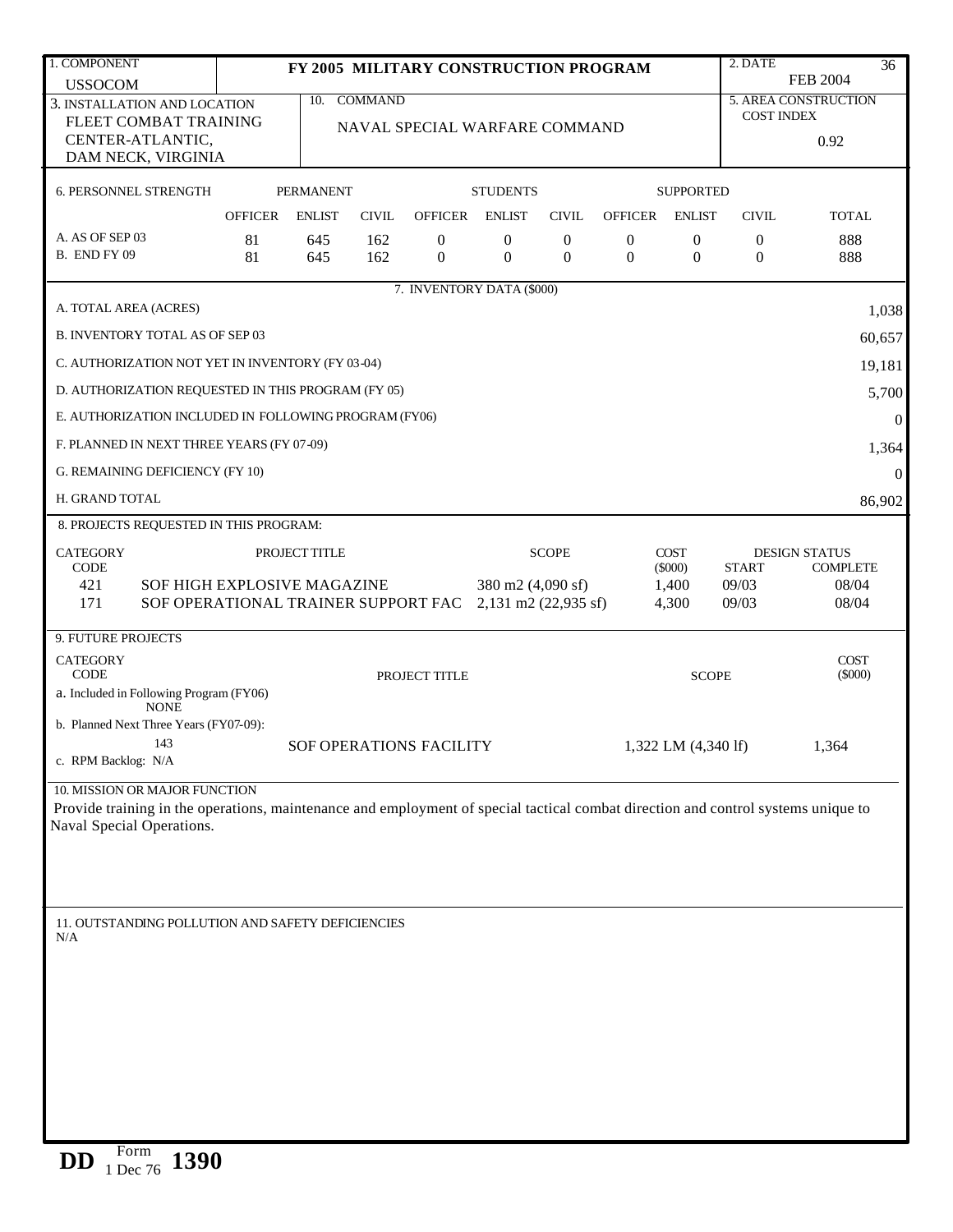| 1. Component                                                                                                     |                                                      |                                                                                                                                                                                                   |  |                   |          |           |                             | 2. Date         |  |
|------------------------------------------------------------------------------------------------------------------|------------------------------------------------------|---------------------------------------------------------------------------------------------------------------------------------------------------------------------------------------------------|--|-------------------|----------|-----------|-----------------------------|-----------------|--|
| <b>USSOCOM</b>                                                                                                   |                                                      | FY 2005 MILITARY CONSTRUCTION PROJECT DATA                                                                                                                                                        |  |                   |          |           |                             | <b>FEB 2004</b> |  |
| 3. Installation and Location/UIC:                                                                                |                                                      |                                                                                                                                                                                                   |  | 4. Project Title  |          |           |                             |                 |  |
| DAM NECK, VA                                                                                                     |                                                      | FLEET COMBAT TRAINING CENTER-ATLANTIC                                                                                                                                                             |  |                   |          |           | SOF HIGH EXPLOSIVE MAGAZINE |                 |  |
| 5. Program Element                                                                                               |                                                      | 6. Category Code                                                                                                                                                                                  |  | 7. Project Number |          |           | 8. Project Cost (\$000)     |                 |  |
| 1140415BB                                                                                                        |                                                      | 421                                                                                                                                                                                               |  | P-341             |          |           |                             | \$1,400         |  |
|                                                                                                                  |                                                      |                                                                                                                                                                                                   |  |                   |          |           |                             |                 |  |
|                                                                                                                  |                                                      | <b>9. COST ESTIMATES</b>                                                                                                                                                                          |  |                   |          |           |                             |                 |  |
|                                                                                                                  |                                                      | Item                                                                                                                                                                                              |  | U/M               | Quantity | Unit Cost |                             | Cost (\$000)    |  |
| <b>HIGH EXPLOSIVE MAGAZINE</b>                                                                                   |                                                      |                                                                                                                                                                                                   |  |                   |          |           |                             | 991             |  |
| MAGAZINES (4,090 sf)                                                                                             |                                                      |                                                                                                                                                                                                   |  | 380<br>m2<br>LS   |          |           | 2,608                       | (991)<br>244    |  |
|                                                                                                                  | <b>SUPPORTING FACILITIES</b><br>ELECTRICAL UTILITIES |                                                                                                                                                                                                   |  |                   |          |           |                             | (191)           |  |
| <b>DEMOLITION</b>                                                                                                |                                                      |                                                                                                                                                                                                   |  | LS<br>LS          |          |           |                             | (53)            |  |
|                                                                                                                  |                                                      |                                                                                                                                                                                                   |  |                   |          |           |                             |                 |  |
| <b>SUBTOTAL</b>                                                                                                  |                                                      |                                                                                                                                                                                                   |  |                   |          |           |                             | 1,235           |  |
| CONTINGENCY (5.0%)                                                                                               |                                                      |                                                                                                                                                                                                   |  |                   |          |           |                             | 62              |  |
|                                                                                                                  |                                                      |                                                                                                                                                                                                   |  |                   |          |           |                             | $-----$         |  |
| TOTAL CONTRACT COST                                                                                              |                                                      |                                                                                                                                                                                                   |  |                   |          |           |                             | 1,297           |  |
|                                                                                                                  |                                                      | SUPERVISION, INSPECTION AND OVERHEAD (6.0%)                                                                                                                                                       |  |                   |          |           |                             | 78              |  |
|                                                                                                                  |                                                      |                                                                                                                                                                                                   |  |                   |          |           |                             |                 |  |
| TOTAL REQUEST                                                                                                    |                                                      |                                                                                                                                                                                                   |  |                   |          |           |                             | 1,375           |  |
| TOTAL REQUEST (ROUNDED)                                                                                          |                                                      |                                                                                                                                                                                                   |  |                   |          |           |                             | 1,400           |  |
|                                                                                                                  |                                                      | EQUIPMENT PROVIDED FROM OTHER APPROPRIATIONS                                                                                                                                                      |  |                   |          |           |                             | (264)           |  |
| 10. Description of Proposed Construction                                                                         |                                                      |                                                                                                                                                                                                   |  |                   |          |           |                             |                 |  |
|                                                                                                                  |                                                      | Construct two earth-mounded magazines with concrete floors, slab on grade, and concrete arch-                                                                                                     |  |                   |          |           |                             |                 |  |
|                                                                                                                  |                                                      | type walls. Supporting facilities include primary and secondary electrical distribution, and site                                                                                                 |  |                   |          |           |                             |                 |  |
|                                                                                                                  |                                                      | improvements to include demolition and other associated utilities. Air conditioning: None                                                                                                         |  |                   |          |           |                             |                 |  |
|                                                                                                                  |                                                      | 11. Requirement: 1,220 m2 (13,132 sf) Adequate: 840 m2 (9,042 sf)                                                                                                                                 |  |                   |          |           | Substandard: 0 m2           |                 |  |
|                                                                                                                  |                                                      | PROJECT: Construct two magazines for Commander, Naval Special Warfare Command                                                                                                                     |  |                   |          |           |                             |                 |  |
|                                                                                                                  |                                                      | (CNSWC) for Naval Special Warfare Development Group (DEVGRU) to support the storage of                                                                                                            |  |                   |          |           |                             |                 |  |
|                                                                                                                  |                                                      | ordnance for DEVGRU's research and development mission.                                                                                                                                           |  |                   |          |           |                             |                 |  |
|                                                                                                                  |                                                      | REQUIREMENT: Provide safe and adequate storage space for high explosive ordnance to                                                                                                               |  |                   |          |           |                             |                 |  |
| weapons, materials, and tactics.                                                                                 |                                                      | complete mission requirements for testing and training in the research and development of new                                                                                                     |  |                   |          |           |                             |                 |  |
|                                                                                                                  |                                                      |                                                                                                                                                                                                   |  |                   |          |           |                             |                 |  |
|                                                                                                                  |                                                      | CURRENT SITUATION: Existing local storage facilities do not provide required space for this<br>ordnance due to mixed compatibility. Space is currently leased at a remote location, which impedes |  |                   |          |           |                             |                 |  |
|                                                                                                                  |                                                      | mission readiness due to transportation time required to retrieve ordnance.                                                                                                                       |  |                   |          |           |                             |                 |  |
|                                                                                                                  |                                                      | <b>IMPACT IF NOT PROVIDED:</b> DEVGRU will continue storing ordnance at remote leased                                                                                                             |  |                   |          |           |                             |                 |  |
|                                                                                                                  |                                                      | facilities at a substantial cost. Lack of on-site storage of this ordnance greatly effects mission                                                                                                |  |                   |          |           |                             |                 |  |
| readiness.                                                                                                       |                                                      |                                                                                                                                                                                                   |  |                   |          |           |                             |                 |  |
|                                                                                                                  |                                                      | ADDITIONAL: Alternatives to new construction were considered to satisfy this requirement and                                                                                                      |  |                   |          |           |                             |                 |  |
|                                                                                                                  |                                                      | no other options were determined to meet mission needs. Therefore, a formal economic analysis is                                                                                                  |  |                   |          |           |                             |                 |  |
|                                                                                                                  |                                                      | not required. Construction for anti-terrorism/force protection measures will comply with Unified                                                                                                  |  |                   |          |           |                             |                 |  |
|                                                                                                                  |                                                      | Facilities Criteria (UFC) 4-010-01, DoD Minimum Anti-Terrorism Standards for Buildings, dated                                                                                                     |  |                   |          |           |                             |                 |  |
| 31 July 2002.                                                                                                    |                                                      |                                                                                                                                                                                                   |  |                   |          |           |                             |                 |  |
|                                                                                                                  |                                                      | JOINT USE CERTIFICATION: N/A. USSOCOM budgets only for those facilities specifically for                                                                                                          |  |                   |          |           |                             |                 |  |
|                                                                                                                  |                                                      |                                                                                                                                                                                                   |  |                   |          |           |                             |                 |  |
| SOF use. Common support facilities are budgeted by the military departments. Reference Title 10,<br>Section 165. |                                                      |                                                                                                                                                                                                   |  |                   |          |           |                             |                 |  |
|                                                                                                                  |                                                      |                                                                                                                                                                                                   |  |                   |          |           |                             |                 |  |
| Form                                                                                                             |                                                      |                                                                                                                                                                                                   |  |                   |          |           |                             |                 |  |
| <b>DD</b><br>$1 \text{ Dec } 76$ 1391                                                                            |                                                      |                                                                                                                                                                                                   |  |                   |          |           |                             |                 |  |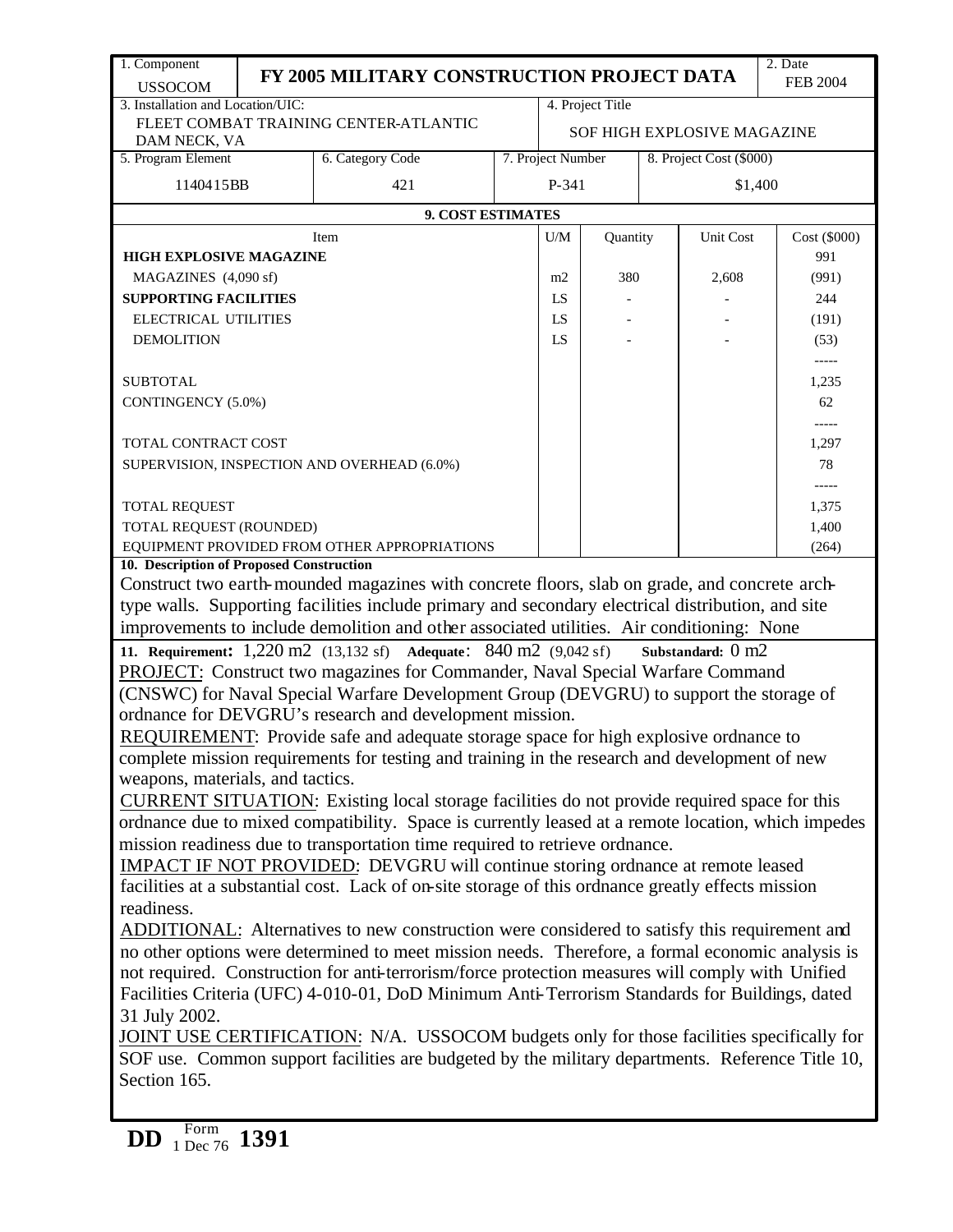| 1. Component                                   | 2. Date<br>FY 2005 MILITARY CONSTRUCTION PROJECT DATA |                                                                             |  |                   |                             |                   |  |  |  |  |  |
|------------------------------------------------|-------------------------------------------------------|-----------------------------------------------------------------------------|--|-------------------|-----------------------------|-------------------|--|--|--|--|--|
| <b>USSOCOM</b>                                 |                                                       |                                                                             |  |                   |                             | <b>FEB 2004</b>   |  |  |  |  |  |
| 3. Installation and Location/UIC:              |                                                       | FLEET COMBAT TRAINING CENTER-ATLANTIC                                       |  | 4. Project Title  |                             |                   |  |  |  |  |  |
| DAM NECK, VA                                   |                                                       |                                                                             |  |                   | SOF HIGH EXPLOSIVE MAGAZINE |                   |  |  |  |  |  |
| 5. Program Element                             |                                                       | 6. Category Code                                                            |  | 7. Project Number | 8. Project Cost (\$000)     |                   |  |  |  |  |  |
| 1140415BB                                      |                                                       | 421                                                                         |  | P-341             |                             | \$1,400           |  |  |  |  |  |
| 12. Supplemental Data:                         |                                                       |                                                                             |  |                   |                             |                   |  |  |  |  |  |
| A. Design Data (Estimates)                     |                                                       |                                                                             |  |                   |                             |                   |  |  |  |  |  |
| $(1)$ Status                                   |                                                       |                                                                             |  |                   |                             |                   |  |  |  |  |  |
|                                                | (a) Date Design Started                               |                                                                             |  |                   |                             | Sep 03            |  |  |  |  |  |
| (b) Percent Complete as of January 2004<br>35% |                                                       |                                                                             |  |                   |                             |                   |  |  |  |  |  |
|                                                |                                                       | (c) Date Design 35% Complete                                                |  |                   |                             | Dec 03            |  |  |  |  |  |
|                                                |                                                       | (d) Date Design 100% Complete                                               |  |                   |                             | Aug 04            |  |  |  |  |  |
|                                                |                                                       | (e) Parametric Cost Estimates Used to Develop Costs                         |  |                   |                             | Yes               |  |  |  |  |  |
|                                                |                                                       | (f) Type of Design Contract                                                 |  |                   | Design-Bid-Build            |                   |  |  |  |  |  |
|                                                |                                                       | (g) Energy Study and Life Cycle Analysis Performed                          |  |                   |                             | No                |  |  |  |  |  |
| $(2)$ Basis                                    |                                                       | (a) Standard or Definitive Design Used                                      |  |                   |                             | Yes               |  |  |  |  |  |
|                                                |                                                       | (b) Where Design Was Most Recently Used                                     |  |                   |                             | Various           |  |  |  |  |  |
|                                                | (3) Total Design Cost                                 |                                                                             |  |                   |                             | $(\$000)$         |  |  |  |  |  |
|                                                |                                                       | (a) Production of Plans and Specifications                                  |  |                   |                             | 130               |  |  |  |  |  |
|                                                |                                                       | (b) All Other Design Costs                                                  |  |                   |                             | 52                |  |  |  |  |  |
|                                                |                                                       | (c) Total Cost $(a + b \text{ or } d + e)$                                  |  |                   |                             | 182               |  |  |  |  |  |
|                                                | (d) Contract Cost                                     |                                                                             |  |                   |                             | 137               |  |  |  |  |  |
|                                                | (e) In-House Cost                                     |                                                                             |  |                   |                             | 45                |  |  |  |  |  |
|                                                |                                                       | (4) Construction Contract Award Date                                        |  |                   |                             | Oct 04            |  |  |  |  |  |
|                                                | (5) Construction Start Date                           |                                                                             |  |                   |                             | Nov <sub>04</sub> |  |  |  |  |  |
|                                                |                                                       | (6) Construction Completion Date                                            |  |                   |                             | Dec 05            |  |  |  |  |  |
|                                                |                                                       | B. Equipment Associated With This Project Which Will be Provided From Other |  |                   |                             |                   |  |  |  |  |  |
| Appropriations:                                |                                                       |                                                                             |  |                   |                             |                   |  |  |  |  |  |
| Equipment                                      |                                                       | Procuring                                                                   |  | FY Appropriated   |                             | Cost              |  |  |  |  |  |
| Nomenclature                                   |                                                       | Appropriation                                                               |  | or Requested      |                             | (\$000)           |  |  |  |  |  |
| <b>Intrusion Detection System</b>              |                                                       | O & M                                                                       |  | 2006              |                             | 264               |  |  |  |  |  |
| And Video Monitoring                           |                                                       |                                                                             |  |                   |                             |                   |  |  |  |  |  |
|                                                |                                                       |                                                                             |  |                   |                             |                   |  |  |  |  |  |
|                                                |                                                       |                                                                             |  |                   |                             |                   |  |  |  |  |  |
|                                                |                                                       |                                                                             |  |                   |                             |                   |  |  |  |  |  |
|                                                |                                                       |                                                                             |  |                   |                             |                   |  |  |  |  |  |
|                                                |                                                       |                                                                             |  |                   |                             |                   |  |  |  |  |  |
|                                                |                                                       |                                                                             |  |                   |                             |                   |  |  |  |  |  |
|                                                |                                                       |                                                                             |  |                   |                             |                   |  |  |  |  |  |
|                                                |                                                       |                                                                             |  |                   |                             |                   |  |  |  |  |  |
|                                                |                                                       |                                                                             |  |                   |                             |                   |  |  |  |  |  |
|                                                |                                                       |                                                                             |  |                   |                             |                   |  |  |  |  |  |
|                                                |                                                       | Project Engineer: CDR Richard Crompton                                      |  |                   |                             |                   |  |  |  |  |  |
|                                                |                                                       | Telephone (619) 437-0880                                                    |  |                   |                             |                   |  |  |  |  |  |
|                                                |                                                       |                                                                             |  |                   |                             |                   |  |  |  |  |  |
|                                                |                                                       |                                                                             |  |                   |                             |                   |  |  |  |  |  |

**DD** Form 1 Dec 76 **1391C**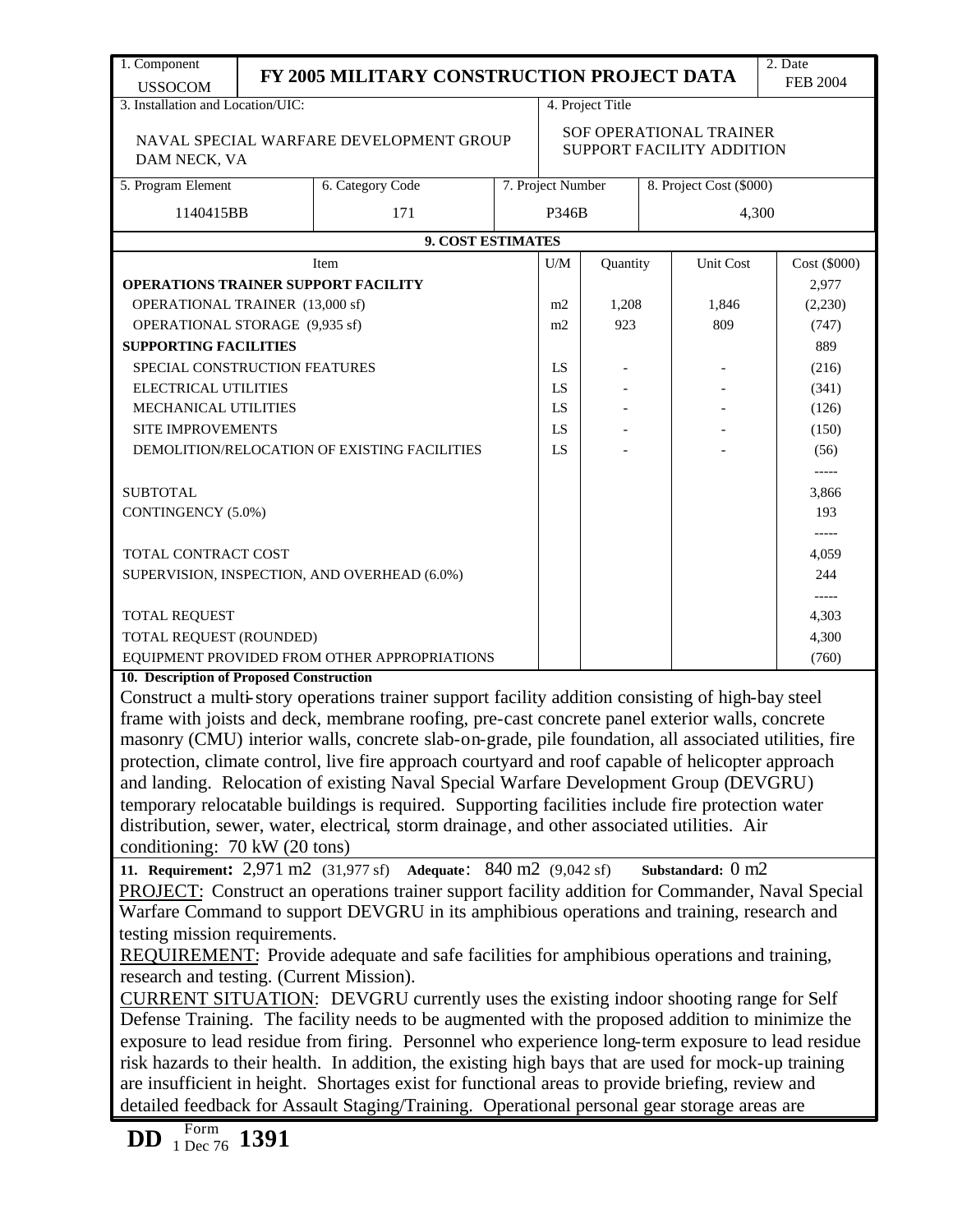| 1. Component                                                                             |                             |                                                                                                    |  |                   |                                                      | 2. Date         |  |  |  |  |
|------------------------------------------------------------------------------------------|-----------------------------|----------------------------------------------------------------------------------------------------|--|-------------------|------------------------------------------------------|-----------------|--|--|--|--|
| <b>USSOCOM</b>                                                                           |                             | FY 2005 MILITARY CONSTRUCTION PROJECT DATA                                                         |  |                   |                                                      | <b>FEB 2004</b> |  |  |  |  |
| 3. Installation and Location/UIC:                                                        |                             |                                                                                                    |  | 4. Project Title  |                                                      |                 |  |  |  |  |
|                                                                                          |                             | NAVAL SPECIAL WARFARE DEVELOPMENT GROUP                                                            |  |                   | SOF OPERATIONAL TRAINER<br>SUPPORT FACILITY ADDITION |                 |  |  |  |  |
| DAM NECK, VA                                                                             |                             |                                                                                                    |  |                   |                                                      |                 |  |  |  |  |
| 5. Program Element                                                                       |                             | 6. Category Code                                                                                   |  | 7. Project Number | 8. Project Cost (\$000)                              |                 |  |  |  |  |
| 1140415BB                                                                                |                             | 171                                                                                                |  | P346B             |                                                      | 4,300           |  |  |  |  |
|                                                                                          |                             | <b>CURRENT SITUATION</b> (Cont'd): insufficient. Temporary buildings are being used in the interim |  |                   |                                                      |                 |  |  |  |  |
|                                                                                          |                             | to lessen the burden of the functional space shortage. The trailers will eventually be replaced.   |  |                   |                                                      |                 |  |  |  |  |
|                                                                                          |                             | <b>IMPACT IF NOT PROVIDED:</b> Operations and training for DEVGRU will continue to be              |  |                   |                                                      |                 |  |  |  |  |
| hampered by insufficient functional space. Readiness conditions will continue to suffer. |                             |                                                                                                    |  |                   |                                                      |                 |  |  |  |  |
|                                                                                          |                             | ADDITIONAL: Alternatives to new construction were considered to satisfy this requirement and       |  |                   |                                                      |                 |  |  |  |  |
|                                                                                          |                             | no other options were determined to meet mission needs. Therefore, a formal economic analysis is   |  |                   |                                                      |                 |  |  |  |  |
|                                                                                          |                             | not required. Construction for anti-terrorism/force protection measures will comply with Unified   |  |                   |                                                      |                 |  |  |  |  |
|                                                                                          |                             | Facilities Criteria (UFC) 4-010-01, DoD Minimum Anti-Terrorism Standards for Buildings, dated      |  |                   |                                                      |                 |  |  |  |  |
| 31 July 2002.                                                                            |                             |                                                                                                    |  |                   |                                                      |                 |  |  |  |  |
|                                                                                          |                             | JOINT USE CERTIFICATION: N/A. USSOCOM budgets only for those facilities specifically for           |  |                   |                                                      |                 |  |  |  |  |
|                                                                                          |                             | SOF use. Common support facilities are budgeted by the military departments. Reference Title 10,   |  |                   |                                                      |                 |  |  |  |  |
| Section 165.                                                                             |                             |                                                                                                    |  |                   |                                                      |                 |  |  |  |  |
| 12. Supplemental Data:<br>A. Design Data (Estimates)                                     |                             |                                                                                                    |  |                   |                                                      |                 |  |  |  |  |
| $(1)$ Status                                                                             |                             |                                                                                                    |  |                   |                                                      |                 |  |  |  |  |
|                                                                                          | (a) Date Design Started     |                                                                                                    |  |                   | Sep 03                                               |                 |  |  |  |  |
|                                                                                          |                             | (b) Percent Complete as of January 2004                                                            |  |                   |                                                      | 35%             |  |  |  |  |
|                                                                                          |                             |                                                                                                    |  |                   | Jan 04                                               |                 |  |  |  |  |
|                                                                                          |                             | (c) Date Design 35% Complete<br>(d) Date Design 100% Complete                                      |  |                   |                                                      |                 |  |  |  |  |
|                                                                                          |                             |                                                                                                    |  |                   | Aug 04                                               | Yes             |  |  |  |  |
|                                                                                          |                             | (e) Parametric Estimates Used to Develop Costs<br>(f) Type of Design Contract                      |  |                   | Design-Bid-Build                                     |                 |  |  |  |  |
|                                                                                          |                             | (g) Energy Study and Life Cycle Analysis Performed                                                 |  |                   |                                                      | N <sub>o</sub>  |  |  |  |  |
| $(2)$ Basis                                                                              |                             |                                                                                                    |  |                   |                                                      |                 |  |  |  |  |
|                                                                                          |                             | (a) Standard or Definitive Design Used                                                             |  |                   |                                                      | Yes             |  |  |  |  |
|                                                                                          |                             | (b) Where Design Was Previously Used                                                               |  |                   | Various                                              |                 |  |  |  |  |
|                                                                                          | (3) Total Design Cost       |                                                                                                    |  |                   | $(\$000)$                                            |                 |  |  |  |  |
|                                                                                          |                             | (a) Production of Plans and Specifications                                                         |  |                   |                                                      | 360             |  |  |  |  |
|                                                                                          |                             | (b) All Other Design Costs                                                                         |  |                   |                                                      | 200             |  |  |  |  |
|                                                                                          |                             | (c) Total Cost $(a + b \text{ or } d + e)$                                                         |  |                   |                                                      | 560             |  |  |  |  |
|                                                                                          | (d) Contract Cost           |                                                                                                    |  |                   |                                                      | 375             |  |  |  |  |
|                                                                                          | (e) In-House Cost           |                                                                                                    |  |                   |                                                      | 185             |  |  |  |  |
|                                                                                          |                             | (4) Construction Contract Award Date                                                               |  |                   | Nov <sub>04</sub>                                    |                 |  |  |  |  |
|                                                                                          | (5) Construction Start Date |                                                                                                    |  |                   | Nov $04$                                             |                 |  |  |  |  |
|                                                                                          |                             | (6) Construction Completion Date                                                                   |  |                   | Apr 06                                               |                 |  |  |  |  |
|                                                                                          |                             | B. Equipment Associated With This Project Which Will be Provided From Other Appropriations:        |  |                   |                                                      |                 |  |  |  |  |
| Equipment                                                                                |                             | Procuring                                                                                          |  | FY Appropriated   | Cost                                                 |                 |  |  |  |  |
| Nomenclature                                                                             |                             | Appropriation                                                                                      |  | or Requested      | $(\$000)$                                            |                 |  |  |  |  |
| $C4-ITI$                                                                                 |                             | O & M                                                                                              |  | 2006              | 368                                                  |                 |  |  |  |  |
| Furniture                                                                                |                             | O & M                                                                                              |  | 2006              | 214                                                  |                 |  |  |  |  |
| <b>Intrusion Detection System</b>                                                        |                             |                                                                                                    |  |                   |                                                      |                 |  |  |  |  |
| and Video Monitoring                                                                     |                             | 0 & M                                                                                              |  | 2006              | 178                                                  |                 |  |  |  |  |
|                                                                                          |                             |                                                                                                    |  |                   |                                                      |                 |  |  |  |  |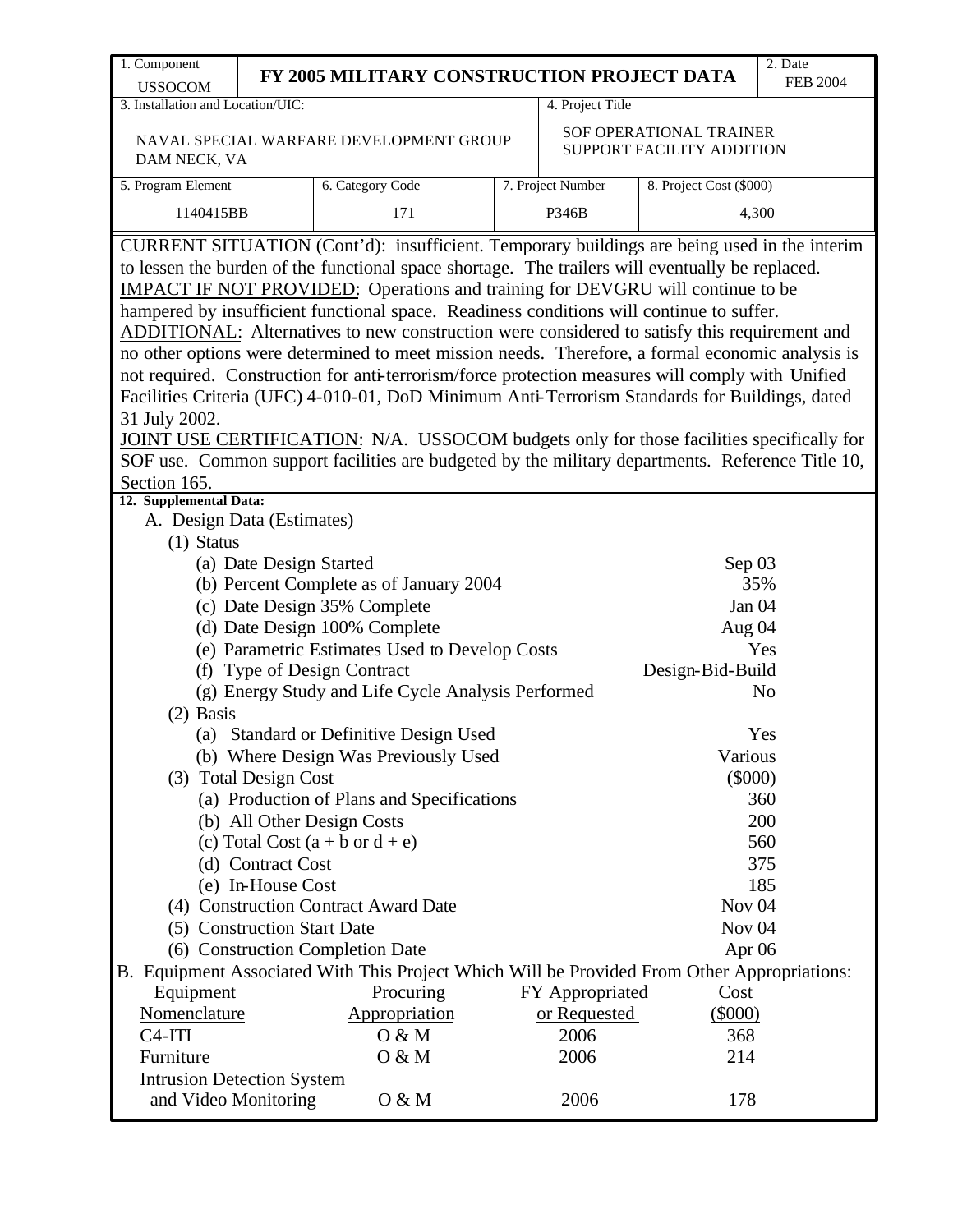| <b>USSOCOM</b><br>3. Installation and Location/UIC:<br>DAM NECK, VA<br>5. Program Element<br>1140415BB |  | FY 2005 MILITARY CONSTRUCTION PROJECT DATA<br>6. Category Code<br>171 |  | 4. Project Title  |                                                                                                                            | <b>FEB 2004</b> |  |  |  |  |  |  |  |
|--------------------------------------------------------------------------------------------------------|--|-----------------------------------------------------------------------|--|-------------------|----------------------------------------------------------------------------------------------------------------------------|-----------------|--|--|--|--|--|--|--|
|                                                                                                        |  |                                                                       |  |                   |                                                                                                                            |                 |  |  |  |  |  |  |  |
|                                                                                                        |  |                                                                       |  |                   | SOF OPERATIONAL TRAINER<br>NAVAL SPECIAL WARFARE DEVELOPMENT GROUP<br>SUPPORT FACILITY ADDITION<br>8. Project Cost (\$000) |                 |  |  |  |  |  |  |  |
|                                                                                                        |  |                                                                       |  | 7. Project Number |                                                                                                                            |                 |  |  |  |  |  |  |  |
|                                                                                                        |  | 4,300<br>P346B                                                        |  |                   |                                                                                                                            |                 |  |  |  |  |  |  |  |
|                                                                                                        |  |                                                                       |  |                   |                                                                                                                            |                 |  |  |  |  |  |  |  |
| Form                                                                                                   |  | Project Engineer: CDR Richard Crompton<br>Telephone (619) 437-00880   |  |                   |                                                                                                                            |                 |  |  |  |  |  |  |  |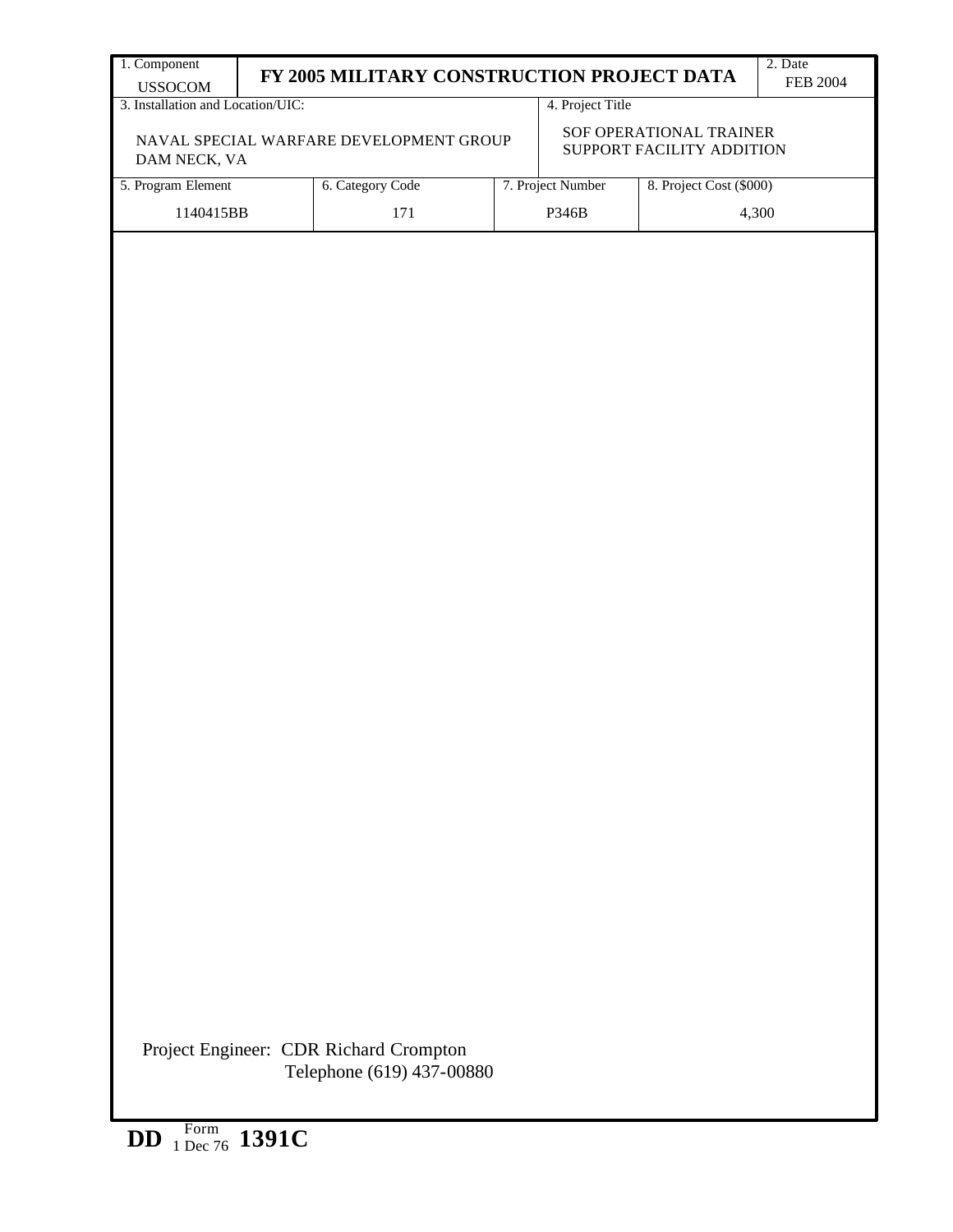| 1. COMPONENT                                                                                                                                                       |                                    |                     |                                      | FY 2005 MILITARY CONSTRUCTION PROGRAM |                 |                                  |                                  |                    | 2. DATE                          |                          |
|--------------------------------------------------------------------------------------------------------------------------------------------------------------------|------------------------------------|---------------------|--------------------------------------|---------------------------------------|-----------------|----------------------------------|----------------------------------|--------------------|----------------------------------|--------------------------|
| <b>USSOCOM</b>                                                                                                                                                     |                                    |                     |                                      |                                       |                 |                                  |                                  |                    |                                  | <b>FEB 2004</b>          |
| 3. INSTALLATION AND LOCATION                                                                                                                                       |                                    | 11.                 | <b>COMMAND</b>                       |                                       |                 |                                  |                                  |                    | <b>COST INDEX</b>                | 5. AREA CONSTRUCTION     |
| FORT A.P. HILL,                                                                                                                                                    |                                    |                     |                                      | NAVAL SPECIAL WARFARE COMMAND         |                 |                                  |                                  |                    |                                  |                          |
| <b>VIRGINIA</b>                                                                                                                                                    |                                    |                     |                                      |                                       |                 |                                  |                                  |                    |                                  | 0.87                     |
| <b>6. PERSONNEL STRENGTH</b>                                                                                                                                       |                                    | <b>PERMANENT</b>    |                                      |                                       | <b>STUDENTS</b> |                                  |                                  | <b>SUPPORTED</b>   |                                  |                          |
|                                                                                                                                                                    | <b>OFFICER</b>                     | <b>ENLIST</b>       | <b>CIVIL</b>                         | <b>OFFICER</b>                        | <b>ENLIST</b>   | <b>CIVIL</b>                     | <b>OFFICER</b>                   | <b>ENLIST</b>      | <b>CIVIL</b>                     | <b>TOTAL</b>             |
| A. AS OF SEP 03                                                                                                                                                    |                                    |                     |                                      |                                       |                 |                                  |                                  |                    |                                  |                          |
| B. END FY 09                                                                                                                                                       | $\boldsymbol{0}$<br>$\overline{0}$ | 2<br>$\overline{c}$ | $\boldsymbol{0}$<br>$\boldsymbol{0}$ | 2,340<br>2,340                        | 7,020<br>7,020  | $\mathbf{0}$<br>$\boldsymbol{0}$ | $\boldsymbol{0}$<br>$\mathbf{0}$ | 1,440<br>1,440     | $\overline{0}$<br>$\overline{0}$ | 10,802<br>10,802         |
|                                                                                                                                                                    |                                    |                     |                                      |                                       |                 |                                  |                                  |                    |                                  |                          |
| A. TOTAL AREA (ACRES)                                                                                                                                              |                                    |                     |                                      | 7. INVENTORY DATA (\$000)             |                 |                                  |                                  |                    |                                  | 4                        |
| B. INVENTORY TOTAL AS OF SEP 03                                                                                                                                    |                                    |                     |                                      |                                       |                 |                                  |                                  |                    |                                  |                          |
|                                                                                                                                                                    |                                    |                     |                                      |                                       |                 |                                  |                                  |                    |                                  | 1,816                    |
| C. AUTHORIZATION NOT YET IN INVENTORY (FY 03-04)                                                                                                                   |                                    |                     |                                      |                                       |                 |                                  |                                  |                    |                                  | $\boldsymbol{0}$         |
| D. AUTHORIZATION REQUESTED IN THIS PROGRAM (FY 05)<br>1,500                                                                                                        |                                    |                     |                                      |                                       |                 |                                  |                                  |                    |                                  |                          |
| E. AUTHORIZATION INCLUDED IN FOLLOWING PROGRAM (FY06)<br>$\boldsymbol{0}$                                                                                          |                                    |                     |                                      |                                       |                 |                                  |                                  |                    |                                  |                          |
| F. PLANNED IN NEXT THREE YEARS (FY 07-09)                                                                                                                          |                                    |                     |                                      |                                       |                 |                                  |                                  |                    |                                  | $\boldsymbol{0}$         |
| G. REMAINING DEFICIENCY (FY 10)                                                                                                                                    |                                    |                     |                                      |                                       |                 |                                  |                                  |                    |                                  | $\boldsymbol{0}$         |
| H. GRAND TOTAL                                                                                                                                                     |                                    |                     |                                      |                                       |                 |                                  |                                  |                    |                                  | 3,316                    |
| 8. PROJECTS REQUESTED IN THIS PROGRAM:                                                                                                                             |                                    |                     |                                      |                                       |                 |                                  |                                  |                    |                                  |                          |
| <b>CATEGORY</b>                                                                                                                                                    |                                    | PROJECT TITLE       |                                      |                                       |                 | <b>SCOPE</b>                     |                                  | <b>COST</b>        |                                  | <b>DESIGN STATUS</b>     |
| <b>CODE</b><br>171                                                                                                                                                 |                                    |                     |                                      | SOF GROUND MOBILITY SUPPORT FACILITY  |                 | 465 m2 $(5,005 \text{ sf})$      |                                  | $(\$000)$<br>1,500 | <b>START</b><br>09/03            | <b>COMPLETE</b><br>08/04 |
|                                                                                                                                                                    |                                    |                     |                                      |                                       |                 |                                  |                                  |                    |                                  |                          |
| 9. FUTURE PROJECTS                                                                                                                                                 |                                    |                     |                                      |                                       |                 |                                  |                                  |                    |                                  |                          |
| <b>CATEGORY</b>                                                                                                                                                    |                                    |                     |                                      |                                       |                 |                                  |                                  |                    |                                  | <b>COST</b>              |
| <b>CODE</b>                                                                                                                                                        |                                    |                     |                                      | PROJECT TITLE                         |                 |                                  |                                  | <b>SCOPE</b>       |                                  | $(\$000)$                |
| a. Included in Following Program (FY06)<br><b>NONE</b>                                                                                                             |                                    |                     |                                      |                                       |                 |                                  |                                  |                    |                                  |                          |
| b. Planned Next Three Years (FY07 -09):                                                                                                                            |                                    |                     |                                      |                                       |                 |                                  |                                  |                    |                                  |                          |
| <b>NONE</b><br>c. RPM Backlog: N/A                                                                                                                                 |                                    |                     |                                      |                                       |                 |                                  |                                  |                    |                                  |                          |
|                                                                                                                                                                    |                                    |                     |                                      |                                       |                 |                                  |                                  |                    |                                  |                          |
| 10. MISSION OR MAJOR FUNCTION<br>Provide training in the operations, maintenance and employment of special tactical combat direction and control systems unique to |                                    |                     |                                      |                                       |                 |                                  |                                  |                    |                                  |                          |
| Naval Special Operations.                                                                                                                                          |                                    |                     |                                      |                                       |                 |                                  |                                  |                    |                                  |                          |
|                                                                                                                                                                    |                                    |                     |                                      |                                       |                 |                                  |                                  |                    |                                  |                          |
|                                                                                                                                                                    |                                    |                     |                                      |                                       |                 |                                  |                                  |                    |                                  |                          |
|                                                                                                                                                                    |                                    |                     |                                      |                                       |                 |                                  |                                  |                    |                                  |                          |
| 11. OUTSTANDING POLLUTION AND SAFETY DEFICIENCIES                                                                                                                  |                                    |                     |                                      |                                       |                 |                                  |                                  |                    |                                  |                          |
| N/A                                                                                                                                                                |                                    |                     |                                      |                                       |                 |                                  | $(\$000)$                        |                    |                                  |                          |
|                                                                                                                                                                    |                                    |                     |                                      |                                       |                 |                                  |                                  |                    |                                  |                          |
|                                                                                                                                                                    |                                    |                     |                                      |                                       |                 |                                  |                                  |                    |                                  |                          |
|                                                                                                                                                                    |                                    |                     |                                      |                                       |                 |                                  |                                  |                    |                                  |                          |
|                                                                                                                                                                    |                                    |                     |                                      |                                       |                 |                                  |                                  |                    |                                  |                          |
|                                                                                                                                                                    |                                    |                     |                                      |                                       |                 |                                  |                                  |                    |                                  |                          |
|                                                                                                                                                                    |                                    |                     |                                      |                                       |                 |                                  |                                  |                    |                                  |                          |
|                                                                                                                                                                    |                                    |                     |                                      |                                       |                 |                                  |                                  |                    |                                  |                          |
|                                                                                                                                                                    |                                    |                     |                                      |                                       |                 |                                  |                                  |                    |                                  |                          |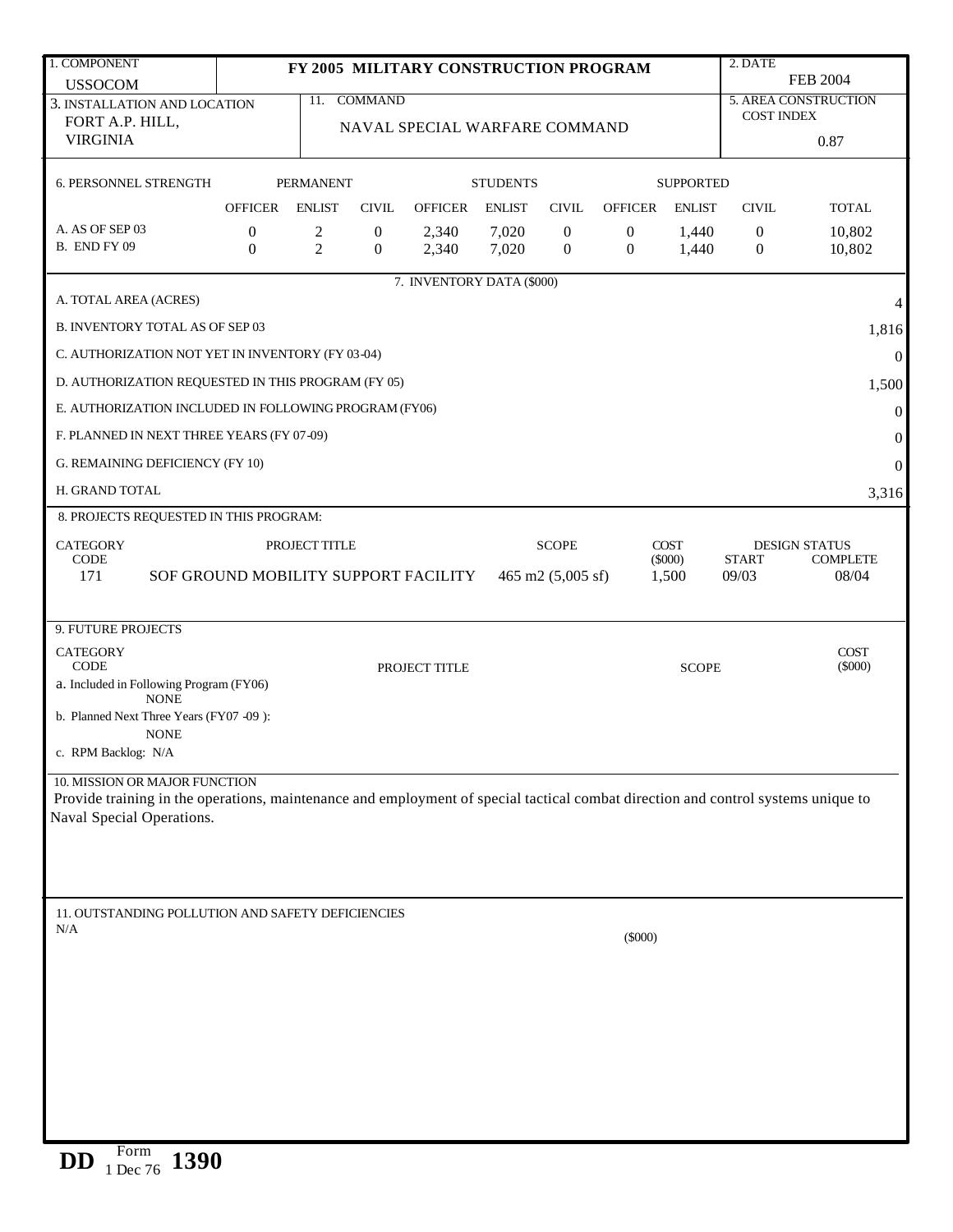| 1. Component                                        |                                                                                                                                                                                   | FY 2005 MILITARY CONSTRUCTION PROJECT DATA                                                          |  |                                                |                   |  |           | 2. Date<br><b>FEB 2004</b> |  |
|-----------------------------------------------------|-----------------------------------------------------------------------------------------------------------------------------------------------------------------------------------|-----------------------------------------------------------------------------------------------------|--|------------------------------------------------|-------------------|--|-----------|----------------------------|--|
| <b>USSOCOM</b><br>3. Installation and Location/UIC: |                                                                                                                                                                                   |                                                                                                     |  |                                                | 4. Project Title  |  |           |                            |  |
| FORT A.P. HILL, VIRGINIA                            |                                                                                                                                                                                   |                                                                                                     |  | SOF GROUND MOBILITY SUPPORT<br><b>BUILDING</b> |                   |  |           |                            |  |
| 5. Program Element                                  |                                                                                                                                                                                   | 6. Category Code                                                                                    |  | 7. Project Number<br>8. Project Cost (\$000)   |                   |  |           |                            |  |
| 1140494BB                                           |                                                                                                                                                                                   | 171                                                                                                 |  | P-799                                          |                   |  |           | 1,500                      |  |
|                                                     |                                                                                                                                                                                   | 9. COST ESTIMATES                                                                                   |  |                                                |                   |  |           |                            |  |
|                                                     |                                                                                                                                                                                   | Item                                                                                                |  | U/M                                            | Quantity          |  | Unit Cost | Cost (\$000)               |  |
| <b>GROUND MOBILITY SUPPORT BUILDING</b>             |                                                                                                                                                                                   |                                                                                                     |  |                                                |                   |  |           | 885                        |  |
|                                                     |                                                                                                                                                                                   | GROUND MOBILITY SUPPORT BUILDING (5,005 sf)                                                         |  | m2                                             | 465               |  | 1670      | (777)                      |  |
| <b>WASH RACK</b>                                    |                                                                                                                                                                                   |                                                                                                     |  |                                                |                   |  |           | (36)                       |  |
|                                                     |                                                                                                                                                                                   | ANTI-TERRORISM/FORCE PROTECTION @ 7% OF                                                             |  | LS                                             |                   |  |           | (56)                       |  |
| <b>STRUCTURE</b>                                    |                                                                                                                                                                                   |                                                                                                     |  |                                                |                   |  |           |                            |  |
| SPECIAL CONSTRUCTION FEATURES                       |                                                                                                                                                                                   |                                                                                                     |  | LS                                             |                   |  |           | (16)                       |  |
| <b>SUPPORTING FACILITIES</b>                        |                                                                                                                                                                                   |                                                                                                     |  |                                                |                   |  |           | 425                        |  |
| SPECIAL CONSTRUCTION FEATURES                       |                                                                                                                                                                                   |                                                                                                     |  | LS                                             |                   |  |           | (105)                      |  |
| ELECTRICAL UTILITIES                                |                                                                                                                                                                                   |                                                                                                     |  | LS                                             |                   |  |           | (125)                      |  |
| MECHANICAL UTILITIES                                |                                                                                                                                                                                   |                                                                                                     |  | LS                                             |                   |  |           | (105)                      |  |
| SITE IMPROVEMENTS                                   |                                                                                                                                                                                   |                                                                                                     |  | LS                                             |                   |  |           | (90)                       |  |
|                                                     |                                                                                                                                                                                   |                                                                                                     |  |                                                |                   |  |           | $--- -$                    |  |
| <b>SUBTOTAL</b>                                     |                                                                                                                                                                                   |                                                                                                     |  |                                                |                   |  |           | 1,310                      |  |
| CONTINGENCY (5.0%)                                  |                                                                                                                                                                                   |                                                                                                     |  |                                                |                   |  |           | 66                         |  |
|                                                     |                                                                                                                                                                                   |                                                                                                     |  |                                                |                   |  |           |                            |  |
| TOTAL CONTRACT COST                                 |                                                                                                                                                                                   |                                                                                                     |  |                                                |                   |  |           | 1,376                      |  |
|                                                     |                                                                                                                                                                                   | SUPERVISION, INSPECTION, AND OVERHEAD (6.0%)                                                        |  |                                                |                   |  |           | 83                         |  |
|                                                     |                                                                                                                                                                                   |                                                                                                     |  |                                                |                   |  |           | -----                      |  |
| <b>TOTAL REQUEST</b>                                |                                                                                                                                                                                   |                                                                                                     |  |                                                |                   |  |           | 1,459                      |  |
| TOTAL REQUEST (ROUNDED)                             |                                                                                                                                                                                   |                                                                                                     |  |                                                |                   |  |           | 1,500                      |  |
|                                                     |                                                                                                                                                                                   | EQUIPMENT PROVIDED FROM OTHER APPROPRIATIONS                                                        |  |                                                |                   |  |           | (150)                      |  |
| 10. Description of Proposed Construction            |                                                                                                                                                                                   |                                                                                                     |  |                                                |                   |  |           |                            |  |
|                                                     |                                                                                                                                                                                   | Construct a single-story Ground Mobility Support Building with high-bay, spread footing             |  |                                                |                   |  |           |                            |  |
|                                                     |                                                                                                                                                                                   | foundations, steel frame, metal panel and concrete masonry walls, reinforced concrete slabs,        |  |                                                |                   |  |           |                            |  |
|                                                     |                                                                                                                                                                                   | insulated metal deck roofing, and steel truss. The proposed facility will include force protection  |  |                                                |                   |  |           |                            |  |
|                                                     |                                                                                                                                                                                   | design/materials; fire protection; heating, ventilation and air conditioning (HVAC); information    |  |                                                |                   |  |           |                            |  |
|                                                     |                                                                                                                                                                                   | systems; and technical operating manuals. Specialized features include oil/water separators, engine |  |                                                |                   |  |           |                            |  |
|                                                     |                                                                                                                                                                                   | exhaust systems, compressed air – high pressure/low pressure (HP/LP), high volume                   |  |                                                |                   |  |           |                            |  |
|                                                     |                                                                                                                                                                                   | water/drainage, and a wash rack. Supporting facilities include electrical utilities, mechanical     |  |                                                |                   |  |           |                            |  |
|                                                     |                                                                                                                                                                                   | utilities including sewer and water, storm water drainage, earthwork and landscaping, sidewalks,    |  |                                                |                   |  |           |                            |  |
|                                                     |                                                                                                                                                                                   | access drives/driveways and other associated site improvements. Functional areas of the facilities  |  |                                                |                   |  |           |                            |  |
|                                                     |                                                                                                                                                                                   | include vehicle training bays, administrative spaces, storage spaces, maintenance areas and wash    |  |                                                |                   |  |           |                            |  |
| rack. Air conditioning: 20kW                        |                                                                                                                                                                                   |                                                                                                     |  |                                                |                   |  |           |                            |  |
| 11. Requirement: 552 m2 (5,941 sf)                  |                                                                                                                                                                                   | <b>Adequate:</b> $87 \text{ m}2 (936 \text{ sf})$                                                   |  |                                                | Substandard: 0 m2 |  |           |                            |  |
|                                                     |                                                                                                                                                                                   | PROJECT: Construct a Ground Mobility Support Building for Commander, Naval Special Warfare          |  |                                                |                   |  |           |                            |  |
|                                                     |                                                                                                                                                                                   | Command (CNSWC) to support the Tactical Ground Mobility Program for Naval Special                   |  |                                                |                   |  |           |                            |  |
|                                                     |                                                                                                                                                                                   |                                                                                                     |  |                                                |                   |  |           |                            |  |
|                                                     | Operations' East Coast Fleet of vehicles, which are under the cognizance of NSWG-4.<br>REQUIREMENT: Provide adequate and efficiently configured facilities for training and minor |                                                                                                     |  |                                                |                   |  |           |                            |  |
|                                                     |                                                                                                                                                                                   | maintenance of CNSWC East Coast Tactical Ground Mobility vehicles for NSWG-4                        |  |                                                |                   |  |           |                            |  |
|                                                     |                                                                                                                                                                                   | Transportation Division. The primary mission of NSWG-4 Transportation is to provide proper          |  |                                                |                   |  |           |                            |  |
|                                                     |                                                                                                                                                                                   |                                                                                                     |  |                                                |                   |  |           |                            |  |
| Form<br><b>DD</b><br>$1 \text{ m}$ 1391             |                                                                                                                                                                                   |                                                                                                     |  |                                                |                   |  |           |                            |  |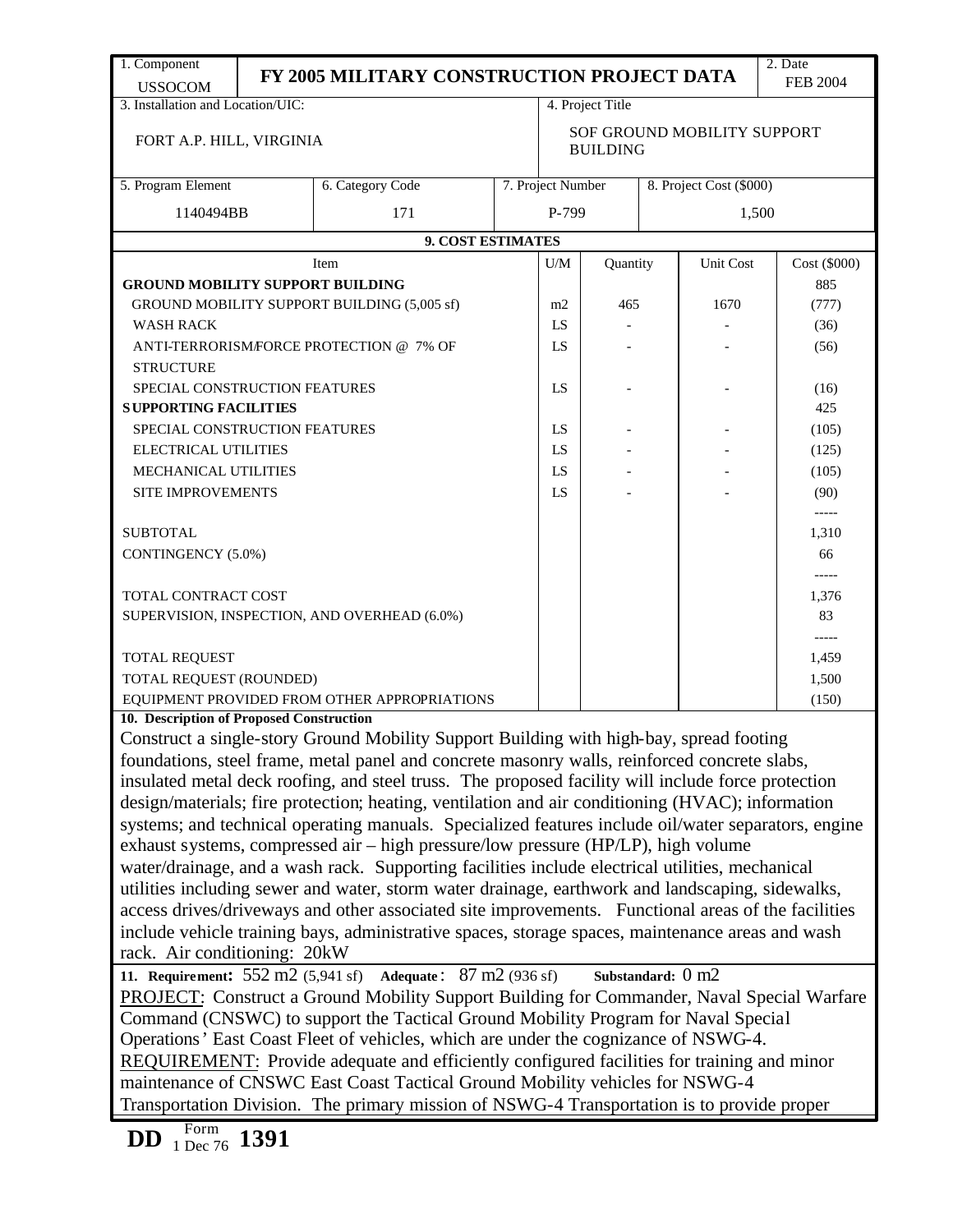| 1. Component                                                                                                                                                                                         |                                                    |                                                       |                   |                             | 2. Date         |  |  |  |  |  |
|------------------------------------------------------------------------------------------------------------------------------------------------------------------------------------------------------|----------------------------------------------------|-------------------------------------------------------|-------------------|-----------------------------|-----------------|--|--|--|--|--|
| <b>USSOCOM</b>                                                                                                                                                                                       | FY 2005 MILITARY CONSTRUCTION PROJECT DATA         |                                                       |                   |                             | <b>FEB 2004</b> |  |  |  |  |  |
| 3. Installation and Location/UIC:                                                                                                                                                                    |                                                    |                                                       | 4. Project Title  |                             |                 |  |  |  |  |  |
| FORT A.P. HILL, VIRGINIA                                                                                                                                                                             |                                                    |                                                       | <b>BUILDING</b>   | SOF GROUND MOBILITY SUPPORT |                 |  |  |  |  |  |
| 5. Program Element                                                                                                                                                                                   | 6. Category Code                                   |                                                       | 7. Project Number | 8. Project Cost (\$000)     |                 |  |  |  |  |  |
| 1140494BB                                                                                                                                                                                            | 171                                                |                                                       | P-799             |                             | 1,500           |  |  |  |  |  |
| REQUIREMENT (Cont'd): utilization and maintenance of all Civil Engineer Support Equipment                                                                                                            |                                                    |                                                       |                   |                             |                 |  |  |  |  |  |
| (CESE) and ground mobility vehicles assigned to NSWG-4 in support of CNSWC's ground                                                                                                                  |                                                    |                                                       |                   |                             |                 |  |  |  |  |  |
| mobility in the Eastern Hemisphere of the World.                                                                                                                                                     |                                                    |                                                       |                   |                             |                 |  |  |  |  |  |
| CURRENT SITUATION: The NSW training installation at Fort A. P. Hill has no existing and                                                                                                              |                                                    |                                                       |                   |                             |                 |  |  |  |  |  |
| adequate facilities to provide training on CNSWC Tactical Ground Mobility Vehicles. Currently,                                                                                                       |                                                    |                                                       |                   |                             |                 |  |  |  |  |  |
| only one maintenance bay exists to support organic minor maintenance and repair of all vehicles at                                                                                                   |                                                    |                                                       |                   |                             |                 |  |  |  |  |  |
| the installation. No facilities exist to support the applied instructional training for Tactical Ground                                                                                              |                                                    |                                                       |                   |                             |                 |  |  |  |  |  |
| Mobility Vehicles. In addition, the existing maintenance bay is undersized.                                                                                                                          |                                                    |                                                       |                   |                             |                 |  |  |  |  |  |
| IMPACT IF NOT PROVIDED: The status quo does not accommodate the existing, long-term<br>vehicle loading requirements. Without additional space for training and minor maintenance on                  |                                                    |                                                       |                   |                             |                 |  |  |  |  |  |
|                                                                                                                                                                                                      |                                                    |                                                       |                   |                             |                 |  |  |  |  |  |
| vehicles, the effectiveness of training and minor maintenance of vehicles will continue to suffer<br>significantly and negatively impact readiness conditions. Exposure of vehicles and equipment to |                                                    |                                                       |                   |                             |                 |  |  |  |  |  |
| exterior conditions decreases service life. Personnel working in existing outdoor conditions                                                                                                         |                                                    |                                                       |                   |                             |                 |  |  |  |  |  |
| experience a decrease in optimal production efforts. Weather conditions will continue to negatively                                                                                                  |                                                    |                                                       |                   |                             |                 |  |  |  |  |  |
| impact training schedules and limit the number of available training days. All of this contributes to                                                                                                |                                                    |                                                       |                   |                             |                 |  |  |  |  |  |
| a decrease in student retention and learning and an increase in maintenance expenses, while                                                                                                          |                                                    |                                                       |                   |                             |                 |  |  |  |  |  |
| lowering potential production output. Increases in manpower, as well as longer hours needed to                                                                                                       |                                                    |                                                       |                   |                             |                 |  |  |  |  |  |
| complete training and maintenance tasks, can also be noted.                                                                                                                                          |                                                    |                                                       |                   |                             |                 |  |  |  |  |  |
| ADDITIONAL: Alternatives to new construction were considered to satisfy this requirement and                                                                                                         |                                                    |                                                       |                   |                             |                 |  |  |  |  |  |
| no other options were determined to meet mission needs. Therefore, a formal economic analysis is                                                                                                     |                                                    |                                                       |                   |                             |                 |  |  |  |  |  |
| not required. Construction for anti-terrorism/force protection measures will comply with Unified                                                                                                     |                                                    |                                                       |                   |                             |                 |  |  |  |  |  |
| Facilities Criteria (UFC) 4-010-01, DoD Minimum Anti-Terrorism Standards for Buildings, dated                                                                                                        |                                                    |                                                       |                   |                             |                 |  |  |  |  |  |
| 31 July 2002.<br>JOINT USE CERTIFICATION: N/A. USSOCOM budgets only for those facilities specifically for                                                                                            |                                                    |                                                       |                   |                             |                 |  |  |  |  |  |
| SOF use. Common support facilities are budgeted by the military departments. Reference Title 10,                                                                                                     |                                                    |                                                       |                   |                             |                 |  |  |  |  |  |
| Section 165.                                                                                                                                                                                         |                                                    |                                                       |                   |                             |                 |  |  |  |  |  |
| 12. Supplemental Data:                                                                                                                                                                               |                                                    |                                                       |                   |                             |                 |  |  |  |  |  |
| A. Design Data (Estimates)                                                                                                                                                                           |                                                    |                                                       |                   |                             |                 |  |  |  |  |  |
| $(1)$ Status                                                                                                                                                                                         |                                                    |                                                       |                   |                             |                 |  |  |  |  |  |
| (a) Date Design Started                                                                                                                                                                              |                                                    |                                                       |                   |                             | Sep 03          |  |  |  |  |  |
|                                                                                                                                                                                                      | (b) Percent Complete as of January 2004            |                                                       |                   |                             | 35%             |  |  |  |  |  |
|                                                                                                                                                                                                      | (c) Date Design 35% Complete                       |                                                       |                   |                             | Dec 03          |  |  |  |  |  |
|                                                                                                                                                                                                      | (d) Date Design 100% Complete                      |                                                       |                   | Aug 04                      |                 |  |  |  |  |  |
|                                                                                                                                                                                                      |                                                    | (e) Parametric Estimates Used to Develop Costs<br>Yes |                   |                             |                 |  |  |  |  |  |
| (f) Type of Design Contract<br>Design-Bid-Build                                                                                                                                                      |                                                    |                                                       |                   |                             |                 |  |  |  |  |  |
|                                                                                                                                                                                                      |                                                    |                                                       |                   |                             |                 |  |  |  |  |  |
|                                                                                                                                                                                                      | (g) Energy Study and Life Cycle Analysis Performed |                                                       |                   |                             | N <sub>0</sub>  |  |  |  |  |  |
| $(2)$ Basis                                                                                                                                                                                          |                                                    |                                                       |                   |                             |                 |  |  |  |  |  |
|                                                                                                                                                                                                      | (a) Standard or Definitive Design Used             |                                                       |                   |                             | Yes             |  |  |  |  |  |
| (3) Total Design Cost                                                                                                                                                                                | (b) Where Design Was Previously Used               |                                                       |                   | Stennis, MS                 | $(\$000)$       |  |  |  |  |  |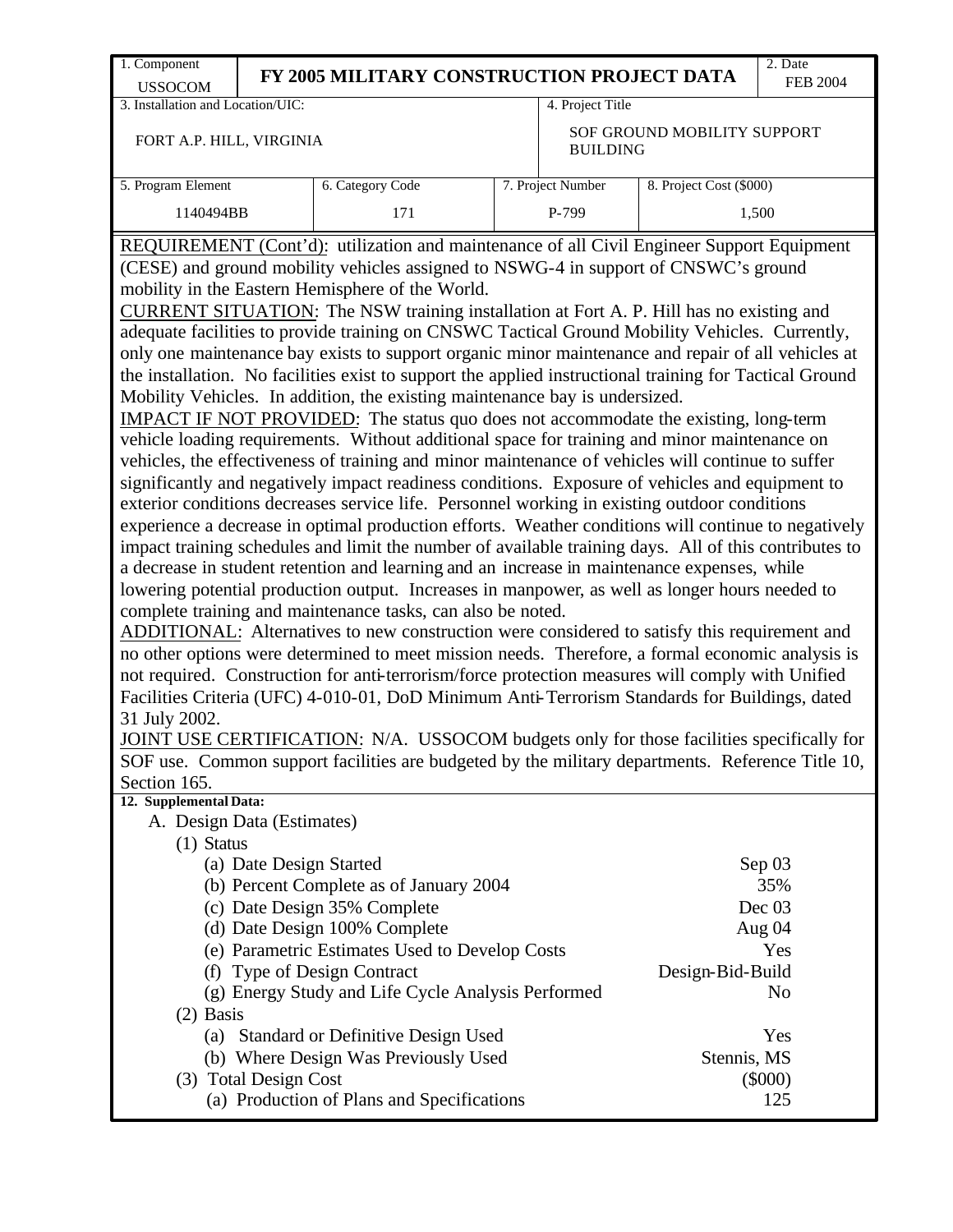| 1. Component                      |                                  | FY 2005 MILITARY CONSTRUCTION PROJECT DATA                                  |     |                   |                             | 2. Date         |  |  |  |
|-----------------------------------|----------------------------------|-----------------------------------------------------------------------------|-----|-------------------|-----------------------------|-----------------|--|--|--|
| <b>USSOCOM</b>                    |                                  |                                                                             |     |                   |                             | <b>FEB 2004</b> |  |  |  |
| 3. Installation and Location/UIC: |                                  |                                                                             |     | 4. Project Title  |                             |                 |  |  |  |
| FORT A.P. HILL, VIRGINIA          |                                  |                                                                             |     | <b>BUILDING</b>   | SOF GROUND MOBILITY SUPPORT |                 |  |  |  |
| 5. Program Element                |                                  | 6. Category Code                                                            |     | 7. Project Number | 8. Project Cost (\$000)     |                 |  |  |  |
| 1140494BB                         |                                  | 171                                                                         |     | P-799             |                             | 1,500           |  |  |  |
|                                   |                                  |                                                                             |     |                   |                             |                 |  |  |  |
|                                   |                                  | (b) All Other Design Costs                                                  |     |                   |                             | 79<br>204       |  |  |  |
|                                   | (d) Contract Cost                | (c) Total Cost $(a + b \text{ or } d + e)$                                  | 150 |                   |                             |                 |  |  |  |
|                                   | (e) In-House Cost                |                                                                             | 54  |                   |                             |                 |  |  |  |
|                                   |                                  | (4) Construction Contract Award Date                                        |     |                   |                             | Oct 04          |  |  |  |
|                                   | (5) Construction Start Date      |                                                                             |     |                   | Nov <sub>04</sub>           |                 |  |  |  |
|                                   |                                  | (6) Construction Completion Date                                            |     |                   |                             | Dec 05          |  |  |  |
|                                   |                                  | B. Equipment Associated With This Project Which Will be Provided From Other |     |                   |                             |                 |  |  |  |
| Appropriations:                   |                                  |                                                                             |     |                   |                             |                 |  |  |  |
| Equipment                         |                                  | Procuring                                                                   |     | FY Appropriated   |                             | Cost            |  |  |  |
|                                   | Nomenclature<br>Appropriation    |                                                                             |     |                   | or Requested                | (5000)          |  |  |  |
| $C4-ITI$                          |                                  | O & M                                                                       |     | 2006              | 80                          |                 |  |  |  |
| Furniture                         |                                  | O & M                                                                       |     | 2006<br>2006      | 40                          |                 |  |  |  |
|                                   | Vehicle Servicing Equip<br>O & M |                                                                             |     |                   |                             | 30              |  |  |  |
|                                   |                                  |                                                                             |     |                   |                             |                 |  |  |  |
|                                   |                                  | Project Engineer: CDR Richard Crompton<br>Telephone (619) 437-0880          |     |                   |                             |                 |  |  |  |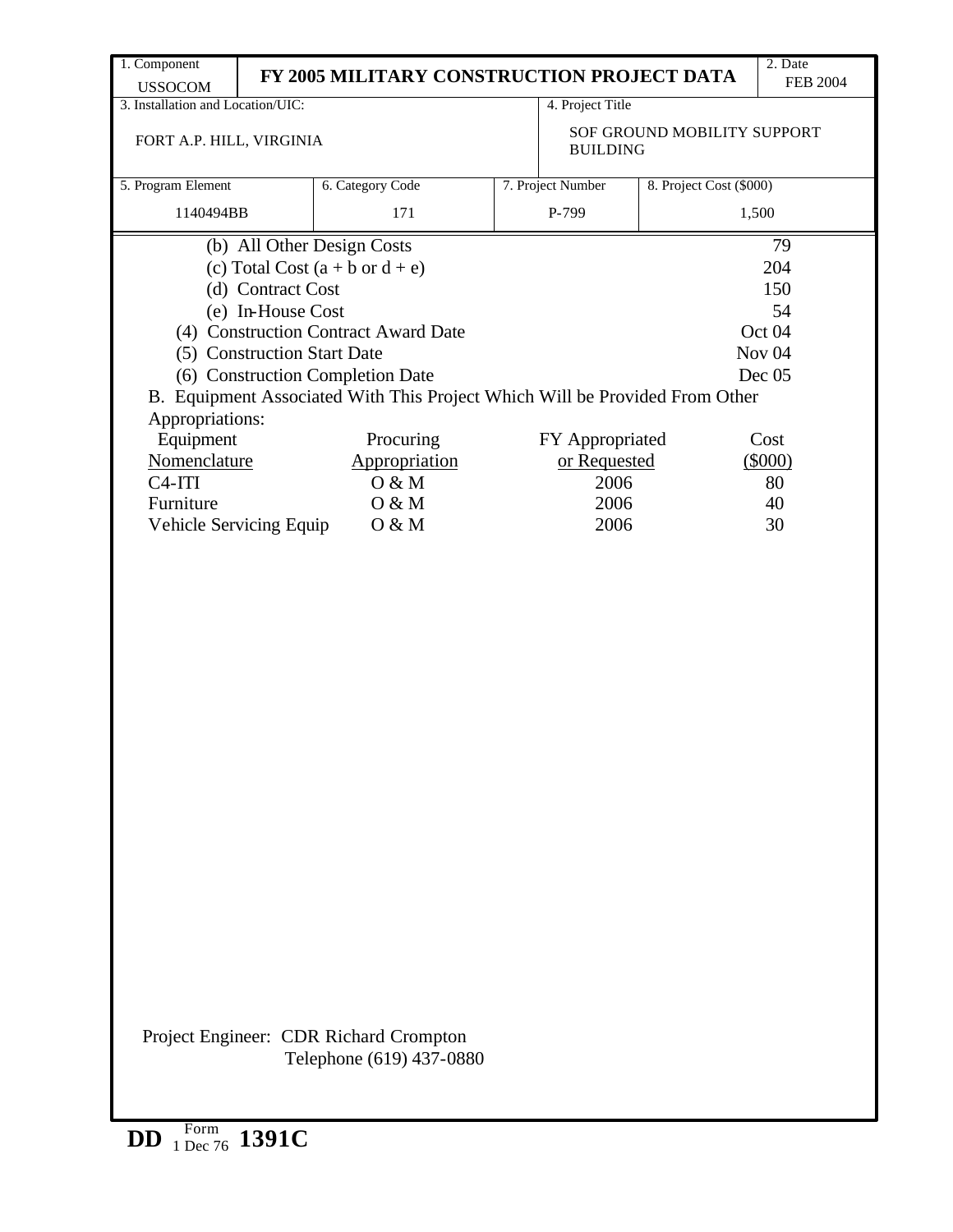| 1. COMPONENT                                                                                                                      |                | 2. DATE<br>FY 2005 MILITARY CONSTRUCTION PROGRAM    |              |                                   |                  |                                           |                      |                  |                   |                             |  |
|-----------------------------------------------------------------------------------------------------------------------------------|----------------|-----------------------------------------------------|--------------|-----------------------------------|------------------|-------------------------------------------|----------------------|------------------|-------------------|-----------------------------|--|
| <b>USSOCOM</b>                                                                                                                    |                |                                                     |              |                                   |                  |                                           |                      |                  |                   | <b>FEB 2004</b>             |  |
| 3. INSTALLATION AND LOCATION                                                                                                      |                |                                                     | 12. COMMAND  |                                   |                  |                                           |                      |                  | <b>COST INDEX</b> | <b>5. AREA CONSTRUCTION</b> |  |
| NAVAL AMPHIBIOUS BASE<br>LITTLE CREEK, VIRGINIA                                                                                   |                |                                                     |              | NAVAL SPECIAL WARFARE COMMAND     |                  |                                           |                      |                  |                   | 0.92                        |  |
| <b>6. PERSONNEL STRENGTH</b>                                                                                                      |                | <b>PERMANENT</b>                                    |              |                                   | <b>STUDENTS</b>  |                                           |                      | <b>SUPPORTED</b> |                   |                             |  |
|                                                                                                                                   | <b>OFFICER</b> | <b>ENLIST</b>                                       | <b>CIVIL</b> | <b>OFFICER</b>                    | <b>ENLIST</b>    | <b>CIVIL</b>                              | <b>OFFICER</b>       | <b>ENLIST</b>    | <b>CIVIL</b>      | <b>TOTAL</b>                |  |
| A. AS OF SEP 03                                                                                                                   | 241            | 1,471                                               | 63           | $\overline{0}$                    | $\overline{0}$   | $\theta$                                  | $\theta$             | $\theta$         | 40                | 1,815                       |  |
| B. END FY 09                                                                                                                      | 241            | 1,471                                               | 63           | $\overline{0}$                    | $\boldsymbol{0}$ | $\theta$                                  | $\theta$             | $\mathbf{0}$     | 40                | 1,815                       |  |
|                                                                                                                                   |                |                                                     |              | 7. INVENTORY DATA (\$000)         |                  |                                           |                      |                  |                   |                             |  |
| A. TOTAL AREA (ACRES)                                                                                                             |                |                                                     |              |                                   |                  |                                           |                      |                  |                   | 143                         |  |
| <b>B. INVENTORY TOTAL AS OF SEP 03</b>                                                                                            |                |                                                     |              |                                   |                  |                                           |                      |                  |                   | 97,000                      |  |
| C. AUTHORIZATION NOT YET IN INVENTORY (FY 03-04)                                                                                  |                |                                                     |              |                                   |                  |                                           |                      |                  |                   | 14,300                      |  |
| D. AUTHORIZATION REQUESTED IN THIS PROGRAM (FY 05)<br>24,200                                                                      |                |                                                     |              |                                   |                  |                                           |                      |                  |                   |                             |  |
| E. AUTHORIZATION INCLUDED IN FOLLOWING PROGRAM (FY06)                                                                             |                |                                                     |              |                                   |                  |                                           |                      |                  |                   | $\boldsymbol{0}$            |  |
| F. PLANNED IN NEXT THREE YEARS (FY 07-09)                                                                                         |                |                                                     |              |                                   |                  |                                           |                      |                  |                   | 18,541                      |  |
| G. REMAINING DEFICIENCY (FY 10)                                                                                                   |                |                                                     |              |                                   |                  |                                           |                      |                  |                   | 24,200                      |  |
| H. GRAND TOTAL                                                                                                                    |                |                                                     |              |                                   |                  |                                           |                      |                  |                   | 178,241                     |  |
| 8. PROJECTS REQUESTED IN THIS PROGRAM:                                                                                            |                |                                                     |              |                                   |                  |                                           |                      |                  |                   |                             |  |
| <b>CATEGORY</b>                                                                                                                   |                | <b>COST</b><br>PROJECT TITLE<br><b>SCOPE</b>        |              |                                   |                  |                                           |                      |                  |                   | <b>DESIGN STATUS</b>        |  |
| <b>CODE</b>                                                                                                                       |                | SOF COMBAT SKILLS COMPOUND                          |              |                                   |                  |                                           |                      | $(\$000)$        | <b>START</b>      | <b>COMPLETE</b>             |  |
| 171<br>143                                                                                                                        |                |                                                     |              |                                   |                  | 4,801 m2 (51,678 sf)                      |                      | 12,700<br>10,500 | 09/03<br>09/03    | 08/04<br>08/04              |  |
| <b>SUPPORT FACILITY</b>                                                                                                           |                | 4,574 m2 (49,240 sf)<br>SOF SPECIAL BOAT OPERATIONS |              |                                   |                  |                                           |                      |                  |                   |                             |  |
| 214<br>SOF GROUND MOBILITY MAINTENANCE<br><b>FACILITY</b>                                                                         |                |                                                     |              |                                   |                  | $300 \text{ m}2 \quad (3,230 \text{ sf})$ |                      | 1,000            | 09/03             | 08/04                       |  |
| 9. FUTURE PROJECTS                                                                                                                |                |                                                     |              |                                   |                  |                                           |                      |                  |                   |                             |  |
| <b>CATEGORY</b><br><b>CODE</b>                                                                                                    |                |                                                     |              | PROJECT TITLE                     |                  |                                           |                      | <b>SCOPE</b>     |                   | <b>COST</b><br>$(\$000)$    |  |
| a. Included in Following Program (FY 06)<br><b>NONE</b>                                                                           |                |                                                     |              |                                   |                  |                                           |                      |                  |                   |                             |  |
| b. Planned Next Three Years (FY 07-09):                                                                                           |                |                                                     |              |                                   |                  |                                           |                      |                  |                   |                             |  |
| 143                                                                                                                               |                |                                                     |              | SOF SEAL TEAM OPERATIONS FACILITY |                  |                                           | 5,673 m2 (61,066 sf) |                  |                   | 8,783                       |  |
| 143<br>c. RPM Backlog: N/A                                                                                                        |                |                                                     |              | SOF SEAL TEAM OPERATIONS FACILITY |                  |                                           | 6,327 m2 $(68,105)$  |                  |                   | 9,758                       |  |
| 10. MISSION OR MAJOR FUNCTION                                                                                                     |                |                                                     |              |                                   |                  |                                           |                      |                  |                   |                             |  |
| Provide training in the operations, maintenance and employment of special tactical combat direction and control systems unique to |                |                                                     |              |                                   |                  |                                           |                      |                  |                   |                             |  |
| Naval Special Operations.                                                                                                         |                |                                                     |              |                                   |                  |                                           |                      |                  |                   |                             |  |
|                                                                                                                                   |                |                                                     |              |                                   |                  |                                           |                      |                  |                   |                             |  |
|                                                                                                                                   |                |                                                     |              |                                   |                  |                                           |                      |                  |                   |                             |  |
|                                                                                                                                   |                |                                                     |              |                                   |                  |                                           |                      |                  |                   |                             |  |
| 11. OUTSTANDING POLLUTION AND SAFETY DEFICIENCIES<br>N/A                                                                          |                |                                                     |              |                                   |                  |                                           |                      |                  |                   |                             |  |
|                                                                                                                                   |                |                                                     |              |                                   |                  |                                           |                      |                  |                   |                             |  |
|                                                                                                                                   |                |                                                     |              |                                   |                  |                                           |                      |                  |                   |                             |  |
|                                                                                                                                   |                |                                                     |              |                                   |                  |                                           |                      |                  |                   |                             |  |
|                                                                                                                                   |                |                                                     |              |                                   |                  |                                           |                      |                  |                   |                             |  |
|                                                                                                                                   |                |                                                     |              |                                   |                  |                                           |                      |                  |                   |                             |  |
|                                                                                                                                   |                |                                                     |              |                                   |                  |                                           |                      |                  |                   |                             |  |
|                                                                                                                                   |                |                                                     |              |                                   |                  |                                           |                      |                  |                   |                             |  |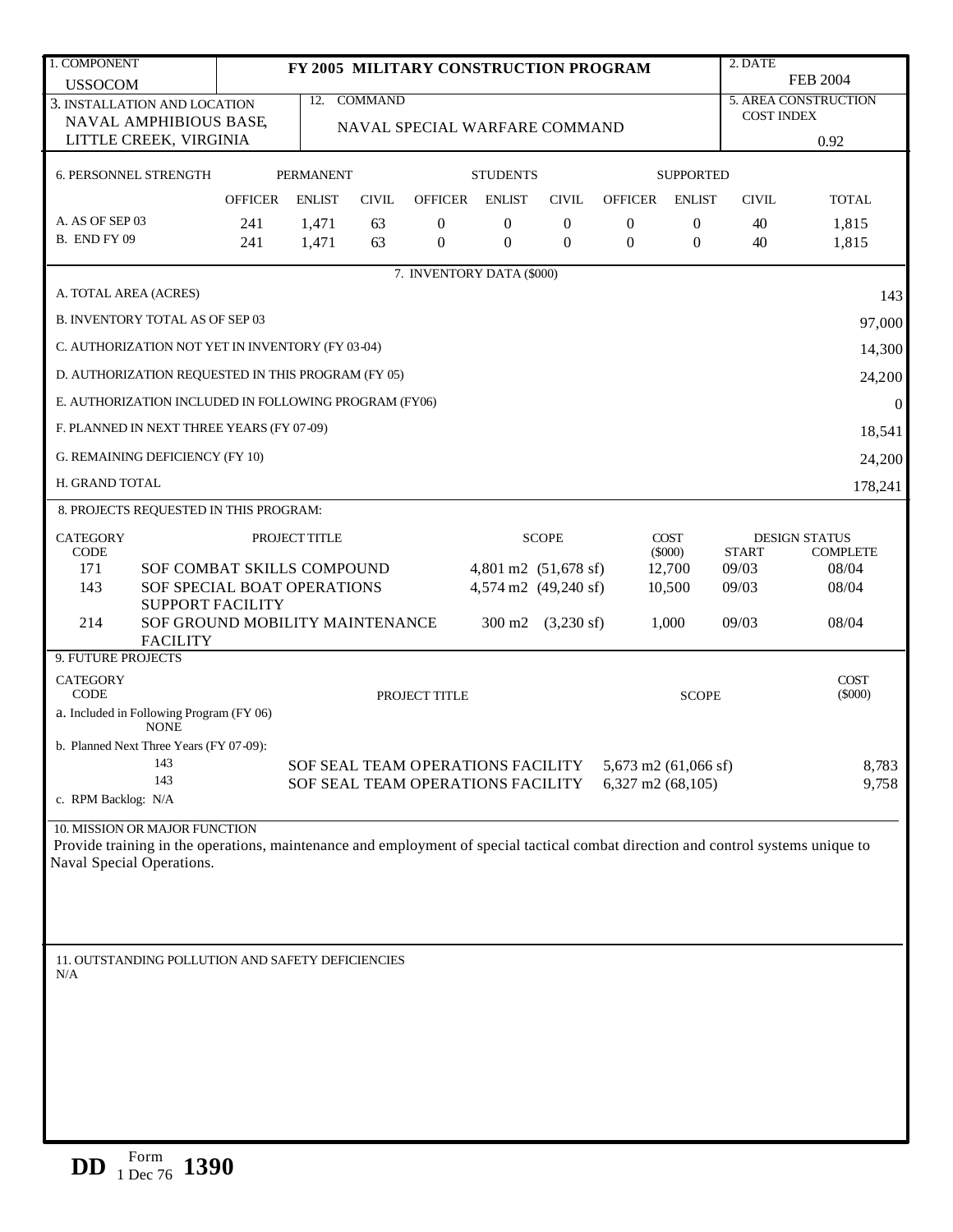| 1. Component                                  | 2. Date<br>FY 2005 MILITARY CONSTRUCTION PROJECT DATA                                                     |  |                                              |                  |  |                   |                 |  |  |  |
|-----------------------------------------------|-----------------------------------------------------------------------------------------------------------|--|----------------------------------------------|------------------|--|-------------------|-----------------|--|--|--|
| <b>USSOCOM</b>                                |                                                                                                           |  |                                              |                  |  |                   | <b>FEB 2004</b> |  |  |  |
| 3. Installation and Location/UIC:             |                                                                                                           |  |                                              | 4. Project Title |  |                   |                 |  |  |  |
| NORFOLK, VA                                   | NAVAL AMPHIBIOUS BASE LITTLE CREEK,                                                                       |  | SOF COMBAT SKILLS COMPOUND                   |                  |  |                   |                 |  |  |  |
| 5. Program Element                            | 6. Category Code                                                                                          |  | 7. Project Number<br>8. Project Cost (\$000) |                  |  |                   |                 |  |  |  |
| 1140494BB                                     | 171                                                                                                       |  | P-411                                        |                  |  | 12,700            |                 |  |  |  |
|                                               | 9. COST ESTIMATES                                                                                         |  |                                              |                  |  |                   |                 |  |  |  |
|                                               | Item                                                                                                      |  | U/M                                          | Quantity         |  | Unit Cost         | Cost (6000)     |  |  |  |
| <b>COMBAT SKILLS COMPOUND</b>                 |                                                                                                           |  |                                              |                  |  |                   | 8,160           |  |  |  |
| SMALL ARMS RANGE (51,678 sf)                  |                                                                                                           |  | m2                                           | 4,801            |  | 1,343             | (6, 448)        |  |  |  |
| <b>BUILT IN EQUIPMENT</b>                     |                                                                                                           |  | LS                                           |                  |  |                   | (1,480)         |  |  |  |
|                                               | ANTI-TERRORISM/FORCE PROTECTION @ 3.6% OF                                                                 |  | LS                                           |                  |  |                   | (232)           |  |  |  |
| <b>STRUCTURE</b>                              |                                                                                                           |  |                                              |                  |  |                   |                 |  |  |  |
| <b>SUPPORTING FACILITIES</b>                  |                                                                                                           |  |                                              |                  |  |                   | 3,230           |  |  |  |
| <b>ELECTRICAL UTILITIES</b>                   |                                                                                                           |  | LS                                           |                  |  |                   | (770)           |  |  |  |
| MECHANICAL UTILITIES                          |                                                                                                           |  | LS                                           |                  |  |                   | (550)           |  |  |  |
| PAVING AND SITE IMPROVEMENTS                  |                                                                                                           |  | LS                                           |                  |  |                   | (1,500)         |  |  |  |
| SPECIAL CONSTRUCTION FEATURES                 |                                                                                                           |  | LS                                           |                  |  |                   | (410)           |  |  |  |
|                                               |                                                                                                           |  |                                              |                  |  |                   | -----           |  |  |  |
| <b>SUBTOTAL</b>                               |                                                                                                           |  |                                              |                  |  |                   | 11,390<br>570   |  |  |  |
| CONTINGENCY (5.0%)                            |                                                                                                           |  |                                              |                  |  |                   |                 |  |  |  |
| TOTAL CONTRACT COST                           |                                                                                                           |  |                                              |                  |  |                   | 11,960          |  |  |  |
|                                               | SUPERVISION, INSPECTION, AND OVERHEAD (6.0%)                                                              |  |                                              |                  |  |                   | 718             |  |  |  |
|                                               |                                                                                                           |  |                                              |                  |  |                   | -----           |  |  |  |
| <b>TOTAL REQUEST</b>                          |                                                                                                           |  |                                              |                  |  |                   | 12,678          |  |  |  |
| TOTAL REQUEST (ROUNDED)                       |                                                                                                           |  |                                              |                  |  |                   | 12,700          |  |  |  |
|                                               | EQUIPMENT PROVIDED FROM OTHER APPROPRIATIONS                                                              |  |                                              |                  |  |                   | (1, 425)        |  |  |  |
| 10. Description of Proposed Construction      |                                                                                                           |  |                                              |                  |  |                   |                 |  |  |  |
|                                               | Construct a single-story combat skills compound facility with weapons support areas and reactive          |  |                                              |                  |  |                   |                 |  |  |  |
|                                               | target system; steel frame; concrete masonry (CMU); pile supported concrete slab; baffled system;         |  |                                              |                  |  |                   |                 |  |  |  |
|                                               | training and administrative areas; shop space; and associated utilities and range ventilation.            |  |                                              |                  |  |                   |                 |  |  |  |
|                                               | Supporting features include utilities (sewer, water, and electrical); security lighting; fire protection; |  |                                              |                  |  |                   |                 |  |  |  |
|                                               | climate control; intrusion detection system; communication systems; local area network; heating,          |  |                                              |                  |  |                   |                 |  |  |  |
|                                               | ventilation and air conditioning; associated paving; parking; and site improvements.                      |  |                                              |                  |  |                   |                 |  |  |  |
| Air conditioning: 53 kW (15 tons)             |                                                                                                           |  |                                              |                  |  |                   |                 |  |  |  |
| 11. Requirement: 4,801 m2 (51,678 sf)         | Adequate: 0 m2                                                                                            |  |                                              |                  |  | Substandard: 0 m2 |                 |  |  |  |
|                                               | PROJECT: Construct an operational training, combat skills compound/indoor range facility for the          |  |                                              |                  |  |                   |                 |  |  |  |
|                                               | Commander, Naval Special Warfare Command (CNSWC) for Naval Special Warfare Group TWO                      |  |                                              |                  |  |                   |                 |  |  |  |
|                                               | (NSWG-2) to support Sea, Air and Land (SEAL) training.                                                    |  |                                              |                  |  |                   |                 |  |  |  |
|                                               | REQUIREMENT: Provide safe and adequate multi-purpose, combat skills compound/indoor range                 |  |                                              |                  |  |                   |                 |  |  |  |
|                                               | facility for training SEAL Teams and SEAL Delivery Vehicle Team (SDVT) forces. The training               |  |                                              |                  |  |                   |                 |  |  |  |
|                                               | mission of NSWG-2 includes realistic, mock static and dynamic shooting skill; unconventional              |  |                                              |                  |  |                   |                 |  |  |  |
|                                               | warfare; small arms combat; and specialized tactical techniques. In addition, the proposed facility       |  |                                              |                  |  |                   |                 |  |  |  |
|                                               | would allow for special weapons tactical training as well as training for counter-drug operations and     |  |                                              |                  |  |                   |                 |  |  |  |
| personnel recovery. (Current Mission).        |                                                                                                           |  |                                              |                  |  |                   |                 |  |  |  |
|                                               | CURRENT SITUATION: The existing ranges available to SEALs in the local area of Naval                      |  |                                              |                  |  |                   |                 |  |  |  |
|                                               |                                                                                                           |  |                                              |                  |  |                   |                 |  |  |  |
| Form<br><b>DD</b><br>$1 \text{ Dec } 76$ 1391 |                                                                                                           |  |                                              |                  |  |                   |                 |  |  |  |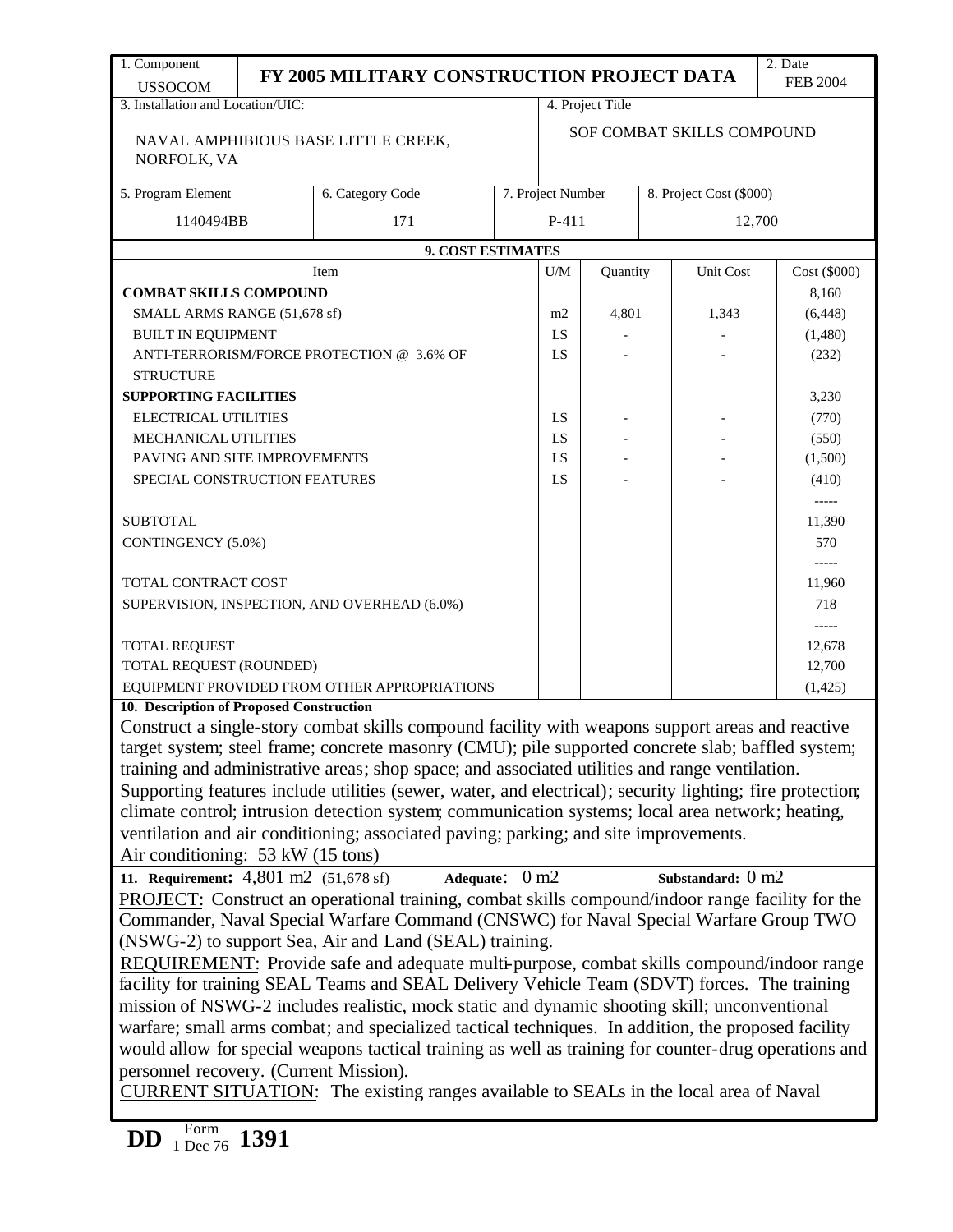| 1. Component                                                                                                                                                                                   |                                                                                                  | FY 2005 MILITARY CONSTRUCTION PROJECT DATA                                                           |  |                   |                            | 2. Date         |  |  |  |  |
|------------------------------------------------------------------------------------------------------------------------------------------------------------------------------------------------|--------------------------------------------------------------------------------------------------|------------------------------------------------------------------------------------------------------|--|-------------------|----------------------------|-----------------|--|--|--|--|
| <b>USSOCOM</b>                                                                                                                                                                                 |                                                                                                  |                                                                                                      |  |                   |                            | <b>FEB 2004</b> |  |  |  |  |
| 3. Installation and Location/UIC:                                                                                                                                                              |                                                                                                  |                                                                                                      |  | 4. Project Title  |                            |                 |  |  |  |  |
|                                                                                                                                                                                                |                                                                                                  | NAVAL AMPHIBIOUS BASE LITTLE CREEK,                                                                  |  |                   | SOF COMBAT SKILLS COMPOUND |                 |  |  |  |  |
| NORFOLK, VA                                                                                                                                                                                    |                                                                                                  |                                                                                                      |  |                   |                            |                 |  |  |  |  |
|                                                                                                                                                                                                |                                                                                                  |                                                                                                      |  |                   |                            |                 |  |  |  |  |
| 5. Program Element                                                                                                                                                                             |                                                                                                  | 6. Category Code                                                                                     |  | 7. Project Number | 8. Project Cost (\$000)    |                 |  |  |  |  |
| 1140494BB                                                                                                                                                                                      |                                                                                                  | 171                                                                                                  |  | $P-411$           |                            | 12,700          |  |  |  |  |
|                                                                                                                                                                                                |                                                                                                  | CURRENT SITUATION (Cont'd): Amphibious Base (NAB) Little Creek, VA, cannot                           |  |                   |                            |                 |  |  |  |  |
|                                                                                                                                                                                                |                                                                                                  |                                                                                                      |  |                   |                            |                 |  |  |  |  |
| accommodate the type of training required by the SEALs and are access constrained. The<br>ingress/egress over-the-beach scenarios required for full rehearsal training are not fully supported |                                                                                                  |                                                                                                      |  |                   |                            |                 |  |  |  |  |
|                                                                                                                                                                                                |                                                                                                  | by the NAB facilities which have scheduling and Surface Danger Zone (SDZ) constraints due to the     |  |                   |                            |                 |  |  |  |  |
|                                                                                                                                                                                                |                                                                                                  | nearby marine transit area in the Chesapeake Bay. Training at off-site and private ranges is         |  |                   |                            |                 |  |  |  |  |
|                                                                                                                                                                                                |                                                                                                  | required to fill the gap due to the limitations of local ranges. Two of these commercial facilities  |  |                   |                            |                 |  |  |  |  |
|                                                                                                                                                                                                |                                                                                                  | available to East Coast SEAL teams also have schedule constraints. In addition, NSWG-2 spends        |  |                   |                            |                 |  |  |  |  |
|                                                                                                                                                                                                |                                                                                                  | greater than \$500K annually leasing and traveling to and from civilian range facilities in order to |  |                   |                            |                 |  |  |  |  |
|                                                                                                                                                                                                |                                                                                                  | maintain satisfactory combat readiness. ITEMPO is affected to a great extent due to the              |  |                   |                            |                 |  |  |  |  |
|                                                                                                                                                                                                |                                                                                                  | unavailability of adequate, local training facilities.                                               |  |                   |                            |                 |  |  |  |  |
| IMPACT IF NOT PROVIDED: All East Coast SEAL and SDVT forces will continue to receive                                                                                                           |                                                                                                  |                                                                                                      |  |                   |                            |                 |  |  |  |  |
| limited unique weapons training within the vicinity. Full dress rehearsal training/Full Mission                                                                                                |                                                                                                  |                                                                                                      |  |                   |                            |                 |  |  |  |  |
| Profile training is limited and restricted. ITEMPO will continue to be impacted.                                                                                                               |                                                                                                  |                                                                                                      |  |                   |                            |                 |  |  |  |  |
| ADDITIONAL: Alternatives to new construction were considered to satisfy this requirement and                                                                                                   |                                                                                                  |                                                                                                      |  |                   |                            |                 |  |  |  |  |
|                                                                                                                                                                                                | no other options were determined to meet mission needs. Therefore, a formal economic analysis is |                                                                                                      |  |                   |                            |                 |  |  |  |  |
|                                                                                                                                                                                                |                                                                                                  | not required. Construction for anti-terrorism/force protection measures will comply with Unified     |  |                   |                            |                 |  |  |  |  |
|                                                                                                                                                                                                |                                                                                                  | Facilities Criteria (UFC) 4-010-01, DoD Minimum Anti-Terrorism Standards for Buildings, dated        |  |                   |                            |                 |  |  |  |  |
| 31 July 2002.                                                                                                                                                                                  |                                                                                                  |                                                                                                      |  |                   |                            |                 |  |  |  |  |
|                                                                                                                                                                                                |                                                                                                  | JOINT USE CERTIFICATION: N/A. USSOCOM budgets only for those facilities specifically                 |  |                   |                            |                 |  |  |  |  |
|                                                                                                                                                                                                |                                                                                                  | used by SOF. The military departments budget for common support facilities. Reference Title 10,      |  |                   |                            |                 |  |  |  |  |
| Section 165.                                                                                                                                                                                   |                                                                                                  |                                                                                                      |  |                   |                            |                 |  |  |  |  |
| 12. Supplemental Data:                                                                                                                                                                         |                                                                                                  |                                                                                                      |  |                   |                            |                 |  |  |  |  |
| A. Design Data (Estimates)                                                                                                                                                                     |                                                                                                  |                                                                                                      |  |                   |                            |                 |  |  |  |  |
| $(1)$ Status                                                                                                                                                                                   |                                                                                                  |                                                                                                      |  |                   |                            |                 |  |  |  |  |
|                                                                                                                                                                                                | (a) Date Design Started                                                                          |                                                                                                      |  |                   |                            | Sep 03          |  |  |  |  |
|                                                                                                                                                                                                |                                                                                                  | (b) Percent Complete as of January 2004                                                              |  |                   |                            | 35%             |  |  |  |  |
|                                                                                                                                                                                                |                                                                                                  | (c) Date Design 35% Complete                                                                         |  |                   |                            | Jan 04          |  |  |  |  |
|                                                                                                                                                                                                |                                                                                                  | (d) Date Design 100% Complete                                                                        |  |                   |                            | Aug 04          |  |  |  |  |
|                                                                                                                                                                                                |                                                                                                  | (e) Parametric Estimates Used to Develop Costs                                                       |  |                   |                            | Yes             |  |  |  |  |
|                                                                                                                                                                                                |                                                                                                  | (f) Type of Design Contract                                                                          |  |                   | Design-Bid-Build           |                 |  |  |  |  |
|                                                                                                                                                                                                |                                                                                                  | (g) Energy Study and Life Cycle Analysis Performed                                                   |  |                   |                            | N <sub>o</sub>  |  |  |  |  |
| $(2)$ Basis                                                                                                                                                                                    |                                                                                                  |                                                                                                      |  |                   |                            |                 |  |  |  |  |
|                                                                                                                                                                                                |                                                                                                  | (a) Standard or Definitive Design Used                                                               |  |                   |                            | N <sub>o</sub>  |  |  |  |  |
| N/A<br>(b) Where Design Was Previously Used                                                                                                                                                    |                                                                                                  |                                                                                                      |  |                   |                            |                 |  |  |  |  |
|                                                                                                                                                                                                | (3) Total Design Cost                                                                            |                                                                                                      |  |                   |                            | $(\$000)$       |  |  |  |  |
| (a) Production of Plans and Specifications<br>1,148                                                                                                                                            |                                                                                                  |                                                                                                      |  |                   |                            |                 |  |  |  |  |
| (b) All Other Design Costs<br>492                                                                                                                                                              |                                                                                                  |                                                                                                      |  |                   |                            |                 |  |  |  |  |
|                                                                                                                                                                                                |                                                                                                  | (c) Total Cost $(a + b \text{ or } d + e)$                                                           |  |                   |                            | 1,640           |  |  |  |  |
|                                                                                                                                                                                                | (d) Contract Cost                                                                                |                                                                                                      |  |                   |                            | 1,410           |  |  |  |  |
|                                                                                                                                                                                                | (e) In-House Cost                                                                                |                                                                                                      |  |                   |                            | 230             |  |  |  |  |
|                                                                                                                                                                                                |                                                                                                  | (4) Construction Contract Award Date                                                                 |  |                   |                            | Oct 04          |  |  |  |  |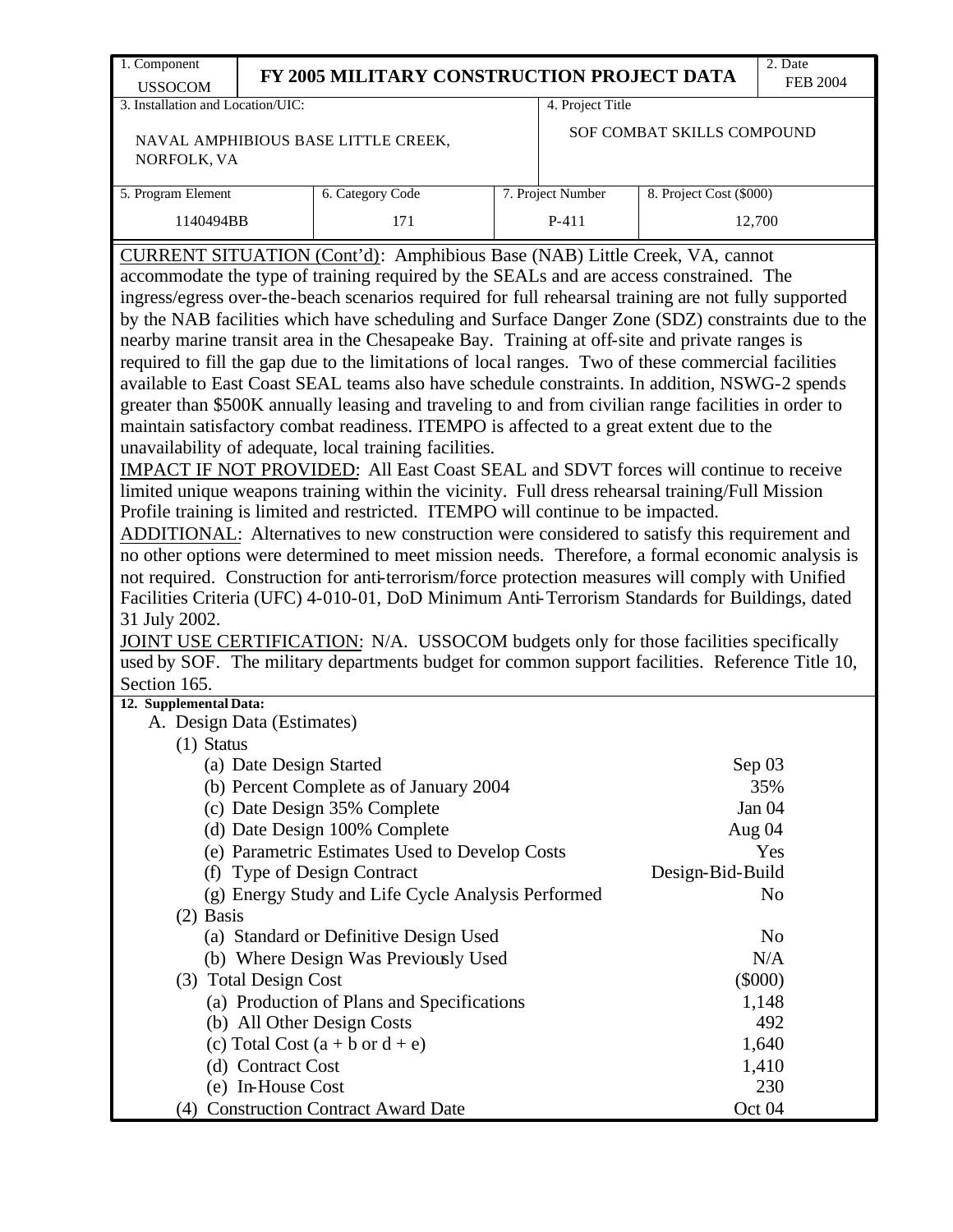| 1. Component<br><b>USSOCOM</b>    |                                                   | FY 2005 MILITARY CONSTRUCTION PROJECT DATA                                                                      |  |                   |                            | 2. Date<br><b>FEB 2004</b> |
|-----------------------------------|---------------------------------------------------|-----------------------------------------------------------------------------------------------------------------|--|-------------------|----------------------------|----------------------------|
| 3. Installation and Location/UIC: |                                                   |                                                                                                                 |  | 4. Project Title  |                            |                            |
| NORFOLK, VA                       |                                                   | NAVAL AMPHIBIOUS BASE LITTLE CREEK,                                                                             |  |                   | SOF COMBAT SKILLS COMPOUND |                            |
| 5. Program Element                |                                                   | 6. Category Code                                                                                                |  | 7. Project Number | 8. Project Cost (\$000)    |                            |
| 1140494BB                         |                                                   | 171                                                                                                             |  | $P-411$           |                            | 12,700                     |
| Appropriations:                   | (5) Construction Start Date                       | (6) Construction Completion Date<br>B. Equipment Associated With This Project Which Will be Provided From Other |  |                   | May 06                     | Nov <sub>04</sub>          |
|                                   | Equipment<br>Procuring<br>Cost<br>FY Appropriated |                                                                                                                 |  |                   |                            |                            |
| Nomenclature                      |                                                   | Appropriation                                                                                                   |  | or Requested      |                            | (\$000)                    |
| $C4-ITI$                          |                                                   | O & M                                                                                                           |  | 2006              |                            | 95                         |
| Furniture                         |                                                   | O & M                                                                                                           |  | 2006              |                            | 530                        |
| <b>Intrusion Detection System</b> |                                                   |                                                                                                                 |  |                   |                            |                            |
| and Video Monitoring              |                                                   | Procurement                                                                                                     |  | 2006              |                            | 800                        |
|                                   |                                                   | Project Engineer: CDR Richard Crompton                                                                          |  |                   |                            |                            |
|                                   |                                                   | Telephone (619) 437-0880                                                                                        |  |                   |                            |                            |
| <b>DD</b>                         | Form 1391C                                        |                                                                                                                 |  |                   |                            |                            |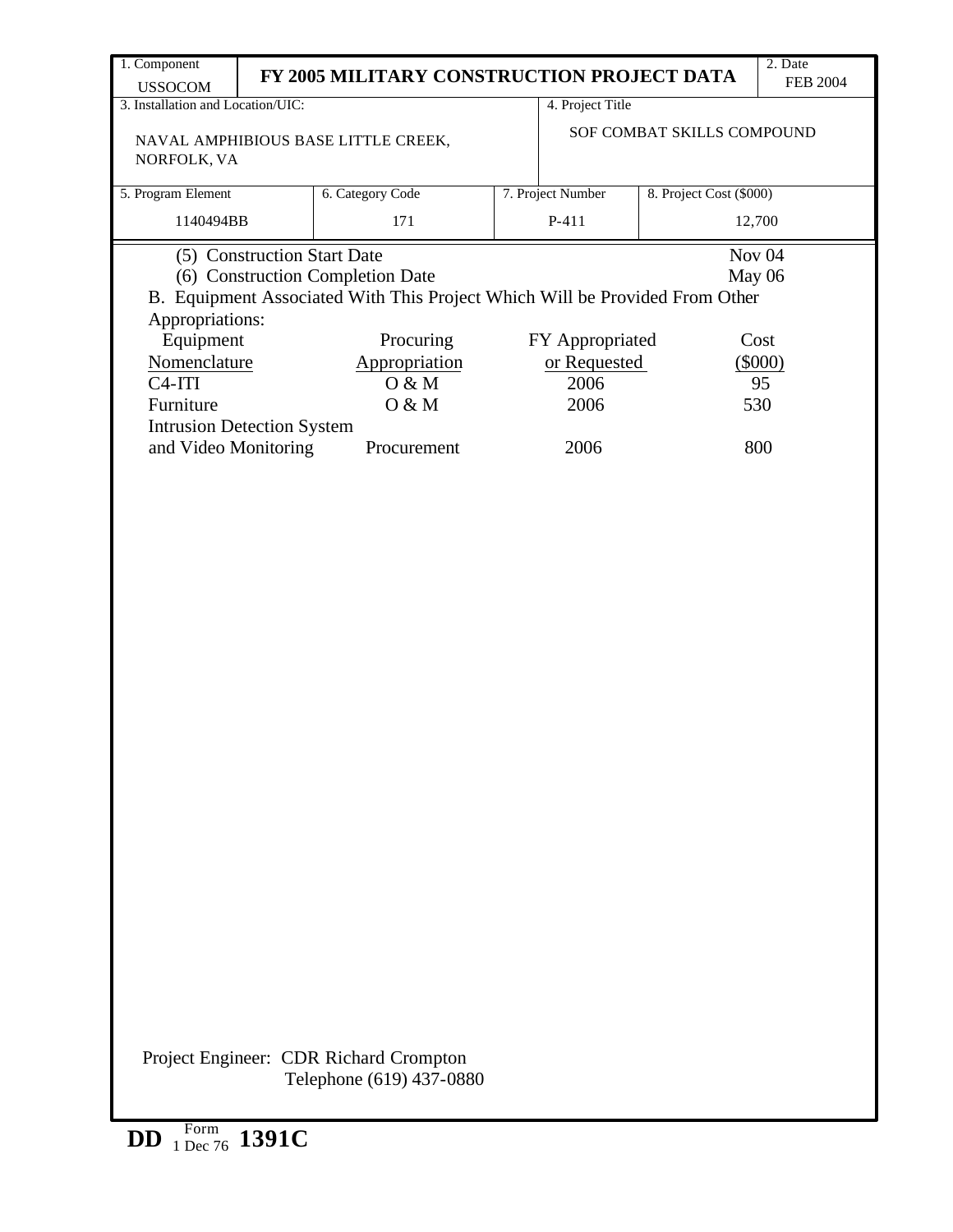| 1. Component                                                                                               |  | FY 2005 MILITARY CONSTRUCTION PROJECT DATA                                                                                                                                                           |     |                                                        |                  |                     |                         | 2. Date         |
|------------------------------------------------------------------------------------------------------------|--|------------------------------------------------------------------------------------------------------------------------------------------------------------------------------------------------------|-----|--------------------------------------------------------|------------------|---------------------|-------------------------|-----------------|
| <b>USSOCOM</b>                                                                                             |  |                                                                                                                                                                                                      |     |                                                        |                  |                     |                         | <b>FEB 2004</b> |
| 3. Installation and Location/UIC:                                                                          |  |                                                                                                                                                                                                      |     |                                                        | 4. Project Title |                     |                         |                 |
| NORFOLK, VA                                                                                                |  | NAVAL AMPHIBIOUS BASE LITTLE CREEK,                                                                                                                                                                  |     | SOF SPECIAL BOAT OPERATIONS<br><b>SUPPORT FACILITY</b> |                  |                     |                         |                 |
| 5. Program Element                                                                                         |  | 6. Category Code                                                                                                                                                                                     |     | 7. Project Number                                      |                  |                     | 8. Project Cost (\$000) |                 |
|                                                                                                            |  |                                                                                                                                                                                                      |     |                                                        |                  |                     |                         |                 |
| 1140494BB                                                                                                  |  | 143                                                                                                                                                                                                  |     | P-455                                                  |                  |                     | 10,500                  |                 |
|                                                                                                            |  | 9. COST ESTIMATES                                                                                                                                                                                    |     |                                                        |                  |                     |                         |                 |
|                                                                                                            |  | Item                                                                                                                                                                                                 |     | U/M                                                    | Quantity         |                     | Unit Cost               | Cost (\$000)    |
|                                                                                                            |  | SOF SPECIAL BOAT TEAM OPERATIONS SUPPORT                                                                                                                                                             |     |                                                        |                  |                     |                         | 5,991           |
| <b>FACILITY</b>                                                                                            |  |                                                                                                                                                                                                      |     |                                                        | 3,963            |                     | 711                     |                 |
| BOAT MAINTENANCE FACILITY (49,240 sf)<br><b>FINGER PIER</b>                                                |  | m2<br>m2                                                                                                                                                                                             | 500 |                                                        | 2,389            | (2,818)<br>(1, 195) |                         |                 |
|                                                                                                            |  |                                                                                                                                                                                                      |     |                                                        |                  |                     |                         |                 |
| <b>RECEIVING FACILITY</b><br>111<br>m2<br>6,426<br>(713)<br>ANTI-TERRORISM/FORCE PROTECTION FEATURES<br>LS |  |                                                                                                                                                                                                      |     |                                                        |                  |                     | (300)                   |                 |
| SPECIAL CONSTRUCTION FEATURES                                                                              |  |                                                                                                                                                                                                      |     | LS                                                     |                  |                     |                         | (965)           |
| <b>SUPPORTING FACILITIES</b><br>3,450                                                                      |  |                                                                                                                                                                                                      |     |                                                        |                  |                     |                         |                 |
| ELECTRICAL UTILITIES                                                                                       |  | LS                                                                                                                                                                                                   |     |                                                        |                  | (500)               |                         |                 |
| MECHANICAL UTILITIES                                                                                       |  |                                                                                                                                                                                                      |     | LS                                                     |                  |                     |                         | (470)           |
| <b>ROADS AND PAVING</b>                                                                                    |  |                                                                                                                                                                                                      |     | LS                                                     |                  |                     |                         | (1,320)         |
| <b>SITE IMPROVEMENTS</b>                                                                                   |  |                                                                                                                                                                                                      |     | LS                                                     |                  |                     |                         | (800)           |
| <b>DEMOLITION</b>                                                                                          |  | LS                                                                                                                                                                                                   |     |                                                        |                  | (360)               |                         |                 |
| $-----1$                                                                                                   |  |                                                                                                                                                                                                      |     |                                                        |                  |                     |                         |                 |
| <b>SUBTOTAL</b><br>9,441                                                                                   |  |                                                                                                                                                                                                      |     |                                                        |                  |                     |                         |                 |
| CONTINGENCY (5.0%)<br>472                                                                                  |  |                                                                                                                                                                                                      |     |                                                        |                  |                     |                         |                 |
| $-----$                                                                                                    |  |                                                                                                                                                                                                      |     |                                                        |                  |                     |                         |                 |
| TOTAL CONTRACT COST                                                                                        |  |                                                                                                                                                                                                      |     |                                                        |                  |                     |                         | 9,913           |
|                                                                                                            |  | SUPERVISION, INSPECTION AND OVERHEAD (6.0%)                                                                                                                                                          |     |                                                        |                  |                     |                         | 595             |
|                                                                                                            |  |                                                                                                                                                                                                      |     |                                                        |                  |                     |                         | $-----$         |
| <b>TOTAL REQUEST</b>                                                                                       |  |                                                                                                                                                                                                      |     |                                                        |                  |                     |                         | 10,508          |
| TOTAL REQUEST (ROUNDED)                                                                                    |  |                                                                                                                                                                                                      |     |                                                        |                  |                     |                         | 10,500          |
|                                                                                                            |  | EQUIPMENT PROVIDED FROM OTHER APPROPRIATIONS                                                                                                                                                         |     |                                                        |                  |                     |                         | (1,141)         |
| 10. Description of Proposed Construction                                                                   |  |                                                                                                                                                                                                      |     |                                                        |                  |                     |                         |                 |
|                                                                                                            |  | Construct a high-bay special boat operations facility with pile foundations; steel frame; metal panel;                                                                                               |     |                                                        |                  |                     |                         |                 |
|                                                                                                            |  | concrete masonry walls; reinforced concrete slabs; insulated metal deck roofing; and steel truss and                                                                                                 |     |                                                        |                  |                     |                         |                 |
|                                                                                                            |  | maintenance bays with roll up doors. Construct pier consisting of reinforced concrete and pile                                                                                                       |     |                                                        |                  |                     |                         |                 |
|                                                                                                            |  | footings. Construct receiving/quarter deck facility with reinforced concrete floors, concrete<br>masonry walls, and insulated metal deck roofing. Supporting features include force protection; fire |     |                                                        |                  |                     |                         |                 |
|                                                                                                            |  | protection; heating and ventilation; and cameras, intrusion detection, and cipher locks. Specialized                                                                                                 |     |                                                        |                  |                     |                         |                 |
|                                                                                                            |  | features include oil/water separators, floor drains, engine exhaust systems, controlled cryptographic                                                                                                |     |                                                        |                  |                     |                         |                 |
|                                                                                                            |  | item (CCI) secured area, potable water connections, and compressed air (LP). Also included are                                                                                                       |     |                                                        |                  |                     |                         |                 |
|                                                                                                            |  | electrical utilities; mechanical utilities (sewer and water); storm water drainage with storm water                                                                                                  |     |                                                        |                  |                     |                         |                 |
|                                                                                                            |  | management ponds; earthwork and landscaping; and sidewalks. Anti-terrorism/force protection                                                                                                          |     |                                                        |                  |                     |                         |                 |
|                                                                                                            |  | (AT/FP) includes interior perimeter fencing with personnel gates, security gates and area lighting.                                                                                                  |     |                                                        |                  |                     |                         |                 |
|                                                                                                            |  | This project includes demolition and replacement of existing paving. Air conditioning: 53 kW (15                                                                                                     |     |                                                        |                  |                     |                         |                 |
| tons)                                                                                                      |  |                                                                                                                                                                                                      |     |                                                        |                  |                     |                         |                 |

**11. Requirement:** 9,586 m2 (103,189 sf) **Adequate:** 5,012 m2 (53,949 sf) **Substandard:** 394 m2 (4,241 sf) PROJECT: Construct a special boat operations support facility for the Commander, Naval Special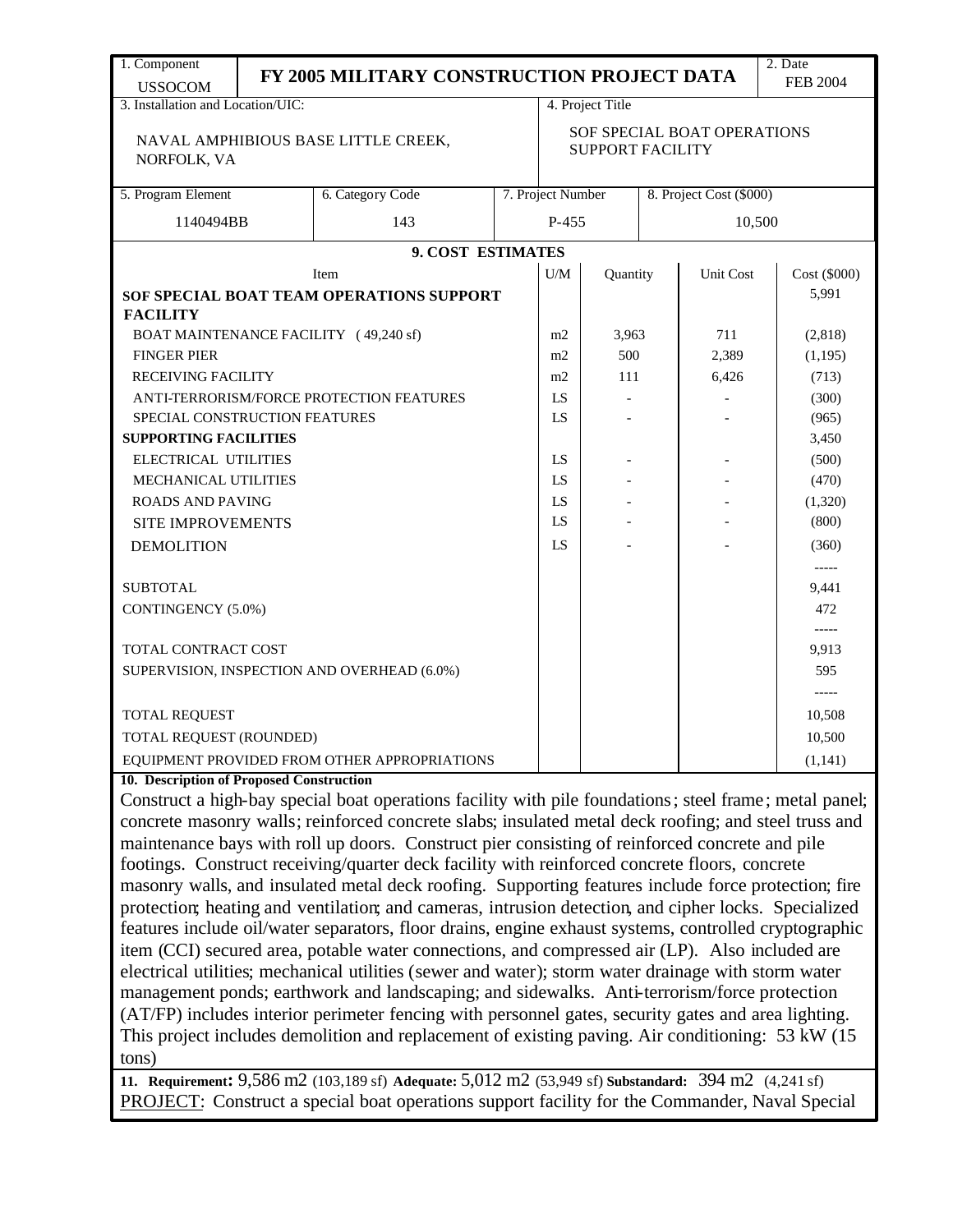| 1. Component<br><b>USSOCOM</b>                                                                              | FY 2005 MILITARY CONSTRUCTION PROJECT DATA                                                                                                                                                                                                                                                                                                                                                                                                                                                                                                                                                                                                                                                                                                                                                                                                                                                                                                                                                                                                                                                                                                                                                                                                                                                                                                                                                    |                  |                                                        | 2. Date<br><b>FEB 2004</b> |  |  |  |
|-------------------------------------------------------------------------------------------------------------|-----------------------------------------------------------------------------------------------------------------------------------------------------------------------------------------------------------------------------------------------------------------------------------------------------------------------------------------------------------------------------------------------------------------------------------------------------------------------------------------------------------------------------------------------------------------------------------------------------------------------------------------------------------------------------------------------------------------------------------------------------------------------------------------------------------------------------------------------------------------------------------------------------------------------------------------------------------------------------------------------------------------------------------------------------------------------------------------------------------------------------------------------------------------------------------------------------------------------------------------------------------------------------------------------------------------------------------------------------------------------------------------------|------------------|--------------------------------------------------------|----------------------------|--|--|--|
| 3. Installation and Location/UIC:                                                                           |                                                                                                                                                                                                                                                                                                                                                                                                                                                                                                                                                                                                                                                                                                                                                                                                                                                                                                                                                                                                                                                                                                                                                                                                                                                                                                                                                                                               | 4. Project Title |                                                        |                            |  |  |  |
| NORFOLK, VA                                                                                                 | NAVAL AMPHIBIOUS BASE LITTLE CREEK,                                                                                                                                                                                                                                                                                                                                                                                                                                                                                                                                                                                                                                                                                                                                                                                                                                                                                                                                                                                                                                                                                                                                                                                                                                                                                                                                                           |                  | SOF SPECIAL BOAT OPERATIONS<br><b>SUPPORT FACILITY</b> |                            |  |  |  |
| 5. Program Element<br>7. Project Number<br>6. Category Code<br>8. Project Cost (\$000)                      |                                                                                                                                                                                                                                                                                                                                                                                                                                                                                                                                                                                                                                                                                                                                                                                                                                                                                                                                                                                                                                                                                                                                                                                                                                                                                                                                                                                               |                  |                                                        |                            |  |  |  |
| 1140494BB                                                                                                   | 143                                                                                                                                                                                                                                                                                                                                                                                                                                                                                                                                                                                                                                                                                                                                                                                                                                                                                                                                                                                                                                                                                                                                                                                                                                                                                                                                                                                           | $P-455$          |                                                        | 10,500                     |  |  |  |
|                                                                                                             | Operations Craft (SOC). Two such SOC are the MK V and Rigid-Hull Inflatable Boats (RHIBs).<br>CURRENT SITUATION: NSWG-4 is required to support and train SEALs, special boat<br>combatant crew members, and support personnel responsible for operating and maintaining special<br>warfare combatant vessels which include SEAL Delivery Vehicles (SDVs), RHIBs, and the<br>Advanced SEAL Delivery System (ASDS). A travel lift pier is required to insert/extract these<br>specialized combatant craft. Currently, specialized craft and associated equipment are stored<br>outside and exposed to extreme temperature changes, high humidity and salt air. In addition, more<br>secure storage is necessary to protect classified components and/or capabilities from being<br>compromised. This type of exposure increases craft maintenance levels and limits life expectancy.<br>Also, the quarter deck is undersized. No facilities exist at the NSWG-4 compound which may be<br>used for SDVT-2 and SBT 20 personnel for operations support/dive shops and craft maintenance.<br>The proposed pier is essential to safely insert and extract the SDVs and DDSs. SDVT-2 currently<br>uses a trailer and ramp for the deployment and recovery of the SDVs. SBT 20 currently requires<br>crane services contracted through the Public Works Center (PWC) for insertion /extraction of MK- |                  |                                                        |                            |  |  |  |
| V craft.<br>take place outside in unfavorable conditions. Work under these conditions increases maintenance | <b>IMPACT IF NOT PROVIDED:</b> Specialized craft will continue to be exposed to the sun, extreme<br>cold, humidity, and the salinity of the ocean air, which will result in decreased life expectancy.<br>Thus, higher maintenance and replacement costs will ensue. Minor maintenance will continue to                                                                                                                                                                                                                                                                                                                                                                                                                                                                                                                                                                                                                                                                                                                                                                                                                                                                                                                                                                                                                                                                                       |                  |                                                        |                            |  |  |  |

personnel and assets since visitors are allowed uncontrolled entry within the headquarters building. This violates the latest AT/FP guidance.

ADDITIONAL: Alternatives to new construction were considered to satisfy this requirement and no other options were determined to meet mission needs. Therefore, a formal economic analysis is not required. Construction for AT/FP measures will comply with Unified Facilities Criteria (UFC) 4-010-01, DoD Minimum Anti-Terrorism Standards for Buildings, dated 31 July 2002.

JOINT USE CERTIFICATION: N/A. USSOCOM budgets only for those facilities specifically used by SOF. The military departments budget for common support facilities. Reference Title 10, Section 165.

## **12. Supplemental Data:**

A. Design Data (Estimates)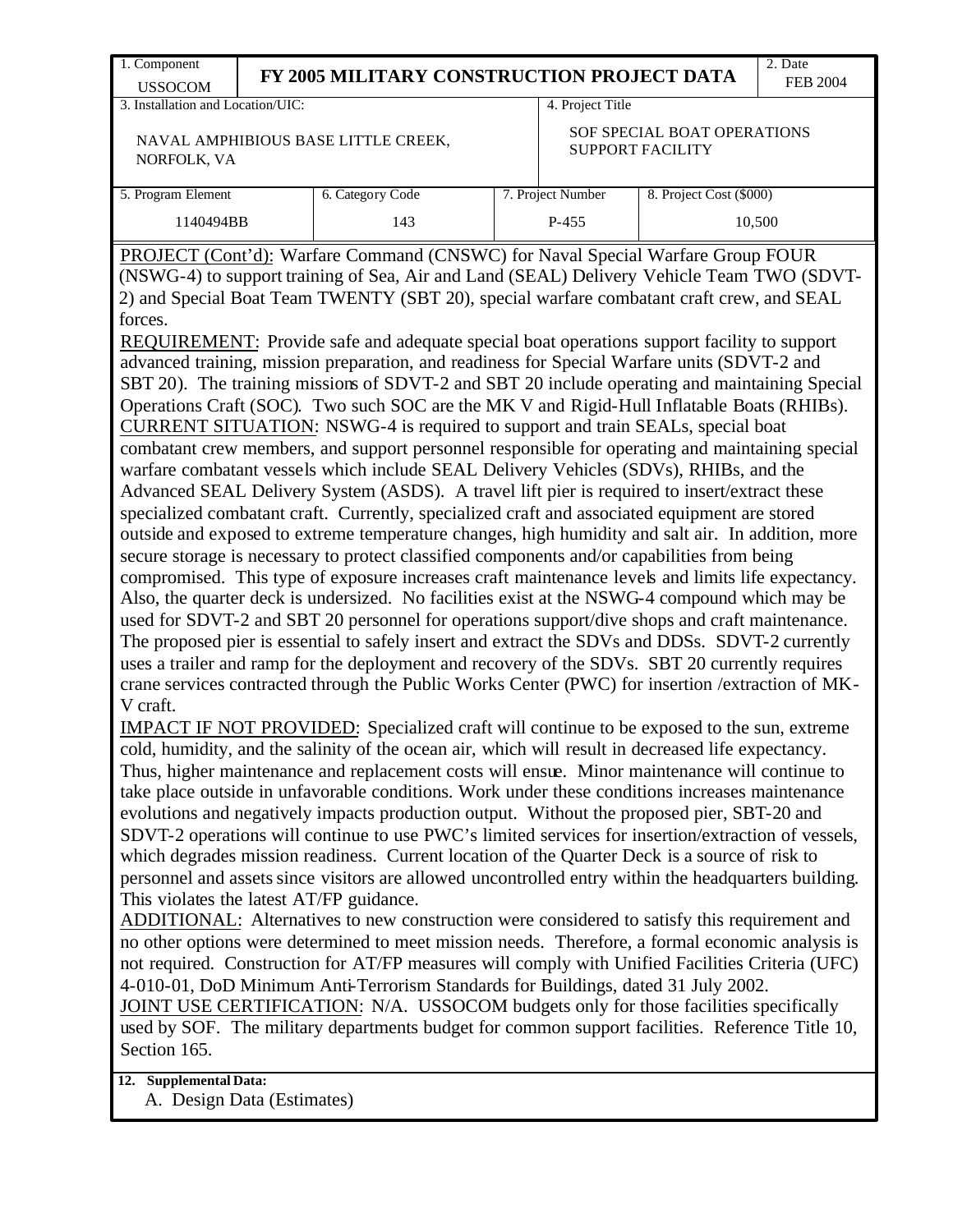| FY 2005 MILITARY CONSTRUCTION PROJECT DATA<br><b>USSOCOM</b><br>3. Installation and Location/UIC:<br>4. Project Title<br>SOF SPECIAL BOAT OPERATIONS<br>NAVAL AMPHIBIOUS BASE LITTLE CREEK,<br><b>SUPPORT FACILITY</b><br>NORFOLK, VA<br>5. Program Element<br>6. Category Code<br>7. Project Number<br>8. Project Cost (\$000)<br>1140494BB<br>P-455<br>143<br>10,500<br>$(1)$ Status<br>(a) Date Design Started<br>Sep 03<br>35%<br>(b) Percent Complete as of January 2004<br>(c) Date Design 35% Complete<br>Jan 04<br>(d) Date Design 100% Complete<br>Aug 04<br>(e) Parametric Estimates Used to Develop Costs<br>Yes<br>(f) Type of Design Contract<br>Design-Bid-Build<br>(g) Energy Study and Life Cycle Analysis Performed<br>N <sub>0</sub><br>$(2)$ Basis<br>(a) Standard or Definitive Design Used<br>Yes<br>(b) Where Design Was Previously Used<br>Little Creek, VA<br>(3) Total Design Cost<br>$(\$000)$<br>(a) Production of Plans and Specifications<br>850<br>(b) All Other Design Costs<br>350<br>(c) Total Cost $(a + b \text{ or } d + e)$<br>1,200<br>(d) Contract Cost<br>1,000<br>(e) In-House Cost<br>200<br>(4) Construction Contract Award Date<br>Oct 04<br>(5) Construction Start Date<br>Nov <sub>04</sub><br>(6) Construction Completion Date<br>Mar <sub>06</sub><br>B. Equipment Associated With This Project Which Will be Provided From Other<br>Appropriations:<br>Equipment<br>Procuring<br>FY Appropriated<br>Cost<br>$(\$000)$<br>Nomenclature<br>Appropriation<br>or Requested<br>O&M<br>2006<br>$C4-ITI$<br>95<br>Furniture<br>O&M<br>2006<br>500<br><b>Intrusion Detection System</b><br>O&M<br>2006<br>200 |  |  |  | 2. Date         |
|--------------------------------------------------------------------------------------------------------------------------------------------------------------------------------------------------------------------------------------------------------------------------------------------------------------------------------------------------------------------------------------------------------------------------------------------------------------------------------------------------------------------------------------------------------------------------------------------------------------------------------------------------------------------------------------------------------------------------------------------------------------------------------------------------------------------------------------------------------------------------------------------------------------------------------------------------------------------------------------------------------------------------------------------------------------------------------------------------------------------------------------------------------------------------------------------------------------------------------------------------------------------------------------------------------------------------------------------------------------------------------------------------------------------------------------------------------------------------------------------------------------------------------------------------------------------------------------------------------------------------------------------------------|--|--|--|-----------------|
|                                                                                                                                                                                                                                                                                                                                                                                                                                                                                                                                                                                                                                                                                                                                                                                                                                                                                                                                                                                                                                                                                                                                                                                                                                                                                                                                                                                                                                                                                                                                                                                                                                                        |  |  |  | <b>FEB 2004</b> |
|                                                                                                                                                                                                                                                                                                                                                                                                                                                                                                                                                                                                                                                                                                                                                                                                                                                                                                                                                                                                                                                                                                                                                                                                                                                                                                                                                                                                                                                                                                                                                                                                                                                        |  |  |  |                 |
|                                                                                                                                                                                                                                                                                                                                                                                                                                                                                                                                                                                                                                                                                                                                                                                                                                                                                                                                                                                                                                                                                                                                                                                                                                                                                                                                                                                                                                                                                                                                                                                                                                                        |  |  |  |                 |
|                                                                                                                                                                                                                                                                                                                                                                                                                                                                                                                                                                                                                                                                                                                                                                                                                                                                                                                                                                                                                                                                                                                                                                                                                                                                                                                                                                                                                                                                                                                                                                                                                                                        |  |  |  |                 |
|                                                                                                                                                                                                                                                                                                                                                                                                                                                                                                                                                                                                                                                                                                                                                                                                                                                                                                                                                                                                                                                                                                                                                                                                                                                                                                                                                                                                                                                                                                                                                                                                                                                        |  |  |  |                 |
|                                                                                                                                                                                                                                                                                                                                                                                                                                                                                                                                                                                                                                                                                                                                                                                                                                                                                                                                                                                                                                                                                                                                                                                                                                                                                                                                                                                                                                                                                                                                                                                                                                                        |  |  |  |                 |
|                                                                                                                                                                                                                                                                                                                                                                                                                                                                                                                                                                                                                                                                                                                                                                                                                                                                                                                                                                                                                                                                                                                                                                                                                                                                                                                                                                                                                                                                                                                                                                                                                                                        |  |  |  |                 |
|                                                                                                                                                                                                                                                                                                                                                                                                                                                                                                                                                                                                                                                                                                                                                                                                                                                                                                                                                                                                                                                                                                                                                                                                                                                                                                                                                                                                                                                                                                                                                                                                                                                        |  |  |  |                 |
|                                                                                                                                                                                                                                                                                                                                                                                                                                                                                                                                                                                                                                                                                                                                                                                                                                                                                                                                                                                                                                                                                                                                                                                                                                                                                                                                                                                                                                                                                                                                                                                                                                                        |  |  |  |                 |
|                                                                                                                                                                                                                                                                                                                                                                                                                                                                                                                                                                                                                                                                                                                                                                                                                                                                                                                                                                                                                                                                                                                                                                                                                                                                                                                                                                                                                                                                                                                                                                                                                                                        |  |  |  |                 |
|                                                                                                                                                                                                                                                                                                                                                                                                                                                                                                                                                                                                                                                                                                                                                                                                                                                                                                                                                                                                                                                                                                                                                                                                                                                                                                                                                                                                                                                                                                                                                                                                                                                        |  |  |  |                 |
|                                                                                                                                                                                                                                                                                                                                                                                                                                                                                                                                                                                                                                                                                                                                                                                                                                                                                                                                                                                                                                                                                                                                                                                                                                                                                                                                                                                                                                                                                                                                                                                                                                                        |  |  |  |                 |
|                                                                                                                                                                                                                                                                                                                                                                                                                                                                                                                                                                                                                                                                                                                                                                                                                                                                                                                                                                                                                                                                                                                                                                                                                                                                                                                                                                                                                                                                                                                                                                                                                                                        |  |  |  |                 |
|                                                                                                                                                                                                                                                                                                                                                                                                                                                                                                                                                                                                                                                                                                                                                                                                                                                                                                                                                                                                                                                                                                                                                                                                                                                                                                                                                                                                                                                                                                                                                                                                                                                        |  |  |  |                 |
|                                                                                                                                                                                                                                                                                                                                                                                                                                                                                                                                                                                                                                                                                                                                                                                                                                                                                                                                                                                                                                                                                                                                                                                                                                                                                                                                                                                                                                                                                                                                                                                                                                                        |  |  |  |                 |
|                                                                                                                                                                                                                                                                                                                                                                                                                                                                                                                                                                                                                                                                                                                                                                                                                                                                                                                                                                                                                                                                                                                                                                                                                                                                                                                                                                                                                                                                                                                                                                                                                                                        |  |  |  |                 |
|                                                                                                                                                                                                                                                                                                                                                                                                                                                                                                                                                                                                                                                                                                                                                                                                                                                                                                                                                                                                                                                                                                                                                                                                                                                                                                                                                                                                                                                                                                                                                                                                                                                        |  |  |  |                 |
|                                                                                                                                                                                                                                                                                                                                                                                                                                                                                                                                                                                                                                                                                                                                                                                                                                                                                                                                                                                                                                                                                                                                                                                                                                                                                                                                                                                                                                                                                                                                                                                                                                                        |  |  |  |                 |
|                                                                                                                                                                                                                                                                                                                                                                                                                                                                                                                                                                                                                                                                                                                                                                                                                                                                                                                                                                                                                                                                                                                                                                                                                                                                                                                                                                                                                                                                                                                                                                                                                                                        |  |  |  |                 |
|                                                                                                                                                                                                                                                                                                                                                                                                                                                                                                                                                                                                                                                                                                                                                                                                                                                                                                                                                                                                                                                                                                                                                                                                                                                                                                                                                                                                                                                                                                                                                                                                                                                        |  |  |  |                 |
|                                                                                                                                                                                                                                                                                                                                                                                                                                                                                                                                                                                                                                                                                                                                                                                                                                                                                                                                                                                                                                                                                                                                                                                                                                                                                                                                                                                                                                                                                                                                                                                                                                                        |  |  |  |                 |
|                                                                                                                                                                                                                                                                                                                                                                                                                                                                                                                                                                                                                                                                                                                                                                                                                                                                                                                                                                                                                                                                                                                                                                                                                                                                                                                                                                                                                                                                                                                                                                                                                                                        |  |  |  |                 |
|                                                                                                                                                                                                                                                                                                                                                                                                                                                                                                                                                                                                                                                                                                                                                                                                                                                                                                                                                                                                                                                                                                                                                                                                                                                                                                                                                                                                                                                                                                                                                                                                                                                        |  |  |  |                 |
|                                                                                                                                                                                                                                                                                                                                                                                                                                                                                                                                                                                                                                                                                                                                                                                                                                                                                                                                                                                                                                                                                                                                                                                                                                                                                                                                                                                                                                                                                                                                                                                                                                                        |  |  |  |                 |
|                                                                                                                                                                                                                                                                                                                                                                                                                                                                                                                                                                                                                                                                                                                                                                                                                                                                                                                                                                                                                                                                                                                                                                                                                                                                                                                                                                                                                                                                                                                                                                                                                                                        |  |  |  |                 |
|                                                                                                                                                                                                                                                                                                                                                                                                                                                                                                                                                                                                                                                                                                                                                                                                                                                                                                                                                                                                                                                                                                                                                                                                                                                                                                                                                                                                                                                                                                                                                                                                                                                        |  |  |  |                 |
|                                                                                                                                                                                                                                                                                                                                                                                                                                                                                                                                                                                                                                                                                                                                                                                                                                                                                                                                                                                                                                                                                                                                                                                                                                                                                                                                                                                                                                                                                                                                                                                                                                                        |  |  |  |                 |
|                                                                                                                                                                                                                                                                                                                                                                                                                                                                                                                                                                                                                                                                                                                                                                                                                                                                                                                                                                                                                                                                                                                                                                                                                                                                                                                                                                                                                                                                                                                                                                                                                                                        |  |  |  |                 |
|                                                                                                                                                                                                                                                                                                                                                                                                                                                                                                                                                                                                                                                                                                                                                                                                                                                                                                                                                                                                                                                                                                                                                                                                                                                                                                                                                                                                                                                                                                                                                                                                                                                        |  |  |  |                 |
|                                                                                                                                                                                                                                                                                                                                                                                                                                                                                                                                                                                                                                                                                                                                                                                                                                                                                                                                                                                                                                                                                                                                                                                                                                                                                                                                                                                                                                                                                                                                                                                                                                                        |  |  |  |                 |
|                                                                                                                                                                                                                                                                                                                                                                                                                                                                                                                                                                                                                                                                                                                                                                                                                                                                                                                                                                                                                                                                                                                                                                                                                                                                                                                                                                                                                                                                                                                                                                                                                                                        |  |  |  |                 |
|                                                                                                                                                                                                                                                                                                                                                                                                                                                                                                                                                                                                                                                                                                                                                                                                                                                                                                                                                                                                                                                                                                                                                                                                                                                                                                                                                                                                                                                                                                                                                                                                                                                        |  |  |  |                 |
|                                                                                                                                                                                                                                                                                                                                                                                                                                                                                                                                                                                                                                                                                                                                                                                                                                                                                                                                                                                                                                                                                                                                                                                                                                                                                                                                                                                                                                                                                                                                                                                                                                                        |  |  |  |                 |
|                                                                                                                                                                                                                                                                                                                                                                                                                                                                                                                                                                                                                                                                                                                                                                                                                                                                                                                                                                                                                                                                                                                                                                                                                                                                                                                                                                                                                                                                                                                                                                                                                                                        |  |  |  |                 |
| and Video Monitoring                                                                                                                                                                                                                                                                                                                                                                                                                                                                                                                                                                                                                                                                                                                                                                                                                                                                                                                                                                                                                                                                                                                                                                                                                                                                                                                                                                                                                                                                                                                                                                                                                                   |  |  |  |                 |
| O&M<br>Shop/Maintenance<br>2006<br>346                                                                                                                                                                                                                                                                                                                                                                                                                                                                                                                                                                                                                                                                                                                                                                                                                                                                                                                                                                                                                                                                                                                                                                                                                                                                                                                                                                                                                                                                                                                                                                                                                 |  |  |  |                 |
| Equipment                                                                                                                                                                                                                                                                                                                                                                                                                                                                                                                                                                                                                                                                                                                                                                                                                                                                                                                                                                                                                                                                                                                                                                                                                                                                                                                                                                                                                                                                                                                                                                                                                                              |  |  |  |                 |

**DD** Form 1 Dec 76 **1391C**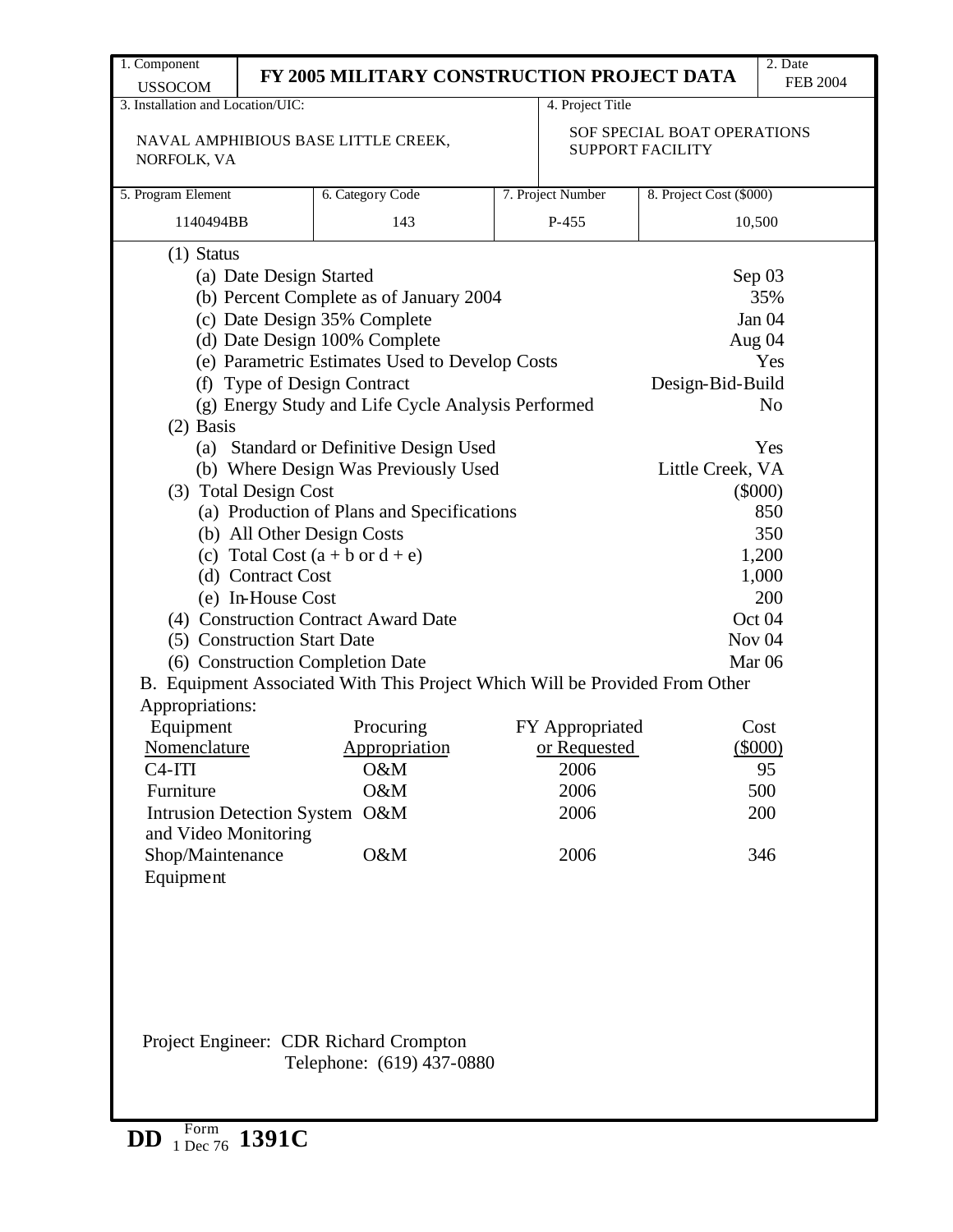| 1. Component<br><b>USSOCOM</b>                              |  | FY 2005 MILITARY CONSTRUCTION PROJECT DATA                                                            |  |                                                    |                  |      |                         | 2. Date<br><b>FEB 2004</b> |
|-------------------------------------------------------------|--|-------------------------------------------------------------------------------------------------------|--|----------------------------------------------------|------------------|------|-------------------------|----------------------------|
| 3. Installation and Location/UIC:                           |  |                                                                                                       |  |                                                    | 4. Project Title |      |                         |                            |
| <b>VIRGINIA</b>                                             |  | NAVAL AMPHIBIOUS BASE LITTLE CREEK,                                                                   |  | <b>SOF GROUND MOBILITY</b><br>MAINTENANCE FACILITY |                  |      |                         |                            |
| 5. Program Element                                          |  | 6. Category Code                                                                                      |  | 7. Project Number                                  |                  |      | 8. Project Cost (\$000) |                            |
| 1140494BB                                                   |  | 214                                                                                                   |  | P-369                                              |                  |      | 1,000                   |                            |
|                                                             |  | 9. COST ESTIMATES                                                                                     |  |                                                    |                  |      |                         |                            |
|                                                             |  | Item                                                                                                  |  | U/M                                                | Quantity         |      | <b>Unit Cost</b>        | Cost (\$000)               |
|                                                             |  | <b>GROUND MOBILITY MAINTENANCE FACILITY</b>                                                           |  |                                                    |                  |      |                         | 646                        |
|                                                             |  | GROUND MOBILITY MAINTENANCE FACILITY (3,230 sf)                                                       |  | m2                                                 | 300              |      | 1870                    | (561)                      |
| <b>WASH RACK</b>                                            |  |                                                                                                       |  | LS                                                 |                  |      |                         | (32)                       |
| <b>FORCE PROTECTION</b>                                     |  |                                                                                                       |  | LS                                                 |                  |      |                         | (41)                       |
| <b>INFORMATION SYSTEMS</b>                                  |  |                                                                                                       |  | LS                                                 |                  |      |                         | (12)                       |
| <b>SUPPORTING FACILITY</b><br>248                           |  |                                                                                                       |  |                                                    |                  |      |                         |                            |
| SPECIAL CONSTRUCTION FEATURES<br>LS                         |  |                                                                                                       |  |                                                    |                  |      |                         | (63)                       |
| <b>ELECTRICAL FACILITIES</b>                                |  | LS                                                                                                    |  |                                                    |                  | (41) |                         |                            |
| MECHANICAL UTILITIES                                        |  | LS                                                                                                    |  |                                                    |                  | (41) |                         |                            |
| <b>DEMOLITION</b>                                           |  | LS                                                                                                    |  |                                                    |                  | (32) |                         |                            |
| <b>SITE IMPROVEMENTS</b>                                    |  |                                                                                                       |  | LS                                                 |                  |      |                         | (71)<br>-----              |
| <b>SUBTOTAL</b>                                             |  |                                                                                                       |  |                                                    |                  |      |                         | 894                        |
| CONTINGENCY (5.0%)<br>45                                    |  |                                                                                                       |  |                                                    |                  |      |                         |                            |
| -----<br>TOTAL CONTRACT COST<br>939                         |  |                                                                                                       |  |                                                    |                  |      |                         |                            |
|                                                             |  |                                                                                                       |  |                                                    |                  |      |                         |                            |
| SUPERVISION, INSPECTION, AND OVERHEAD (6.0%)<br>56<br>----- |  |                                                                                                       |  |                                                    |                  |      |                         |                            |
| TOTAL REQUEST<br>995                                        |  |                                                                                                       |  |                                                    |                  |      |                         |                            |
| TOTAL REQUEST (ROUNDED)<br>1,000                            |  |                                                                                                       |  |                                                    |                  |      |                         |                            |
|                                                             |  | EQUIPMENT PROVIDED FROM OTHER APPROPRIATIONS                                                          |  |                                                    |                  |      |                         | (73)                       |
| 10. Description of Proposed Construction                    |  |                                                                                                       |  |                                                    |                  |      |                         |                            |
|                                                             |  | Construct a single-story, Ground Mobility Maintenance Facility consisting of high-bay, spread         |  |                                                    |                  |      |                         |                            |
|                                                             |  | footing foundations, steel frame, metal panel, concrete masonry walls, reinforced concrete slabs,     |  |                                                    |                  |      |                         |                            |
|                                                             |  | insulated metal deck roofing, brick veneer, and steel truss. The proposed facilities will include     |  |                                                    |                  |      |                         |                            |
|                                                             |  | force protection design/materials; fire protection; heating, ventilation and air conditioning (HVAC); |  |                                                    |                  |      |                         |                            |
|                                                             |  | information systems; and technical operating manuals. Specialized features include oil/water          |  |                                                    |                  |      |                         |                            |
|                                                             |  | separators, engine exhaust systems, compressed air – high pressure/low pressure (HP/LP), high         |  |                                                    |                  |      |                         |                            |
|                                                             |  | volume water/drainage, and a wash rack. Supporting facilities include electrical utilities;           |  |                                                    |                  |      |                         |                            |
|                                                             |  | mechanical utilities (sewer and water); storm water drainage; earthwork and landscaping;              |  |                                                    |                  |      |                         |                            |
|                                                             |  | sidewalks; and access drives/driveways and other associated site improvements. Functional areas       |  |                                                    |                  |      |                         |                            |
|                                                             |  | of the facilities include vehicle maintenance bays, administrative spaces, storage spaces, and        |  |                                                    |                  |      |                         |                            |
|                                                             |  | dispatch areas. Anti-terrorism/force protection (AT/FP) features include area lighting. The project   |  |                                                    |                  |      |                         |                            |
|                                                             |  | will include the relocation of the wash rack and demolition of Building 3803 to make room for the     |  |                                                    |                  |      |                         |                            |
|                                                             |  | expansion of Building 3859. Air conditioning: 20kW                                                    |  |                                                    |                  |      |                         |                            |
|                                                             |  | 11. Requirement: 1,202 m2 (12,940 sf) Adequate: 902 m2 (9,710 sf)                                     |  |                                                    |                  |      | Substandard: 0 m2       |                            |
|                                                             |  | PROJECT: Construct a Ground Mobility Maintenance Facility for the Commander, Naval Special            |  |                                                    |                  |      |                         |                            |
|                                                             |  | Warfare Command (CNSWC) to support the Tactical Ground Mobility Program for Naval Special             |  |                                                    |                  |      |                         |                            |
|                                                             |  | Operations' East Coast fleet of vehicles, which are under the cognizance of NSWG-4.                   |  |                                                    |                  |      |                         |                            |
|                                                             |  |                                                                                                       |  |                                                    |                  |      |                         |                            |
| Form<br>$1 \text{ Dec } 76$ 1391<br><b>DD</b>               |  |                                                                                                       |  |                                                    |                  |      |                         |                            |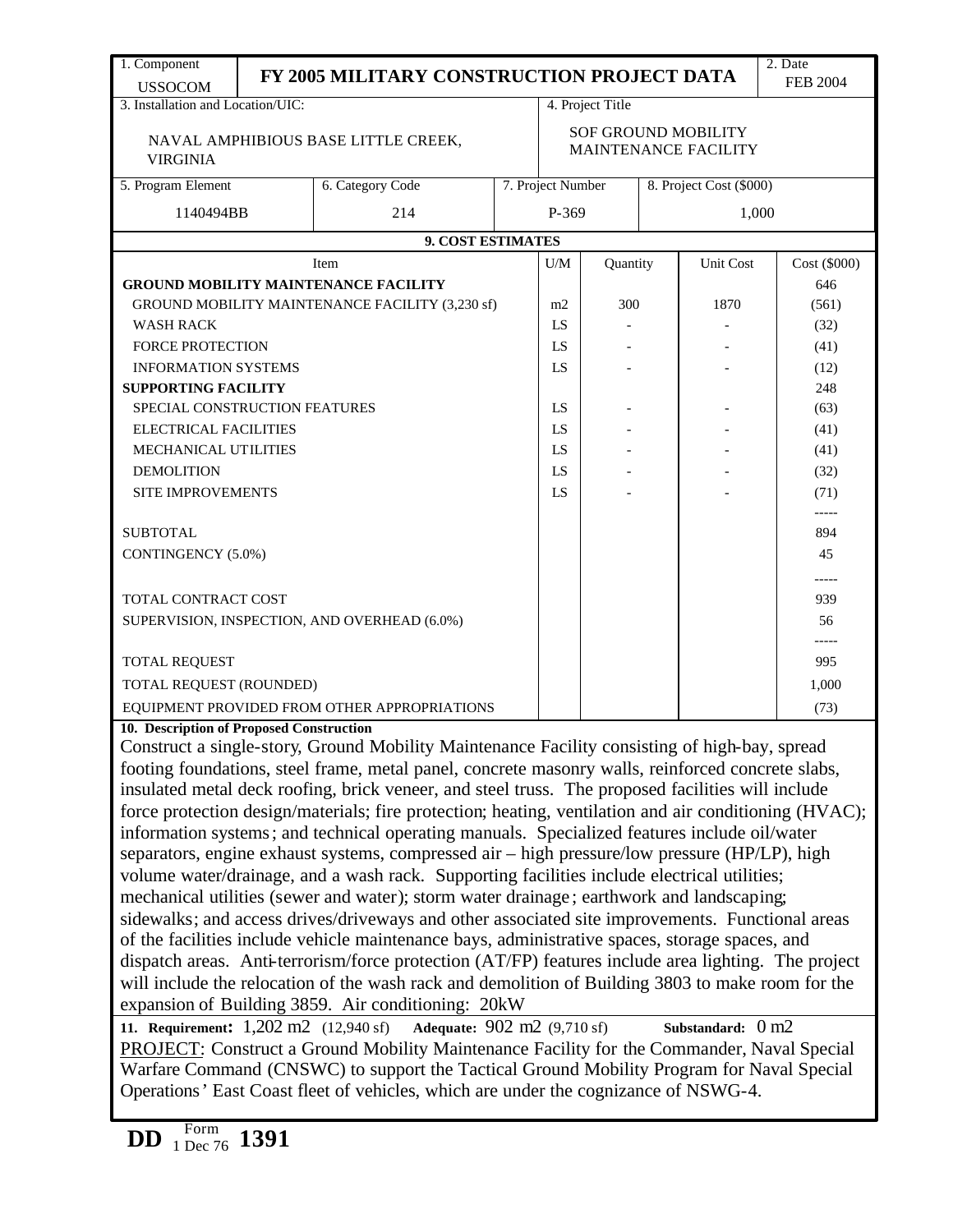| 1. Component                                                                                                                                                                                                                                                                                                                                                                                                                                                                                                                                                                                                                                                                                                                                                                                                                                                                                                                                                                                                                                                                                                                                                                                                                                                                                                                                                                                                                                                                                                                                                                                                                                                                                                                                                                                                                                                                                                                                                                                                                                                                                                                                                                                                                                                                                     |                         |                                                |  |                   |                                                    | 2. Date         |  |  |  |
|--------------------------------------------------------------------------------------------------------------------------------------------------------------------------------------------------------------------------------------------------------------------------------------------------------------------------------------------------------------------------------------------------------------------------------------------------------------------------------------------------------------------------------------------------------------------------------------------------------------------------------------------------------------------------------------------------------------------------------------------------------------------------------------------------------------------------------------------------------------------------------------------------------------------------------------------------------------------------------------------------------------------------------------------------------------------------------------------------------------------------------------------------------------------------------------------------------------------------------------------------------------------------------------------------------------------------------------------------------------------------------------------------------------------------------------------------------------------------------------------------------------------------------------------------------------------------------------------------------------------------------------------------------------------------------------------------------------------------------------------------------------------------------------------------------------------------------------------------------------------------------------------------------------------------------------------------------------------------------------------------------------------------------------------------------------------------------------------------------------------------------------------------------------------------------------------------------------------------------------------------------------------------------------------------|-------------------------|------------------------------------------------|--|-------------------|----------------------------------------------------|-----------------|--|--|--|
| <b>USSOCOM</b>                                                                                                                                                                                                                                                                                                                                                                                                                                                                                                                                                                                                                                                                                                                                                                                                                                                                                                                                                                                                                                                                                                                                                                                                                                                                                                                                                                                                                                                                                                                                                                                                                                                                                                                                                                                                                                                                                                                                                                                                                                                                                                                                                                                                                                                                                   |                         | FY 2005 MILITARY CONSTRUCTION PROJECT DATA     |  |                   |                                                    | <b>FEB 2004</b> |  |  |  |
| 3. Installation and Location/UIC:                                                                                                                                                                                                                                                                                                                                                                                                                                                                                                                                                                                                                                                                                                                                                                                                                                                                                                                                                                                                                                                                                                                                                                                                                                                                                                                                                                                                                                                                                                                                                                                                                                                                                                                                                                                                                                                                                                                                                                                                                                                                                                                                                                                                                                                                |                         |                                                |  | 4. Project Title  |                                                    |                 |  |  |  |
| <b>VIRGINIA</b>                                                                                                                                                                                                                                                                                                                                                                                                                                                                                                                                                                                                                                                                                                                                                                                                                                                                                                                                                                                                                                                                                                                                                                                                                                                                                                                                                                                                                                                                                                                                                                                                                                                                                                                                                                                                                                                                                                                                                                                                                                                                                                                                                                                                                                                                                  |                         | NAVAL AMPHIBIOUS BASE LITTLE CREEK,            |  |                   | <b>SOF GROUND MOBILITY</b><br>MAINTENANCE FACILITY |                 |  |  |  |
| 5. Program Element                                                                                                                                                                                                                                                                                                                                                                                                                                                                                                                                                                                                                                                                                                                                                                                                                                                                                                                                                                                                                                                                                                                                                                                                                                                                                                                                                                                                                                                                                                                                                                                                                                                                                                                                                                                                                                                                                                                                                                                                                                                                                                                                                                                                                                                                               |                         | 6. Category Code                               |  | 7. Project Number | 8. Project Cost (\$000)                            |                 |  |  |  |
| 1140494BB                                                                                                                                                                                                                                                                                                                                                                                                                                                                                                                                                                                                                                                                                                                                                                                                                                                                                                                                                                                                                                                                                                                                                                                                                                                                                                                                                                                                                                                                                                                                                                                                                                                                                                                                                                                                                                                                                                                                                                                                                                                                                                                                                                                                                                                                                        |                         | 214                                            |  | P-369             |                                                    | 1,000           |  |  |  |
| repair of CNSWC East Coast Tactical Ground Mobility vehicles for NSWG-4 Transportation<br>Division. The primary mission of NSWG-4 Transportation is to provide proper utilization and<br>maintenance of all Civil Engineer Support Equipment (CESE) and ground mobility vehicles<br>assigned to NSWG-4 in support of CNSWC's ground mobility in the eastern hemisphere of the<br>world. This proposed project would also provide facilities for dispatch and administrative support.<br>CURRENT SITUATION: NSWG-4 Transportation Division has only one facility with vehicle<br>maintenance space to support, maintain, and repair all of Naval Special Warfare's East Coast<br>Transportation Fleet. There is not enough maintenance space in the existing facility to support the<br>new Tactical Ground Mobility Program's additional specialized vehicles. There are no facilities at<br>Naval Amphibious Base Little Creek, nor is the existing facility large enough to administer the total<br>vehicle maintenance and repair requirement.<br>IMPACT IF NOT PROVIDED: Status quo conditions do not accommodate the existing, long-term<br>vehicle loading and space requirements. Without additional space for maintaining vehicles, basic<br>maintenance and repair of vehicles will suffer significantly, and readiness conditions will be<br>negatively impacted. NSWG-4 Transportation Division will be forced to perform maintenance<br>outside, which will expose vehicles, personnel, and equipment to the elements, and prevent optimal<br>production efforts. Work under these conditions increases maintenance expenses and lowers<br>potential production output.<br>ADDITIONAL: Alternatives to new construction were considered to satisfy this requirement and<br>no other options were determined to meet mission needs. Therefore, a formal economic analysis is<br>not required. Construction for AT/FP measures will comply with Uniform Facilities Criteria (UFC)<br>4-010-01, DoD Minimum Anti-Terrorism Standards for Buildings, dated 31 July 2002.<br>JOINT USE CERTIFICATION: N/A. USSOCOM budgets only for those facilities specifically for<br>SOF use. Common support facilities are budgeted by the military departments. Reference Title 10,<br>Section 165. |                         |                                                |  |                   |                                                    |                 |  |  |  |
| 12. Supplemental Data:<br>A. Design Data (Estimates)                                                                                                                                                                                                                                                                                                                                                                                                                                                                                                                                                                                                                                                                                                                                                                                                                                                                                                                                                                                                                                                                                                                                                                                                                                                                                                                                                                                                                                                                                                                                                                                                                                                                                                                                                                                                                                                                                                                                                                                                                                                                                                                                                                                                                                             |                         |                                                |  |                   |                                                    |                 |  |  |  |
| $(1)$ Status                                                                                                                                                                                                                                                                                                                                                                                                                                                                                                                                                                                                                                                                                                                                                                                                                                                                                                                                                                                                                                                                                                                                                                                                                                                                                                                                                                                                                                                                                                                                                                                                                                                                                                                                                                                                                                                                                                                                                                                                                                                                                                                                                                                                                                                                                     |                         |                                                |  |                   |                                                    |                 |  |  |  |
|                                                                                                                                                                                                                                                                                                                                                                                                                                                                                                                                                                                                                                                                                                                                                                                                                                                                                                                                                                                                                                                                                                                                                                                                                                                                                                                                                                                                                                                                                                                                                                                                                                                                                                                                                                                                                                                                                                                                                                                                                                                                                                                                                                                                                                                                                                  | (a) Date Design Started |                                                |  |                   |                                                    | Sep 03          |  |  |  |
|                                                                                                                                                                                                                                                                                                                                                                                                                                                                                                                                                                                                                                                                                                                                                                                                                                                                                                                                                                                                                                                                                                                                                                                                                                                                                                                                                                                                                                                                                                                                                                                                                                                                                                                                                                                                                                                                                                                                                                                                                                                                                                                                                                                                                                                                                                  |                         | (b) Percent Complete as of January 2004        |  |                   |                                                    | 35%             |  |  |  |
|                                                                                                                                                                                                                                                                                                                                                                                                                                                                                                                                                                                                                                                                                                                                                                                                                                                                                                                                                                                                                                                                                                                                                                                                                                                                                                                                                                                                                                                                                                                                                                                                                                                                                                                                                                                                                                                                                                                                                                                                                                                                                                                                                                                                                                                                                                  |                         | (c) Date Design 35% Complete                   |  |                   |                                                    | Dec 03          |  |  |  |
|                                                                                                                                                                                                                                                                                                                                                                                                                                                                                                                                                                                                                                                                                                                                                                                                                                                                                                                                                                                                                                                                                                                                                                                                                                                                                                                                                                                                                                                                                                                                                                                                                                                                                                                                                                                                                                                                                                                                                                                                                                                                                                                                                                                                                                                                                                  |                         | (d) Date Design 100% Complete                  |  |                   |                                                    | Aug 04          |  |  |  |
|                                                                                                                                                                                                                                                                                                                                                                                                                                                                                                                                                                                                                                                                                                                                                                                                                                                                                                                                                                                                                                                                                                                                                                                                                                                                                                                                                                                                                                                                                                                                                                                                                                                                                                                                                                                                                                                                                                                                                                                                                                                                                                                                                                                                                                                                                                  |                         | (e) Parametric Estimates Used to Develop Costs |  |                   |                                                    | Yes             |  |  |  |
|                                                                                                                                                                                                                                                                                                                                                                                                                                                                                                                                                                                                                                                                                                                                                                                                                                                                                                                                                                                                                                                                                                                                                                                                                                                                                                                                                                                                                                                                                                                                                                                                                                                                                                                                                                                                                                                                                                                                                                                                                                                                                                                                                                                                                                                                                                  |                         | (f) Type of Design Contract                    |  |                   | Design-Bid-Build                                   |                 |  |  |  |
| (g) Energy Study and Life Cycle Analysis Performed<br>N <sub>0</sub>                                                                                                                                                                                                                                                                                                                                                                                                                                                                                                                                                                                                                                                                                                                                                                                                                                                                                                                                                                                                                                                                                                                                                                                                                                                                                                                                                                                                                                                                                                                                                                                                                                                                                                                                                                                                                                                                                                                                                                                                                                                                                                                                                                                                                             |                         |                                                |  |                   |                                                    |                 |  |  |  |
| $(2)$ Basis                                                                                                                                                                                                                                                                                                                                                                                                                                                                                                                                                                                                                                                                                                                                                                                                                                                                                                                                                                                                                                                                                                                                                                                                                                                                                                                                                                                                                                                                                                                                                                                                                                                                                                                                                                                                                                                                                                                                                                                                                                                                                                                                                                                                                                                                                      |                         |                                                |  |                   |                                                    |                 |  |  |  |
|                                                                                                                                                                                                                                                                                                                                                                                                                                                                                                                                                                                                                                                                                                                                                                                                                                                                                                                                                                                                                                                                                                                                                                                                                                                                                                                                                                                                                                                                                                                                                                                                                                                                                                                                                                                                                                                                                                                                                                                                                                                                                                                                                                                                                                                                                                  |                         | (a) Standard or Definitive Design Used         |  |                   |                                                    | Yes             |  |  |  |
|                                                                                                                                                                                                                                                                                                                                                                                                                                                                                                                                                                                                                                                                                                                                                                                                                                                                                                                                                                                                                                                                                                                                                                                                                                                                                                                                                                                                                                                                                                                                                                                                                                                                                                                                                                                                                                                                                                                                                                                                                                                                                                                                                                                                                                                                                                  |                         | (b) Where Design Was Previously Used           |  |                   |                                                    | <b>GUAM</b>     |  |  |  |
|                                                                                                                                                                                                                                                                                                                                                                                                                                                                                                                                                                                                                                                                                                                                                                                                                                                                                                                                                                                                                                                                                                                                                                                                                                                                                                                                                                                                                                                                                                                                                                                                                                                                                                                                                                                                                                                                                                                                                                                                                                                                                                                                                                                                                                                                                                  | (3) Total Design Cost   |                                                |  |                   |                                                    | $(\$000)$       |  |  |  |
|                                                                                                                                                                                                                                                                                                                                                                                                                                                                                                                                                                                                                                                                                                                                                                                                                                                                                                                                                                                                                                                                                                                                                                                                                                                                                                                                                                                                                                                                                                                                                                                                                                                                                                                                                                                                                                                                                                                                                                                                                                                                                                                                                                                                                                                                                                  |                         | (a) Production of Plans and Specifications     |  |                   |                                                    | 54              |  |  |  |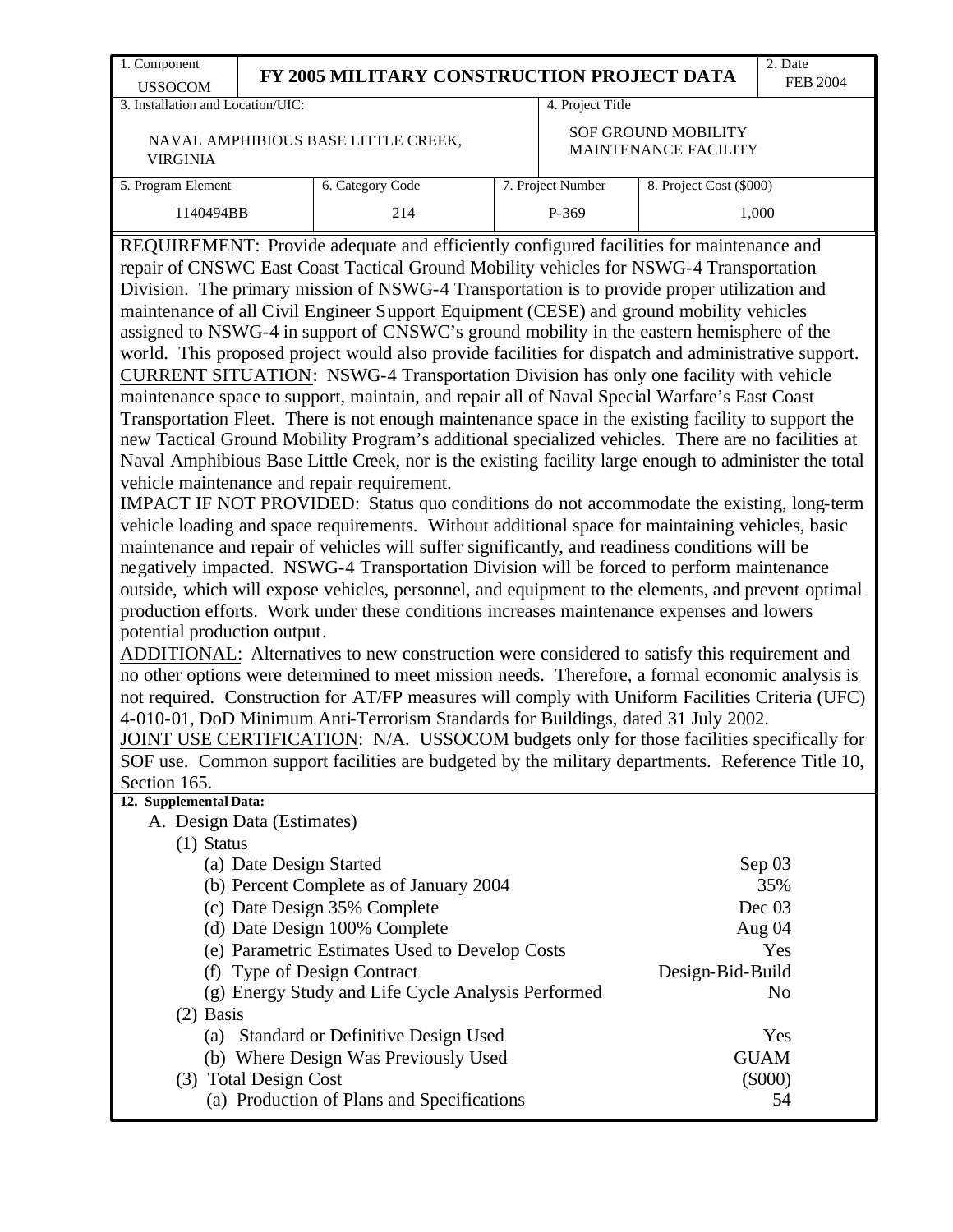| 1. Component                                                                                     |                                                                       | FY 2005 MILITARY CONSTRUCTION PROJECT DATA                                                                                                                                                                                                                                                   |                                                         |                                                    | 2. Date<br><b>FEB 2004</b>                                                                            |
|--------------------------------------------------------------------------------------------------|-----------------------------------------------------------------------|----------------------------------------------------------------------------------------------------------------------------------------------------------------------------------------------------------------------------------------------------------------------------------------------|---------------------------------------------------------|----------------------------------------------------|-------------------------------------------------------------------------------------------------------|
| <b>USSOCOM</b><br>3. Installation and Location/UIC:                                              |                                                                       |                                                                                                                                                                                                                                                                                              | 4. Project Title                                        |                                                    |                                                                                                       |
| <b>VIRGINIA</b>                                                                                  |                                                                       | NAVAL AMPHIBIOUS BASE LITTLE CREEK,                                                                                                                                                                                                                                                          |                                                         | <b>SOF GROUND MOBILITY</b><br>MAINTENANCE FACILITY |                                                                                                       |
| 5. Program Element                                                                               |                                                                       | 6. Category Code                                                                                                                                                                                                                                                                             | 7. Project Number                                       | 8. Project Cost (\$000)                            |                                                                                                       |
| 1140494BB                                                                                        |                                                                       | 214                                                                                                                                                                                                                                                                                          | P-369                                                   |                                                    | 1,000                                                                                                 |
| Appropriations:<br>Equipment<br>Nomenclature<br>$C4-ITI$<br>Furniture<br>Vehicle Servicing Equip | (d) Contract Cost<br>(e) In-House Cost<br>(5) Construction Start Date | (b) All Other Design Costs<br>(c) Total Cost $(a + b \text{ or } d + e)$<br>(4) Construction Contract Award Date<br>(6) Construction Completion Date<br>B. Equipment Associated With This Project Which Will be Provided From Other<br>Procuring<br>Appropriation<br>O & M<br>O & M<br>O & M | FY Appropriated<br>or Requested<br>2006<br>2006<br>2006 |                                                    | 95<br>149<br>90<br>59<br>Oct 04<br>Nov <sub>04</sub><br>Dec 05<br>Cost<br>$(\$000)$<br>15<br>28<br>30 |
|                                                                                                  |                                                                       | Project Engineer: CDR Richard Crompton<br>Telephone: (619) 437-0880                                                                                                                                                                                                                          |                                                         |                                                    |                                                                                                       |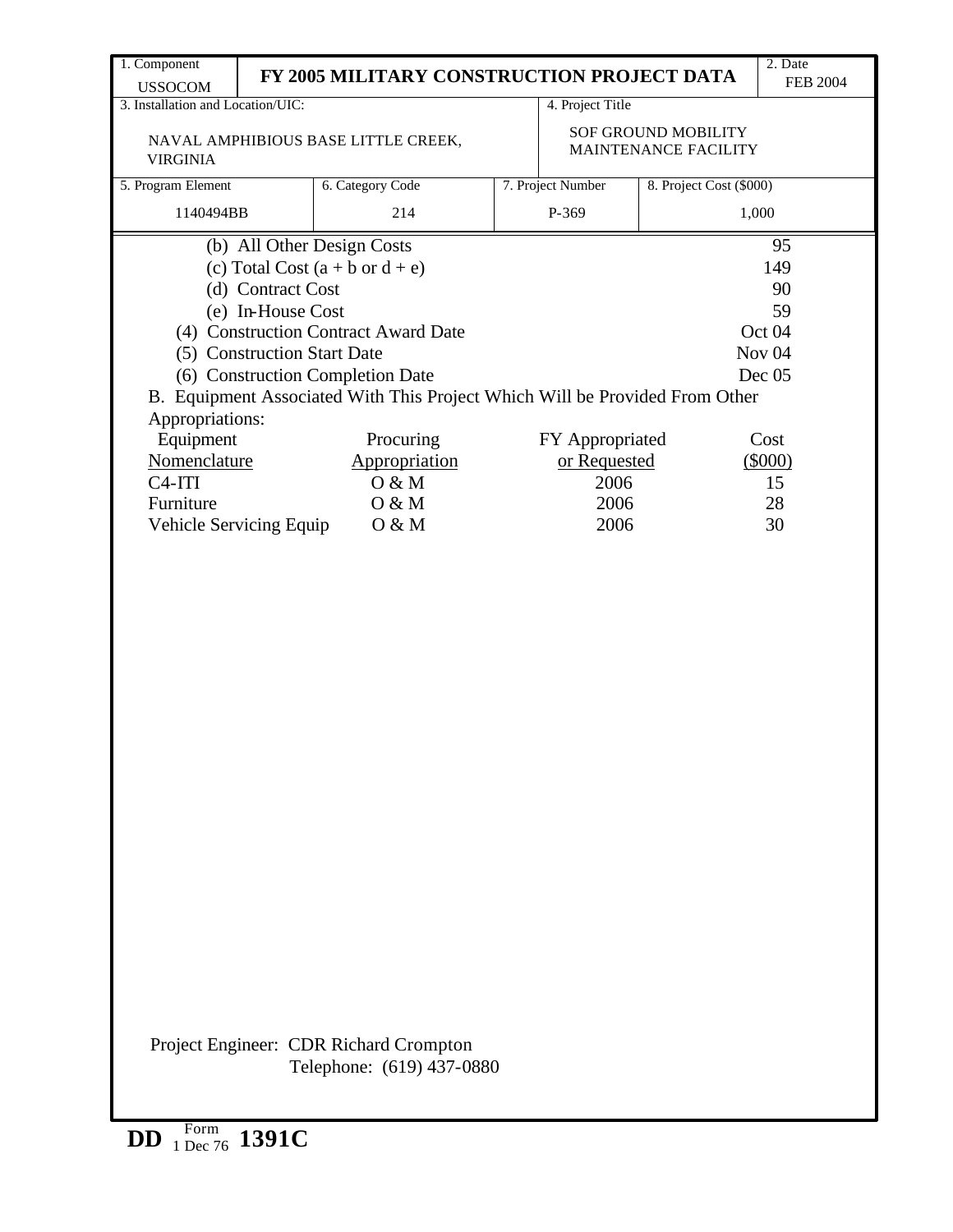| 1. COMPONENT                                                                                                                                                   |                                      |                  |              | FY 2005 MILITARY CONSTRUCTION PROGRAM |                 |                             |                  |                          | 2. DATE           |                                         |
|----------------------------------------------------------------------------------------------------------------------------------------------------------------|--------------------------------------|------------------|--------------|---------------------------------------|-----------------|-----------------------------|------------------|--------------------------|-------------------|-----------------------------------------|
| <b>USSOCOM</b>                                                                                                                                                 |                                      |                  |              |                                       |                 |                             |                  |                          |                   | <b>FEB 2004</b>                         |
| 3. INSTALLATION AND LOCATION                                                                                                                                   |                                      |                  | 13. COMMAND  |                                       |                 |                             |                  |                          | <b>COST INDEX</b> | <b>5. AREA CONSTRUCTION</b>             |
| NAVAL SUPPORT ACTIVITY                                                                                                                                         |                                      |                  |              | NAVAL SPECIAL WARFARE COMMAND         |                 |                             |                  |                          |                   |                                         |
| GUAM, MARIANAS ISLAND                                                                                                                                          |                                      |                  |              |                                       |                 |                             |                  |                          |                   | 2.03                                    |
| <b>6. PERSONNEL STRENGTH</b>                                                                                                                                   |                                      | <b>PERMANENT</b> |              |                                       | <b>STUDENTS</b> |                             |                  | <b>SUPPORTED</b>         |                   |                                         |
|                                                                                                                                                                | <b>OFFICER</b>                       | <b>ENLIST</b>    | <b>CIVIL</b> | <b>OFFICER</b>                        | <b>ENLIST</b>   | <b>CIVIL</b>                | <b>OFFICER</b>   | <b>ENLIST</b>            | <b>CIVIL</b>      | <b>TOTAL</b>                            |
| A. AS OF SEP 03                                                                                                                                                | 25                                   | 69               | 1            | 2,340                                 | 7,020           | $\boldsymbol{0}$            | $\boldsymbol{0}$ | 1,440                    | $\boldsymbol{0}$  | 10,895                                  |
| <b>B. END FY 09</b>                                                                                                                                            | 25                                   | 69               | $\mathbf{1}$ | 2,340                                 | 7,020           | $\mathbf{0}$                | $\boldsymbol{0}$ | 1,440                    | $\boldsymbol{0}$  | 10,895                                  |
|                                                                                                                                                                |                                      |                  |              | 7. INVENTORY DATA (\$000)             |                 |                             |                  |                          |                   |                                         |
| A. TOTAL AREA (ACRES)<br>B. INVENTORY TOTAL AS OF SEP 03                                                                                                       |                                      |                  |              |                                       |                 |                             |                  |                          |                   | 20<br>15,500                            |
| C. AUTHORIZATION NOT YET IN INVENTORY (FY 03-04)                                                                                                               |                                      |                  |              |                                       |                 |                             |                  |                          |                   | $\mathbf{0}$                            |
| D. AUTHORIZATION REQUESTED IN THIS PROGRAM (FY 05)                                                                                                             |                                      |                  |              |                                       |                 |                             |                  |                          |                   |                                         |
| E. AUTHORIZATION INCLUDED IN FOLLOWING PROGRAM (FY06)                                                                                                          |                                      |                  |              |                                       |                 |                             |                  |                          |                   | 2,200                                   |
|                                                                                                                                                                |                                      |                  |              |                                       |                 |                             |                  |                          |                   | $\boldsymbol{0}$                        |
| F. PLANNED IN NEXT THREE YEARS (FY 07-09)                                                                                                                      |                                      |                  |              |                                       |                 |                             |                  |                          |                   | $\boldsymbol{0}$                        |
| G. REMAINING DEFICIENCY (FY 10)                                                                                                                                |                                      |                  |              |                                       |                 |                             |                  |                          |                   | $\boldsymbol{0}$                        |
| H. GRAND TOTAL                                                                                                                                                 |                                      |                  |              |                                       |                 |                             |                  |                          |                   | 17,700                                  |
| 8. PROJECTS REQUESTED IN THIS PROGRAM:                                                                                                                         |                                      |                  |              |                                       |                 |                             |                  |                          |                   |                                         |
| <b>CATEGORY</b><br><b>CODE</b>                                                                                                                                 |                                      | PROJECT TITLE    |              |                                       |                 | <b>SCOPE</b>                |                  | <b>COST</b><br>$(\$000)$ | <b>START</b>      | <b>DESIGN STATUS</b><br><b>COMPLETE</b> |
| 214                                                                                                                                                            | SOF GROUND MOBILITY SUPPORT BUILDING |                  |              |                                       |                 | 465 m2 $(5,005 \text{ sf})$ |                  | 2,200                    | 09/03             | 08/04                                   |
|                                                                                                                                                                |                                      |                  |              |                                       |                 |                             |                  |                          |                   |                                         |
| 9. FUTURE PROJECTS                                                                                                                                             |                                      |                  |              |                                       |                 |                             |                  |                          |                   |                                         |
| <b>CATEGORY</b>                                                                                                                                                |                                      |                  |              |                                       |                 |                             |                  |                          |                   | <b>COST</b>                             |
| <b>CODE</b><br>a. Included in Following Program (FY06)                                                                                                         |                                      |                  |              | PROJECT TITLE                         |                 |                             |                  | <b>SCOPE</b>             |                   | $(\$000)$                               |
| <b>NONE</b>                                                                                                                                                    |                                      |                  |              |                                       |                 |                             |                  |                          |                   |                                         |
| b. Planned Next Three Years (FY07-09):<br><b>NONE</b>                                                                                                          |                                      |                  |              |                                       |                 |                             |                  |                          |                   |                                         |
| c. RPM Backlog: N/A                                                                                                                                            |                                      |                  |              |                                       |                 |                             |                  |                          |                   |                                         |
| 10. MISSION OR MAJOR FUNCTION                                                                                                                                  |                                      |                  |              |                                       |                 |                             |                  |                          |                   |                                         |
| Provide training in the operations, maintenance and employment of special tactical combat direction and control systems unique to<br>Naval Special Operations. |                                      |                  |              |                                       |                 |                             |                  |                          |                   |                                         |
|                                                                                                                                                                |                                      |                  |              |                                       |                 |                             |                  |                          |                   |                                         |
|                                                                                                                                                                |                                      |                  |              |                                       |                 |                             |                  |                          |                   |                                         |
|                                                                                                                                                                |                                      |                  |              |                                       |                 |                             |                  |                          |                   |                                         |
| 11. OUTSTANDING POLLUTION AND SAFETY DEFICIENCIES                                                                                                              |                                      |                  |              |                                       |                 |                             |                  |                          |                   |                                         |
| N/A                                                                                                                                                            |                                      |                  |              |                                       |                 |                             |                  |                          |                   |                                         |
|                                                                                                                                                                |                                      |                  |              |                                       |                 |                             |                  |                          |                   |                                         |
|                                                                                                                                                                |                                      |                  |              |                                       |                 |                             |                  |                          |                   |                                         |
|                                                                                                                                                                |                                      |                  |              |                                       |                 |                             |                  |                          |                   |                                         |
|                                                                                                                                                                |                                      |                  |              |                                       |                 |                             |                  |                          |                   |                                         |
|                                                                                                                                                                |                                      |                  |              |                                       |                 |                             |                  |                          |                   |                                         |
|                                                                                                                                                                |                                      |                  |              |                                       |                 |                             |                  |                          |                   |                                         |
|                                                                                                                                                                |                                      |                  |              |                                       |                 |                             |                  |                          |                   |                                         |
|                                                                                                                                                                |                                      |                  |              |                                       |                 |                             |                  |                          |                   |                                         |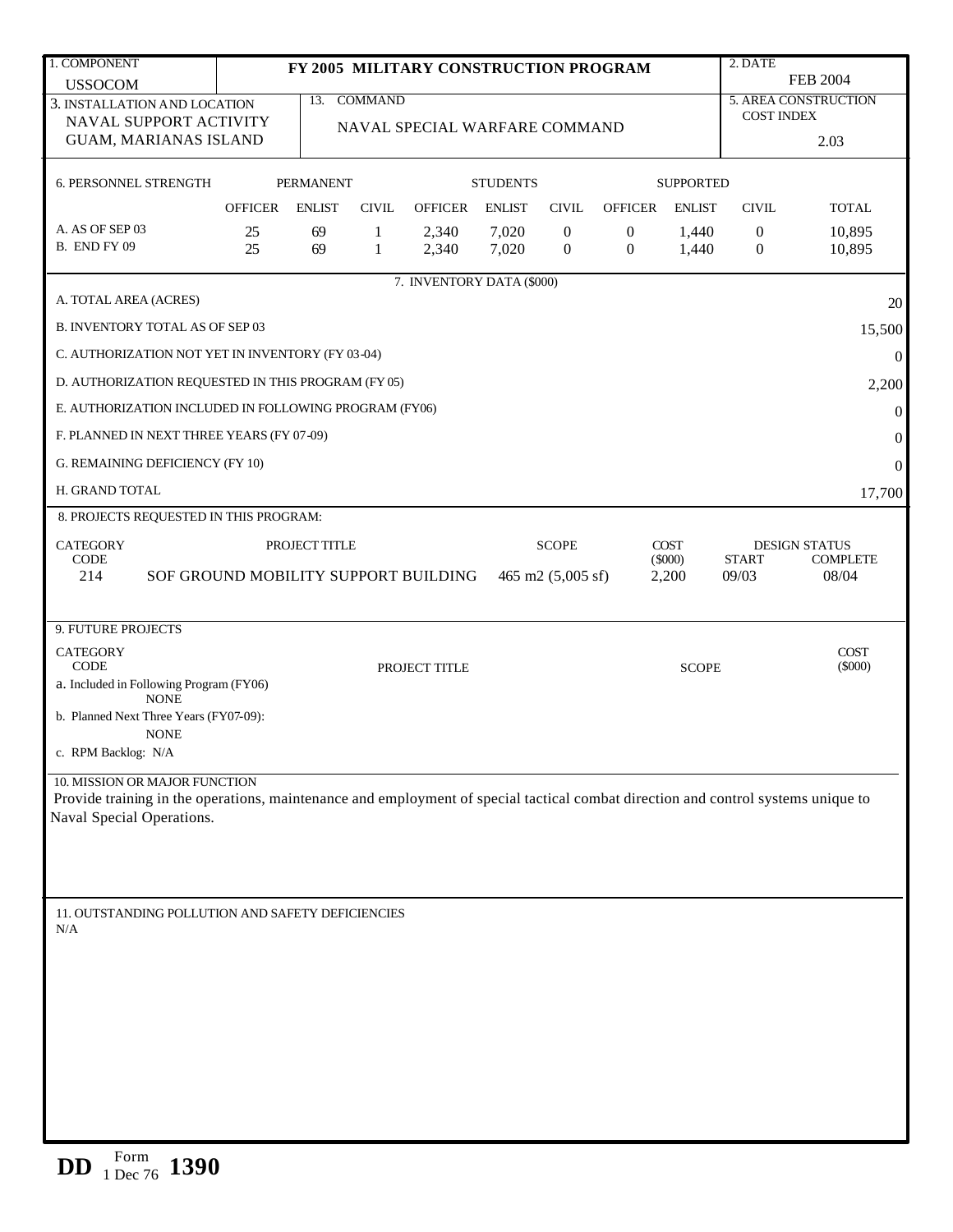| 1. Component                                                                                                                                                                                                                                                                                                                                                                                                                                                                                                                                                                                                                                                                                                                                                                                                                                                                                                                                                                                                                                                                                                                                                                                                                                                                                                                                                                                                                                                                                                                        |  | FY 2005 MILITARY CONSTRUCTION PROJECT DATA                                                                                                                                                        |  |                                              |                  |       |                             | 2. Date         |  |
|-------------------------------------------------------------------------------------------------------------------------------------------------------------------------------------------------------------------------------------------------------------------------------------------------------------------------------------------------------------------------------------------------------------------------------------------------------------------------------------------------------------------------------------------------------------------------------------------------------------------------------------------------------------------------------------------------------------------------------------------------------------------------------------------------------------------------------------------------------------------------------------------------------------------------------------------------------------------------------------------------------------------------------------------------------------------------------------------------------------------------------------------------------------------------------------------------------------------------------------------------------------------------------------------------------------------------------------------------------------------------------------------------------------------------------------------------------------------------------------------------------------------------------------|--|---------------------------------------------------------------------------------------------------------------------------------------------------------------------------------------------------|--|----------------------------------------------|------------------|-------|-----------------------------|-----------------|--|
| <b>USSOCOM</b>                                                                                                                                                                                                                                                                                                                                                                                                                                                                                                                                                                                                                                                                                                                                                                                                                                                                                                                                                                                                                                                                                                                                                                                                                                                                                                                                                                                                                                                                                                                      |  |                                                                                                                                                                                                   |  |                                              |                  |       |                             | <b>FEB 2004</b> |  |
| 3. Installation and Location/UIC:                                                                                                                                                                                                                                                                                                                                                                                                                                                                                                                                                                                                                                                                                                                                                                                                                                                                                                                                                                                                                                                                                                                                                                                                                                                                                                                                                                                                                                                                                                   |  |                                                                                                                                                                                                   |  |                                              | 4. Project Title |       |                             |                 |  |
| NAVAL SUPPORT ACTIVITY,                                                                                                                                                                                                                                                                                                                                                                                                                                                                                                                                                                                                                                                                                                                                                                                                                                                                                                                                                                                                                                                                                                                                                                                                                                                                                                                                                                                                                                                                                                             |  |                                                                                                                                                                                                   |  |                                              |                  |       | SOF GROUND MOBILITY SUPPORT |                 |  |
| <b>GUAM, MARIANAS ISLAND</b>                                                                                                                                                                                                                                                                                                                                                                                                                                                                                                                                                                                                                                                                                                                                                                                                                                                                                                                                                                                                                                                                                                                                                                                                                                                                                                                                                                                                                                                                                                        |  |                                                                                                                                                                                                   |  |                                              | <b>BUILDING</b>  |       |                             |                 |  |
| 5. Program Element                                                                                                                                                                                                                                                                                                                                                                                                                                                                                                                                                                                                                                                                                                                                                                                                                                                                                                                                                                                                                                                                                                                                                                                                                                                                                                                                                                                                                                                                                                                  |  | 6. Category Code                                                                                                                                                                                  |  | 7. Project Number<br>8. Project Cost (\$000) |                  |       |                             |                 |  |
| 1140494BB                                                                                                                                                                                                                                                                                                                                                                                                                                                                                                                                                                                                                                                                                                                                                                                                                                                                                                                                                                                                                                                                                                                                                                                                                                                                                                                                                                                                                                                                                                                           |  | 214                                                                                                                                                                                               |  | $P-503$                                      |                  |       |                             | 2,200           |  |
|                                                                                                                                                                                                                                                                                                                                                                                                                                                                                                                                                                                                                                                                                                                                                                                                                                                                                                                                                                                                                                                                                                                                                                                                                                                                                                                                                                                                                                                                                                                                     |  |                                                                                                                                                                                                   |  |                                              |                  |       |                             |                 |  |
|                                                                                                                                                                                                                                                                                                                                                                                                                                                                                                                                                                                                                                                                                                                                                                                                                                                                                                                                                                                                                                                                                                                                                                                                                                                                                                                                                                                                                                                                                                                                     |  | 9. COST ESTIMATES                                                                                                                                                                                 |  |                                              |                  |       |                             |                 |  |
|                                                                                                                                                                                                                                                                                                                                                                                                                                                                                                                                                                                                                                                                                                                                                                                                                                                                                                                                                                                                                                                                                                                                                                                                                                                                                                                                                                                                                                                                                                                                     |  | Item                                                                                                                                                                                              |  | U/M                                          | Quantity         |       | Unit Cost                   | Cost (\$000)    |  |
| <b>GROUND MOBILITY SUPPORT BUILDING</b>                                                                                                                                                                                                                                                                                                                                                                                                                                                                                                                                                                                                                                                                                                                                                                                                                                                                                                                                                                                                                                                                                                                                                                                                                                                                                                                                                                                                                                                                                             |  |                                                                                                                                                                                                   |  |                                              | 465              |       | 1,712                       | 855             |  |
|                                                                                                                                                                                                                                                                                                                                                                                                                                                                                                                                                                                                                                                                                                                                                                                                                                                                                                                                                                                                                                                                                                                                                                                                                                                                                                                                                                                                                                                                                                                                     |  | GROUND MOBILITY SUPPORT BUILDING (5,005 sf)<br>ANTI-TERRORISM/FORCE PROTECTION @ 3% OF                                                                                                            |  | m2<br>LS                                     |                  |       |                             | (796)           |  |
| <b>STRUCTURE</b>                                                                                                                                                                                                                                                                                                                                                                                                                                                                                                                                                                                                                                                                                                                                                                                                                                                                                                                                                                                                                                                                                                                                                                                                                                                                                                                                                                                                                                                                                                                    |  |                                                                                                                                                                                                   |  |                                              |                  |       |                             | (25)            |  |
| <b>BUILT-IN EQUIPMENT</b>                                                                                                                                                                                                                                                                                                                                                                                                                                                                                                                                                                                                                                                                                                                                                                                                                                                                                                                                                                                                                                                                                                                                                                                                                                                                                                                                                                                                                                                                                                           |  |                                                                                                                                                                                                   |  | LS                                           |                  |       |                             |                 |  |
| <b>SUPPORTING FACILITY</b>                                                                                                                                                                                                                                                                                                                                                                                                                                                                                                                                                                                                                                                                                                                                                                                                                                                                                                                                                                                                                                                                                                                                                                                                                                                                                                                                                                                                                                                                                                          |  |                                                                                                                                                                                                   |  |                                              |                  |       |                             | (34)<br>1,138   |  |
| <b>ELECTRICAL UTILITIES</b>                                                                                                                                                                                                                                                                                                                                                                                                                                                                                                                                                                                                                                                                                                                                                                                                                                                                                                                                                                                                                                                                                                                                                                                                                                                                                                                                                                                                                                                                                                         |  |                                                                                                                                                                                                   |  | <b>LS</b>                                    |                  |       |                             | (175)           |  |
| MECHANICAL UTILITIES                                                                                                                                                                                                                                                                                                                                                                                                                                                                                                                                                                                                                                                                                                                                                                                                                                                                                                                                                                                                                                                                                                                                                                                                                                                                                                                                                                                                                                                                                                                |  |                                                                                                                                                                                                   |  | LS                                           |                  |       |                             | (50)            |  |
| SITE IMPROVEMENTS                                                                                                                                                                                                                                                                                                                                                                                                                                                                                                                                                                                                                                                                                                                                                                                                                                                                                                                                                                                                                                                                                                                                                                                                                                                                                                                                                                                                                                                                                                                   |  |                                                                                                                                                                                                   |  | LS                                           |                  |       |                             | (250)           |  |
| <b>PILES</b>                                                                                                                                                                                                                                                                                                                                                                                                                                                                                                                                                                                                                                                                                                                                                                                                                                                                                                                                                                                                                                                                                                                                                                                                                                                                                                                                                                                                                                                                                                                        |  |                                                                                                                                                                                                   |  | LS                                           |                  |       |                             | (623)           |  |
| <b>DEMOLITION</b>                                                                                                                                                                                                                                                                                                                                                                                                                                                                                                                                                                                                                                                                                                                                                                                                                                                                                                                                                                                                                                                                                                                                                                                                                                                                                                                                                                                                                                                                                                                   |  |                                                                                                                                                                                                   |  | LS                                           |                  |       |                             | (40)            |  |
|                                                                                                                                                                                                                                                                                                                                                                                                                                                                                                                                                                                                                                                                                                                                                                                                                                                                                                                                                                                                                                                                                                                                                                                                                                                                                                                                                                                                                                                                                                                                     |  |                                                                                                                                                                                                   |  |                                              |                  |       |                             | -----           |  |
| <b>SUBTOTAL</b>                                                                                                                                                                                                                                                                                                                                                                                                                                                                                                                                                                                                                                                                                                                                                                                                                                                                                                                                                                                                                                                                                                                                                                                                                                                                                                                                                                                                                                                                                                                     |  |                                                                                                                                                                                                   |  |                                              |                  | 1,993 |                             |                 |  |
| CONTINGENCY (5.0%)                                                                                                                                                                                                                                                                                                                                                                                                                                                                                                                                                                                                                                                                                                                                                                                                                                                                                                                                                                                                                                                                                                                                                                                                                                                                                                                                                                                                                                                                                                                  |  |                                                                                                                                                                                                   |  |                                              |                  |       |                             | 100             |  |
|                                                                                                                                                                                                                                                                                                                                                                                                                                                                                                                                                                                                                                                                                                                                                                                                                                                                                                                                                                                                                                                                                                                                                                                                                                                                                                                                                                                                                                                                                                                                     |  |                                                                                                                                                                                                   |  |                                              |                  | ----- |                             |                 |  |
| TOTAL CONTRACT COST                                                                                                                                                                                                                                                                                                                                                                                                                                                                                                                                                                                                                                                                                                                                                                                                                                                                                                                                                                                                                                                                                                                                                                                                                                                                                                                                                                                                                                                                                                                 |  |                                                                                                                                                                                                   |  |                                              |                  | 2,093 |                             |                 |  |
| SUPERVISION, INSPECTION AND OVERHEAD (6.0%)                                                                                                                                                                                                                                                                                                                                                                                                                                                                                                                                                                                                                                                                                                                                                                                                                                                                                                                                                                                                                                                                                                                                                                                                                                                                                                                                                                                                                                                                                         |  |                                                                                                                                                                                                   |  |                                              |                  | 126   |                             |                 |  |
| $-----$                                                                                                                                                                                                                                                                                                                                                                                                                                                                                                                                                                                                                                                                                                                                                                                                                                                                                                                                                                                                                                                                                                                                                                                                                                                                                                                                                                                                                                                                                                                             |  |                                                                                                                                                                                                   |  |                                              |                  |       |                             |                 |  |
| <b>TOTAL REQUEST</b>                                                                                                                                                                                                                                                                                                                                                                                                                                                                                                                                                                                                                                                                                                                                                                                                                                                                                                                                                                                                                                                                                                                                                                                                                                                                                                                                                                                                                                                                                                                |  |                                                                                                                                                                                                   |  |                                              |                  |       |                             | 2,219           |  |
| TOTAL REQUEST (ROUNDED)                                                                                                                                                                                                                                                                                                                                                                                                                                                                                                                                                                                                                                                                                                                                                                                                                                                                                                                                                                                                                                                                                                                                                                                                                                                                                                                                                                                                                                                                                                             |  |                                                                                                                                                                                                   |  |                                              |                  |       |                             | 2,200           |  |
|                                                                                                                                                                                                                                                                                                                                                                                                                                                                                                                                                                                                                                                                                                                                                                                                                                                                                                                                                                                                                                                                                                                                                                                                                                                                                                                                                                                                                                                                                                                                     |  | EQUIPMENT PROVIDED FROM OTHER APPROPRIATIONS                                                                                                                                                      |  |                                              |                  |       |                             | (150)           |  |
| 10. Description of Proposed Construction                                                                                                                                                                                                                                                                                                                                                                                                                                                                                                                                                                                                                                                                                                                                                                                                                                                                                                                                                                                                                                                                                                                                                                                                                                                                                                                                                                                                                                                                                            |  |                                                                                                                                                                                                   |  |                                              |                  |       |                             |                 |  |
| Construct a single-story, Ground Mobility Support Building with high-bay; reinforced concrete<br>slabs; built-up roof; interior stud walls; seismic/typhoon construction features; pile foundations;<br>utilities, paving and walks; and asphalt parking area. The proposed facility will include force<br>protection design/material; fire protection; heating, ventilation and air conditioning (HVAC); and<br>information systems. Specialized features include oil/water separators, engine exhaust systems,<br>compressed air (high pressure/low pressure), high volume water/drainage, and a wash rack.<br>Supporting facilities include electrical utilities, mechanical utilities including sewer and water,<br>storm water drainage, earthwork and landscaping, sidewalk s, access drives/driveways and other<br>associated site improvements. Functional areas of the facilities include vehicle maintenance areas;<br>vehicle and tool and parts storage; and administrative spaces (offices and conference/break room<br>areas). Anti-terrorism/force protection (AT/FP) features include area lighting. Air conditioning:<br>20kW.<br>11. Requirement: $465 \text{ m}2 (5,005 \text{ sf})$<br>Adequate: 0 m2<br>Substandard: 0 m2<br><b>PROJECT:</b> Construct a Ground Mobility Support Building for the Commander, Naval Special<br>Warfare Command (CNSWC) to support the Tactical Ground Mobility Program for Naval Special<br>Operations' West Coast fleet of vehicles, which are under the cognizance of NSWG-3. |  |                                                                                                                                                                                                   |  |                                              |                  |       |                             |                 |  |
| Form                                                                                                                                                                                                                                                                                                                                                                                                                                                                                                                                                                                                                                                                                                                                                                                                                                                                                                                                                                                                                                                                                                                                                                                                                                                                                                                                                                                                                                                                                                                                |  | <b>REQUIREMENT:</b> Provide adequate and efficiently configured facilities for minor maintenance,<br>storage and associated support of twenty-five (25) CNSWC West Coast Tactical Ground Mobility |  |                                              |                  |       |                             |                 |  |
| DD                                                                                                                                                                                                                                                                                                                                                                                                                                                                                                                                                                                                                                                                                                                                                                                                                                                                                                                                                                                                                                                                                                                                                                                                                                                                                                                                                                                                                                                                                                                                  |  |                                                                                                                                                                                                   |  |                                              |                  |       |                             |                 |  |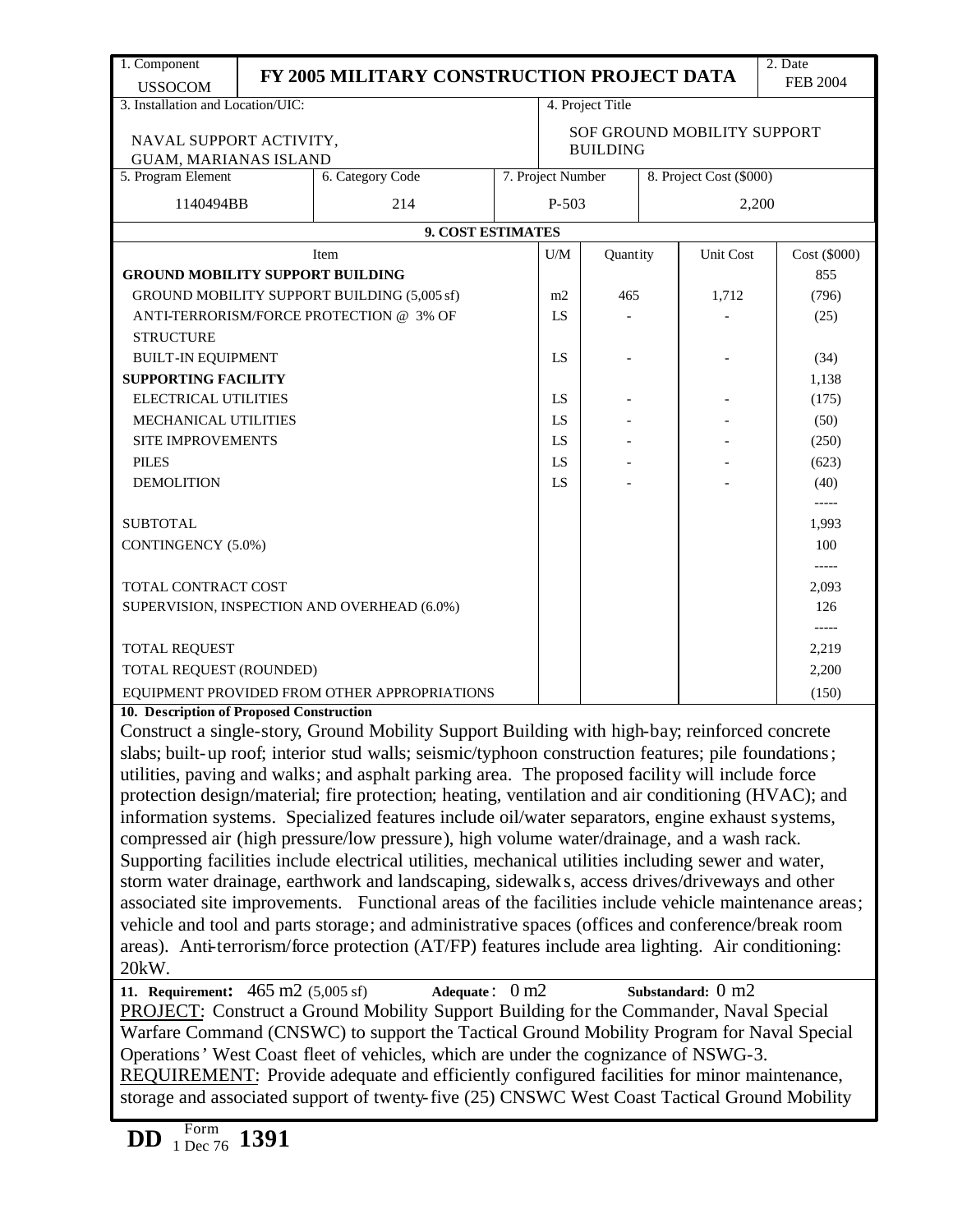| 1. Component<br>JSSOCOM           | FY 2005 MILITARY CONSTRUCTION PROJECT DATA |                  | Date<br><b>FEB 2004</b> |
|-----------------------------------|--------------------------------------------|------------------|-------------------------|
| 3. Installation and Location/UIC: |                                            | 4. Project Title |                         |

 NAVAL SUPPORT ACTIVITY, GUAM, MARIANAS ISLAND

4. Project Title

SOF GROUND MOBILITY SUPPORT BUILDING

| 8. Project Cost (\$000)<br>7. Proiect Number<br>5. Program Element<br>6. Category Code<br>2,200<br>1140494BB<br>P-503<br>214 | <u>OUI wit, inii mar'in yi waa nacha iyo</u> |  |  |
|------------------------------------------------------------------------------------------------------------------------------|----------------------------------------------|--|--|
|                                                                                                                              |                                              |  |  |
|                                                                                                                              |                                              |  |  |

REQUIREMENT (Cont'd): vehicles under NSWG-3 cognizance. The primary mission of NSWG-3 Transportation is to provide proper utilization and maintenance of all Civil Engineer Support Equipment (CESE) and ground mobility vehicles assigned to NSWG-4 in support of CNSWC's ground mobility in the Western Hemisphere of the World. This proposed project would also provide facilities for hands-on training at a remote training installation.

CURRENT SITUATION: NSWG-3 currently uses only one facility at Naval Amphibious Base Coronado, California to support, store, maintain, and dispatch over 800 vehicles. With the addition of over 100 vehicles (divided between various locations), a forward-based facility is required for long-term storage and minor maintenance to support the ground mobility mission requirements. The existing facilities are incapable of adequately supporting the additional vehicles from a distant location.

IMPACT IF NOT PROVIDED: The current situation does not accommodate the existing, longterm vehicle loading and space requirements. Without forward-based facilities for maintaining and storing vehicles, upkeep of vehicles will suffer significantly. This would negatively affect mission readiness conditions. NSWG-3 will need to use temporary, non-covered, minimum-security facilities for storage at outlying sites. Due to the corrosive environment in Guam, uncovered, nonprotected vehicles will experience a decreased service life and availability. In addition, time and manpower required for transporting vehicles to existing maintenance facilities off-site results in an inefficient maintenance operation.

ADDITIONAL: Alternatives to new construction were considered to satisfy this requirement and no other options were determined to meet mission needs. Therefore, a formal economic analysis is not required. Construction for AT/FP measures will comply with Unified Facilities Criteria (UFC) 4-010-01, DoD Minimum Anti-Terrorism Standards for Buildings, dated 31 July 2002.

JOINT USE CERTIFICATION: N/A. USSOCOM budgets only for those facilities specifically for SOF use. Common support facilities are budgeted by the military departments. Reference Title 10, Section 165.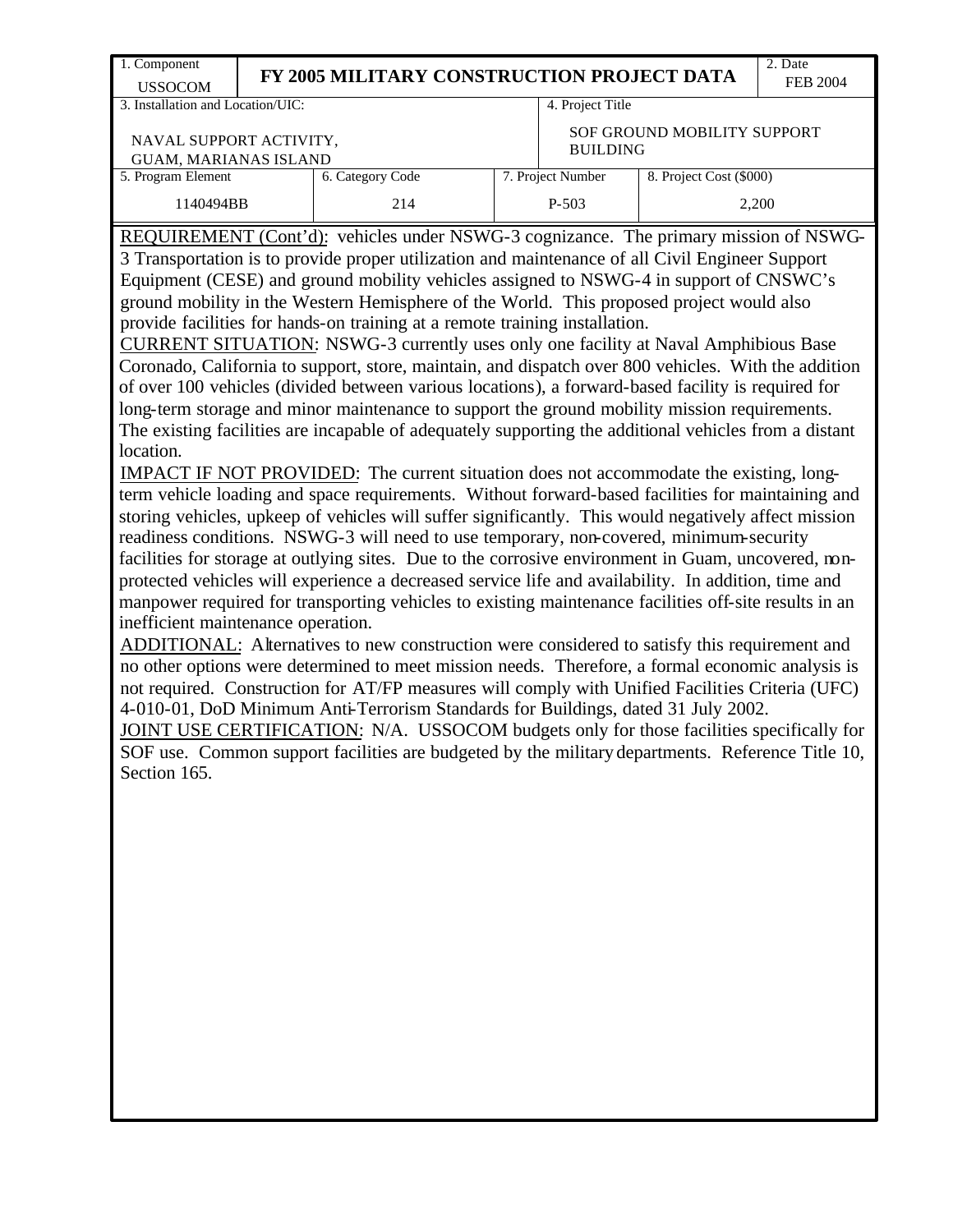| 1. Component                                                                          |                             | FY 2005 MILITARY CONSTRUCTION PROJECT DATA                                                                      |  |                   |                             | 2. Date<br><b>FEB 2004</b> |  |  |
|---------------------------------------------------------------------------------------|-----------------------------|-----------------------------------------------------------------------------------------------------------------|--|-------------------|-----------------------------|----------------------------|--|--|
| <b>USSOCOM</b><br>3. Installation and Location/UIC:                                   |                             |                                                                                                                 |  | 4. Project Title  |                             |                            |  |  |
| NAVAL SUPPORT ACTIVITY,<br><b>GUAM, MARIANAS ISLAND</b>                               |                             |                                                                                                                 |  | <b>BUILDING</b>   | SOF GROUND MOBILITY SUPPORT |                            |  |  |
| 5. Program Element                                                                    |                             | 6. Category Code                                                                                                |  | 7. Project Number | 8. Project Cost (\$000)     |                            |  |  |
| 1140494BB                                                                             |                             | 214                                                                                                             |  | P-503             |                             | 2,200                      |  |  |
| 12. Supplemental Data:                                                                |                             |                                                                                                                 |  |                   |                             |                            |  |  |
| A. Design Data (Estimates)                                                            |                             |                                                                                                                 |  |                   |                             |                            |  |  |
| $(1)$ Status                                                                          |                             |                                                                                                                 |  |                   |                             |                            |  |  |
|                                                                                       | (a) Date Design Started     |                                                                                                                 |  |                   |                             | Sep 03                     |  |  |
|                                                                                       |                             | (b) Percent Complete as of January 2004                                                                         |  |                   |                             | 35%                        |  |  |
|                                                                                       |                             | (c) Date Design 35% Complete                                                                                    |  |                   |                             | Jan 04                     |  |  |
|                                                                                       |                             | (d) Date Design 100% Complete                                                                                   |  |                   |                             | Aug 04                     |  |  |
|                                                                                       |                             | (e) Parametric Estimates Used to Develop Costs                                                                  |  |                   |                             | Yes                        |  |  |
|                                                                                       |                             | (f) Type of Design Contract                                                                                     |  |                   | Design-Bid-Build            |                            |  |  |
|                                                                                       |                             | (g) Energy Study and Life Cycle Analysis Performed                                                              |  |                   |                             | N <sub>o</sub>             |  |  |
| $(2)$ Basis                                                                           |                             |                                                                                                                 |  |                   |                             |                            |  |  |
|                                                                                       |                             | (a) Standard or Definitive Design Used                                                                          |  |                   |                             | Yes                        |  |  |
| (b) Where Design Was Previously Used<br>Stennis, MS<br>(3) Total Design Cost          |                             |                                                                                                                 |  |                   |                             |                            |  |  |
| $(\$000)$<br>125<br>(a) Production of Plans and Specifications                        |                             |                                                                                                                 |  |                   |                             |                            |  |  |
|                                                                                       |                             |                                                                                                                 |  |                   |                             |                            |  |  |
| (b) All Other Design Costs<br>79<br>204<br>(c) Total Cost $(a + b \text{ or } d + e)$ |                             |                                                                                                                 |  |                   |                             |                            |  |  |
|                                                                                       |                             |                                                                                                                 |  |                   |                             | 150                        |  |  |
|                                                                                       | (d) Contract Cost           |                                                                                                                 |  |                   |                             | 54                         |  |  |
|                                                                                       | (e) In-House Cost           | (4) Construction Contract Award Date                                                                            |  |                   |                             | Oct 04                     |  |  |
|                                                                                       |                             |                                                                                                                 |  |                   |                             | Nov <sub>04</sub>          |  |  |
|                                                                                       | (5) Construction Start Date |                                                                                                                 |  |                   |                             | Mar <sub>06</sub>          |  |  |
|                                                                                       |                             | (6) Construction Completion Date<br>B. Equipment Associated With This Project Which Will be Provided From Other |  |                   |                             |                            |  |  |
| Appropriations:                                                                       |                             |                                                                                                                 |  |                   |                             |                            |  |  |
|                                                                                       |                             | Procuring                                                                                                       |  | FY Appropriated   |                             | Cost                       |  |  |
| Equipment<br>Nomenclature                                                             |                             | Appropriation                                                                                                   |  | or Requested      |                             | $(\$000)$                  |  |  |
| $C4-ITI$                                                                              |                             | 0 & M                                                                                                           |  | 2006              |                             | 80                         |  |  |
| Furniture                                                                             |                             | 0 & M                                                                                                           |  | 2006              |                             | 40                         |  |  |
| Vehicle Servicing Equipment                                                           |                             | O & M                                                                                                           |  | 2006              |                             | 30                         |  |  |
|                                                                                       |                             |                                                                                                                 |  |                   |                             |                            |  |  |
|                                                                                       |                             |                                                                                                                 |  |                   |                             |                            |  |  |
|                                                                                       |                             |                                                                                                                 |  |                   |                             |                            |  |  |
|                                                                                       |                             |                                                                                                                 |  |                   |                             |                            |  |  |
|                                                                                       |                             |                                                                                                                 |  |                   |                             |                            |  |  |
|                                                                                       |                             |                                                                                                                 |  |                   |                             |                            |  |  |
|                                                                                       |                             |                                                                                                                 |  |                   |                             |                            |  |  |
|                                                                                       |                             |                                                                                                                 |  |                   |                             |                            |  |  |
|                                                                                       |                             |                                                                                                                 |  |                   |                             |                            |  |  |
|                                                                                       |                             |                                                                                                                 |  |                   |                             |                            |  |  |
|                                                                                       |                             | Project Engineer: CDR Richard Crompton                                                                          |  |                   |                             |                            |  |  |
|                                                                                       |                             | Telephone: (619) 437-0880                                                                                       |  |                   |                             |                            |  |  |
|                                                                                       |                             |                                                                                                                 |  |                   |                             |                            |  |  |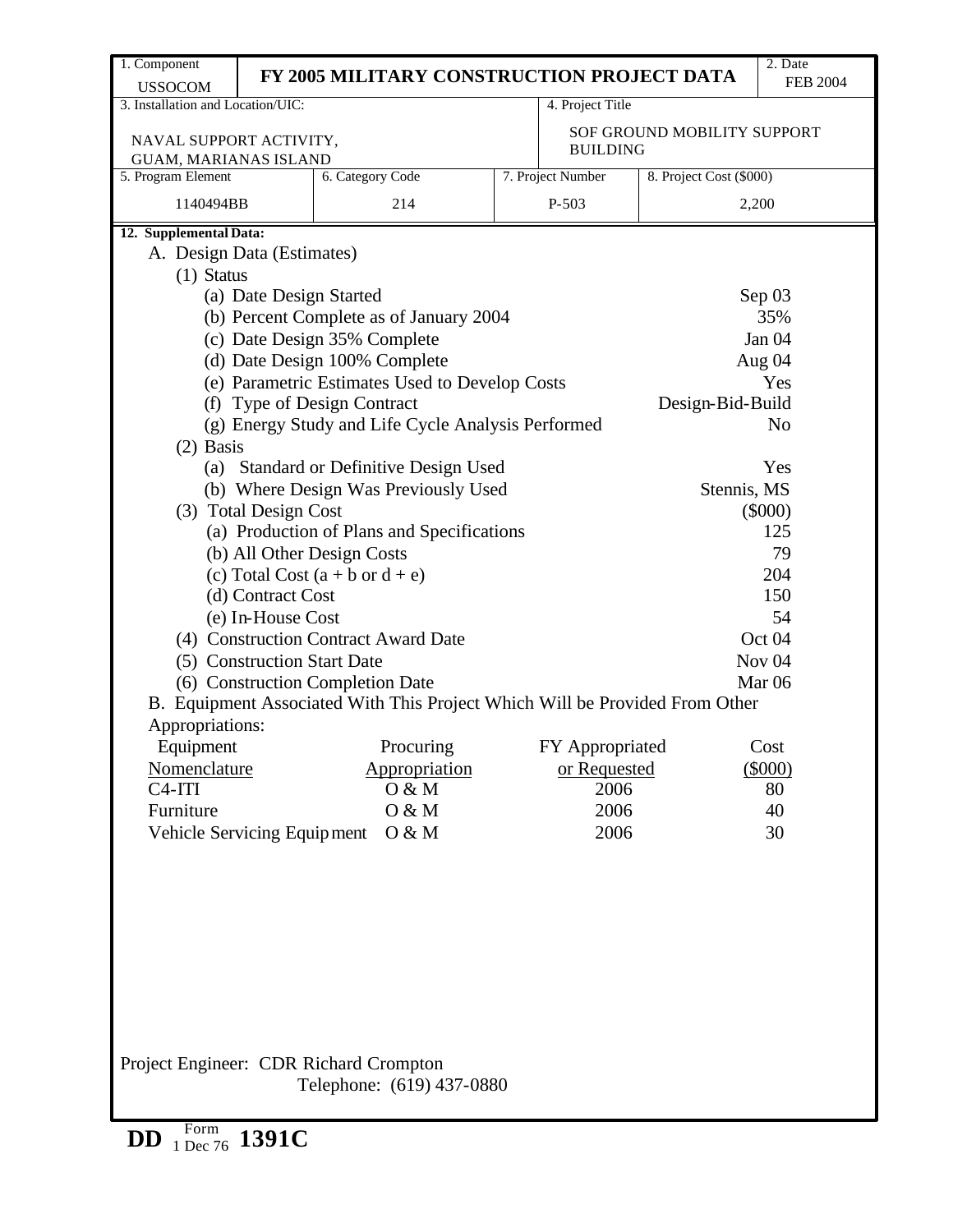| 1. Component                                                                                                                                                    |                                                                                                                                                                                                  | FY 2005 MILITARY CONSTRUCTION PROJECT DATA                                                               |                |                                              |          |       |                               | 2. Date         |  |
|-----------------------------------------------------------------------------------------------------------------------------------------------------------------|--------------------------------------------------------------------------------------------------------------------------------------------------------------------------------------------------|----------------------------------------------------------------------------------------------------------|----------------|----------------------------------------------|----------|-------|-------------------------------|-----------------|--|
| <b>USSOCOM</b>                                                                                                                                                  |                                                                                                                                                                                                  |                                                                                                          |                |                                              |          |       |                               | <b>FEB 2004</b> |  |
| 3. Installation and Location/UIC:                                                                                                                               |                                                                                                                                                                                                  |                                                                                                          |                | 4. Project Title                             |          |       |                               |                 |  |
| <b>OCONUS</b>                                                                                                                                                   |                                                                                                                                                                                                  |                                                                                                          |                |                                              |          |       | SOF TRAINING RANGE FACILITIES |                 |  |
|                                                                                                                                                                 |                                                                                                                                                                                                  |                                                                                                          |                |                                              |          |       |                               |                 |  |
| 5. Program Element                                                                                                                                              |                                                                                                                                                                                                  | 6. Category Code                                                                                         |                | 7. Project Number<br>8. Project Cost (\$000) |          |       |                               |                 |  |
|                                                                                                                                                                 | 1140494BB<br>178                                                                                                                                                                                 |                                                                                                          |                |                                              |          |       |                               | 2,900           |  |
|                                                                                                                                                                 |                                                                                                                                                                                                  | 9. COST ESTIMATES                                                                                        |                | 59900                                        |          |       |                               |                 |  |
|                                                                                                                                                                 |                                                                                                                                                                                                  | Item                                                                                                     |                | U/M                                          | Quantity |       | Unit Cost                     | Cost (\$000)    |  |
| <b>TRAINING RANGE COMPLEX</b>                                                                                                                                   |                                                                                                                                                                                                  |                                                                                                          |                |                                              |          |       |                               | 2,460           |  |
|                                                                                                                                                                 | 360-DEGREE SHOOT HOUSE (10,760 sf)                                                                                                                                                               |                                                                                                          |                |                                              |          |       | 1,600                         | (1,600)         |  |
| SHOOT-THROUGH SNIPER/RAPPEL TOWER                                                                                                                               |                                                                                                                                                                                                  | m2<br>LS                                                                                                 | 1,000          |                                              |          | (485) |                               |                 |  |
| <b>BREACHING FACILITY</b>                                                                                                                                       |                                                                                                                                                                                                  |                                                                                                          |                | LS                                           |          |       |                               | (175)           |  |
| <b>STORAGE FACILITY</b>                                                                                                                                         |                                                                                                                                                                                                  |                                                                                                          |                | LS                                           |          |       |                               | (150)           |  |
| FLTA/KNOWN DISTANCE RANGE                                                                                                                                       |                                                                                                                                                                                                  |                                                                                                          |                | LS                                           |          |       |                               | (50)            |  |
|                                                                                                                                                                 |                                                                                                                                                                                                  |                                                                                                          |                |                                              |          |       |                               |                 |  |
| <b>SUPPORTING FACILITIES</b>                                                                                                                                    |                                                                                                                                                                                                  |                                                                                                          |                |                                              |          |       |                               | 150             |  |
| <b>ELECTRICAL</b>                                                                                                                                               |                                                                                                                                                                                                  |                                                                                                          |                | LS                                           |          |       |                               | (90)            |  |
| PAVING AND SITE IMPROVEMENTS                                                                                                                                    |                                                                                                                                                                                                  |                                                                                                          |                | LS                                           |          |       |                               | (20)            |  |
| <b>INFORMATION SYSTEMS</b>                                                                                                                                      |                                                                                                                                                                                                  |                                                                                                          |                | LS                                           |          |       |                               | (40)            |  |
|                                                                                                                                                                 |                                                                                                                                                                                                  |                                                                                                          |                |                                              |          |       |                               | -------         |  |
| <b>SUBTOTAL</b>                                                                                                                                                 |                                                                                                                                                                                                  |                                                                                                          |                |                                              |          |       |                               | 2,610           |  |
| CONTINGENCY (5.0%)                                                                                                                                              |                                                                                                                                                                                                  |                                                                                                          |                |                                              |          |       |                               | 131             |  |
|                                                                                                                                                                 |                                                                                                                                                                                                  |                                                                                                          |                |                                              |          |       |                               | $--- -$         |  |
| TOTAL CONTRACT COST                                                                                                                                             |                                                                                                                                                                                                  |                                                                                                          |                |                                              |          |       |                               | 2,741           |  |
|                                                                                                                                                                 |                                                                                                                                                                                                  | SUPERVISION, INSPECTION AND OVERHEAD (6.5%)                                                              |                |                                              |          |       |                               | 178             |  |
|                                                                                                                                                                 |                                                                                                                                                                                                  |                                                                                                          |                |                                              |          |       |                               | -----           |  |
| TOTAL REQUEST<br>TOTAL REQUEST ROUNDED                                                                                                                          |                                                                                                                                                                                                  |                                                                                                          |                |                                              |          |       |                               | 2,919<br>2,900  |  |
|                                                                                                                                                                 |                                                                                                                                                                                                  | EQUIPMENT PROVIDED FROM OTHER APPROPRIATIONS                                                             |                |                                              |          |       |                               | (0)             |  |
|                                                                                                                                                                 |                                                                                                                                                                                                  | 10. Description of Proposed Construction: Construct training range facilities consisting of a 360-degree |                |                                              |          |       |                               |                 |  |
|                                                                                                                                                                 |                                                                                                                                                                                                  | shoot house, shoot-through sniper/rappel tower, breaching facility, flat/known distance range and        |                |                                              |          |       |                               |                 |  |
| storage facility.                                                                                                                                               |                                                                                                                                                                                                  |                                                                                                          |                |                                              |          |       |                               |                 |  |
| 11. Requirement: $1,000 \text{ m}2 (10,760 \text{ sf})$                                                                                                         |                                                                                                                                                                                                  |                                                                                                          | Adequate: 0 m2 |                                              |          |       | Substandard: $0 \text{ m2}$   |                 |  |
|                                                                                                                                                                 |                                                                                                                                                                                                  | PROJECT: Construct Special Operations Forces (SOF) training facilities in the Central Command            |                |                                              |          |       |                               |                 |  |
|                                                                                                                                                                 |                                                                                                                                                                                                  | (CENTCOM) area of responsibility (AOR).                                                                  |                |                                              |          |       |                               |                 |  |
|                                                                                                                                                                 |                                                                                                                                                                                                  | <b>REQUIREMENT:</b> Special Operations Command Central (SOCCENT) requires SOF training                   |                |                                              |          |       |                               |                 |  |
|                                                                                                                                                                 |                                                                                                                                                                                                  | facilities in theater for forward-stationed Special Forces in support of CENTCOM missions.               |                |                                              |          |       |                               |                 |  |
|                                                                                                                                                                 |                                                                                                                                                                                                  | CURRENT SITUATION: Suitable SOF training facilities are not available in the AOR.                        |                |                                              |          |       |                               |                 |  |
|                                                                                                                                                                 |                                                                                                                                                                                                  | IMPACT IF NOT PROVIDED: If this project is not provided, Army SOF within the CENTCOM                     |                |                                              |          |       |                               |                 |  |
|                                                                                                                                                                 |                                                                                                                                                                                                  | AOR will not have adequate training facilities available to maintain proficiency for conducting          |                |                                              |          |       |                               |                 |  |
| special operations missions.                                                                                                                                    |                                                                                                                                                                                                  |                                                                                                          |                |                                              |          |       |                               |                 |  |
|                                                                                                                                                                 | ADDITIONAL: This requirement was validated by the Department of Defense. Design and                                                                                                              |                                                                                                          |                |                                              |          |       |                               |                 |  |
|                                                                                                                                                                 | construction will be executed by the U.S. Air Force as the Executive Agent for CENTCOM. This                                                                                                     |                                                                                                          |                |                                              |          |       |                               |                 |  |
|                                                                                                                                                                 | project will comply with scope and design criteria of DoD 4270.1M, Construction Criteria, in effect<br>1 January 1987 and Unified Facilities Criteria (UFC) 4-010-01, DoD Minimum Anti-Terrorism |                                                                                                          |                |                                              |          |       |                               |                 |  |
|                                                                                                                                                                 |                                                                                                                                                                                                  |                                                                                                          |                |                                              |          |       |                               |                 |  |
| Standards for Building, dated 31 July 2002. A formal economic analysis was not required based on<br>the absence of acceptable alternatives to new construction. |                                                                                                                                                                                                  |                                                                                                          |                |                                              |          |       |                               |                 |  |
|                                                                                                                                                                 |                                                                                                                                                                                                  |                                                                                                          |                |                                              |          |       |                               |                 |  |
| Form<br>DD<br>$1 \text{ Dec } 76$ 1391                                                                                                                          |                                                                                                                                                                                                  |                                                                                                          |                |                                              |          |       |                               |                 |  |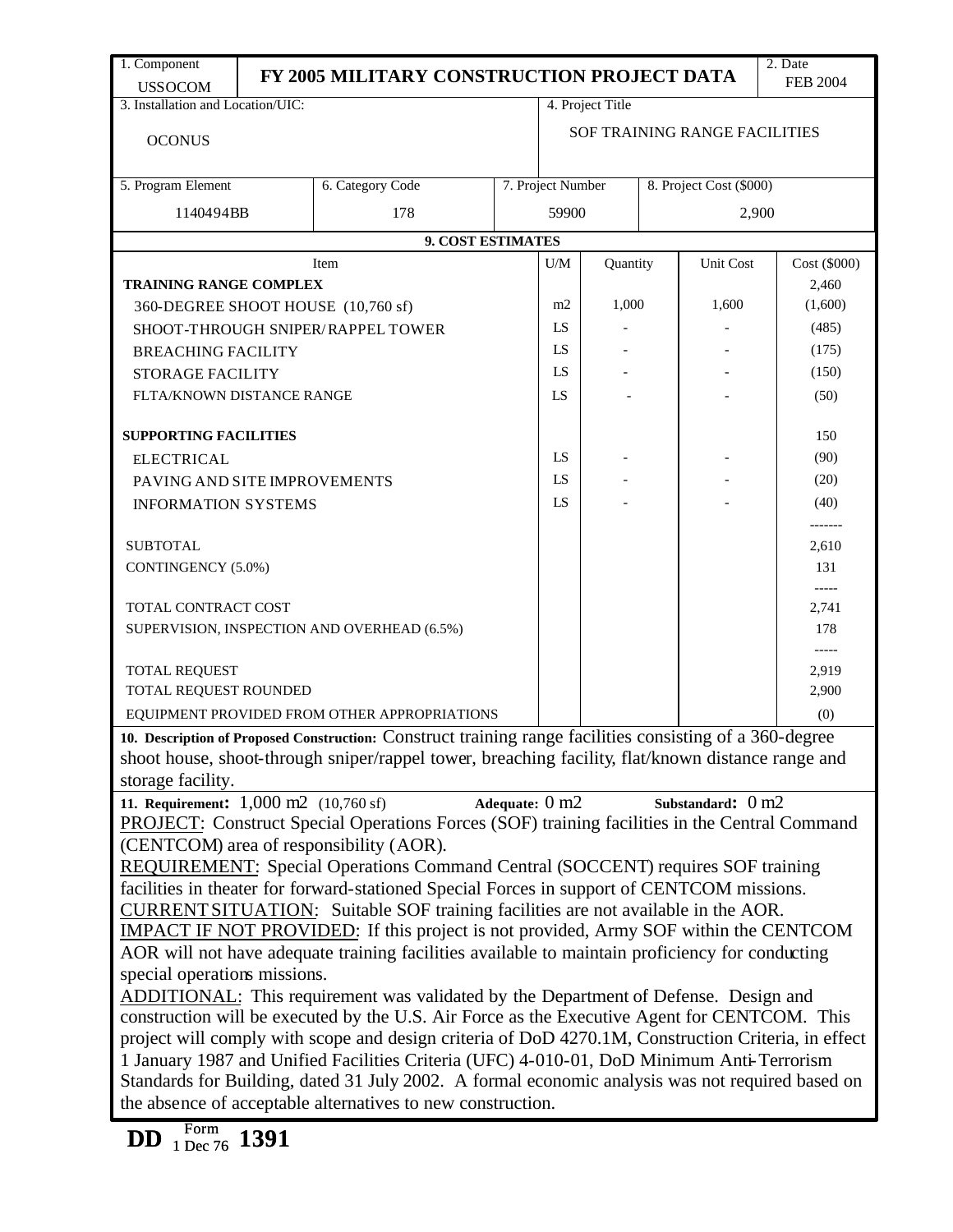| 1. Component<br><b>USSOCOM</b>                       | FY 2005 MILITARY CONSTRUCTION PROJECT DATA                                                       |                   |                               | 2. Date<br><b>FEB 2004</b> |  |  |
|------------------------------------------------------|--------------------------------------------------------------------------------------------------|-------------------|-------------------------------|----------------------------|--|--|
| 3. Installation and Location/UIC:                    |                                                                                                  | 4. Project Title  |                               |                            |  |  |
| <b>OCONUS</b>                                        |                                                                                                  |                   | SOF TRAINING RANGE FACILITIES |                            |  |  |
| 5. Program Element                                   | 6. Category Code                                                                                 | 7. Project Number | 8. Project Cost (\$000)       |                            |  |  |
| 1140494BB                                            | 178                                                                                              | 59900             |                               | 2,900                      |  |  |
|                                                      | JOINT USE CERTIFICATION: N/A. USSOCOM budgets only for those facilities specifically for         |                   |                               |                            |  |  |
|                                                      | SOF use. Common support facilities are budgeted by the military departments. Reference Title 10, |                   |                               |                            |  |  |
| Section 165.                                         |                                                                                                  |                   |                               |                            |  |  |
| 12. Supplemental Data:<br>A. Design Data (Estimates) |                                                                                                  |                   |                               |                            |  |  |
| $(1)$ Status                                         |                                                                                                  |                   |                               |                            |  |  |
|                                                      | (a) Date Design Started                                                                          |                   | Nov $03$                      |                            |  |  |
|                                                      | (b) Percent Complete as of January 2004                                                          |                   | 35%                           |                            |  |  |
|                                                      | (c) Date Design 35% Complete                                                                     |                   | Jan 04                        |                            |  |  |
|                                                      | (d) Date Design 100% Complete                                                                    |                   | Sep 04                        |                            |  |  |
|                                                      | (e) Parametric Estimates Used to Develop Cost                                                    |                   | N <sub>o</sub>                |                            |  |  |
|                                                      | (f) Type of Design Contract                                                                      |                   | Design-Bid-Build              |                            |  |  |
|                                                      | (g) Energy Study and Life Cycle Analysis Performed                                               |                   | N/A                           |                            |  |  |
| $(2)$ Basis                                          |                                                                                                  |                   |                               |                            |  |  |
|                                                      | (a) Standard or Definitive Design Used                                                           |                   | N <sub>0</sub>                |                            |  |  |
|                                                      | (b) Where Design Was Previously Used                                                             |                   | N/A                           |                            |  |  |
| (3) Total Design Costs                               |                                                                                                  |                   |                               |                            |  |  |
|                                                      | (a) Production of Plans and Specifications                                                       |                   | 260                           |                            |  |  |
|                                                      | (b) All Other Design Costs                                                                       |                   | 100                           |                            |  |  |
|                                                      | (c) Total Cost $(a + b \text{ or } d + e)$                                                       | 360               |                               |                            |  |  |
| (d) Contract Cost                                    |                                                                                                  |                   | 260                           |                            |  |  |
| (e) In-House Cost                                    |                                                                                                  |                   | 100                           |                            |  |  |
|                                                      | (4) Construction Contract Award Date                                                             |                   | Jan 05                        |                            |  |  |
| (5) Construction Start Date                          |                                                                                                  |                   | Feb <sub>05</sub>             |                            |  |  |
|                                                      | (6) Construction Completion Date                                                                 |                   | Feb 06                        |                            |  |  |
|                                                      |                                                                                                  |                   |                               |                            |  |  |
|                                                      |                                                                                                  |                   |                               |                            |  |  |
|                                                      |                                                                                                  |                   |                               |                            |  |  |
|                                                      |                                                                                                  |                   |                               |                            |  |  |
|                                                      |                                                                                                  |                   |                               |                            |  |  |
|                                                      |                                                                                                  |                   |                               |                            |  |  |
|                                                      |                                                                                                  |                   |                               |                            |  |  |
|                                                      |                                                                                                  |                   |                               |                            |  |  |
|                                                      |                                                                                                  |                   |                               |                            |  |  |
|                                                      |                                                                                                  |                   |                               |                            |  |  |
|                                                      |                                                                                                  |                   | Air Combat Command            |                            |  |  |
| Project Engineers: USASOC                            | COL Gregory P. Koenig                                                                            |                   | Maj John Thomas               |                            |  |  |
|                                                      | Telephone: (910) 432-1296                                                                        |                   | DSN 574-0803                  |                            |  |  |
|                                                      |                                                                                                  |                   |                               |                            |  |  |
|                                                      |                                                                                                  |                   |                               |                            |  |  |

**DD** Form 1 Dec 76 **1391C**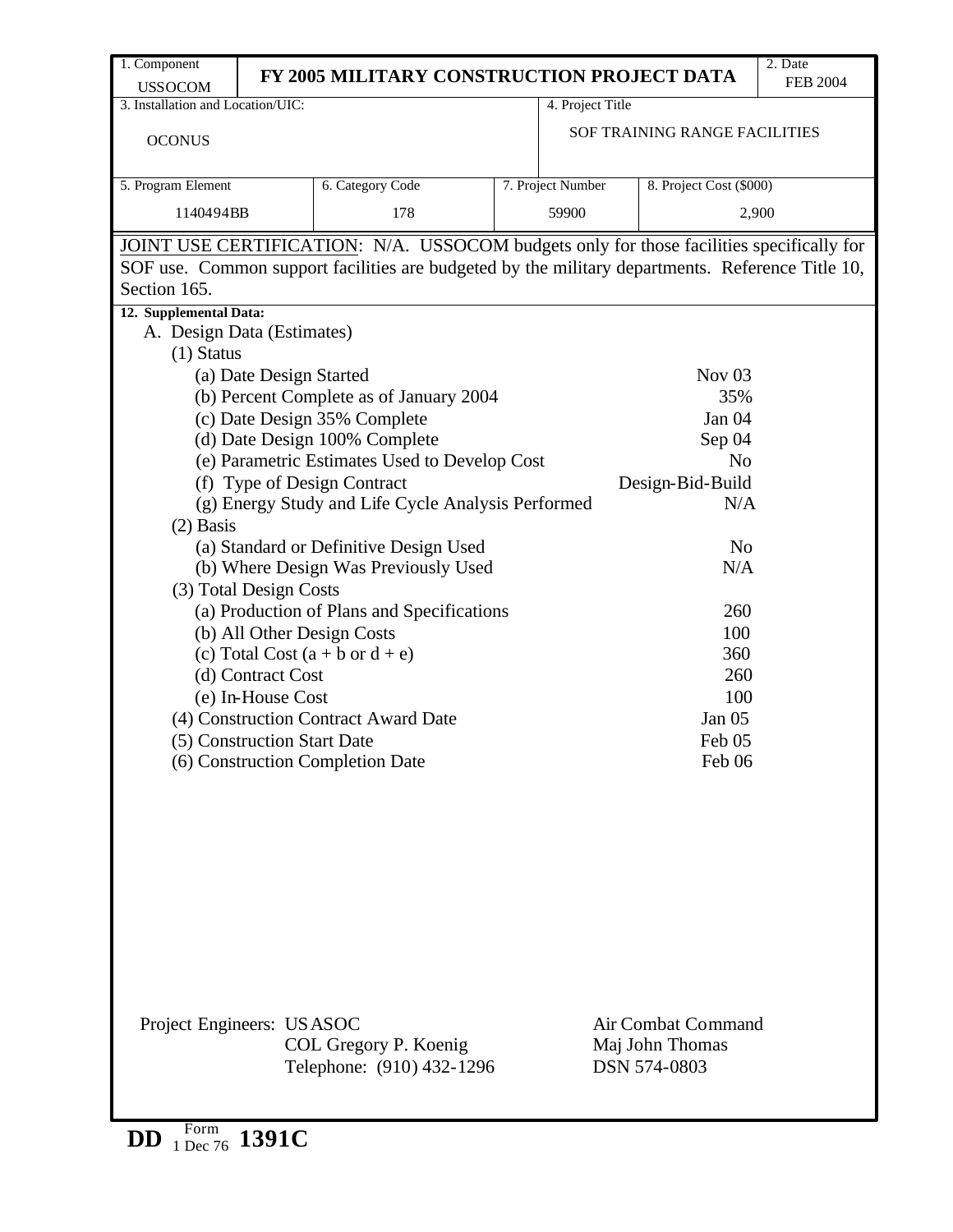| 1. COMPONENT                                                                                                                                                           |                |                  |              | FY 2005 MILITARY CONSTRUCTION PROGRAM    |                      |                |                |                     | 2. DATE               |                             |
|------------------------------------------------------------------------------------------------------------------------------------------------------------------------|----------------|------------------|--------------|------------------------------------------|----------------------|----------------|----------------|---------------------|-----------------------|-----------------------------|
| <b>USSOCOM</b>                                                                                                                                                         |                |                  |              |                                          |                      |                |                |                     |                       | <b>FEB 2004</b>             |
| 3. INSTALLATION AND LOCATION                                                                                                                                           |                |                  | 14. COMMAND  |                                          |                      |                |                |                     | <b>COST INDEX</b>     | <b>5. AREA CONSTRUCTION</b> |
| RAF MILDENHALL,<br><b>UNITED KINGDOM</b>                                                                                                                               |                |                  |              | U.S AIR FORCE SPECIAL OPERATIONS COMMAND |                      |                |                |                     |                       |                             |
|                                                                                                                                                                        |                |                  |              |                                          |                      |                |                |                     |                       | 1.44                        |
| 6. PERSONNEL STRENGTH                                                                                                                                                  |                | <b>PERMANENT</b> |              |                                          | <b>STUDENTS</b>      |                |                | <b>SUPPORTED</b>    |                       |                             |
|                                                                                                                                                                        | <b>OFFICER</b> | <b>ENLIST</b>    | <b>CIVIL</b> | <b>OFFICER</b>                           | <b>ENLIST</b>        | <b>CIVIL</b>   | <b>OFFICER</b> | <b>ENLIST</b>       | <b>CIVIL</b>          | <b>TOTAL</b>                |
| A. AS OF SEP 03                                                                                                                                                        | 143            | 875              | 13           | $\overline{0}$                           | $\boldsymbol{0}$     | $\mathbf{0}$   | 43             | 112                 | 4                     | 1,190                       |
| B. END FY 09                                                                                                                                                           | 143            | 875              | 13           | $\theta$                                 | $\mathbf{0}$         | $\overline{0}$ | 43             | 112                 | 4                     | 1,190                       |
|                                                                                                                                                                        |                |                  |              | 7. INVENTORY DATA (\$000)                |                      |                |                |                     |                       |                             |
| A. TOTAL AREA (ACRES)                                                                                                                                                  |                |                  |              |                                          |                      |                |                |                     |                       | 2,500                       |
| <b>B. INVENTORY TOTAL AS OF SEP 03</b>                                                                                                                                 |                |                  |              |                                          |                      |                |                |                     |                       | 88,511                      |
| C. AUTHORIZATION NOT YET IN INVENTORY (FY 03-04)                                                                                                                       |                |                  |              |                                          |                      |                |                |                     |                       | $\boldsymbol{0}$            |
| D. AUTHORIZATION REQUESTED IN THIS PROGRAM (FY 05)                                                                                                                     |                |                  |              |                                          |                      |                |                |                     |                       | 10,200                      |
| E. AUTHORIZATION INCLUDED IN FOLLOWING PROGRAM (FY06)                                                                                                                  |                |                  |              |                                          |                      |                |                |                     |                       | $\boldsymbol{0}$            |
| F. PLANNED IN NEXT THREE YEARS (FY 07-09)                                                                                                                              |                |                  |              |                                          |                      |                |                |                     |                       | $\boldsymbol{0}$            |
| G. REMAINING DEFICIENCY (FY 10)                                                                                                                                        |                |                  |              |                                          |                      |                |                |                     |                       | $\mathbf{0}$                |
| H. GRAND TOTAL                                                                                                                                                         |                |                  |              |                                          |                      |                |                |                     |                       | 98,711                      |
| 8. PROJECTS REQUESTED IN THIS PROGRAM:                                                                                                                                 |                |                  |              |                                          |                      |                |                |                     |                       |                             |
| <b>CATEGORY</b>                                                                                                                                                        |                | PROJECT TITLE    |              |                                          |                      | <b>SCOPE</b>   |                | <b>COST</b>         |                       | <b>DESIGN STATUS</b>        |
| <b>CODE</b><br>141<br>SOF OPERATIONS/INTEL FACILITY                                                                                                                    |                |                  |              |                                          | 3,700 m2 (39,949 sf) |                |                | $(\$000)$<br>10,200 | <b>START</b><br>06/03 | <b>COMPLETE</b><br>06/04    |
|                                                                                                                                                                        |                |                  |              |                                          |                      |                |                |                     |                       |                             |
| 9. FUTURE PROJECTS                                                                                                                                                     |                |                  |              |                                          |                      |                |                |                     |                       |                             |
| <b>CATEGORY</b>                                                                                                                                                        |                |                  |              |                                          |                      |                |                |                     |                       | <b>COST</b>                 |
| <b>CODE</b><br>a. Included in Following Program (FY06)                                                                                                                 |                |                  |              | PROJECT TITLE                            |                      |                |                | <b>SCOPE</b>        |                       | $(\$000)$                   |
| <b>NONE</b>                                                                                                                                                            |                |                  |              |                                          |                      |                |                |                     |                       |                             |
| b. Planned Next Three Years (FY07-09):                                                                                                                                 |                |                  |              |                                          |                      |                |                |                     |                       |                             |
| <b>NONE</b><br>c. RPM Backlog: N/A                                                                                                                                     |                |                  |              |                                          |                      |                |                |                     |                       |                             |
|                                                                                                                                                                        |                |                  |              |                                          |                      |                |                |                     |                       |                             |
| 10. MISSION OR MAJOR FUNCTION<br>AFSOC's 352 <sup>nd</sup> Special Operations Group (SOG) at RAF Mildenhall, England, is the air component to SOCEUR; operates the MC- |                |                  |              |                                          |                      |                |                |                     |                       |                             |
| 130H/P and MH-53J, delivering special operations combat power anytime, anywhere.                                                                                       |                |                  |              |                                          |                      |                |                |                     |                       |                             |
| 11. OUTSTANDING POLLUTION AND SAFETY DEFICIENCIES                                                                                                                      |                |                  |              |                                          |                      |                |                |                     |                       |                             |
| N/A                                                                                                                                                                    |                |                  |              |                                          |                      |                |                |                     |                       |                             |
|                                                                                                                                                                        |                |                  |              |                                          |                      |                |                |                     |                       |                             |
|                                                                                                                                                                        |                |                  |              |                                          |                      |                |                |                     |                       |                             |
|                                                                                                                                                                        |                |                  |              |                                          |                      |                |                |                     |                       |                             |
|                                                                                                                                                                        |                |                  |              |                                          |                      |                |                |                     |                       |                             |
|                                                                                                                                                                        |                |                  |              |                                          |                      |                |                |                     |                       |                             |
|                                                                                                                                                                        |                |                  |              |                                          |                      |                |                |                     |                       |                             |
|                                                                                                                                                                        |                |                  |              |                                          |                      |                |                |                     |                       |                             |
|                                                                                                                                                                        |                |                  |              |                                          |                      |                |                |                     |                       |                             |
|                                                                                                                                                                        |                |                  |              |                                          |                      |                |                |                     |                       |                             |
|                                                                                                                                                                        |                |                  |              |                                          |                      |                |                |                     |                       |                             |
|                                                                                                                                                                        |                |                  |              |                                          |                      |                |                |                     |                       |                             |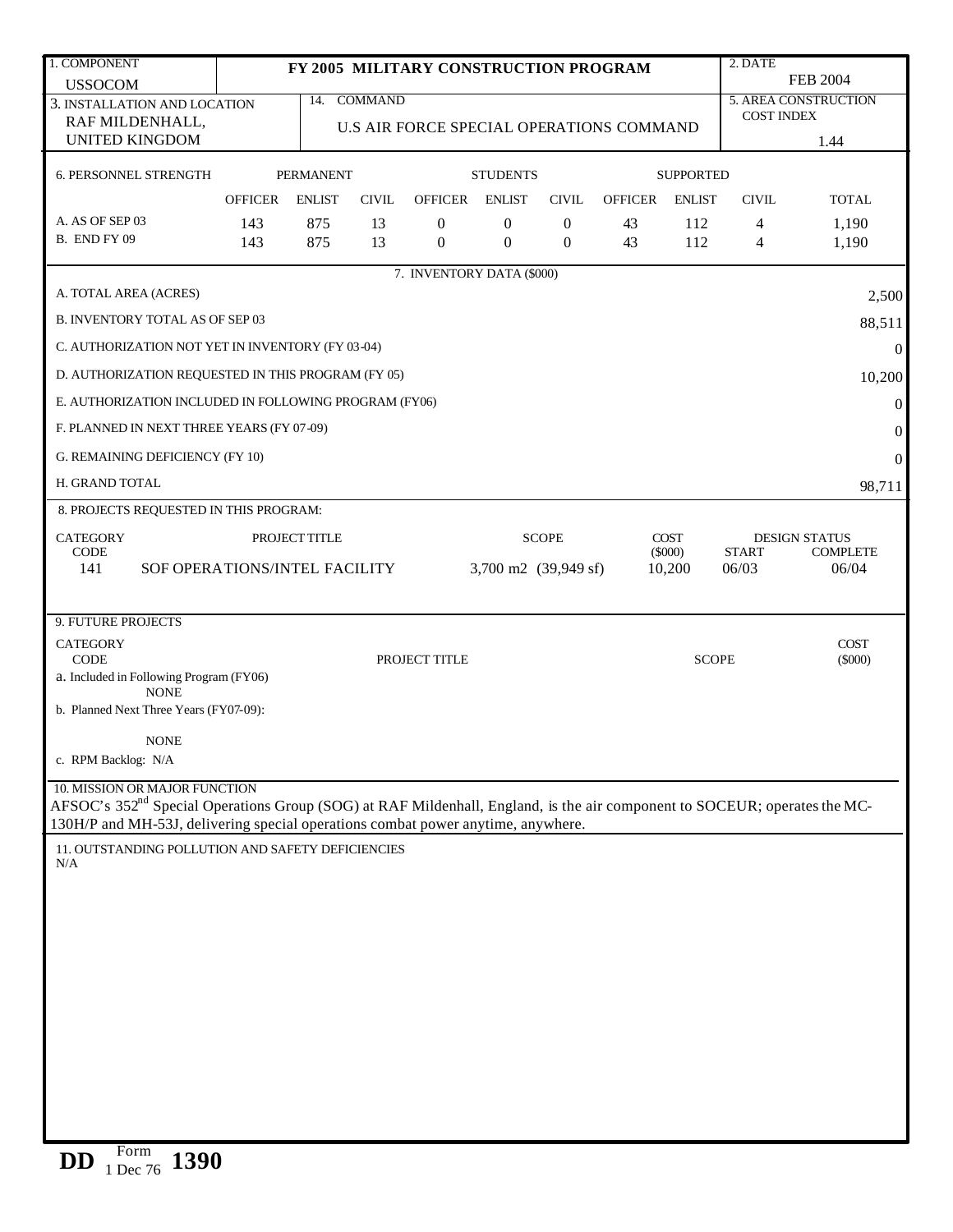| 1. Component                                                                                         |                                                                                                                                                              | FY 2005 MILITARY CONSTRUCTION PROJECT DATA                                                                 |  |                   |                  |  |                                  | 2. Date           |  |
|------------------------------------------------------------------------------------------------------|--------------------------------------------------------------------------------------------------------------------------------------------------------------|------------------------------------------------------------------------------------------------------------|--|-------------------|------------------|--|----------------------------------|-------------------|--|
| <b>USSOCOM</b>                                                                                       |                                                                                                                                                              |                                                                                                            |  |                   |                  |  |                                  | <b>FEB 2004</b>   |  |
| 3. Installation and Location/UIC:                                                                    |                                                                                                                                                              |                                                                                                            |  |                   | 4. Project Title |  |                                  |                   |  |
| RAF MILDENHALL, UNITED KINGDOM                                                                       |                                                                                                                                                              |                                                                                                            |  |                   |                  |  | SOF OPERATIONS / INTEL FACILITY  |                   |  |
|                                                                                                      |                                                                                                                                                              |                                                                                                            |  |                   |                  |  |                                  |                   |  |
| 5. Program Element                                                                                   |                                                                                                                                                              | 6. Category Code                                                                                           |  | 7. Project Number |                  |  | 8. Project Cost (\$000)          |                   |  |
|                                                                                                      |                                                                                                                                                              |                                                                                                            |  |                   |                  |  |                                  |                   |  |
| 1140494BB                                                                                            |                                                                                                                                                              | 141                                                                                                        |  | QFQE 043002       |                  |  | 10,200                           |                   |  |
|                                                                                                      |                                                                                                                                                              | 9. COST ESTIMATES                                                                                          |  |                   |                  |  |                                  |                   |  |
|                                                                                                      |                                                                                                                                                              | Item                                                                                                       |  | U/M               | Quantity         |  | Unit Cost                        | Cost (\$000)      |  |
| <b>SOF OPERATIONS / INTEL FACILITY</b>                                                               |                                                                                                                                                              |                                                                                                            |  | m2                |                  |  |                                  | 7,026             |  |
| OPERATIONS / INTEL FACILITY (39,949 sf)                                                              |                                                                                                                                                              |                                                                                                            |  | m2                | 3,700            |  | 1,726                            | (6,386)           |  |
|                                                                                                      |                                                                                                                                                              | ANTI-TERRORISM /FORCE PROTECTION @ 10% OF                                                                  |  | LS                |                  |  |                                  | (640)             |  |
| <b>STRUCTURES</b>                                                                                    |                                                                                                                                                              |                                                                                                            |  |                   |                  |  |                                  |                   |  |
| <b>SUPPORTING FACILITIES</b>                                                                         |                                                                                                                                                              |                                                                                                            |  |                   |                  |  |                                  | 2,159             |  |
| <b>UTILITIES</b>                                                                                     |                                                                                                                                                              |                                                                                                            |  | LS                |                  |  |                                  | (548)             |  |
| <b>PAVEMENTS</b>                                                                                     |                                                                                                                                                              |                                                                                                            |  | LS                |                  |  |                                  | (675)             |  |
| SITE IMPROVEMENTS                                                                                    |                                                                                                                                                              |                                                                                                            |  | LS                |                  |  |                                  | (276)             |  |
| <b>COMMUNICATIONS</b>                                                                                |                                                                                                                                                              |                                                                                                            |  | LS                |                  |  |                                  | (415)             |  |
| <b>DEMOLITION</b>                                                                                    |                                                                                                                                                              |                                                                                                            |  | LS                |                  |  |                                  | (245)             |  |
| <b>SUBTOTAL</b>                                                                                      |                                                                                                                                                              |                                                                                                            |  |                   |                  |  |                                  | 9,185             |  |
| <b>CONTINGENCY (5%)</b>                                                                              |                                                                                                                                                              |                                                                                                            |  |                   |                  |  |                                  | 459               |  |
| TOTAL CONTRACT COST                                                                                  |                                                                                                                                                              |                                                                                                            |  |                   |                  |  |                                  | $-----1$<br>9,644 |  |
| SUPERVISION, INSPECTION AND OVERHEAD (6%)                                                            |                                                                                                                                                              |                                                                                                            |  |                   |                  |  |                                  | 579               |  |
|                                                                                                      |                                                                                                                                                              |                                                                                                            |  |                   |                  |  |                                  |                   |  |
|                                                                                                      |                                                                                                                                                              |                                                                                                            |  |                   |                  |  |                                  |                   |  |
| TOTAL REQUEST                                                                                        |                                                                                                                                                              |                                                                                                            |  |                   |                  |  |                                  | 10,223            |  |
| TOTAL REQUEST (ROUNDED)                                                                              |                                                                                                                                                              |                                                                                                            |  |                   |                  |  |                                  | 10,200            |  |
|                                                                                                      |                                                                                                                                                              | EQUIPMENT PROVIDED FROM OTHER APPROPRIATIONS                                                               |  |                   |                  |  |                                  | (450)             |  |
|                                                                                                      |                                                                                                                                                              | 10. Description of Proposed Construction: Construction will consist of concrete foundation and floor slab, |  |                   |                  |  |                                  |                   |  |
|                                                                                                      |                                                                                                                                                              | steel structure, masonry walls, internal finishes, and a metal roof. Functional areas include              |  |                   |                  |  |                                  |                   |  |
|                                                                                                      |                                                                                                                                                              | administration, intelligence, war planning, medical support, aircrew training, communications,             |  |                   |                  |  |                                  |                   |  |
|                                                                                                      |                                                                                                                                                              | security, weather, and current operations. Also included are mechanical and electrical systems,            |  |                   |                  |  |                                  |                   |  |
|                                                                                                      |                                                                                                                                                              | communications, utilities, parking, site improvements, and all necessary support. Anti-                    |  |                   |                  |  |                                  |                   |  |
|                                                                                                      |                                                                                                                                                              | terrorism/force protection (AT/FP) measures include structural reinforcement of walls and                  |  |                   |                  |  |                                  |                   |  |
|                                                                                                      |                                                                                                                                                              | tempered insulated glass. Air conditioning: 250 kW                                                         |  |                   |                  |  |                                  |                   |  |
| 11. Requirement: 3,700 m2 (39,949sf)                                                                 |                                                                                                                                                              | Adequate: 0m2                                                                                              |  |                   |                  |  | Substandard: 4,138 m2 (44,543sf) |                   |  |
|                                                                                                      |                                                                                                                                                              | PROJECT: Construct Group Operations/Intelligence Facility (Current Mission).                               |  |                   |                  |  |                                  |                   |  |
|                                                                                                      |                                                                                                                                                              | REQUIREMENT: This project provides a properly sized and configured facility for the 352 <sup>nd</sup>      |  |                   |                  |  |                                  |                   |  |
|                                                                                                      |                                                                                                                                                              | Special Operations Group (SOG) and the $352nd$ Operations Support Squadron (OSS).                          |  |                   |                  |  |                                  |                   |  |
|                                                                                                      |                                                                                                                                                              | <b>CURRENT SITUATION:</b> Currently, the units are spread out across six buildings, including four         |  |                   |                  |  |                                  |                   |  |
|                                                                                                      |                                                                                                                                                              | WWII Quonset huts. These facilities are totally inadequate to house the units and support the              |  |                   |                  |  |                                  |                   |  |
|                                                                                                      |                                                                                                                                                              | Special Operations mission. The existing facilities have not been modernized. They are located             |  |                   |                  |  |                                  |                   |  |
| too close to the base perimeter and create a security problem. There are no other facilities on base |                                                                                                                                                              |                                                                                                            |  |                   |                  |  |                                  |                   |  |
|                                                                                                      | that could be used or modified for the mission. It is not economically feasible to remodel the<br>existing facilities, which are scheduled to be demolished. |                                                                                                            |  |                   |                  |  |                                  |                   |  |
|                                                                                                      |                                                                                                                                                              | <b>IMPACT IF NOT PROVIDED:</b> If this project is not approved, the $352nd$ SOG and $352nd$ OSS will       |  |                   |                  |  |                                  |                   |  |
|                                                                                                      |                                                                                                                                                              |                                                                                                            |  |                   |                  |  |                                  |                   |  |
|                                                                                                      |                                                                                                                                                              | continue to operate out of the inadequate facilities. Morale and efficiency will be negatively             |  |                   |                  |  |                                  |                   |  |
|                                                                                                      |                                                                                                                                                              | impacted, and the overall mission capability will degrade.                                                 |  |                   |                  |  |                                  |                   |  |

**DD** Form 1 Dec 76 **1391**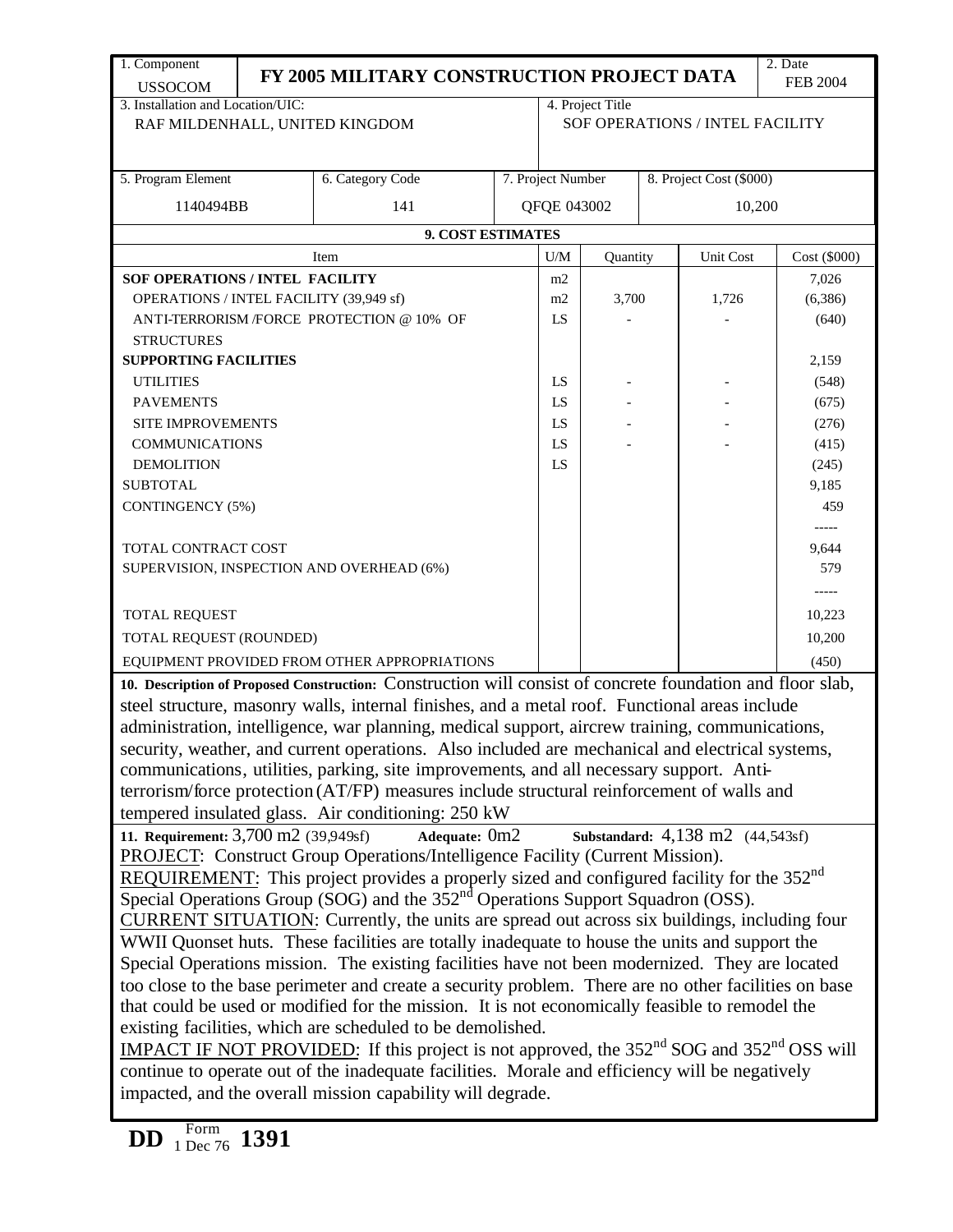| 1. Component                      |                       | FY 2005 MILITARY CONSTRUCTION PROJECT DATA                                                         |                   |                                 | 2. Date               |
|-----------------------------------|-----------------------|----------------------------------------------------------------------------------------------------|-------------------|---------------------------------|-----------------------|
| <b>USSOCOM</b>                    |                       |                                                                                                    |                   |                                 | <b>FEB 2004</b>       |
| 3. Installation and Location/UIC: |                       |                                                                                                    | 4. Project Title  |                                 |                       |
|                                   |                       | RAF MILDENHALL, UNITED KINGDOM                                                                     |                   | SOF OPERATIONS / INTEL FACILITY |                       |
|                                   |                       |                                                                                                    |                   |                                 |                       |
| 5. Program Element                |                       | 6. Category Code                                                                                   | 7. Project Number | 8. Project Cost (\$000)         |                       |
| 1140494BB                         |                       | 141                                                                                                | QFQE 043002       |                                 | 10,200                |
|                                   |                       |                                                                                                    |                   |                                 |                       |
|                                   |                       | ADDITIONAL: There is no criteria/scope for this project in Part II of Military Handbook 1190,      |                   |                                 |                       |
|                                   |                       | "Facility Planning and Design Guide." However, this project does meet the criteria/scope specified |                   |                                 |                       |
|                                   |                       | in Air Force Instruction 32-1084, "Standard Facility Requirements." Although not eligible for      |                   |                                 |                       |
|                                   |                       | NATO funding, a precautionary financing statement will be filed for this project to allow for      |                   |                                 |                       |
|                                   |                       | potential cost recoupment if eligibility is established. Force Protection measures are considered  |                   |                                 |                       |
|                                   |                       | IAW USAF Installation Force Protection Requirements. Construction for AT/FP measures will          |                   |                                 |                       |
|                                   |                       | comply with Unified Facilities Criteria (UFC) 4-010-01, DoD Minimum Anti-Terrorism Standards       |                   |                                 |                       |
|                                   |                       | for Buildings, dated 31 July 2002. The variance between the OSD pricing guide and the current      |                   |                                 |                       |
|                                   |                       | programmed amount is a result of accomplishing a parametric cost estimate resulting from an        |                   |                                 |                       |
|                                   |                       | advance planning/programming charrette performed by a contracted architect/engineering firm.       |                   |                                 |                       |
|                                   |                       | Alternatives to new construction were considered to satisfy this requirement and no other options  |                   |                                 |                       |
|                                   |                       | were determined to meet mission needs. Therefore, a formal economic analysis is not required.      |                   |                                 |                       |
|                                   |                       | JOINT USE CERTIFICATION: USSOCOM budgets only for those facilities specifically for SOF            |                   |                                 |                       |
|                                   |                       | use. Common support facilities are budgeted by the military departments. Reference Title 10,       |                   |                                 |                       |
| Section 165.                      |                       |                                                                                                    |                   |                                 |                       |
| 12. Supplemental Data:            |                       |                                                                                                    |                   |                                 |                       |
| A. Estimated Design Data          |                       |                                                                                                    |                   |                                 |                       |
| $(1)$ Status                      |                       |                                                                                                    |                   |                                 |                       |
|                                   |                       | (a) Date Design Started                                                                            |                   |                                 | Jun $03$              |
|                                   |                       | (b) Percent Complete as of January 2004                                                            |                   |                                 | 35%                   |
|                                   |                       | (c) Date Design 35% Complete                                                                       |                   |                                 | Jan 04                |
|                                   |                       | (d) Date Design 100% Complete                                                                      |                   |                                 | <b>Jun 04</b>         |
|                                   |                       | (e) Parametric Cost Estimates Used to Develop Costs                                                |                   |                                 | Yes                   |
|                                   |                       | (f) Type of Design Contract                                                                        |                   | Design-Bid-Build                |                       |
|                                   |                       | (g) Energy Study and Life Cycle Analysis Performed                                                 |                   |                                 | No                    |
| $(2)$ Basis                       |                       |                                                                                                    |                   |                                 |                       |
|                                   |                       | (a) Standard or Definitive Design Used<br>(b) Where Design Was Most Recently Used                  |                   |                                 | N <sub>o</sub><br>N/A |
|                                   |                       |                                                                                                    |                   |                                 |                       |
|                                   | (3) Total Design Cost | (a) Production of Plans and Specifications                                                         |                   |                                 | $(\$000)$<br>469      |
|                                   |                       |                                                                                                    |                   |                                 | $\overline{0}$        |
|                                   |                       | (b) All Other Design Costs<br>(c) Total Cost $(a + b \text{ or } d + e)$                           |                   |                                 | 469                   |
|                                   | (d) Contract Cost     |                                                                                                    |                   |                                 | 469                   |
|                                   | (e) In-House Cost     |                                                                                                    |                   |                                 | $\overline{0}$        |
|                                   |                       | (4) Construction Contract Award Date                                                               |                   |                                 | Oct 04                |
|                                   |                       | (5) Construction Start Date                                                                        |                   |                                 | Nov <sub>04</sub>     |
|                                   |                       | (6) Construction Completion Date                                                                   |                   |                                 | May 06                |
|                                   |                       |                                                                                                    |                   |                                 |                       |
|                                   |                       | B. Equipment Associated With This Project Which Will be Provided From Other                        |                   |                                 |                       |
| Appropriations:                   |                       |                                                                                                    |                   |                                 |                       |
| Equipment                         |                       | Procuring                                                                                          | FY Appropriated   |                                 | Cost                  |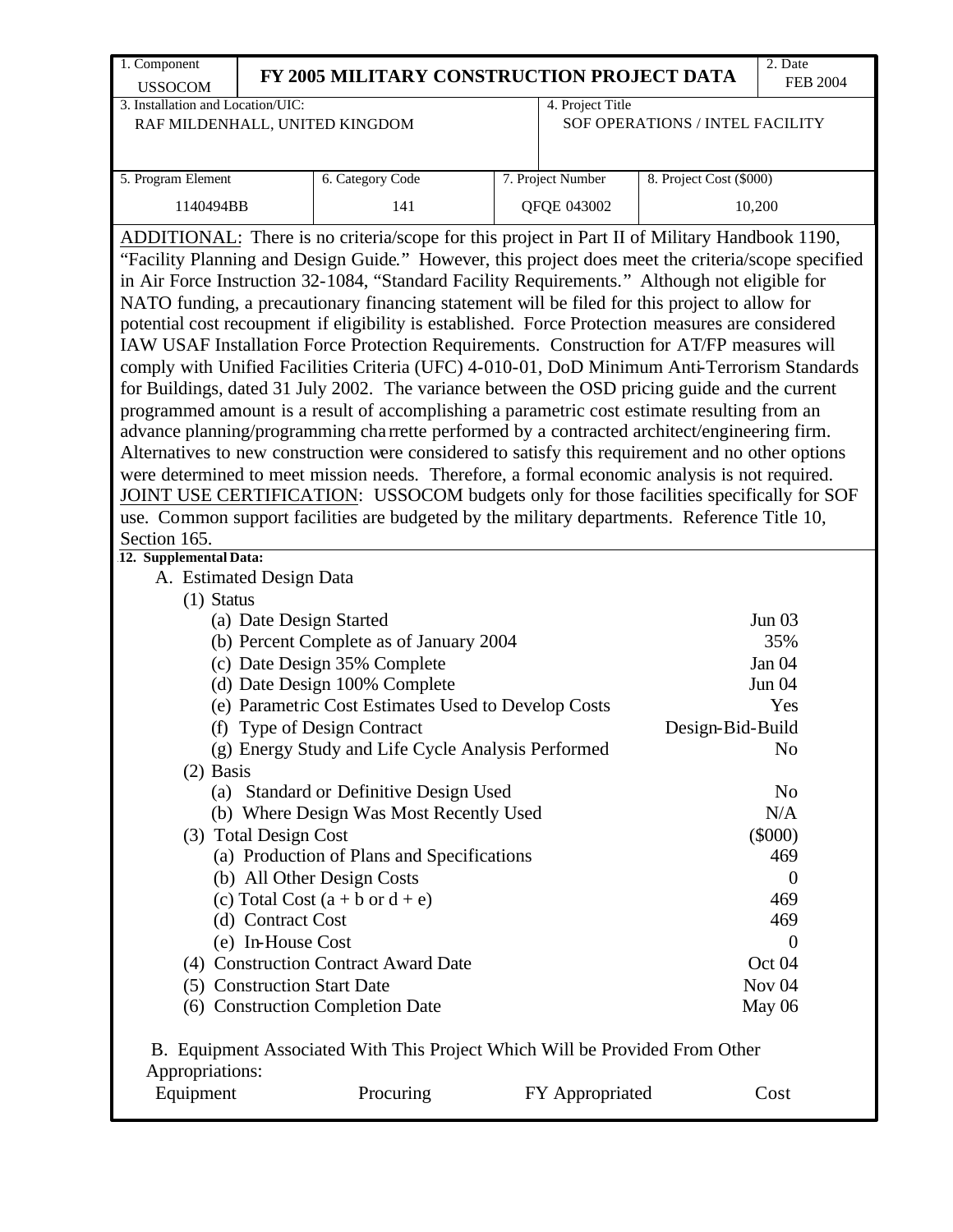| 1. Component                                        | 2. Date<br>FY 2005 MILITARY CONSTRUCTION PROJECT DATA<br><b>FEB 2004</b> |                                             |  |                   |                                 |         |  |  |  |  |
|-----------------------------------------------------|--------------------------------------------------------------------------|---------------------------------------------|--|-------------------|---------------------------------|---------|--|--|--|--|
| <b>USSOCOM</b><br>3. Installation and Location/UIC: |                                                                          |                                             |  | 4. Project Title  |                                 |         |  |  |  |  |
| RAF MILDENHALL, UNITED KINGDOM                      |                                                                          |                                             |  |                   | SOF OPERATIONS / INTEL FACILITY |         |  |  |  |  |
|                                                     |                                                                          |                                             |  |                   |                                 |         |  |  |  |  |
| 5. Program Element                                  |                                                                          | 6. Category Code                            |  | 7. Project Number | 8. Project Cost (\$000)         |         |  |  |  |  |
|                                                     |                                                                          |                                             |  |                   |                                 |         |  |  |  |  |
| 1140494BB                                           |                                                                          | 141                                         |  | QFQE 043002       |                                 | 10,200  |  |  |  |  |
| Nomenclature                                        |                                                                          | Appropriation                               |  | or Requested      |                                 | (\$000) |  |  |  |  |
| Pre-wired                                           |                                                                          |                                             |  |                   |                                 |         |  |  |  |  |
| <b>Work Stations</b>                                |                                                                          | O&M                                         |  | 2006              |                                 | 450     |  |  |  |  |
|                                                     |                                                                          |                                             |  |                   |                                 |         |  |  |  |  |
|                                                     |                                                                          |                                             |  |                   |                                 |         |  |  |  |  |
|                                                     |                                                                          |                                             |  |                   |                                 |         |  |  |  |  |
|                                                     |                                                                          |                                             |  |                   |                                 |         |  |  |  |  |
|                                                     |                                                                          |                                             |  |                   |                                 |         |  |  |  |  |
|                                                     |                                                                          |                                             |  |                   |                                 |         |  |  |  |  |
|                                                     |                                                                          |                                             |  |                   |                                 |         |  |  |  |  |
|                                                     |                                                                          |                                             |  |                   |                                 |         |  |  |  |  |
|                                                     |                                                                          |                                             |  |                   |                                 |         |  |  |  |  |
|                                                     |                                                                          |                                             |  |                   |                                 |         |  |  |  |  |
|                                                     |                                                                          |                                             |  |                   |                                 |         |  |  |  |  |
|                                                     |                                                                          |                                             |  |                   |                                 |         |  |  |  |  |
|                                                     |                                                                          |                                             |  |                   |                                 |         |  |  |  |  |
|                                                     |                                                                          |                                             |  |                   |                                 |         |  |  |  |  |
|                                                     |                                                                          |                                             |  |                   |                                 |         |  |  |  |  |
|                                                     |                                                                          |                                             |  |                   |                                 |         |  |  |  |  |
|                                                     |                                                                          |                                             |  |                   |                                 |         |  |  |  |  |
|                                                     |                                                                          |                                             |  |                   |                                 |         |  |  |  |  |
|                                                     |                                                                          |                                             |  |                   |                                 |         |  |  |  |  |
|                                                     |                                                                          |                                             |  |                   |                                 |         |  |  |  |  |
|                                                     |                                                                          |                                             |  |                   |                                 |         |  |  |  |  |
|                                                     |                                                                          |                                             |  |                   |                                 |         |  |  |  |  |
|                                                     |                                                                          |                                             |  |                   |                                 |         |  |  |  |  |
|                                                     |                                                                          |                                             |  |                   |                                 |         |  |  |  |  |
|                                                     |                                                                          |                                             |  |                   |                                 |         |  |  |  |  |
|                                                     |                                                                          |                                             |  |                   |                                 |         |  |  |  |  |
|                                                     |                                                                          |                                             |  |                   |                                 |         |  |  |  |  |
|                                                     |                                                                          |                                             |  |                   |                                 |         |  |  |  |  |
|                                                     |                                                                          |                                             |  |                   |                                 |         |  |  |  |  |
|                                                     |                                                                          | Project Engineer: Colonel Richard P. Parker |  |                   |                                 |         |  |  |  |  |
|                                                     |                                                                          | Telephone: (850) 884-2260                   |  |                   |                                 |         |  |  |  |  |
|                                                     |                                                                          |                                             |  |                   |                                 |         |  |  |  |  |
|                                                     |                                                                          |                                             |  |                   |                                 |         |  |  |  |  |
|                                                     |                                                                          |                                             |  |                   |                                 |         |  |  |  |  |
|                                                     |                                                                          |                                             |  |                   |                                 |         |  |  |  |  |
|                                                     |                                                                          |                                             |  |                   |                                 |         |  |  |  |  |
| Form 1391C<br><b>DD</b>                             |                                                                          |                                             |  |                   |                                 |         |  |  |  |  |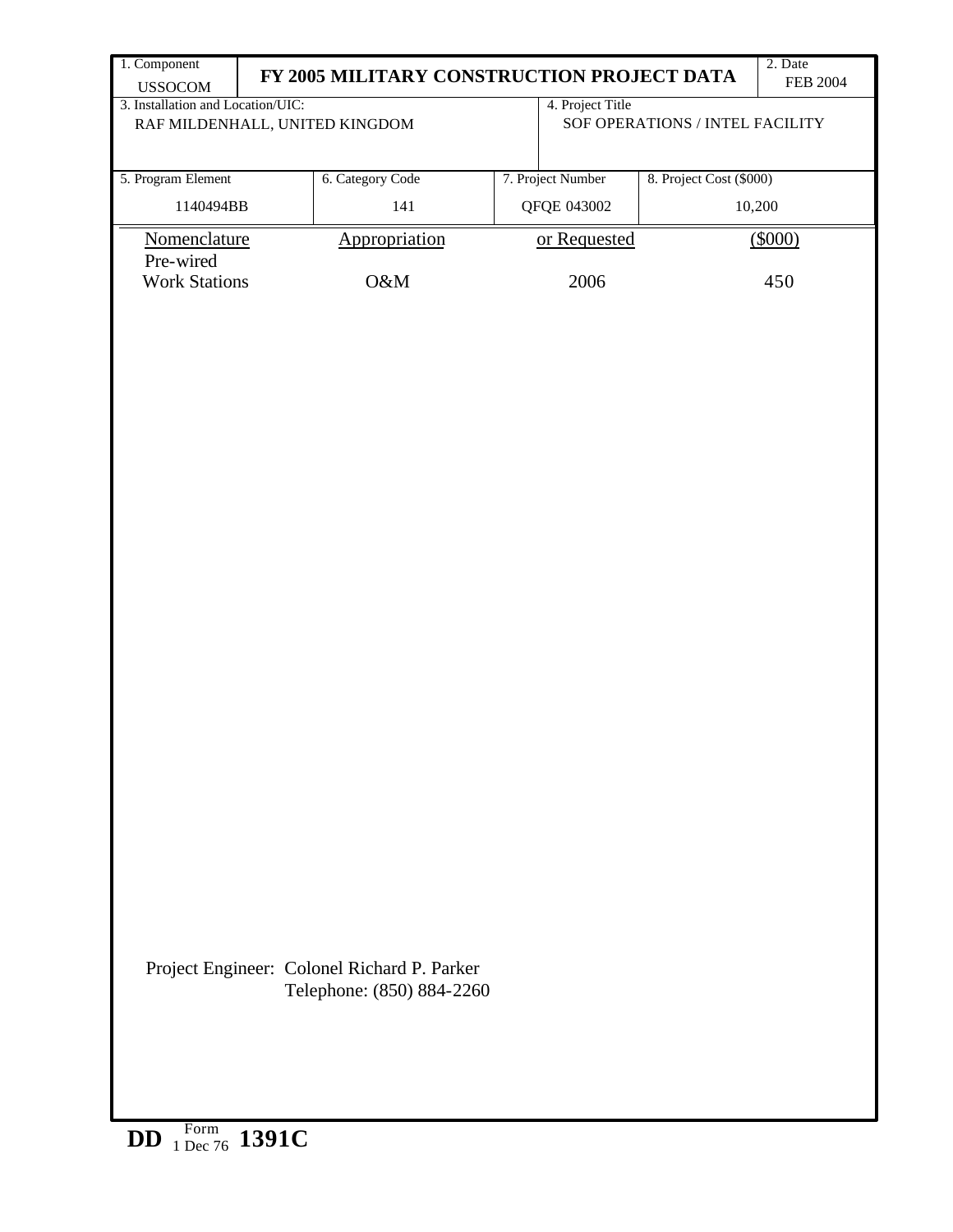| 1. Component<br><b>USSOCOM</b>                                                                  |                                                                                               | FY 2005 MILITARY CONSTRUCTION PROJECT DATA                                                            |                   |                  |                          |  |                         | 2. Date<br><b>FEB 2004</b> |  |
|-------------------------------------------------------------------------------------------------|-----------------------------------------------------------------------------------------------|-------------------------------------------------------------------------------------------------------|-------------------|------------------|--------------------------|--|-------------------------|----------------------------|--|
| 3. Installation and Location/UIC:                                                               |                                                                                               |                                                                                                       |                   | 4. Project Title |                          |  |                         |                            |  |
| <b>CLASSIFIED</b>                                                                               |                                                                                               |                                                                                                       |                   |                  | <b>BUILDING ADDITION</b> |  |                         |                            |  |
| 5. Program Element                                                                              |                                                                                               | 6. Category Code                                                                                      | 7. Project Number |                  |                          |  | 8. Project Cost (\$000) |                            |  |
|                                                                                                 | 1140415BB<br>141                                                                              |                                                                                                       |                   |                  |                          |  |                         | 2,600                      |  |
|                                                                                                 |                                                                                               | <b>9. COST ESTIMATES</b>                                                                              |                   |                  |                          |  |                         |                            |  |
|                                                                                                 |                                                                                               | Item                                                                                                  |                   | U/M              | Quantity                 |  | Unit Cost               | Cost (\$000)               |  |
| <b>OPERATIONS BUILDING ADDITION</b>                                                             |                                                                                               |                                                                                                       |                   |                  |                          |  |                         | 1,150                      |  |
| ADDITION TO BUILDING (9,900 sf)                                                                 |                                                                                               |                                                                                                       |                   | m2               | 920                      |  | 951                     | (875)                      |  |
| <b>STRUCTURE</b>                                                                                |                                                                                               | ANTI-TERRORISM /FORCE PROTECTION @ 17% OF                                                             |                   | LS               |                          |  | (149)                   |                            |  |
| BUILDING INFORMATION SYSTEMS                                                                    | LS                                                                                            |                                                                                                       |                   |                  | (126)                    |  |                         |                            |  |
| <b>SUPPORTING FACILITIES</b>                                                                    |                                                                                               |                                                                                                       |                   |                  |                          |  |                         | 1,185                      |  |
| <b>ELECTRICAL FACILITIES</b>                                                                    |                                                                                               |                                                                                                       |                   | LS               |                          |  |                         | (475)                      |  |
| MECHANICAL UTILITIES                                                                            |                                                                                               |                                                                                                       |                   | LS               |                          |  |                         | (450)                      |  |
| PAVING, WALKS, CURBS, AND GUTTERS                                                               |                                                                                               |                                                                                                       |                   | LS               |                          |  |                         | (11)                       |  |
| DEMOLITION/SITE IMPROVEMENTS                                                                    |                                                                                               |                                                                                                       |                   | LS               |                          |  |                         | (210)                      |  |
| <b>INFORMATION SYSTEMS</b>                                                                      |                                                                                               |                                                                                                       |                   | LS               |                          |  |                         | (39)<br>$-----$            |  |
| <b>SUBTOTAL</b>                                                                                 |                                                                                               |                                                                                                       |                   |                  |                          |  |                         | 2,335                      |  |
| CONTINGENCY (5.0%)                                                                              |                                                                                               |                                                                                                       |                   |                  |                          |  |                         | 117                        |  |
|                                                                                                 |                                                                                               |                                                                                                       |                   |                  |                          |  |                         | $--- -$                    |  |
| TOTAL CONTRACT COST                                                                             |                                                                                               |                                                                                                       |                   |                  |                          |  |                         | 2,452                      |  |
|                                                                                                 |                                                                                               | SUPERVISION, INSPECTION, AND OVERHEAD (6.0%)                                                          |                   |                  |                          |  |                         | 147                        |  |
| TOTAL REQUEST                                                                                   |                                                                                               |                                                                                                       |                   |                  |                          |  |                         | 2,599                      |  |
| TOTAL REQUEST ROUNDED                                                                           |                                                                                               |                                                                                                       |                   |                  |                          |  |                         | 2,600                      |  |
|                                                                                                 |                                                                                               | EQUIPMENT PROVIDED FROM OTHER APPROPRIATIONS                                                          |                   |                  |                          |  |                         | (450)                      |  |
| 10. Description of Proposed Construction                                                        |                                                                                               |                                                                                                       |                   |                  |                          |  |                         |                            |  |
|                                                                                                 |                                                                                               | Construct a two-story, rigid-frame structural addition made of steel and masonry to match an          |                   |                  |                          |  |                         |                            |  |
|                                                                                                 |                                                                                               | existing building. The project will include offices, briefing room, operational and planning space,   |                   |                  |                          |  |                         |                            |  |
|                                                                                                 |                                                                                               | latrine/showers, storage, and a conference room constructed to physical security standards for        |                   |                  |                          |  |                         |                            |  |
|                                                                                                 |                                                                                               | Sensitive Compartmented Information Facilities (SCIF). Project consists of fire detection and         |                   |                  |                          |  |                         |                            |  |
|                                                                                                 |                                                                                               | suppression system, and security engineering features to include intrusion detection system (IDS),    |                   |                  |                          |  |                         |                            |  |
|                                                                                                 |                                                                                               | access control system, backup power generator, and uninterrupted power system. Information            |                   |                  |                          |  |                         |                            |  |
|                                                                                                 |                                                                                               | systems will include secure and non-secure phone lines; integration into the existing building public |                   |                  |                          |  |                         |                            |  |
|                                                                                                 |                                                                                               | address system, data systems for computers, energy monitoring, and control systems and audio-         |                   |                  |                          |  |                         |                            |  |
|                                                                                                 |                                                                                               | visual features for the briefing and conference room. Heating will be provided by natural gas         |                   |                  |                          |  |                         |                            |  |
|                                                                                                 |                                                                                               | boiler, and cooling will be provided by self-contained air-cooled chillers.                           |                   |                  |                          |  |                         |                            |  |
| 11. Requirement: 920 m2 (9,900 sf)                                                              |                                                                                               | Adequate: 0 m2                                                                                        |                   |                  |                          |  | Substandard: 0 m2       |                            |  |
| PROJECT: Construct a two story addition to an existing building.                                |                                                                                               |                                                                                                       |                   |                  |                          |  |                         |                            |  |
| REQUIREMENT: The project is required to provide adequate space for a mission unit expansion.    |                                                                                               |                                                                                                       |                   |                  |                          |  |                         |                            |  |
| The two-story addition will provide office, storage, and planning and operational space for all |                                                                                               |                                                                                                       |                   |                  |                          |  |                         |                            |  |
|                                                                                                 | assigned personnel and equipment.                                                             |                                                                                                       |                   |                  |                          |  |                         |                            |  |
|                                                                                                 | CURRENT SITUATION: The current temporary space does not accommodate newly assigned            |                                                                                                       |                   |                  |                          |  |                         |                            |  |
| personnel or projected future assignments.                                                      |                                                                                               |                                                                                                       |                   |                  |                          |  |                         |                            |  |
|                                                                                                 | <b>IMPACT IF NOT PROVIDED:</b> The unit will not be able to successfully support the expanded |                                                                                                       |                   |                  |                          |  |                         |                            |  |
| Form<br>$1 \text{ Dec } 76$ 1391<br>DD                                                          |                                                                                               |                                                                                                       |                   |                  |                          |  |                         |                            |  |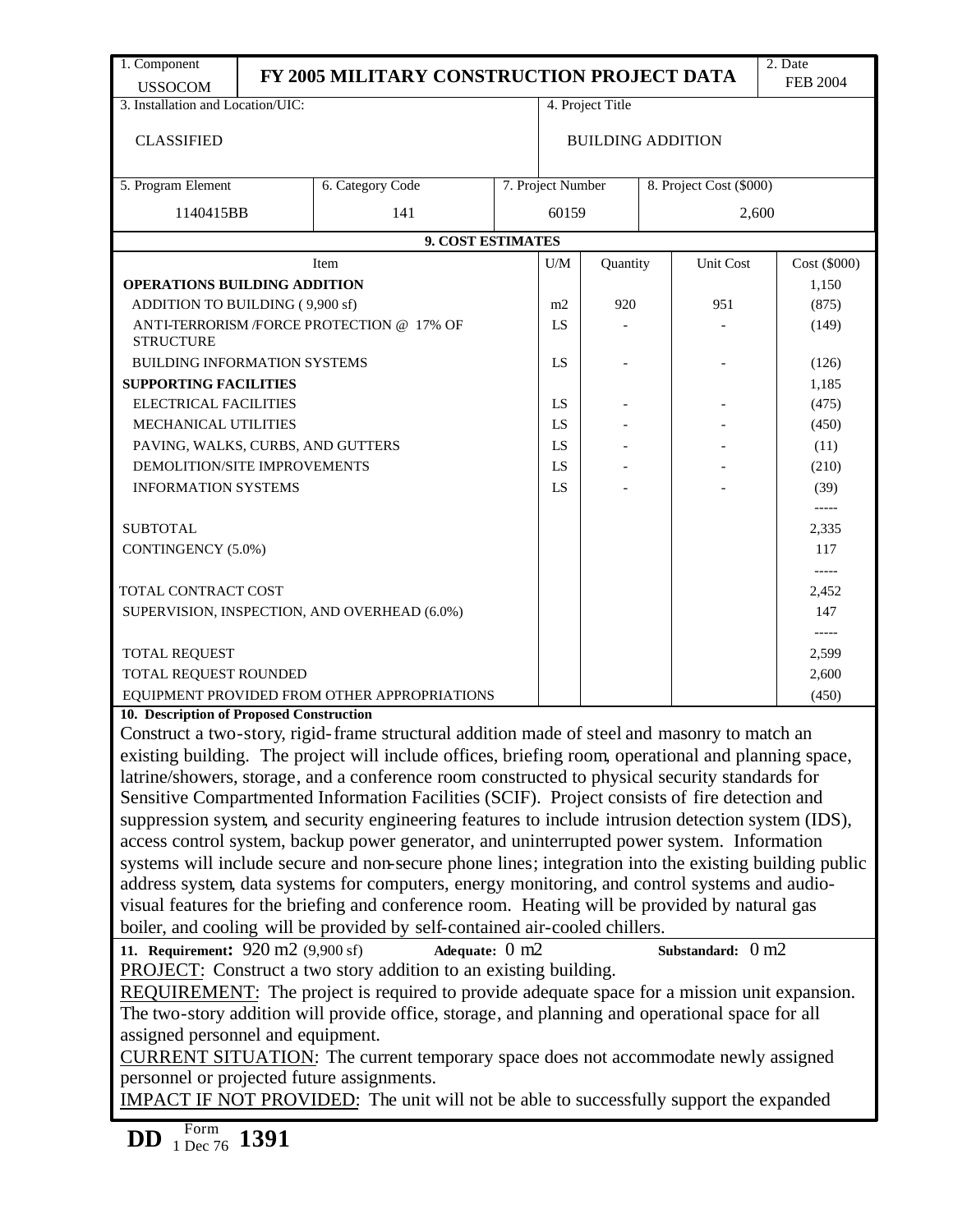| <b>USSOCOM</b><br>3. Installation and Location/UIC:<br><b>CLASSIFIED</b><br>5. Program Element<br>1140415BB                                                                                                                             |                                                                                          | FY 2005 MILITARY CONSTRUCTION PROJECT DATA<br>6. Category Code                                                                                                                                                                                                                                                                                                                                                                                                                                                                                                                                                                                                                                                                                                                                                                                                                                                                                                                                                                                                                                                                                                                                                                                                                                                                                                                                                                                                                                                                                                                                                                                                                                 |                                              | 4. Project Title         |                            | <b>FEB 2004</b>                                                                                                                                              |  |  |  |  |  |  |  |
|-----------------------------------------------------------------------------------------------------------------------------------------------------------------------------------------------------------------------------------------|------------------------------------------------------------------------------------------|------------------------------------------------------------------------------------------------------------------------------------------------------------------------------------------------------------------------------------------------------------------------------------------------------------------------------------------------------------------------------------------------------------------------------------------------------------------------------------------------------------------------------------------------------------------------------------------------------------------------------------------------------------------------------------------------------------------------------------------------------------------------------------------------------------------------------------------------------------------------------------------------------------------------------------------------------------------------------------------------------------------------------------------------------------------------------------------------------------------------------------------------------------------------------------------------------------------------------------------------------------------------------------------------------------------------------------------------------------------------------------------------------------------------------------------------------------------------------------------------------------------------------------------------------------------------------------------------------------------------------------------------------------------------------------------------|----------------------------------------------|--------------------------|----------------------------|--------------------------------------------------------------------------------------------------------------------------------------------------------------|--|--|--|--|--|--|--|
|                                                                                                                                                                                                                                         |                                                                                          |                                                                                                                                                                                                                                                                                                                                                                                                                                                                                                                                                                                                                                                                                                                                                                                                                                                                                                                                                                                                                                                                                                                                                                                                                                                                                                                                                                                                                                                                                                                                                                                                                                                                                                |                                              |                          |                            |                                                                                                                                                              |  |  |  |  |  |  |  |
|                                                                                                                                                                                                                                         |                                                                                          |                                                                                                                                                                                                                                                                                                                                                                                                                                                                                                                                                                                                                                                                                                                                                                                                                                                                                                                                                                                                                                                                                                                                                                                                                                                                                                                                                                                                                                                                                                                                                                                                                                                                                                |                                              |                          |                            |                                                                                                                                                              |  |  |  |  |  |  |  |
|                                                                                                                                                                                                                                         |                                                                                          |                                                                                                                                                                                                                                                                                                                                                                                                                                                                                                                                                                                                                                                                                                                                                                                                                                                                                                                                                                                                                                                                                                                                                                                                                                                                                                                                                                                                                                                                                                                                                                                                                                                                                                |                                              | <b>BUILDING ADDITION</b> |                            |                                                                                                                                                              |  |  |  |  |  |  |  |
|                                                                                                                                                                                                                                         |                                                                                          |                                                                                                                                                                                                                                                                                                                                                                                                                                                                                                                                                                                                                                                                                                                                                                                                                                                                                                                                                                                                                                                                                                                                                                                                                                                                                                                                                                                                                                                                                                                                                                                                                                                                                                | 8. Project Cost (\$000)<br>7. Project Number |                          |                            |                                                                                                                                                              |  |  |  |  |  |  |  |
| 141<br>60159<br>2,600                                                                                                                                                                                                                   |                                                                                          |                                                                                                                                                                                                                                                                                                                                                                                                                                                                                                                                                                                                                                                                                                                                                                                                                                                                                                                                                                                                                                                                                                                                                                                                                                                                                                                                                                                                                                                                                                                                                                                                                                                                                                |                                              |                          |                            |                                                                                                                                                              |  |  |  |  |  |  |  |
|                                                                                                                                                                                                                                         | IMPACT IF NOT PROVIDED (Cont'd): mission if the required facilities are not constructed. |                                                                                                                                                                                                                                                                                                                                                                                                                                                                                                                                                                                                                                                                                                                                                                                                                                                                                                                                                                                                                                                                                                                                                                                                                                                                                                                                                                                                                                                                                                                                                                                                                                                                                                |                                              |                          |                            |                                                                                                                                                              |  |  |  |  |  |  |  |
| Section 165.<br>12. Supplemental Data:<br>A. Design Data (Estimates)<br>$(1)$ Status<br>(a) Date Design Started<br>(f)<br>$(2)$ Basis<br>(3) Total Design Cost<br>(d) Contract Cost<br>(e) In-House Cost<br>(5) Construction Start Date |                                                                                          | Space does not currently exist to provide the necessary requirements.<br>ADDITIONAL: All potential alternatives were examined during the project development. This<br>project is the only feasible option to meet requirements. Therefore, a formal economic analysis is<br>not required. This project has been coordinated with the installation physical security plan and all<br>required physical security and/or combating terrorism (CBT) measures are included. This project<br>complies with the scope and design criteria of DoD 4270. I-M, Construction Criteria, that were in<br>effect 1 January 1987, as implemented by the U.S. Army Corps of Engineers Technical Instruction<br>800-1, Design Criteria, dated 20 July 1998. Construction for anti-terrorism/force protection<br>measures will comply with Unified Facilities Criteria (UFC) 4-010-01, DoD Minimum Anti-<br>Terrorism Standards for Buildings, dated 31 July 2002.<br>JOINT USE CERTIFICATION: N/A. USSOCOM budgets only for those facilities specifically for<br>SOF use. Common support facilities are budgeted by the military departments. Reference Title 10,<br>(b) Percent Complete as of January 2004<br>(c) Date Design 35% Complete<br>(d) Date Design 100% Complete<br>(e) Parametric Estimates Used to Develop Costs<br><b>Type of Design Contract</b><br>(g) Energy Study and Life Cycle Analysis Performed<br>(a) Standard or Definitive Design Used<br>(b) Where Design Was Previously Used<br>(a) Production of Plans and Specifications<br>(b) All Other Design Costs<br>(c) Total Cost $(a + b \text{ or } d + e)$<br>(4) Construction Contract Award Date<br>(6) Construction Completion Date |                                              |                          | Design-Bid-Build<br>Dec 04 | <b>Jul 03</b><br>35%<br>Jan 04<br>Jul 04<br>N <sub>o</sub><br>N <sub>o</sub><br>No<br>N/A<br>$(\$000)$<br>256<br>109<br>365<br>292<br>73<br>Jan 05<br>Jan 06 |  |  |  |  |  |  |  |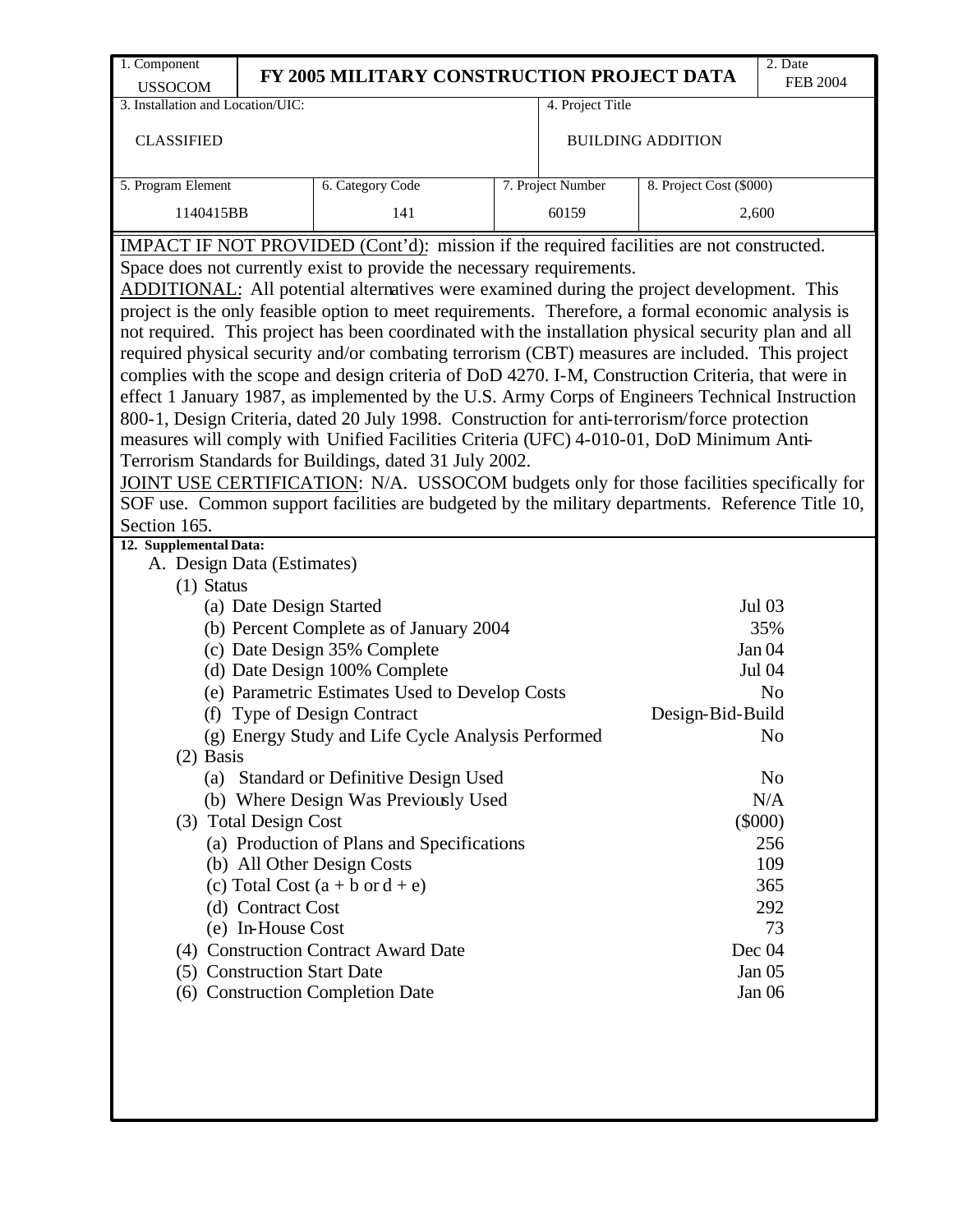| 1. Component                                        | FY 2005 MILITARY CONSTRUCTION PROJECT DATA                                  |                   |                          | 2. Date<br><b>FEB 2004</b> |
|-----------------------------------------------------|-----------------------------------------------------------------------------|-------------------|--------------------------|----------------------------|
| <b>USSOCOM</b><br>3. Installation and Location/UIC: |                                                                             | 4. Project Title  |                          |                            |
| <b>CLASSIFIED</b>                                   |                                                                             |                   | <b>BUILDING ADDITION</b> |                            |
| 5. Program Element                                  | 6. Category Code                                                            | 7. Project Number | 8. Project Cost (\$000)  |                            |
| 1140415BB                                           | 141                                                                         | 60159             |                          | 2,600                      |
| Appropriations:                                     | B. Equipment Associated With This Project Which Will be Provided From Other |                   |                          |                            |
| Equipment                                           | Procuring                                                                   | FY Appropriated   | Cost                     |                            |
| Nomenclature                                        | Appropriation                                                               | or Requested      | (\$000)                  |                            |
| Furniture                                           | O & M                                                                       | 2006              | 450                      |                            |
|                                                     |                                                                             |                   |                          |                            |
|                                                     | Project Engineer: Richard M. Hayford, Jr.<br>Telephone: (910) 243-0550      |                   |                          |                            |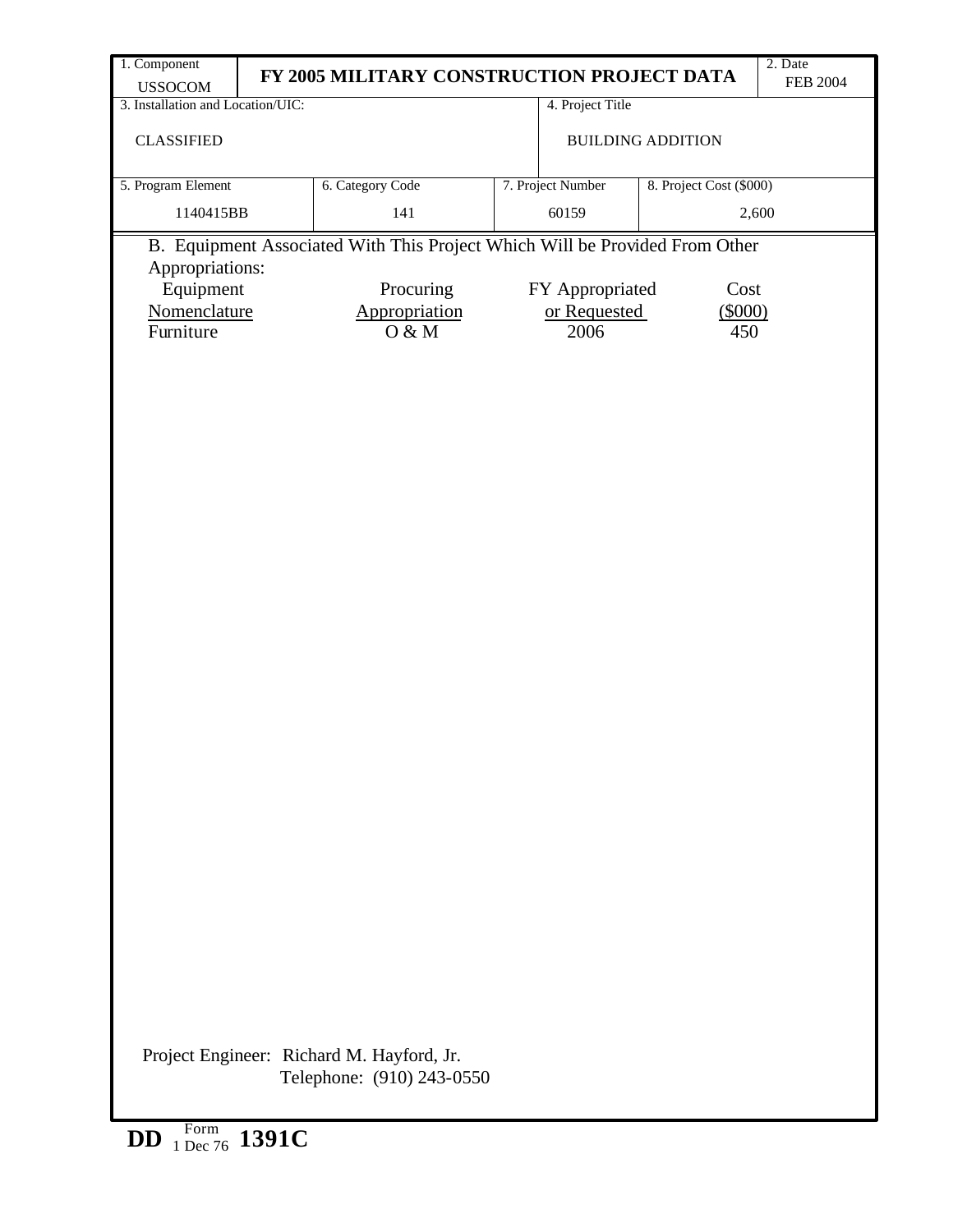| 1. Component                                                                                                                                                                                    |                                                                                                                                                                                                        |                                                                                                                                                                                                   |  |                                                        |                  |     |                         | 2. Date         |  |
|-------------------------------------------------------------------------------------------------------------------------------------------------------------------------------------------------|--------------------------------------------------------------------------------------------------------------------------------------------------------------------------------------------------------|---------------------------------------------------------------------------------------------------------------------------------------------------------------------------------------------------|--|--------------------------------------------------------|------------------|-----|-------------------------|-----------------|--|
| <b>USSOCOM</b>                                                                                                                                                                                  |                                                                                                                                                                                                        | FY 2005 MILITARY CONSTRUCTION PROJECT DATA                                                                                                                                                        |  |                                                        |                  |     |                         | <b>FEB 2004</b> |  |
| 3. Installation and Location/UIC:                                                                                                                                                               |                                                                                                                                                                                                        |                                                                                                                                                                                                   |  |                                                        | 4. Project Title |     |                         |                 |  |
|                                                                                                                                                                                                 |                                                                                                                                                                                                        |                                                                                                                                                                                                   |  |                                                        |                  |     |                         |                 |  |
| <b>CLASSIFIED</b>                                                                                                                                                                               |                                                                                                                                                                                                        |                                                                                                                                                                                                   |  | SOF INFORMATION OPERATIONS<br><b>FACILITY ADDITION</b> |                  |     |                         |                 |  |
| 5. Program Element                                                                                                                                                                              |                                                                                                                                                                                                        | 6. Category Code                                                                                                                                                                                  |  | 7. Project Number                                      |                  |     | 8. Project Cost (\$000) |                 |  |
| 1140415BB                                                                                                                                                                                       |                                                                                                                                                                                                        | 141                                                                                                                                                                                               |  | 57688                                                  |                  |     | 4,800                   |                 |  |
|                                                                                                                                                                                                 |                                                                                                                                                                                                        | 9. COST ESTIMATES                                                                                                                                                                                 |  |                                                        |                  |     |                         |                 |  |
|                                                                                                                                                                                                 |                                                                                                                                                                                                        | Item                                                                                                                                                                                              |  | U/M                                                    | Quantity         |     | Unit Cost               | Cost (\$000)    |  |
| <b>OPERATIONS BUILDING ADDITION</b>                                                                                                                                                             |                                                                                                                                                                                                        |                                                                                                                                                                                                   |  |                                                        |                  |     |                         | 3,670           |  |
| ADDITION TO BUILDING (29,600 sf)                                                                                                                                                                |                                                                                                                                                                                                        |                                                                                                                                                                                                   |  | m2                                                     | 2,750            |     | 1,120                   | (3,080)         |  |
| RENOVATE EXISTING SPACE (5,700 sf)                                                                                                                                                              |                                                                                                                                                                                                        |                                                                                                                                                                                                   |  | m2                                                     |                  | 530 | 767                     | (407)           |  |
| ANTI-TERRORISM/FORCE PROTECTION                                                                                                                                                                 |                                                                                                                                                                                                        |                                                                                                                                                                                                   |  | LS                                                     |                  |     |                         | (57)            |  |
| <b>BUILDING INFORMATION SYSTEMS</b>                                                                                                                                                             |                                                                                                                                                                                                        |                                                                                                                                                                                                   |  | LS                                                     |                  |     |                         | (126)           |  |
| <b>SUPPORTING FACILITIES</b>                                                                                                                                                                    |                                                                                                                                                                                                        |                                                                                                                                                                                                   |  |                                                        |                  |     |                         | 643             |  |
| ELECTRICAL UTILITIES                                                                                                                                                                            |                                                                                                                                                                                                        |                                                                                                                                                                                                   |  | LS                                                     |                  |     |                         | (236)           |  |
| MECHANICAL UTILITIES                                                                                                                                                                            |                                                                                                                                                                                                        |                                                                                                                                                                                                   |  | LS                                                     |                  |     |                         | (147)           |  |
| PAVING, WALKS, CURBS, AND GUTTERS                                                                                                                                                               | LS                                                                                                                                                                                                     |                                                                                                                                                                                                   |  |                                                        | (11)             |     |                         |                 |  |
| DEMOLITION/SITE IMPROVEMENTS                                                                                                                                                                    | LS                                                                                                                                                                                                     |                                                                                                                                                                                                   |  |                                                        | (210)            |     |                         |                 |  |
| <b>INFORMATION SYSTEMS</b>                                                                                                                                                                      |                                                                                                                                                                                                        |                                                                                                                                                                                                   |  | LS                                                     |                  |     |                         | (39)            |  |
|                                                                                                                                                                                                 |                                                                                                                                                                                                        |                                                                                                                                                                                                   |  |                                                        |                  |     |                         | -----           |  |
| <b>SUBTOTAL</b>                                                                                                                                                                                 |                                                                                                                                                                                                        |                                                                                                                                                                                                   |  |                                                        |                  |     |                         | 4,313           |  |
| CONTINGENCY (5.0%)                                                                                                                                                                              |                                                                                                                                                                                                        |                                                                                                                                                                                                   |  |                                                        |                  |     |                         | 216             |  |
|                                                                                                                                                                                                 |                                                                                                                                                                                                        |                                                                                                                                                                                                   |  |                                                        |                  |     |                         | -----           |  |
| TOTAL CONTRACT COST                                                                                                                                                                             |                                                                                                                                                                                                        |                                                                                                                                                                                                   |  |                                                        |                  |     |                         | 4,529           |  |
|                                                                                                                                                                                                 |                                                                                                                                                                                                        | SUPERVISION, INSPECTION, AND OVERHEAD (6.0%)                                                                                                                                                      |  |                                                        |                  |     |                         | 272             |  |
|                                                                                                                                                                                                 |                                                                                                                                                                                                        |                                                                                                                                                                                                   |  |                                                        |                  |     |                         | $-----$         |  |
| TOTAL REQUEST                                                                                                                                                                                   |                                                                                                                                                                                                        |                                                                                                                                                                                                   |  |                                                        |                  |     |                         | 4,801           |  |
| TOTAL REQUEST (ROUNDED)                                                                                                                                                                         |                                                                                                                                                                                                        |                                                                                                                                                                                                   |  |                                                        |                  |     |                         | 4,800           |  |
|                                                                                                                                                                                                 |                                                                                                                                                                                                        | EQUIPMENT PROVIDED FROM OTHER APPROPRIATIONS                                                                                                                                                      |  |                                                        |                  |     |                         | (450)           |  |
| 10. Description of Proposed Construction                                                                                                                                                        |                                                                                                                                                                                                        | Construct a two-story, structural steel, rigid frame and masonry structure addition to match the                                                                                                  |  |                                                        |                  |     |                         |                 |  |
|                                                                                                                                                                                                 |                                                                                                                                                                                                        |                                                                                                                                                                                                   |  |                                                        |                  |     |                         |                 |  |
|                                                                                                                                                                                                 |                                                                                                                                                                                                        | existing building. The project includes offices, team and ready rooms, arms room to AR 190-11<br>standards, classrooms, conference room, communications room, sensitive equipment storage, locker |  |                                                        |                  |     |                         |                 |  |
|                                                                                                                                                                                                 |                                                                                                                                                                                                        | areas, latrines and showers. Utilities include electrical and communication services including                                                                                                    |  |                                                        |                  |     |                         |                 |  |
|                                                                                                                                                                                                 |                                                                                                                                                                                                        |                                                                                                                                                                                                   |  |                                                        |                  |     |                         |                 |  |
|                                                                                                                                                                                                 |                                                                                                                                                                                                        | installation of new generator and uninterruptible power system, water, sewer and storm drainage.                                                                                                  |  |                                                        |                  |     |                         |                 |  |
|                                                                                                                                                                                                 |                                                                                                                                                                                                        | The project also renovates an existing $530$ square-meter $(5,700 \text{ sf})$ area to include new door openings                                                                                  |  |                                                        |                  |     |                         |                 |  |
|                                                                                                                                                                                                 |                                                                                                                                                                                                        | and interior wall modifications and associated utilities changes. The project includes a fire detection                                                                                           |  |                                                        |                  |     |                         |                 |  |
|                                                                                                                                                                                                 |                                                                                                                                                                                                        | and suppression system and security engineering features, such as an intrusion detection system                                                                                                   |  |                                                        |                  |     |                         |                 |  |
|                                                                                                                                                                                                 |                                                                                                                                                                                                        | (IDS) and access control system. Information systems will include secure and non-secure phone                                                                                                     |  |                                                        |                  |     |                         |                 |  |
| lines, integration into the existing building public address system, data systems for computers,                                                                                                |                                                                                                                                                                                                        |                                                                                                                                                                                                   |  |                                                        |                  |     |                         |                 |  |
| energy monitoring and control systems, and audio visual features for the classroom and conference<br>room. The existing high efficiency particulate air (HEPA) filter bank will be relocated to |                                                                                                                                                                                                        |                                                                                                                                                                                                   |  |                                                        |                  |     |                         |                 |  |
|                                                                                                                                                                                                 |                                                                                                                                                                                                        |                                                                                                                                                                                                   |  |                                                        |                  |     |                         |                 |  |
|                                                                                                                                                                                                 | accommodate the new construction. The existing concrete parking area will be demolished for the<br>installation of footings for the new addition. Heating and air conditioning will be provided by hot |                                                                                                                                                                                                   |  |                                                        |                  |     |                         |                 |  |
|                                                                                                                                                                                                 |                                                                                                                                                                                                        |                                                                                                                                                                                                   |  |                                                        |                  |     |                         |                 |  |
| and chilled water lines from existing oil fired boilers and central chillers with cooling towers.                                                                                               |                                                                                                                                                                                                        |                                                                                                                                                                                                   |  |                                                        |                  |     |                         |                 |  |

**11. Requirement:** 3,280 m2 (35,300 sf) **Adequate:** 530 m2 (5,700 sf) **Substandard:** 0 m2 PROJECT: Construct a two-story addition to an existing SOF operations building. REQUIREMENT: The project is required to provide adequate space for a new mission unit

**DD** Form 1 Dec 76 **1391**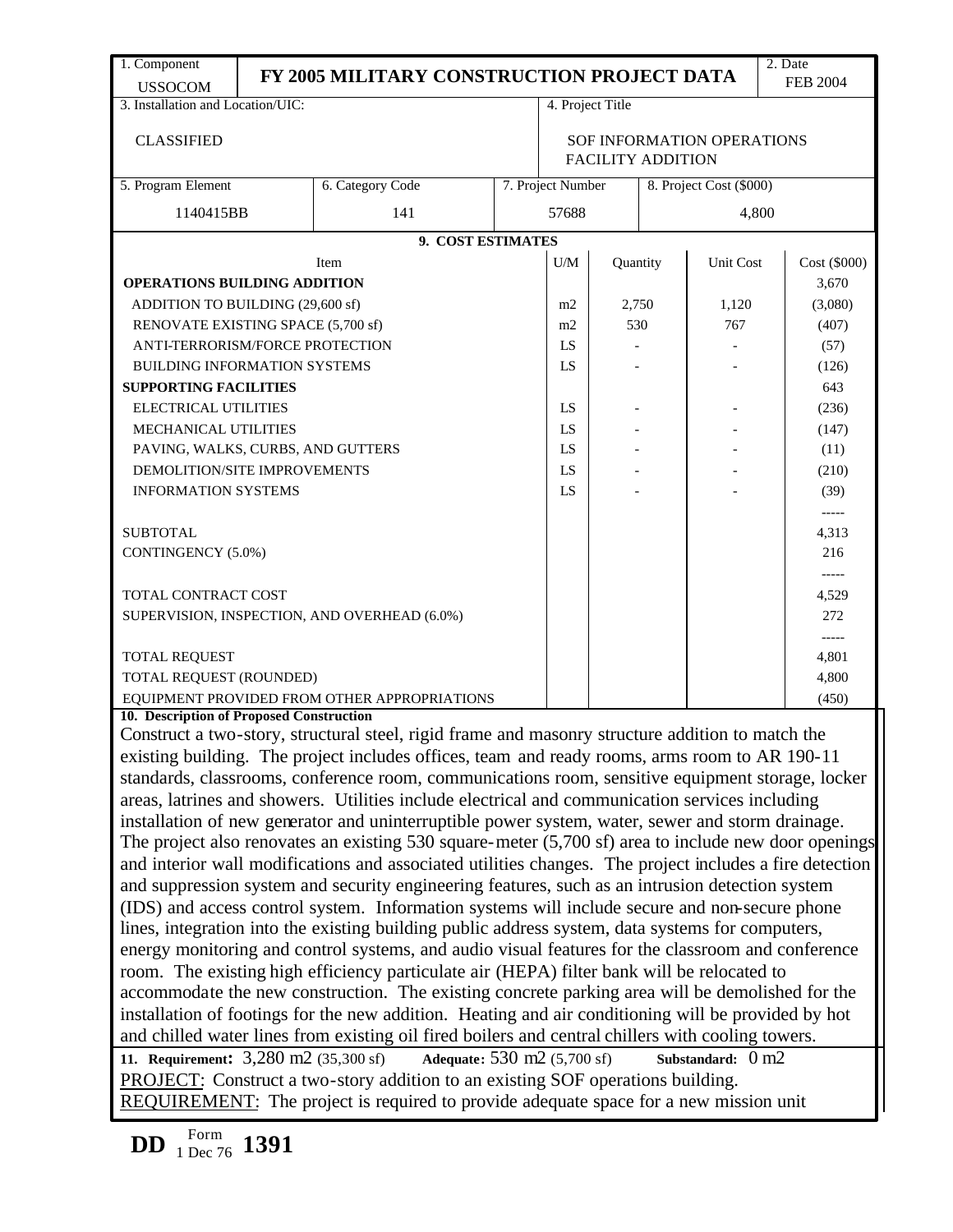| 1. Component                                                                                                                                                                                                                                                                                                                                                                                                                                                                                                                                                                                                                                                                                                                                                                                                                                                                                                                                                                                                                                                                                                                                                                                                                                                                                                                                                                                                                                                                                                                                                                 |                                                                                                                           |                                                                                                                                                                                                                                                                                                                                                                                                                                                                                                                                         |                   |                                                                                                      | 2. Date                                                                                 |  |  |  |  |
|------------------------------------------------------------------------------------------------------------------------------------------------------------------------------------------------------------------------------------------------------------------------------------------------------------------------------------------------------------------------------------------------------------------------------------------------------------------------------------------------------------------------------------------------------------------------------------------------------------------------------------------------------------------------------------------------------------------------------------------------------------------------------------------------------------------------------------------------------------------------------------------------------------------------------------------------------------------------------------------------------------------------------------------------------------------------------------------------------------------------------------------------------------------------------------------------------------------------------------------------------------------------------------------------------------------------------------------------------------------------------------------------------------------------------------------------------------------------------------------------------------------------------------------------------------------------------|---------------------------------------------------------------------------------------------------------------------------|-----------------------------------------------------------------------------------------------------------------------------------------------------------------------------------------------------------------------------------------------------------------------------------------------------------------------------------------------------------------------------------------------------------------------------------------------------------------------------------------------------------------------------------------|-------------------|------------------------------------------------------------------------------------------------------|-----------------------------------------------------------------------------------------|--|--|--|--|
| <b>USSOCOM</b>                                                                                                                                                                                                                                                                                                                                                                                                                                                                                                                                                                                                                                                                                                                                                                                                                                                                                                                                                                                                                                                                                                                                                                                                                                                                                                                                                                                                                                                                                                                                                               |                                                                                                                           | FY 2005 MILITARY CONSTRUCTION PROJECT DATA                                                                                                                                                                                                                                                                                                                                                                                                                                                                                              |                   |                                                                                                      | <b>FEB 2004</b>                                                                         |  |  |  |  |
| 3. Installation and Location/UIC:                                                                                                                                                                                                                                                                                                                                                                                                                                                                                                                                                                                                                                                                                                                                                                                                                                                                                                                                                                                                                                                                                                                                                                                                                                                                                                                                                                                                                                                                                                                                            |                                                                                                                           |                                                                                                                                                                                                                                                                                                                                                                                                                                                                                                                                         | 4. Project Title  |                                                                                                      |                                                                                         |  |  |  |  |
| <b>CLASSIFIED</b>                                                                                                                                                                                                                                                                                                                                                                                                                                                                                                                                                                                                                                                                                                                                                                                                                                                                                                                                                                                                                                                                                                                                                                                                                                                                                                                                                                                                                                                                                                                                                            |                                                                                                                           |                                                                                                                                                                                                                                                                                                                                                                                                                                                                                                                                         |                   | SOF INFORMATION OPERATIONS<br><b>FACILITY ADDITION</b>                                               |                                                                                         |  |  |  |  |
| 5. Program Element                                                                                                                                                                                                                                                                                                                                                                                                                                                                                                                                                                                                                                                                                                                                                                                                                                                                                                                                                                                                                                                                                                                                                                                                                                                                                                                                                                                                                                                                                                                                                           |                                                                                                                           | 6. Category Code                                                                                                                                                                                                                                                                                                                                                                                                                                                                                                                        | 7. Project Number | 8. Project Cost (\$000)                                                                              |                                                                                         |  |  |  |  |
| 1140415BB                                                                                                                                                                                                                                                                                                                                                                                                                                                                                                                                                                                                                                                                                                                                                                                                                                                                                                                                                                                                                                                                                                                                                                                                                                                                                                                                                                                                                                                                                                                                                                    |                                                                                                                           | 141                                                                                                                                                                                                                                                                                                                                                                                                                                                                                                                                     | 57688             |                                                                                                      | 4,800                                                                                   |  |  |  |  |
| story addition will provide office, storage and operational space for all assigned personnel and<br>equipment. The area will provide training space for the new mission.<br>CURRENT SITUATION: The current temporary space does not accommodate newly assigned<br>personnel or projected future assignments.<br><b>IMPACT IF NOT PROVIDED:</b> The unit will not be able to successfully support the new mission if<br>the facility is not constructed. No space currently exists to satisfy the necessary requirements.<br>ADDITIONAL: Potential alternatives were considered and construction was determined as the only<br>feasible option; therefore, a formal economic analysis was not required. Project has been<br>coordinated with the installation physical security plan and all required physical security and/or<br>combating terrorism measures are included. Project complies with the scope and design criteria of<br>DOD 4270.I-M, Construction Criteria, in effect 1 January 1987, as implemented by the U.S. Army<br>Corps of Engineers Technical Instruction 800-1, Design Criteria, dated 20 July 1998. Construction<br>for anti-terrorism/force protection measures will comply with Unified Facilities Criteria (UFC) 4-<br>010-01, DoD Minimum Anti-Terrorism Standards for Buildings, dated 31 July 2002.<br>JOINT USE CERTIFICATION: N/A. USSOCOM budgets only for those facilities specifically for<br>SOF use. Common support facilities are budgeted by the military departments. Reference Title 10,<br>Section 165.<br>12. Supplemental Data: |                                                                                                                           |                                                                                                                                                                                                                                                                                                                                                                                                                                                                                                                                         |                   |                                                                                                      |                                                                                         |  |  |  |  |
| A. Design Data (Estimates)<br>$(1)$ Status<br>$(2)$ Basis                                                                                                                                                                                                                                                                                                                                                                                                                                                                                                                                                                                                                                                                                                                                                                                                                                                                                                                                                                                                                                                                                                                                                                                                                                                                                                                                                                                                                                                                                                                    | (a) Date Design Started<br>(3) Total Design Cost<br>(d) Contract Cost<br>(e) In-House Cost<br>(5) Construction Start Date | (b) Percent Complete as of January 2004<br>(c) Date Design 35% Complete<br>(d) Date Design 100% Complete<br>(e) Parametric Estimates Used to Develop Costs<br>(f) Type of Design Contract<br>(g) Energy Study and Life Cycle Analysis Performed<br>(a) Standard or Definitive Design Used<br>(b) Where Design Was Previously Used<br>(a) Production of Plans and Specifications<br>(b) All Other Design Costs<br>(c) Total Cost $(a + b \text{ or } d + e)$<br>(4) Construction Contract Award Date<br>(6) Construction Completion Date |                   | Nov <sub>01</sub><br>Oct 03<br>Feb 04<br>Design-Bid-Build<br>$(\$000)$<br>Dec 04<br>Jan 05<br>Jan 06 | 60 %<br>N <sub>o</sub><br>No<br>N <sub>0</sub><br>N/A<br>256<br>109<br>365<br>292<br>73 |  |  |  |  |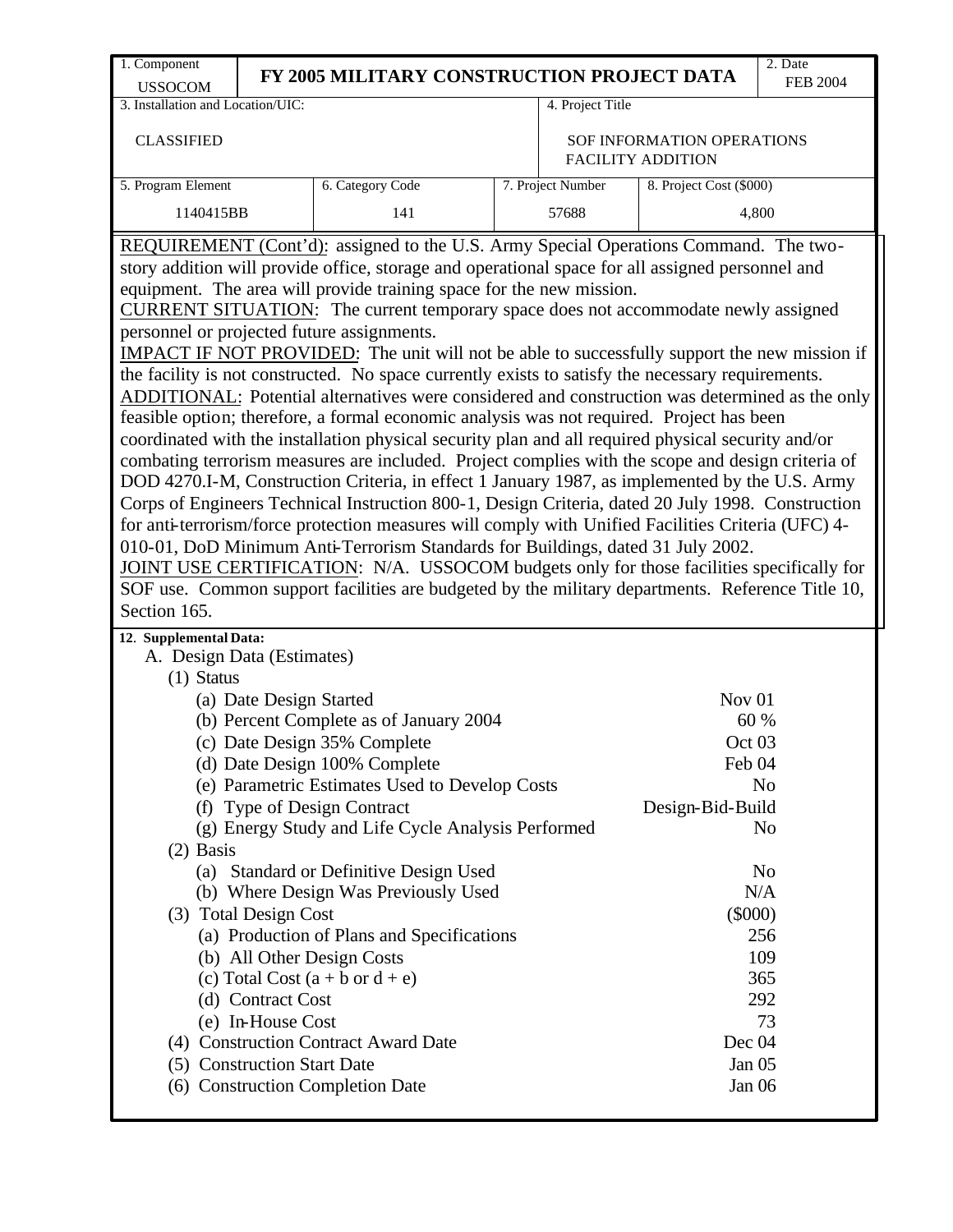| 1. Component                      |                                                                             |                   |                                                        | 2. Date         |
|-----------------------------------|-----------------------------------------------------------------------------|-------------------|--------------------------------------------------------|-----------------|
| <b>USSOCOM</b>                    | FY 2005 MILITARY CONSTRUCTION PROJECT DATA                                  |                   |                                                        | <b>FEB 2004</b> |
| 3. Installation and Location/UIC: |                                                                             | 4. Project Title  |                                                        |                 |
| <b>CLASSIFIED</b>                 |                                                                             |                   | SOF INFORMATION OPERATIONS<br><b>FACILITY ADDITION</b> |                 |
| 5. Program Element                | 6. Category Code                                                            | 7. Project Number | 8. Project Cost (\$000)                                |                 |
| 1140415BB                         | 141                                                                         | 57688             |                                                        | 4,800           |
| Appropriations:                   | B. Equipment Associated With This Project Which Will be Provided From Other |                   |                                                        |                 |
| Equipment                         | Procuring                                                                   | FY Appropriated   | Cost                                                   |                 |
| Nomenclature                      | Appropriation                                                               | or Requested      |                                                        | (5000)          |
| <b>Equipment Cages</b>            | O & M                                                                       | 2006              |                                                        | 75              |
| <b>System Furniture</b>           | O & M                                                                       | 2006              |                                                        | 300             |
| <b>Test Benches</b>               | O & M                                                                       | 2006              |                                                        | 75              |
|                                   |                                                                             |                   |                                                        |                 |
|                                   |                                                                             |                   |                                                        |                 |
|                                   | Project Engineer: Mr. Richard M. Hayford, Jr.<br>Telephone: (910) 243-0550  |                   |                                                        |                 |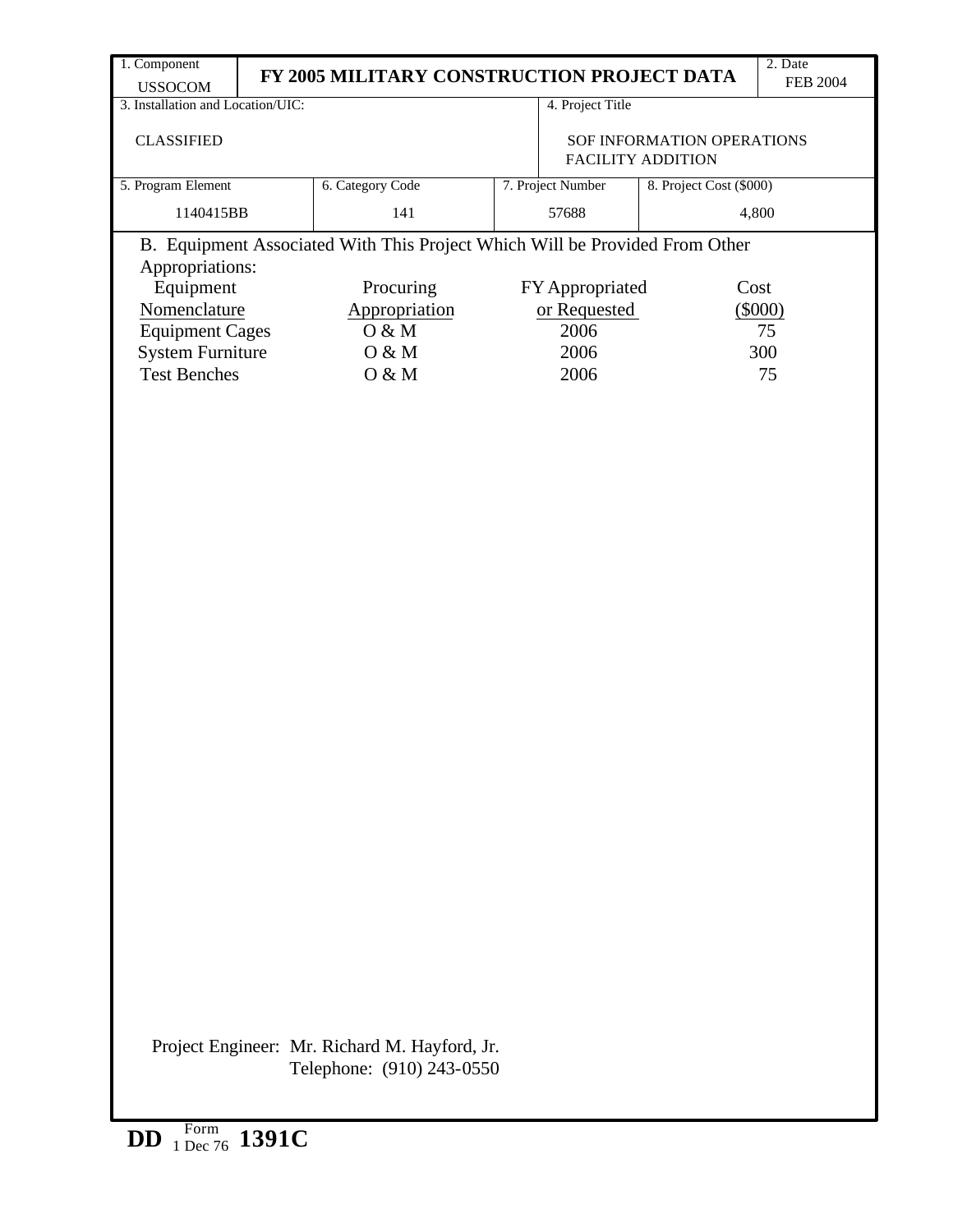| 1. Component<br>2. Date<br>FY 2005 MILITARY CONSTRUCTION PROJECT DATA<br>FEB 2004                                                                                                              |  |                   |                         |                       |  |                         |  |  |                        |  |
|------------------------------------------------------------------------------------------------------------------------------------------------------------------------------------------------|--|-------------------|-------------------------|-----------------------|--|-------------------------|--|--|------------------------|--|
| <b>USSOCOM</b><br>3. Installation and Location/UIC:                                                                                                                                            |  |                   | 4. Project Title        |                       |  |                         |  |  |                        |  |
|                                                                                                                                                                                                |  |                   | SOF PLANNING AND DESIGN |                       |  |                         |  |  |                        |  |
| <b>VARIOUS</b>                                                                                                                                                                                 |  |                   |                         |                       |  |                         |  |  |                        |  |
| 5. Program Element                                                                                                                                                                             |  | 6. Category Code  |                         | 7. Project Number     |  | 8. Project Cost (\$000) |  |  |                        |  |
|                                                                                                                                                                                                |  |                   |                         | <b>VARIOUS</b>        |  | 10,566                  |  |  |                        |  |
|                                                                                                                                                                                                |  | 9. COST ESTIMATES |                         |                       |  |                         |  |  |                        |  |
| Item<br>PLANNING AND DESIGN                                                                                                                                                                    |  |                   |                         | Quantity<br>U/M<br>LS |  | Unit Cost               |  |  | Cost (\$000)<br>10,566 |  |
|                                                                                                                                                                                                |  |                   |                         |                       |  |                         |  |  |                        |  |
|                                                                                                                                                                                                |  |                   |                         |                       |  |                         |  |  |                        |  |
|                                                                                                                                                                                                |  |                   |                         |                       |  |                         |  |  |                        |  |
|                                                                                                                                                                                                |  |                   |                         |                       |  |                         |  |  |                        |  |
|                                                                                                                                                                                                |  |                   |                         |                       |  |                         |  |  |                        |  |
|                                                                                                                                                                                                |  |                   |                         |                       |  |                         |  |  |                        |  |
|                                                                                                                                                                                                |  |                   |                         |                       |  |                         |  |  |                        |  |
|                                                                                                                                                                                                |  |                   |                         |                       |  |                         |  |  |                        |  |
|                                                                                                                                                                                                |  |                   |                         |                       |  |                         |  |  |                        |  |
|                                                                                                                                                                                                |  |                   |                         |                       |  |                         |  |  |                        |  |
|                                                                                                                                                                                                |  |                   |                         |                       |  |                         |  |  |                        |  |
|                                                                                                                                                                                                |  |                   |                         |                       |  |                         |  |  |                        |  |
|                                                                                                                                                                                                |  |                   |                         |                       |  |                         |  |  |                        |  |
| 10. Description of Proposed Construction<br>Funds to be utilized under Title 10 USC 2807 for architectural and engineering services and                                                        |  |                   |                         |                       |  |                         |  |  |                        |  |
| construction design. Funding is required for programmed major construction projects, unspecified                                                                                               |  |                   |                         |                       |  |                         |  |  |                        |  |
| minor construction, emergency construction, land appraisals, and special projects as directed.                                                                                                 |  |                   |                         |                       |  |                         |  |  |                        |  |
| Engineering investigations, such as field surveys and foundation explorations, will be undertaken as                                                                                           |  |                   |                         |                       |  |                         |  |  |                        |  |
| necessary.<br>11. Requirement:                                                                                                                                                                 |  |                   |                         |                       |  |                         |  |  |                        |  |
| All projects in a military construction program presented for approval must be based on sound                                                                                                  |  |                   |                         |                       |  |                         |  |  |                        |  |
| engineering and the best cost data available. For this reason, design is initiated to establish project                                                                                        |  |                   |                         |                       |  |                         |  |  |                        |  |
| estimates in advance of program submittal to the congress. Based on this preliminary design, final                                                                                             |  |                   |                         |                       |  |                         |  |  |                        |  |
| plans and specifications are then prepared. These costs for architectural and engineering services<br>and construction design are not provided for in the construction project cost estimates. |  |                   |                         |                       |  |                         |  |  |                        |  |
|                                                                                                                                                                                                |  |                   |                         |                       |  |                         |  |  |                        |  |
|                                                                                                                                                                                                |  |                   |                         |                       |  |                         |  |  |                        |  |
|                                                                                                                                                                                                |  |                   |                         |                       |  |                         |  |  |                        |  |
|                                                                                                                                                                                                |  |                   |                         |                       |  |                         |  |  |                        |  |
|                                                                                                                                                                                                |  |                   |                         |                       |  |                         |  |  |                        |  |
|                                                                                                                                                                                                |  |                   |                         |                       |  |                         |  |  |                        |  |
|                                                                                                                                                                                                |  |                   |                         |                       |  |                         |  |  |                        |  |
|                                                                                                                                                                                                |  |                   |                         |                       |  |                         |  |  |                        |  |
|                                                                                                                                                                                                |  |                   |                         |                       |  |                         |  |  |                        |  |
|                                                                                                                                                                                                |  |                   |                         |                       |  |                         |  |  |                        |  |
|                                                                                                                                                                                                |  |                   |                         |                       |  |                         |  |  |                        |  |
|                                                                                                                                                                                                |  |                   |                         |                       |  |                         |  |  |                        |  |